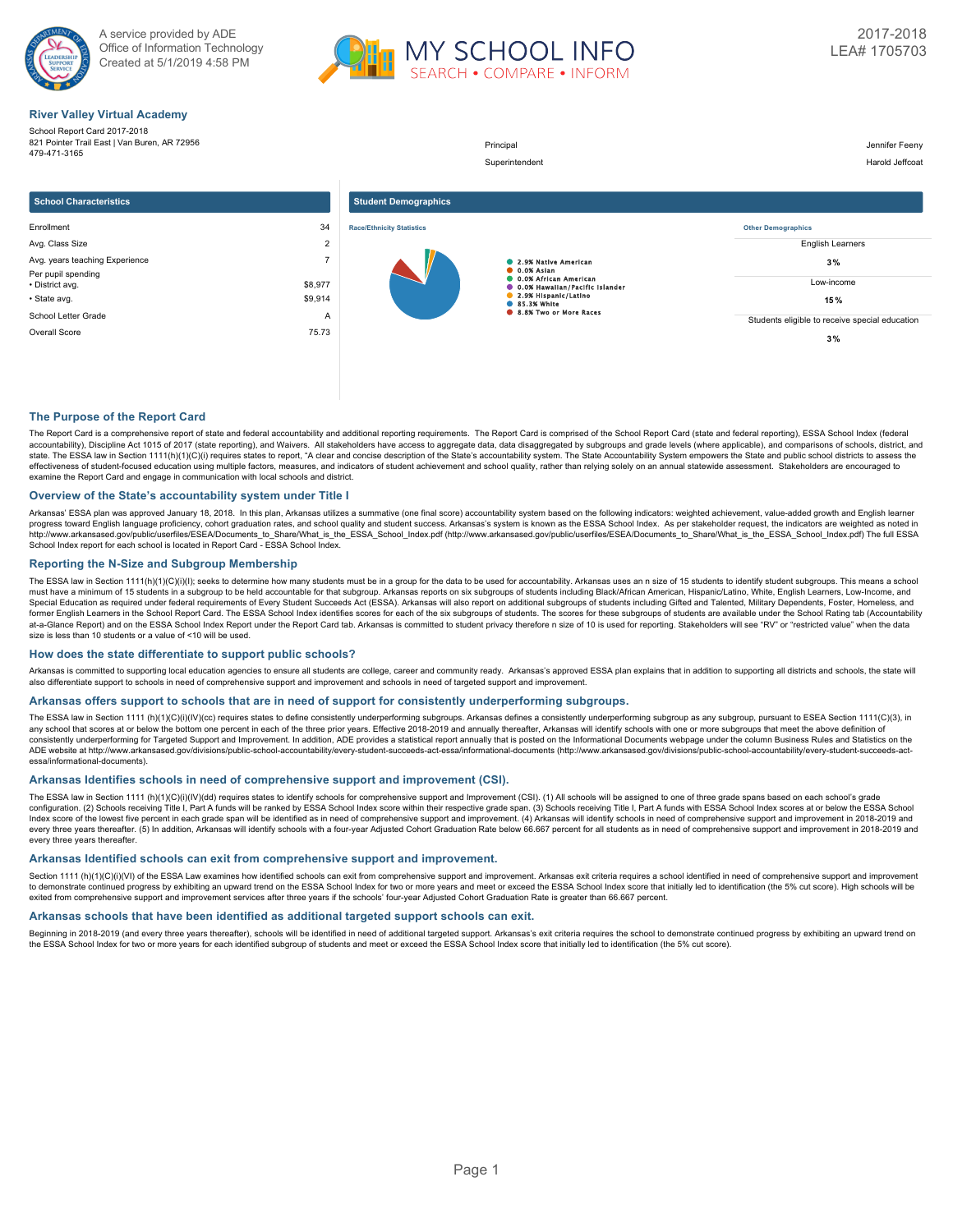



#### SECTI

| <b>SECTION: Achievement</b>                                                                                  |                          |                               |                          |                          |                          |                       |                                          |                                    |
|--------------------------------------------------------------------------------------------------------------|--------------------------|-------------------------------|--------------------------|--------------------------|--------------------------|-----------------------|------------------------------------------|------------------------------------|
|                                                                                                              |                          |                               |                          |                          | 2017-2018                |                       |                                          |                                    |
|                                                                                                              | % Tested                 | In Need<br>of Support         | Close                    | Ready                    | Exceeding                | Ready or<br>Exceeding | District<br>Avg<br>Ready or<br>Exceeding | State Avg<br>Ready or<br>Exceeding |
| <b>3rd Grade Literacy</b>                                                                                    |                          |                               |                          |                          |                          |                       |                                          |                                    |
| All Students Percentage of Students                                                                          | 100.00                   | 0.00                          | 0.00                     | 0.00                     | 100.00                   | 100.00                | 38.96                                    | 41.54                              |
| All Students Number of Students                                                                              |                          | N <sub>10</sub>               | N <sub>10</sub>          | N<10                     | N<10                     | N <sub>10</sub>       |                                          |                                    |
| African American                                                                                             | $\hspace{0.05cm} \ldots$ | $\cdots$                      | $\cdots$                 | $\cdots$                 | $\cdots$                 | $\cdots$              | 35.29                                    | $\cdots$                           |
| Hispanic                                                                                                     | $---$                    | $---$                         | $---$                    | $---$                    | $---$                    | $---$                 | 28.89                                    | $---$                              |
| Caucasian                                                                                                    | 100.00                   | 0.00                          | 0.00                     | 0.00                     | 100.00                   | 100.00                | 41.16                                    | 48.56                              |
| Economically Disadvantaged                                                                                   | $\sim$ $\sim$            | $\cdots$                      | $\cdots$                 | $\hspace{0.05cm} \ldots$ | $\overline{\phantom{a}}$ | $\cdots$              | 34.47                                    | $\cdots$                           |
| Non-Economically Disadvantaged                                                                               | 100.00                   | 0.00                          | 0.00                     | 0.00                     | 100.00                   | 100.00                | 48.10                                    | 58.99                              |
| <b>Students with Disabilities</b>                                                                            | $\overline{a}$           | $\cdots$                      | $\cdots$                 | $\cdots$                 | $\cdots$                 | $---$                 | 22.22                                    | $\cdots$                           |
| <b>Students without Disabilities</b>                                                                         | 100.00                   | 0.00                          | 0.00                     | 0.00                     | 100.00                   | 100.00                | 42.36                                    | 45.88                              |
| Students with the most significant cognitive disabilities who take an alternate assessment: Number (Percent) |                          |                               |                          |                          |                          |                       |                                          | $0(0.00\%)$                        |
| Current English Learners (EL)                                                                                | $\hspace{0.05cm} \ldots$ | $\hspace{0.05cm} \ldots$      | $\hspace{0.05cm} \ldots$ | $---$                    | $\cdots$                 | $\cdots$              | 29.23                                    | $\cdots$                           |
| Non-English Learners (includes Former EL Monitored 1-4 years)                                                | 100.00                   | 0.00                          | 0.00                     | 0.00                     | 100.00                   | 100.00                | 40.48                                    | 42.57                              |
| Former English Learner (Monitored 1-4 years)                                                                 | $\hspace{0.05cm} \ldots$ | $\hspace{1.5cm} \textbf{---}$ | $\hspace{0.05cm} \ldots$ | $\hspace{0.05cm} \ldots$ | $\hspace{0.05cm} \cdots$ | $---$                 | ---                                      | $---$                              |
| Recently Arrived English Learners (RAEL) Excluded from Accountability Indicators: Number (Percent)           |                          |                               |                          |                          |                          |                       |                                          | $0(0.00\%)$                        |
| Homeless                                                                                                     | $\hspace{0.05cm} \ldots$ | $\cdots$                      | $\cdots$                 | $\cdots$                 | $---$                    | $\cdots$              | 0.00                                     | $\cdots$                           |
| Children in Foster Care                                                                                      | $\cdots$                 | $\cdots$                      | $\cdots$                 | $---$                    | $\cdots$                 | $\cdots$              | 0.00                                     | $\qquad \qquad \cdots$             |
| Children with Parent on Active Military Duty                                                                 | $\hspace{0.05cm} \ldots$ | $\cdots$                      | $\cdots$                 | $\cdots$                 | $\cdots$                 | $\cdots$              | 80.00                                    | $\cdots$                           |
| Gifted and Talented                                                                                          | $\hspace{0.05cm} \ldots$ | $\cdots$                      | $\cdots$                 | $\cdots$                 | $\cdots$                 | $\cdots$              | 84.62                                    | $\cdots$                           |
| <b>Female Students</b>                                                                                       | 100.00                   | 0.00                          | 0.00                     | 0.00                     | 100.00                   | 100.00                | 43.64                                    | 46.86                              |
| Male Students                                                                                                | $\hspace{0.05cm} \ldots$ | $---$                         | $\cdots$                 | $\cdots$                 | $---$                    | $\cdots$              | 34.43                                    | $---$                              |

ست الله الله عليه الله عليه الله عليه الله عليه الله عليه الله عليه الله عليه الله عليه الله عليه الله عليه ال<br>الله عليه الله عليه الله عليه الله عليه الله عليه الله عليه الله عليه الله عليه الله عليه الله عليه الله عليه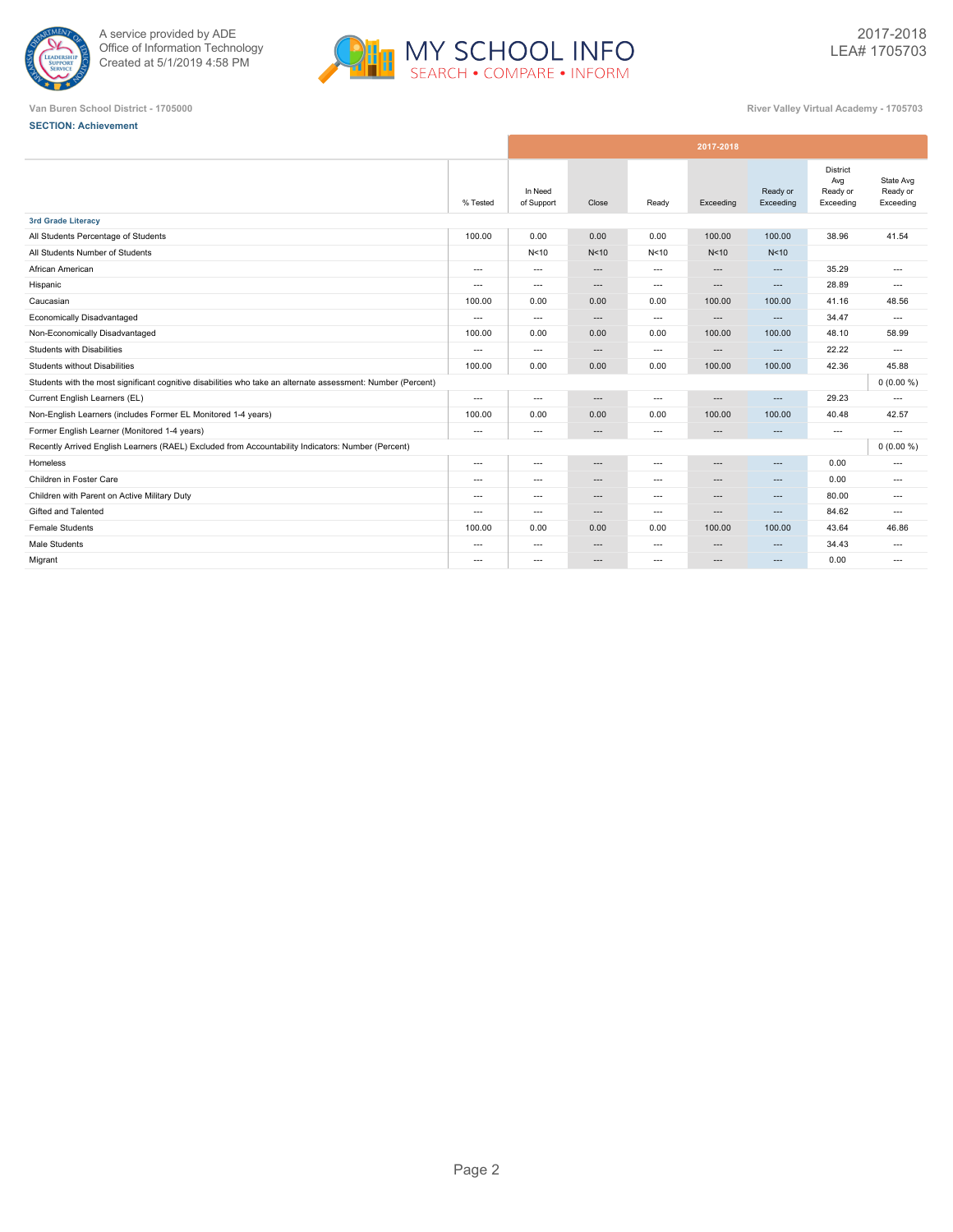



|                                                                                                              |                          |                          |                   |                          | 2017-2018      |                       |                                                 |                                    |
|--------------------------------------------------------------------------------------------------------------|--------------------------|--------------------------|-------------------|--------------------------|----------------|-----------------------|-------------------------------------------------|------------------------------------|
|                                                                                                              | % Tested                 | In Need<br>of Support    | Close             | Ready                    | Exceeding      | Ready or<br>Exceeding | <b>District</b><br>Avg<br>Ready or<br>Exceeding | State Avg<br>Ready or<br>Exceeding |
| <b>3rd Grade Mathematics</b>                                                                                 |                          |                          |                   |                          |                |                       |                                                 |                                    |
| All Students Percentage of Students                                                                          | 100.00                   | 0.00                     | 0.00              | 100.00                   | 0.00           | 100.00                | 55.95                                           | 59.28                              |
| All Students Number of Students                                                                              |                          | N<10                     | N <sub>10</sub>   | N<10                     | N<10           | N <sub>10</sub>       |                                                 |                                    |
| African American                                                                                             | $\hspace{0.05cm} \ldots$ | $\cdots$                 | $\cdots$          | $\hspace{0.05cm} \ldots$ | $\cdots$       | $\cdots$              | 47.06                                           | $---$                              |
| Hispanic                                                                                                     | $- - -$                  | $---$                    | $---$             | $---$                    | $---$          | $---$                 | 48.89                                           | $---$                              |
| Caucasian                                                                                                    | 100.00                   | 0.00                     | 0.00              | 100.00                   | 0.00           | 100.00                | 57.27                                           | 66.72                              |
| Economically Disadvantaged                                                                                   | $---$                    | $---$                    | $---$             | $\cdots$                 | $---$          | $---$                 | 49.53                                           | $---$                              |
| Non-Economically Disadvantaged                                                                               | 100.00                   | 0.00                     | 0.00              | 100.00                   | 0.00           | 100.00                | 68.99                                           | 75.45                              |
| Students with Disabilities                                                                                   | $\hspace{0.05cm} \ldots$ | $\hspace{0.05cm} \ldots$ | $---$             | $\hspace{0.05cm} \ldots$ | $---$          | $\cdots$              | 28.40                                           | $---$                              |
| <b>Students without Disabilities</b>                                                                         | 100.00                   | 0.00                     | 0.00              | 100.00                   | 0.00           | 100.00                | 61.56                                           | 65.07                              |
| Students with the most significant cognitive disabilities who take an alternate assessment: Number (Percent) |                          |                          |                   |                          |                |                       |                                                 | $0(0.00\%)$                        |
| Current English Learners (EL)                                                                                | $\hspace{0.05cm} \ldots$ | $\cdots$                 | $\cdots$          | $\hspace{0.05cm} \ldots$ | $\cdots$       | $\cdots$              | 46.15                                           | $---$                              |
| Non-English Learners (includes Former EL Monitored 1-4 years)                                                | 100.00                   | 0.00                     | 0.00              | 100.00                   | 0.00           | 100.00                | 57.49                                           | 60.30                              |
| Former English Learner (Monitored 1-4 years)                                                                 | $---$                    | $---$                    | $---$             | $---$                    | $---$          | $---$                 | $---$                                           | ---                                |
| Recently Arrived English Learners (RAEL) Excluded from Accountability Indicators: Number (Percent)           |                          |                          |                   |                          |                |                       |                                                 | $0(0.00\%)$                        |
| Homeless                                                                                                     | $---$                    | $\cdots$                 | $\cdots$          | $\hspace{0.05cm} \ldots$ | $---$          | $---$                 | 0.00                                            | $---$                              |
| Children in Foster Care                                                                                      | $- - -$                  | $- - -$                  | $-$               | $- - -$                  | $-$            | $- - -$               | 50.00                                           | $---$                              |
| Children with Parent on Active Military Duty                                                                 | $---$                    | $---$                    | $---$             | $---$                    | $\overline{a}$ | $\cdots$              | 80.00                                           | $---$                              |
| Gifted and Talented                                                                                          | $---$                    | $---$                    | $---$             | $---$                    | $-$            | $---$                 | 100.00                                          | $---$                              |
| <b>Female Students</b>                                                                                       | 100.00                   | 0.00                     | 0.00              | 100.00                   | 0.00           | 100.00                | 55.32                                           | 60.42                              |
| Male Students                                                                                                | $\hspace{0.05cm} \ldots$ | $\hspace{0.05cm} \ldots$ | $\qquad \qquad -$ | $\hspace{0.05cm} \ldots$ | $\overline{a}$ | $\cdots$              | 56.56                                           | $---$                              |
| Migrant                                                                                                      | $\cdots$                 | $\cdots$                 | $\cdots$          | $\hspace{0.05cm} \ldots$ | $---$          | $\cdots$              | 27.27                                           | $---$                              |
|                                                                                                              |                          |                          |                   |                          |                |                       |                                                 |                                    |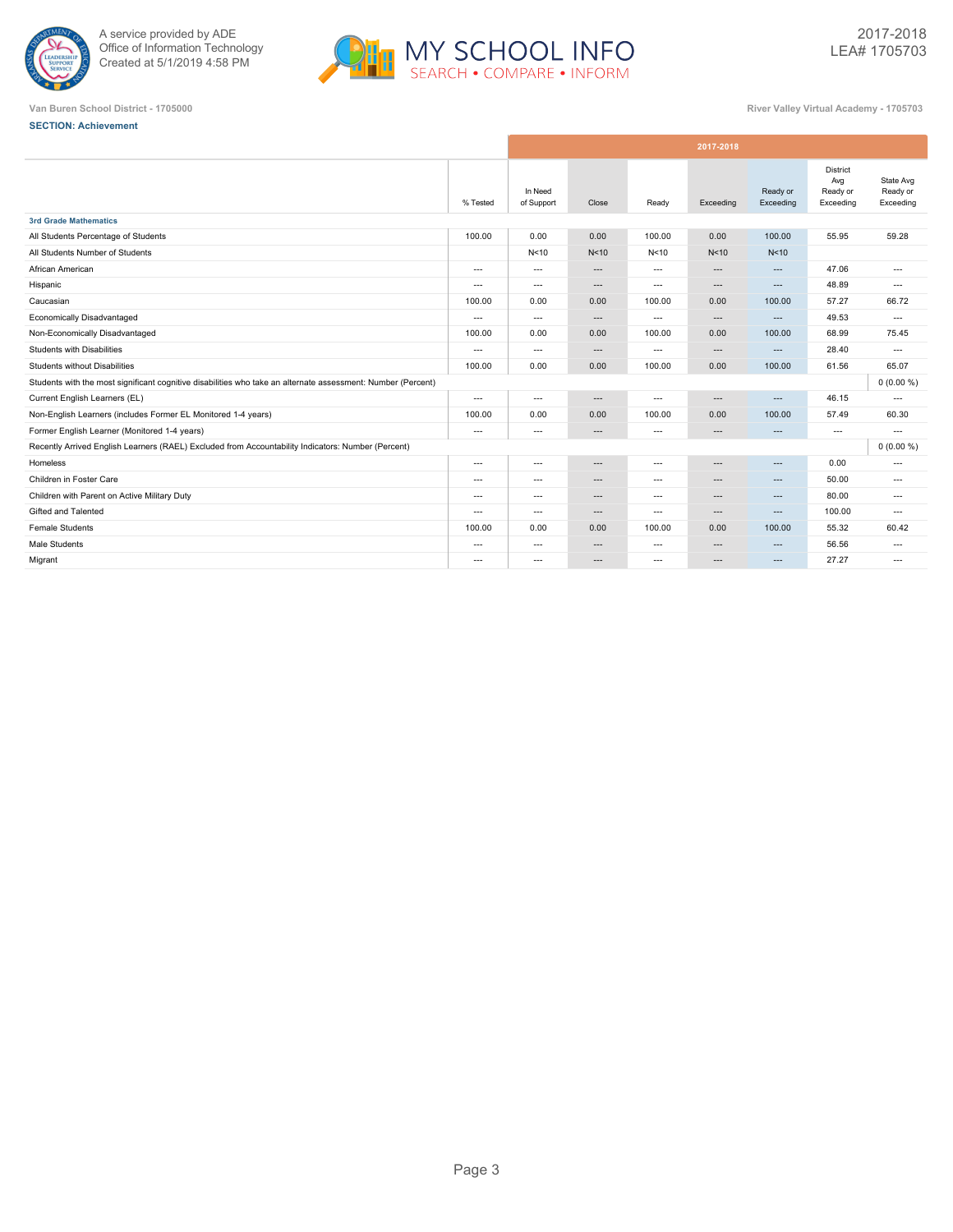



|                                                                                                              |                          |                          |                          |                          | 2017-2018                     |                               |                                          |                                    |
|--------------------------------------------------------------------------------------------------------------|--------------------------|--------------------------|--------------------------|--------------------------|-------------------------------|-------------------------------|------------------------------------------|------------------------------------|
|                                                                                                              | % Tested                 | In Need<br>of Support    | Close                    | Ready                    | Exceeding                     | Ready or<br>Exceeding         | District<br>Avg<br>Ready or<br>Exceeding | State Avg<br>Ready or<br>Exceeding |
| <b>5th Grade Literacy</b>                                                                                    |                          |                          |                          |                          |                               |                               |                                          |                                    |
| All Students Percentage of Students                                                                          | 100.00                   | 50.00                    | 0.00                     | 50.00                    | 0.00                          | 50.00                         | 42.67                                    | 41.00                              |
| All Students Number of Students                                                                              |                          | N<10                     | N <sub>10</sub>          | N<10                     | N<10                          | N <sub>10</sub>               |                                          |                                    |
| African American                                                                                             | $---$                    | $---$                    | $---$                    | $---$                    | $---$                         | $---$                         | 50.00                                    | $---$                              |
| Hispanic                                                                                                     | $\hspace{0.05cm} \ldots$ | $\hspace{0.05cm} \ldots$ | $\cdots$                 | $---$                    | $\hspace{0.05cm} \ldots$      | $  -$                         | 36.67                                    | $---$                              |
| Caucasian                                                                                                    | 100.00                   | 100.00                   | 0.00                     | 0.00                     | 0.00                          | 0.00                          | 44.44                                    | 49.31                              |
| Economically Disadvantaged                                                                                   | $---$                    | $\cdots$                 | $\qquad \qquad -$        | $\hspace{0.05cm} \ldots$ | $\cdots$                      | $\cdots$                      | 36.98                                    | $---$                              |
| Non-Economically Disadvantaged                                                                               | 100.00                   | 50.00                    | 0.00                     | 50.00                    | 0.00                          | 50.00                         | 54.79                                    | 59.73                              |
| <b>Students with Disabilities</b>                                                                            | $\hspace{0.05cm} \ldots$ | $\cdots$                 | $\qquad \qquad -$        | $\cdots$                 | $\cdots$                      | $\cdots$                      | 25.64                                    | ---                                |
| <b>Students without Disabilities</b>                                                                         | 100.00                   | 50.00                    | 0.00                     | 50.00                    | 0.00                          | 50.00                         | 46.17                                    | 45.57                              |
| Students with the most significant cognitive disabilities who take an alternate assessment: Number (Percent) |                          |                          |                          |                          |                               |                               |                                          | $0(0.00\%)$                        |
| Current English Learners (EL)                                                                                | $---$                    | $---$                    | $\qquad \qquad -$        | $---$                    | $\cdots$                      | $---$                         | 25.00                                    | $---$                              |
| Non-English Learners (includes Former EL Monitored 1-4 years)                                                | 100.00                   | 50.00                    | 0.00                     | 50.00                    | 0.00                          | 50.00                         | 45.34                                    | 42.20                              |
| Former English Learner (Monitored 1-4 years)                                                                 | $\hspace{0.05cm} \ldots$ | $\cdots$                 | $\cdots$                 | $\hspace{0.05cm} \ldots$ | $\cdots$                      | $\cdots$                      | $\overline{\phantom{a}}$                 | ---                                |
| Recently Arrived English Learners (RAEL) Excluded from Accountability Indicators: Number (Percent)           |                          |                          |                          |                          |                               |                               |                                          | $0(0.00\%)$                        |
| Homeless                                                                                                     | $\hspace{0.05cm} \ldots$ | $\hspace{0.05cm} \ldots$ | $\qquad \qquad -$        | $\hspace{0.05cm} \ldots$ | $\cdots$                      | $\cdots$                      | 14.29                                    | $\cdots$                           |
| Children in Foster Care                                                                                      | $\hspace{0.05cm} \ldots$ | $\cdots$                 | $\qquad \qquad -$        | $---$                    | $\cdots$                      | $\qquad \qquad - -$           | $---$                                    | $\qquad \qquad \cdots$             |
| Children with Parent on Active Military Duty                                                                 | $\hspace{0.05cm} \ldots$ | $\cdots$                 | $\cdots$                 | $---$                    | $---$                         | $\cdots$                      | 100.00                                   | $---$                              |
| Gifted and Talented                                                                                          | $\hspace{0.05cm} \ldots$ | $\cdots$                 | $\hspace{0.05cm} \ldots$ | $\cdots$                 | $\hspace{1.5cm} \textbf{---}$ | $\hspace{1.5cm} \textbf{---}$ | 91.18                                    | $\hspace{0.05cm} \ldots$           |
| Female Students                                                                                              | 100.00                   | 0.00                     | 0.00                     | 100.00                   | 0.00                          | 100.00                        | 49.27                                    | 46.25                              |
| Male Students                                                                                                | 100.00                   | 100.00                   | 0.00                     | 0.00                     | 0.00                          | 0.00                          | 37.30                                    | 35.95                              |
| Migrant                                                                                                      | $---$                    | $---$                    | $---$                    | $---$                    | $---$                         | $---$                         | 0.00                                     | $---$                              |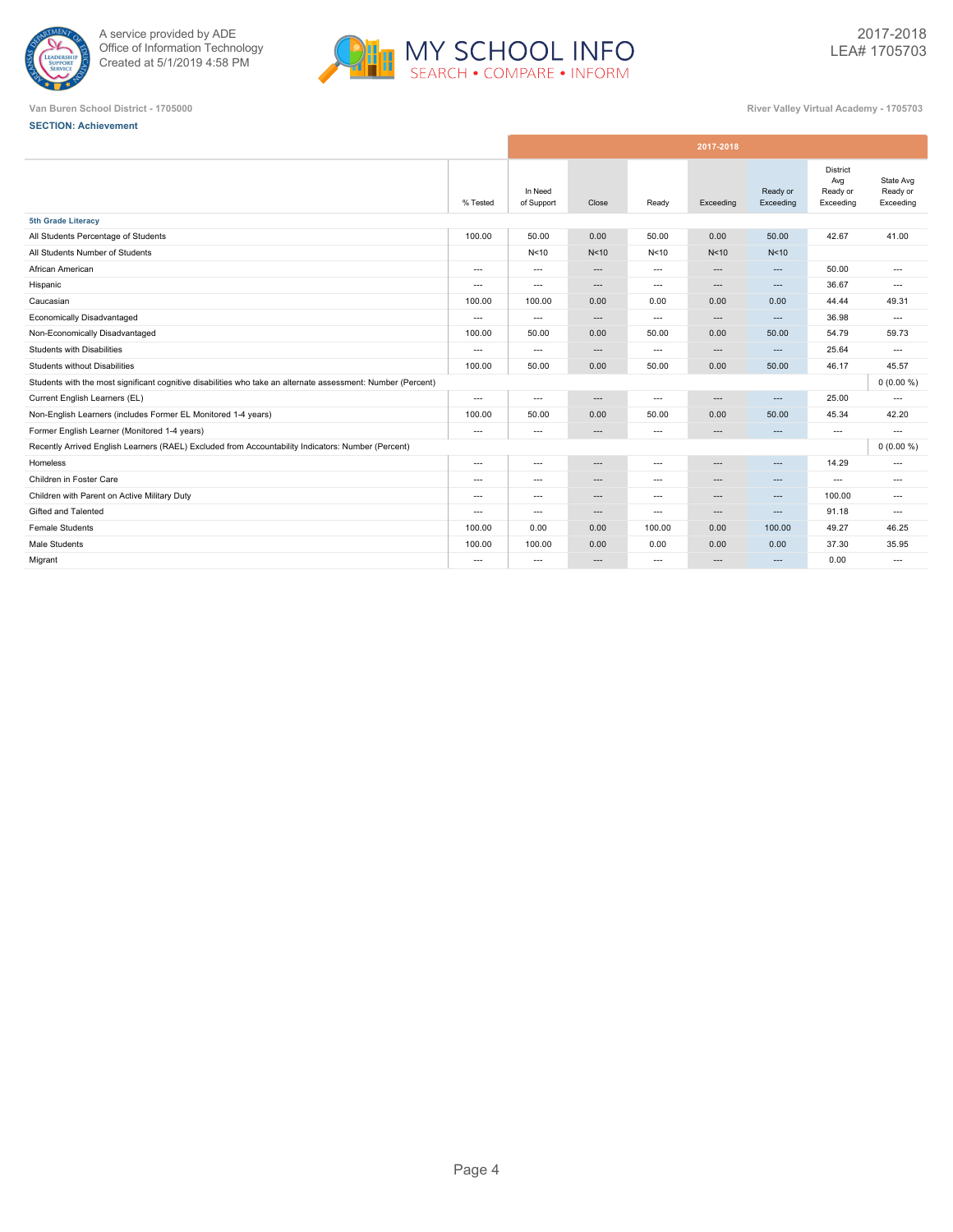



### **SECTION: Achievement**

| <b>SECTION: Achievement</b>                                                                                  |          |                       |                          |          |                          |                       |                                          |                                    |
|--------------------------------------------------------------------------------------------------------------|----------|-----------------------|--------------------------|----------|--------------------------|-----------------------|------------------------------------------|------------------------------------|
|                                                                                                              |          |                       |                          |          | 2017-2018                |                       |                                          |                                    |
|                                                                                                              | % Tested | In Need<br>of Support | Close                    | Ready    | Exceeding                | Ready or<br>Exceeding | District<br>Avg<br>Ready or<br>Exceeding | State Avg<br>Ready or<br>Exceeding |
| <b>5th Grade Mathematics</b>                                                                                 |          |                       |                          |          |                          |                       |                                          |                                    |
| All Students Percentage of Students                                                                          | 100.00   | 0.00                  | 50.00                    | 50.00    | 0.00                     | 50.00                 | 53.51                                    | 49.99                              |
| All Students Number of Students                                                                              |          | N <sub>10</sub>       | N <sub>10</sub>          | N<10     | N<10                     | N <sub>10</sub>       |                                          |                                    |
| African American                                                                                             | ---      | ---                   | $\hspace{0.05cm} \ldots$ | $\cdots$ | $\cdots$                 | $---$                 | 25.00                                    | $---$                              |
| Hispanic                                                                                                     | $---$    | $\cdots$              | $\cdots$                 | $\cdots$ | $\hspace{0.05cm} \ldots$ | $\cdots$              | 54.44                                    | $\cdots$                           |
| Caucasian                                                                                                    | 100.00   | 0.00                  | 100.00                   | 0.00     | 0.00                     | 0.00                  | 52.63                                    | 57.98                              |
| <b>Economically Disadvantaged</b>                                                                            | ---      | $\cdots$              | $\qquad \qquad - -$      | $\cdots$ | $\cdots$                 | $\cdots$              | 50.97                                    | $\cdots$                           |
| Non-Economically Disadvantaged                                                                               | 100.00   | 0.00                  | 50.00                    | 50.00    | 0.00                     | 50.00                 | 58.90                                    | 67.99                              |
| <b>Students with Disabilities</b>                                                                            | $---$    | $\cdots$              | $\cdots$                 | $\cdots$ | $\cdots$                 | $\cdots$              | 32.05                                    | $\cdots$                           |
| Students without Disabilities                                                                                | 100.00   | 0.00                  | 50.00                    | 50.00    | 0.00                     | 50.00                 | 57.94                                    | 54.89                              |
| Students with the most significant cognitive disabilities who take an alternate assessment: Number (Percent) |          |                       |                          |          |                          |                       |                                          | $0(0.00\%)$                        |
| Current English Learners (EL)                                                                                | ---      | ---                   | $\hspace{0.05cm} \ldots$ | $---$    | $\qquad \qquad \cdots$   | $\cdots$              | 53.33                                    | $\cdots$                           |
| Non-English Learners (includes Former EL Monitored 1-4 years)                                                | 100.00   | 0.00                  | 50.00                    | 50.00    | 0.00                     | 50.00                 | 53.54                                    | 50.44                              |
| Former English Learner (Monitored 1-4 years)                                                                 | $---$    | $\cdots$              | $\qquad \qquad - -$      | $\cdots$ | $\hspace{0.05cm} \ldots$ | $\cdots$              | $\cdots$                                 | $---$                              |
| Recently Arrived English Learners (RAEL) Excluded from Accountability Indicators: Number (Percent)           |          |                       |                          |          |                          |                       |                                          | $0(0.00\%)$                        |
| Homeless                                                                                                     | ---      | $---$                 | $---$                    | $---$    | $---$                    | $---$                 | 14.29                                    | $---$                              |
| Children in Foster Care                                                                                      | $---$    | $\cdots$              | $\cdots$                 | $\cdots$ | $\cdots$                 | $\cdots$              | $---$                                    | $\cdots$                           |
| Children with Parent on Active Military Duty                                                                 | $---$    | $\cdots$              | $\cdots$                 | $\cdots$ | $\cdots$                 | $\cdots$              | 100.00                                   | $\cdots$                           |
| Gifted and Talented                                                                                          | $---$    | $\cdots$              | $\cdots$                 | $\cdots$ | $\cdots$                 | $\cdots$              | 97.06                                    | $\cdots$                           |
| <b>Female Students</b>                                                                                       | 100.00   | 0.00                  | 0.00                     | 100.00   | 0.00                     | 100.00                | 53.43                                    | 50.87                              |
| Male Students                                                                                                | 100.00   | 0.00                  | 100.00                   | 0.00     | 0.00                     | 0.00                  | 53.57                                    | 49.14                              |

ست الله المعلم الله عليه الله عليه الله عليه الله عليه الله عليه الله عليه الله عليه الله عليه الله عليه الله ا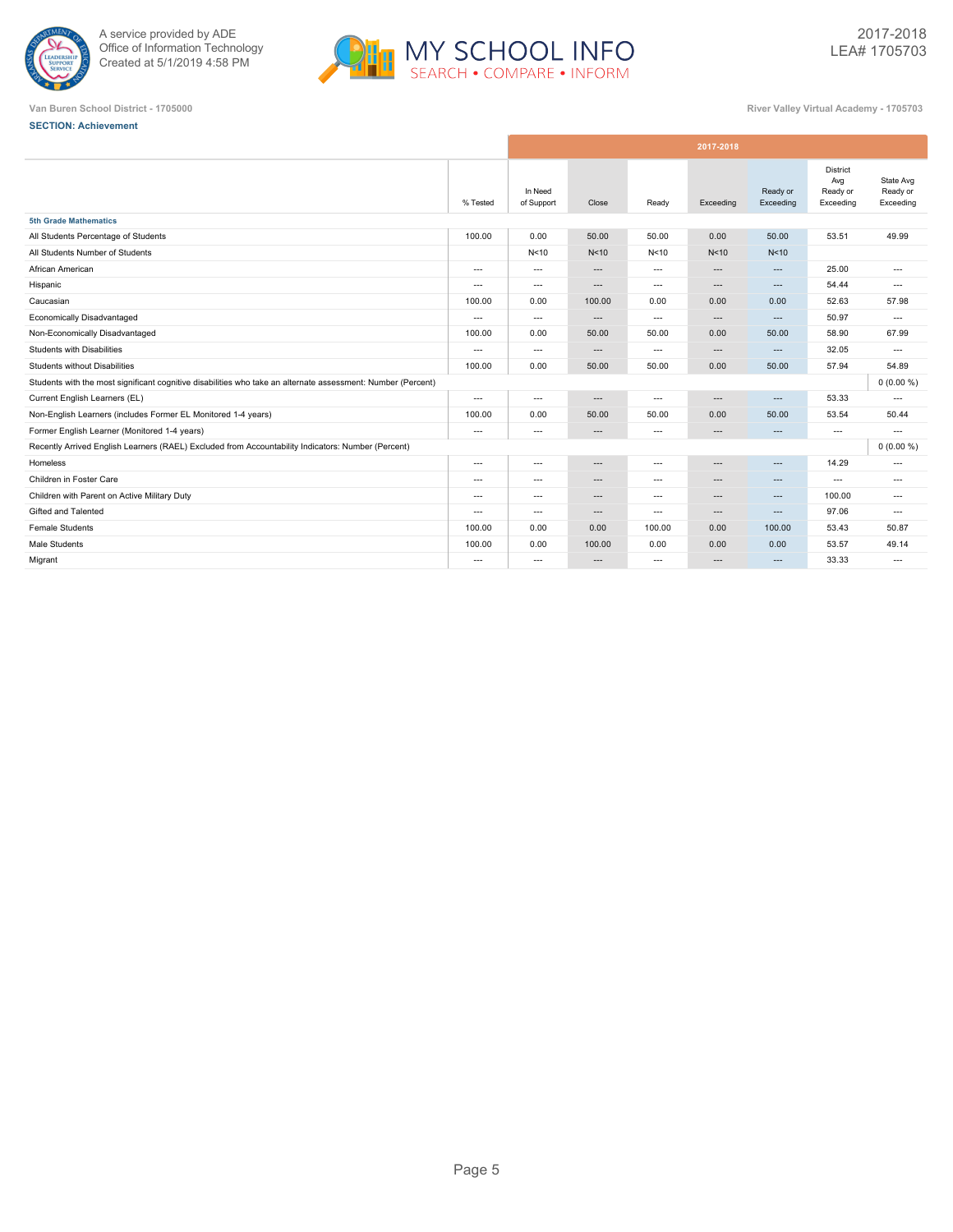



|                                                                                                              |                          |                          |                        |                          | 2017-2018                |                          |                                          |                                    |
|--------------------------------------------------------------------------------------------------------------|--------------------------|--------------------------|------------------------|--------------------------|--------------------------|--------------------------|------------------------------------------|------------------------------------|
|                                                                                                              | % Tested                 | In Need<br>of Support    | Close                  | Ready                    | Exceeding                | Ready or<br>Exceeding    | District<br>Avg<br>Ready or<br>Exceeding | State Avg<br>Ready or<br>Exceeding |
| <b>7th Grade Literacy</b>                                                                                    |                          |                          |                        |                          |                          |                          |                                          |                                    |
| All Students Percentage of Students                                                                          | 100.00                   | 0.00                     | 0.00                   | 100.00                   | 0.00                     | 100.00                   | 48.29                                    | 44.59                              |
| All Students Number of Students                                                                              |                          | N<10                     | N <sub>10</sub>        | N<10                     | N<10                     | N<10                     |                                          |                                    |
| African American                                                                                             | $\hspace{0.05cm} \ldots$ | $---$                    | $---$                  | $---$                    | $---$                    | $---$                    | 16.67                                    | $---$                              |
| Hispanic                                                                                                     | $\hspace{0.05cm} \ldots$ | $\cdots$                 | $\cdots$               | $\cdots$                 | $\hspace{0.05cm} \ldots$ | $\cdots$                 | 43.48                                    | $\qquad \qquad \cdots$             |
| Caucasian                                                                                                    | 100.00                   | 0.00                     | 0.00                   | 100.00                   | 0.00                     | 100.00                   | 48.25                                    | 52.08                              |
| Economically Disadvantaged                                                                                   | $\sim$ $\sim$            | $\hspace{0.05cm} \ldots$ | $\cdots$               | $\hspace{0.05cm} \ldots$ | $\cdots$                 | $\cdots$                 | 42.32                                    | $\cdots$                           |
| Non-Economically Disadvantaged                                                                               | 100.00                   | 0.00                     | 0.00                   | 100.00                   | 0.00                     | 100.00                   | 57.56                                    | 62.39                              |
| <b>Students with Disabilities</b>                                                                            | $\hspace{0.05cm} \ldots$ | $\hspace{0.05cm} \ldots$ | $\cdots$               | $\cdots$                 | $\cdots$                 | $\cdots$                 | 12.68                                    | $\qquad \qquad -$                  |
| <b>Students without Disabilities</b>                                                                         | 100.00                   | 0.00                     | 0.00                   | 100.00                   | 0.00                     | 100.00                   | 55.16                                    | 49.68                              |
| Students with the most significant cognitive disabilities who take an alternate assessment: Number (Percent) |                          |                          |                        |                          |                          |                          |                                          | $0(0.00\%)$                        |
| Current English Learners (EL)                                                                                | $\hspace{0.05cm} \ldots$ | $\hspace{0.05cm} \ldots$ | $\cdots$               | $\hspace{0.05cm} \ldots$ | $\cdots$                 | $\cdots$                 | 42.55                                    | $\cdots$                           |
| Non-English Learners (includes Former EL Monitored 1-4 years)                                                | 100.00                   | 0.00                     | 0.00                   | 100.00                   | 0.00                     | 100.00                   | 48.98                                    | 45.83                              |
| Former English Learner (Monitored 1-4 years)                                                                 | $\hspace{0.05cm} \ldots$ | $\hspace{0.05cm} \ldots$ | $\cdots$               | $\hspace{0.05cm} \ldots$ | $\hspace{0.05cm} \ldots$ | $\cdots$                 | 76.92                                    | $---$                              |
| Recently Arrived English Learners (RAEL) Excluded from Accountability Indicators: Number (Percent)           |                          |                          |                        |                          |                          |                          |                                          | $--- (- - % )$                     |
| Homeless                                                                                                     | $\hspace{0.05cm} \ldots$ | $\qquad \qquad \cdots$   | $\qquad \qquad \cdots$ | $\cdots$                 | $\hspace{0.05cm} \ldots$ | $\hspace{0.05cm} \ldots$ | 28.57                                    | $\cdots$                           |
| Children in Foster Care                                                                                      | $\hspace{0.05cm} \ldots$ | $---$                    | $\cdots$               | $\cdots$                 | $\cdots$                 | $---$                    | $\cdots$                                 | $\qquad \qquad -$                  |
| Children with Parent on Active Military Duty                                                                 | $---$                    | $---$                    | $\cdots$               | $---$                    | $\sim$ $\sim$            | $- - -$                  | 0.00                                     | $---$                              |
| Gifted and Talented                                                                                          | $---$                    | $---$                    | $---$                  | $---$                    | $\sim$ $\sim$            | $- - -$                  | 95.74                                    | $---$                              |
| Female Students                                                                                              | $---$                    | $---$                    | $\cdots$               | $---$                    | $\cdots$                 | $\cdots$                 | 55.61                                    | $---$                              |
| Male Students                                                                                                | 100.00                   | 0.00                     | 0.00                   | 100.00                   | 0.00                     | 100.00                   | 41.88                                    | 36.82                              |
| Migrant                                                                                                      | $---$                    | $---$                    | $\cdots$               | $\cdots$                 | $\sim$ $\sim$            | $- - -$                  | 40.00                                    | $\qquad \qquad -$                  |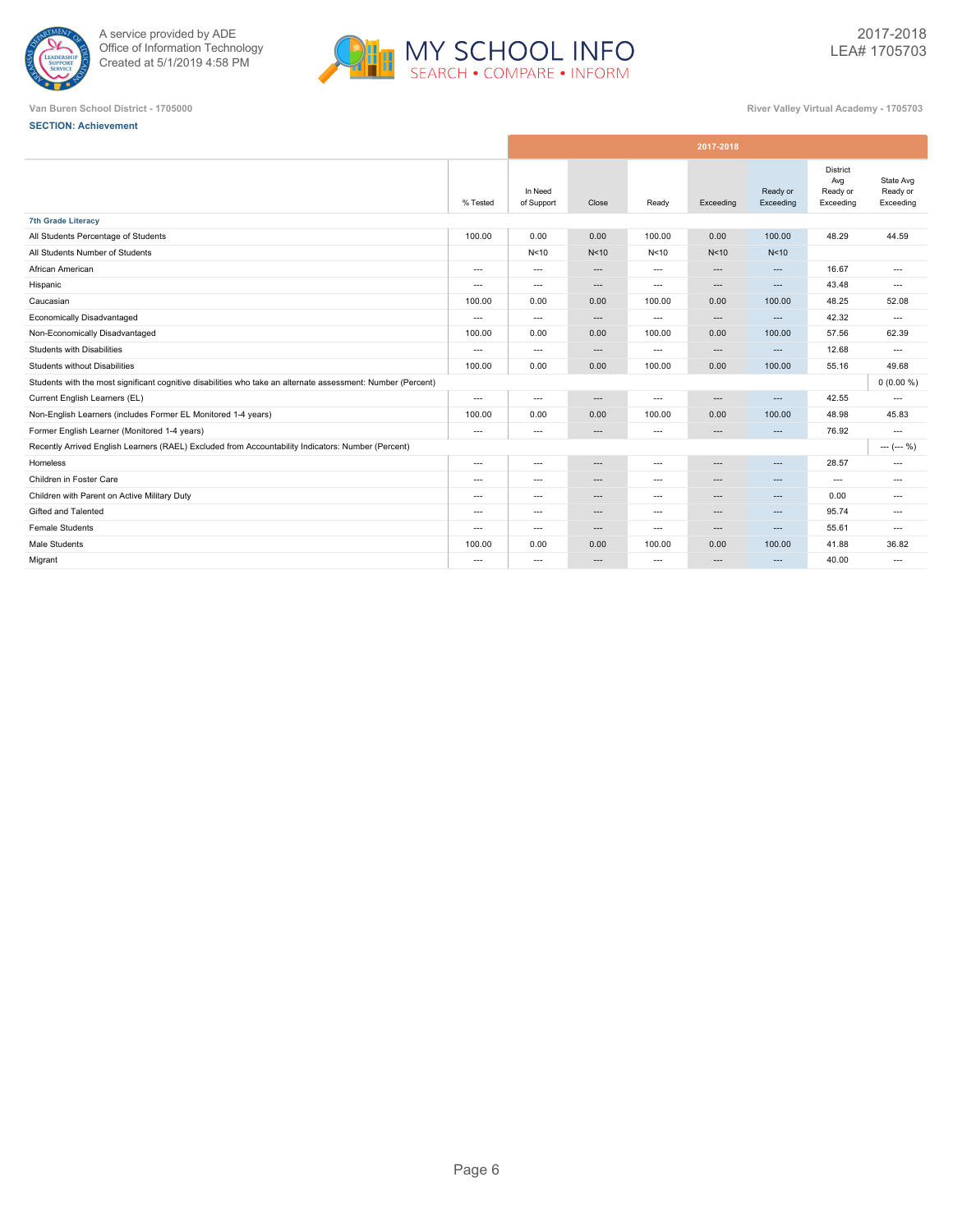



| <b>SECTION: Achievement</b> |
|-----------------------------|
|                             |

|                                                                                                              |                          |                          |                 |                          | 2017-2018      |                       |                                                 |                                    |  |
|--------------------------------------------------------------------------------------------------------------|--------------------------|--------------------------|-----------------|--------------------------|----------------|-----------------------|-------------------------------------------------|------------------------------------|--|
|                                                                                                              | % Tested                 | In Need<br>of Support    | Close           | Ready                    | Exceeding      | Ready or<br>Exceeding | <b>District</b><br>Avg<br>Ready or<br>Exceeding | State Avg<br>Ready or<br>Exceeding |  |
| <b>7th Grade Mathematics</b>                                                                                 |                          |                          |                 |                          |                |                       |                                                 |                                    |  |
| All Students Percentage of Students                                                                          | 100.00                   | 0.00                     | 0.00            | 0.00                     | 100.00         | 100.00                | 47.15                                           | 47.38                              |  |
| All Students Number of Students                                                                              |                          | N <sub>10</sub>          | N <sub>10</sub> | N<10                     | N<10           | N <sub>10</sub>       |                                                 |                                    |  |
| African American                                                                                             | $---$                    | $\hspace{0.05cm} \ldots$ | $---$           | $\hspace{0.05cm} \ldots$ | $---$          | $---$                 | 8.33                                            | $---$                              |  |
| Hispanic                                                                                                     | $- - -$                  | $\hspace{0.05cm} \ldots$ | $\cdots$        | $\hspace{0.05cm} \ldots$ | $---$          | $\cdots$              | 42.03                                           | $---$                              |  |
| Caucasian                                                                                                    | 100.00                   | 0.00                     | 0.00            | 0.00                     | 100.00         | 100.00                | 47.62                                           | 55.54                              |  |
| <b>Economically Disadvantaged</b>                                                                            | $---$                    | $---$                    | $---$           | $---$                    | $---$          | $---$                 | 41.20                                           | $---$                              |  |
| Non-Economically Disadvantaged                                                                               | 100.00                   | 0.00                     | 0.00            | 0.00                     | 100.00         | 100.00                | 56.40                                           | 65.78                              |  |
| Students with Disabilities                                                                                   | $\hspace{0.05cm} \ldots$ | $\hspace{0.05cm} \ldots$ | $---$           | $---$                    | $---$          | $\cdots$              | 11.27                                           | $---$                              |  |
| <b>Students without Disabilities</b>                                                                         | 100.00                   | 0.00                     | 0.00            | 0.00                     | 100.00         | 100.00                | 54.08                                           | 52.54                              |  |
| Students with the most significant cognitive disabilities who take an alternate assessment: Number (Percent) |                          |                          |                 |                          |                |                       |                                                 | $0(0.00\%)$                        |  |
| Current English Learners (EL)                                                                                | $\hspace{0.05cm} \ldots$ | $\cdots$                 | $\cdots$        | $\hspace{0.05cm} \ldots$ | $\cdots$       | $\cdots$              | 42.55                                           | $---$                              |  |
| Non-English Learners (includes Former EL Monitored 1-4 years)                                                | 100.00                   | 0.00                     | 0.00            | 0.00                     | 100.00         | 100.00                | 47.70                                           | 48.56                              |  |
| Former English Learner (Monitored 1-4 years)                                                                 | $\hspace{0.05cm} \ldots$ | $\sim$ $\sim$            | $---$           | $\hspace{0.05cm} \ldots$ | $---$          | $\cdots$              | 84.62                                           | $\qquad \qquad -$                  |  |
| Recently Arrived English Learners (RAEL) Excluded from Accountability Indicators: Number (Percent)           |                          |                          |                 |                          |                |                       |                                                 | $--- (-0)$                         |  |
| Homeless                                                                                                     | $- - -$                  | $---$                    | $---$           | $---$                    | $---$          | $---$                 | 28.57                                           | $-$                                |  |
| Children in Foster Care                                                                                      | $---$                    | $---$                    | $---$           | $\hspace{0.05cm} \ldots$ | $\overline{a}$ | $\cdots$              | $---$                                           | $---$                              |  |
| Children with Parent on Active Military Duty                                                                 | $---$                    | $\hspace{0.05cm} \ldots$ | $---$           | $\hspace{0.05cm} \ldots$ | $\overline{a}$ | $---$                 | 0.00                                            | $---$                              |  |
| Gifted and Talented                                                                                          | $\hspace{0.05cm} \ldots$ | $\hspace{0.05cm} \ldots$ | $\cdots$        | $\hspace{0.05cm} \ldots$ | $---$          | $\cdots$              | 95.74                                           | $---$                              |  |
| <b>Female Students</b>                                                                                       | $---$                    | $---$                    | $\cdots$        | $---$                    | $\overline{a}$ | $---$                 | 49.76                                           | $---$                              |  |
| Male Students                                                                                                | 100.00                   | 0.00                     | 0.00            | 0.00                     | 100.00         | 100.00                | 44.87                                           | 44.40                              |  |
| Migrant                                                                                                      | $---$                    | $---$                    | $---$           | $---$                    | $---$          | $---$                 | 50.00                                           | $---$                              |  |
|                                                                                                              |                          |                          |                 |                          |                |                       |                                                 |                                    |  |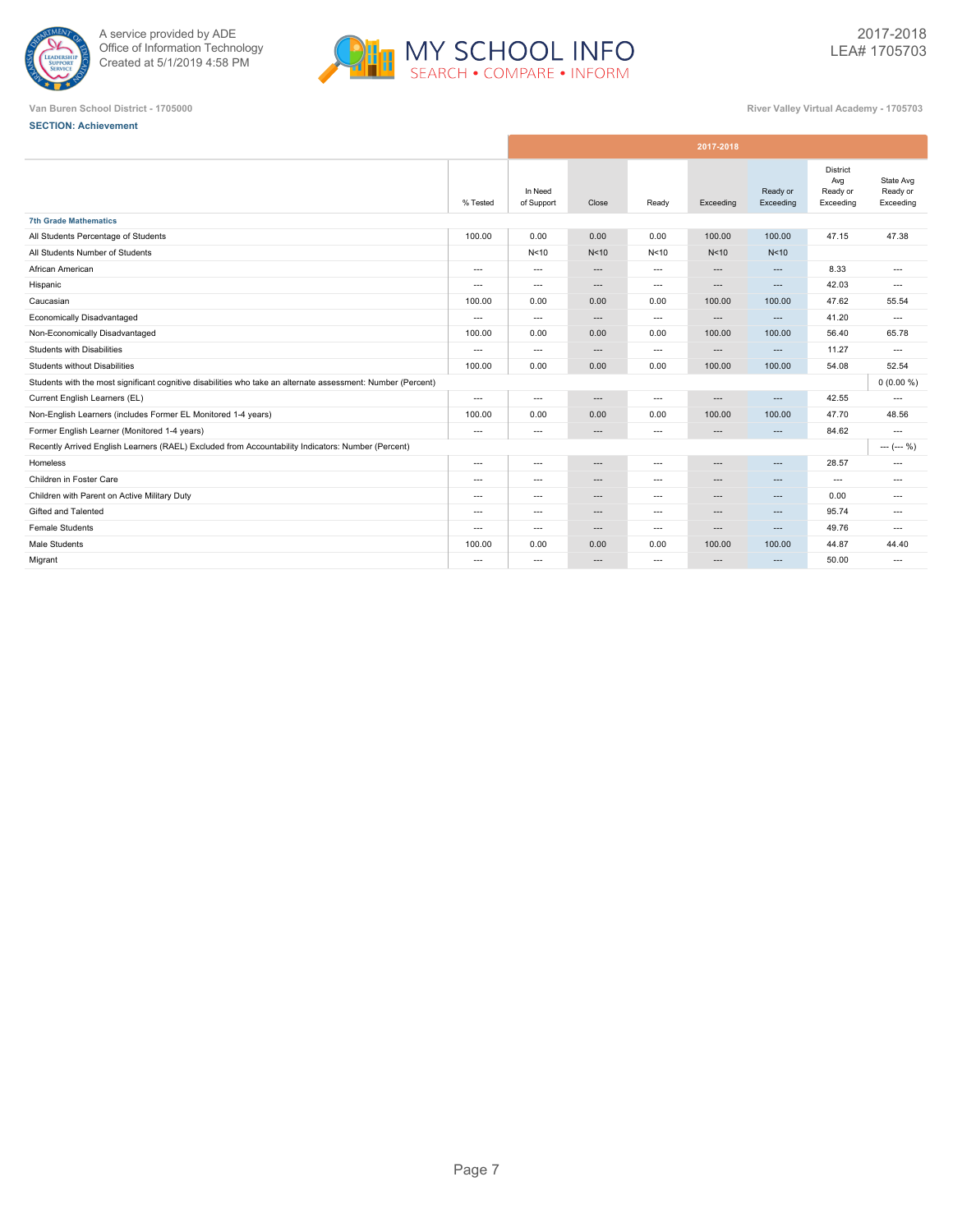



|                                                                                                              |                          |                          |                          |                          | 2017-2018                |                       |                                          |                                    |
|--------------------------------------------------------------------------------------------------------------|--------------------------|--------------------------|--------------------------|--------------------------|--------------------------|-----------------------|------------------------------------------|------------------------------------|
|                                                                                                              | % Tested                 | In Need<br>of Support    | Close                    | Ready                    | Exceeding                | Ready or<br>Exceeding | District<br>Avg<br>Ready or<br>Exceeding | State Avg<br>Ready or<br>Exceeding |
| <b>8th Grade Literacy</b>                                                                                    |                          |                          |                          |                          |                          |                       |                                          |                                    |
| All Students Percentage of Students                                                                          | 100.00                   | 0.00                     | 33.33                    | 33.33                    | 33.33                    | 66.67                 | 47.39                                    | 48.13                              |
| All Students Number of Students                                                                              |                          | N<10                     | N<10                     | N < 10                   | N<10                     | N<10                  |                                          |                                    |
| African American                                                                                             | $---$                    | $\hspace{0.05cm} \ldots$ | $---$                    | $---$                    | $---$                    | $---$                 | 46.15                                    | $---$                              |
| Hispanic                                                                                                     | $\hspace{0.05cm} \ldots$ | $\hspace{0.05cm} \ldots$ | $\cdots$                 | $\hspace{0.05cm} \ldots$ | $\hspace{0.05cm} \ldots$ | $\cdots$              | 46.38                                    | $\cdots$                           |
| Caucasian                                                                                                    | 100.00                   | 0.00                     | 33.33                    | 33.33                    | 33.33                    | 66.67                 | 47.12                                    | 56.33                              |
| Economically Disadvantaged                                                                                   | 100.00                   | 0.00                     | 0.00                     | 50.00                    | 50.00                    | 100.00                | 37.97                                    | 37.17                              |
| Non-Economically Disadvantaged                                                                               | 100.00                   | 0.00                     | 100.00                   | 0.00                     | 0.00                     | 0.00                  | 61.71                                    | 65.88                              |
| <b>Students with Disabilities</b>                                                                            | $\cdots$                 | $\cdots$                 | $\cdots$                 | $\cdots$                 | $---$                    | $\cdots$              | 16.33                                    | ---                                |
| <b>Students without Disabilities</b>                                                                         | 100.00                   | 0.00                     | 33.33                    | 33.33                    | 33.33                    | 66.67                 | 51.28                                    | 53.20                              |
| Students with the most significant cognitive disabilities who take an alternate assessment: Number (Percent) |                          |                          |                          |                          |                          |                       |                                          | $0(0.00\%)$                        |
| Current English Learners (EL)                                                                                | $---$                    | $---$                    | $---$                    | $---$                    | $\sim$ $\sim$            | $---$                 | 42.86                                    | $---$                              |
| Non-English Learners (includes Former EL Monitored 1-4 years)                                                | 100.00                   | 0.00                     | 33.33                    | 33.33                    | 33.33                    | 66.67                 | 48.05                                    | 49.81                              |
| Former English Learner (Monitored 1-4 years)                                                                 | $\cdots$                 | $\hspace{0.05cm} \ldots$ | $\cdots$                 | $\hspace{0.05cm} \ldots$ | $\cdots$                 | $\cdots$              | 69.23                                    | $---$                              |
| Recently Arrived English Learners (RAEL) Excluded from Accountability Indicators: Number (Percent)           |                          |                          |                          |                          |                          |                       |                                          | $0(0.00\%)$                        |
| Homeless                                                                                                     | $\sim$ $\sim$            | $\hspace{0.05cm} \ldots$ | $\cdots$                 | $\hspace{0.05cm} \ldots$ | $---$                    | $\cdots$              | 25.00                                    | $---$                              |
| Children in Foster Care                                                                                      | $\cdots$                 | $\hspace{0.05cm} \ldots$ | $\qquad \qquad -$        | $\cdots$                 | $\cdots$                 | $\cdots$              | 50.00                                    | $---$                              |
| Children with Parent on Active Military Duty                                                                 | $\cdots$                 | $\hspace{0.05cm} \ldots$ | $\hspace{0.05cm} \ldots$ | $\hspace{0.05cm} \ldots$ | $\cdots$                 | $\cdots$              | 0.00                                     | $---$                              |
| Gifted and Talented                                                                                          | 100.00                   | 0.00                     | 0.00                     | 0.00                     | 100.00                   | 100.00                | 93.88                                    | 88.92                              |
| Female Students                                                                                              | 100.00                   | 0.00                     | 0.00                     | 100.00                   | 0.00                     | 100.00                | 57.46                                    | 56.13                              |
| Male Students                                                                                                | 100.00                   | 0.00                     | 50.00                    | 0.00                     | 50.00                    | 50.00                 | 36.62                                    | 40.42                              |
| Migrant                                                                                                      | $---$                    | $---$                    | $---$                    | $---$                    | $---$                    | $---$                 | 40.00                                    | $---$                              |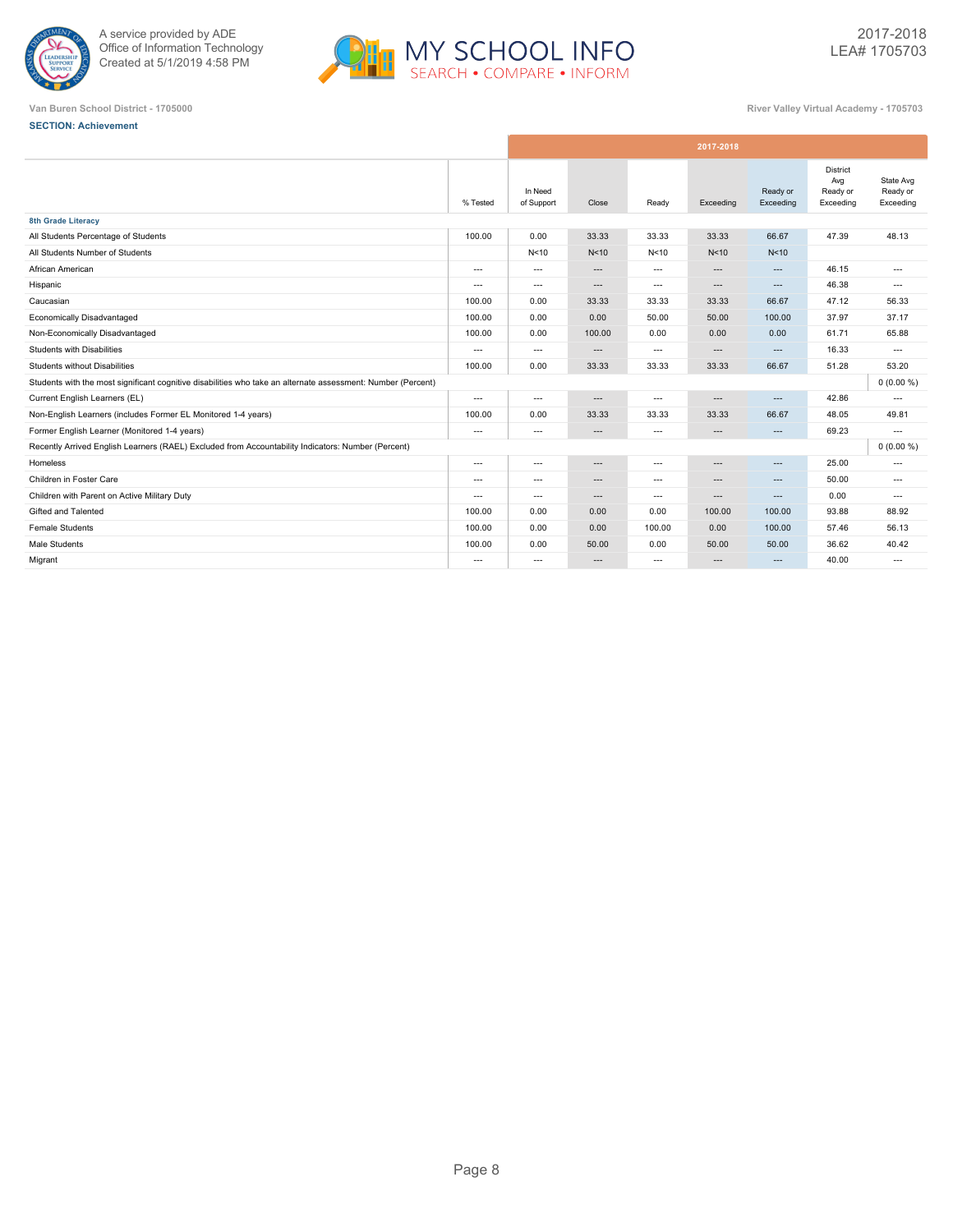

í,



## **Van Buren School District - 1705000 River Valley Virtual Academy - 1705703**

|                                                                                                              |                          |                          |                     |                        | 2017-2018                |                          |                                          |                                    |
|--------------------------------------------------------------------------------------------------------------|--------------------------|--------------------------|---------------------|------------------------|--------------------------|--------------------------|------------------------------------------|------------------------------------|
|                                                                                                              | % Tested                 | In Need<br>of Support    | Close               | Ready                  | Exceeding                | Ready or<br>Exceeding    | District<br>Avg<br>Ready or<br>Exceeding | State Avg<br>Ready or<br>Exceeding |
| <b>8th Grade Mathematics</b>                                                                                 |                          |                          |                     |                        |                          |                          |                                          |                                    |
| All Students Percentage of Students                                                                          | 100.00                   | 0.00                     | 33.33               | 33.33                  | 33.33                    | 66.67                    | 39.91                                    | 46.48                              |
| All Students Number of Students                                                                              |                          | N <sub>10</sub>          | N <sub>10</sub>     | N<10                   | N<10                     | N <sub>10</sub>          |                                          |                                    |
| African American                                                                                             | $\sim$ $\sim$ $\sim$     | $\cdots$                 | $\cdots$            | $  -$                  | $\cdots$                 | $\sim$ $\sim$            | 23.08                                    | $\cdots$                           |
| Hispanic                                                                                                     | $\hspace{0.05cm} \ldots$ | $---$                    | $\cdots$            | $\cdots$               | $\hspace{0.05cm} \cdots$ | $\sim$ $\sim$            | 33.33                                    | $\cdots$                           |
| Caucasian                                                                                                    | 100.00                   | 0.00                     | 33.33               | 33.33                  | 33.33                    | 66.67                    | 40.34                                    | 55.30                              |
| Economically Disadvantaged                                                                                   | 100.00                   | 0.00                     | 0.00                | 50.00                  | 50.00                    | 100.00                   | 31.58                                    | 35.49                              |
| Non-Economically Disadvantaged                                                                               | 100.00                   | 0.00                     | 100.00              | 0.00                   | 0.00                     | 0.00                     | 52.57                                    | 64.28                              |
| <b>Students with Disabilities</b>                                                                            | $---$                    | $\cdots$                 | $\cdots$            | $\cdots$               | $\cdots$                 | $\cdots$                 | 12.24                                    | $\cdots$                           |
| <b>Students without Disabilities</b>                                                                         | 100.00                   | 0.00                     | 33.33               | 33.33                  | 33.33                    | 66.67                    | 43.37                                    | 51.29                              |
| Students with the most significant cognitive disabilities who take an alternate assessment: Number (Percent) |                          |                          |                     |                        |                          |                          |                                          | $0(0.00\%)$                        |
| Current English Learners (EL)                                                                                | $\hspace{0.05cm} \ldots$ | $---$                    | $\cdots$            | $  -$                  | $\hspace{0.05cm} \ldots$ | $---$                    | 28.57                                    | $\cdots$                           |
| Non-English Learners (includes Former EL Monitored 1-4 years)                                                | 100.00                   | 0.00                     | 33.33               | 33.33                  | 33.33                    | 66.67                    | 41.56                                    | 48.07                              |
| Former English Learner (Monitored 1-4 years)                                                                 | $\sim$ $\sim$            | $\cdots$                 | $\qquad \qquad - -$ | $\qquad \qquad \cdots$ | $\hspace{0.05cm} \cdots$ | $\hspace{0.05cm} \ldots$ | 46.15                                    | $\qquad \qquad -$                  |
| Recently Arrived English Learners (RAEL) Excluded from Accountability Indicators: Number (Percent)           |                          |                          |                     |                        |                          |                          |                                          | $0(0.00\%)$                        |
| Homeless                                                                                                     | $\sim$ $\sim$            | $\cdots$                 | $\cdots$            | $\cdots$               | $\cdots$                 | $\cdots$                 | 50.00                                    | $\cdots$                           |
| Children in Foster Care                                                                                      | $---$                    | $---$                    | $\cdots$            | $  -$                  | $\cdots$                 | $\sim$ $\sim$            | 0.00                                     | $\cdots$                           |
| Children with Parent on Active Military Duty                                                                 | $\sim$ $\sim$            | $---$                    | $\cdots$            | $\cdots$               | $\hspace{0.05cm} \ldots$ | $\cdots$                 | 0.00                                     | $\cdots$                           |
| Gifted and Talented                                                                                          | 100.00                   | 0.00                     | 0.00                | 0.00                   | 100.00                   | 100.00                   | 95.92                                    | 86.37                              |
| Female Students                                                                                              | 100.00                   | 0.00                     | 0.00                | 100.00                 | 0.00                     | 100.00                   | 42.11                                    | 48.39                              |
| Male Students                                                                                                | 100.00                   | 0.00                     | 50.00               | 0.00                   | 50.00                    | 50.00                    | 37.56                                    | 44.64                              |
| Migrant                                                                                                      | $\cdots$                 | $\hspace{0.05cm} \ldots$ | $\cdots$            | $\cdots$               | $\cdots$                 | $\cdots$                 | 30.00                                    | $\cdots$                           |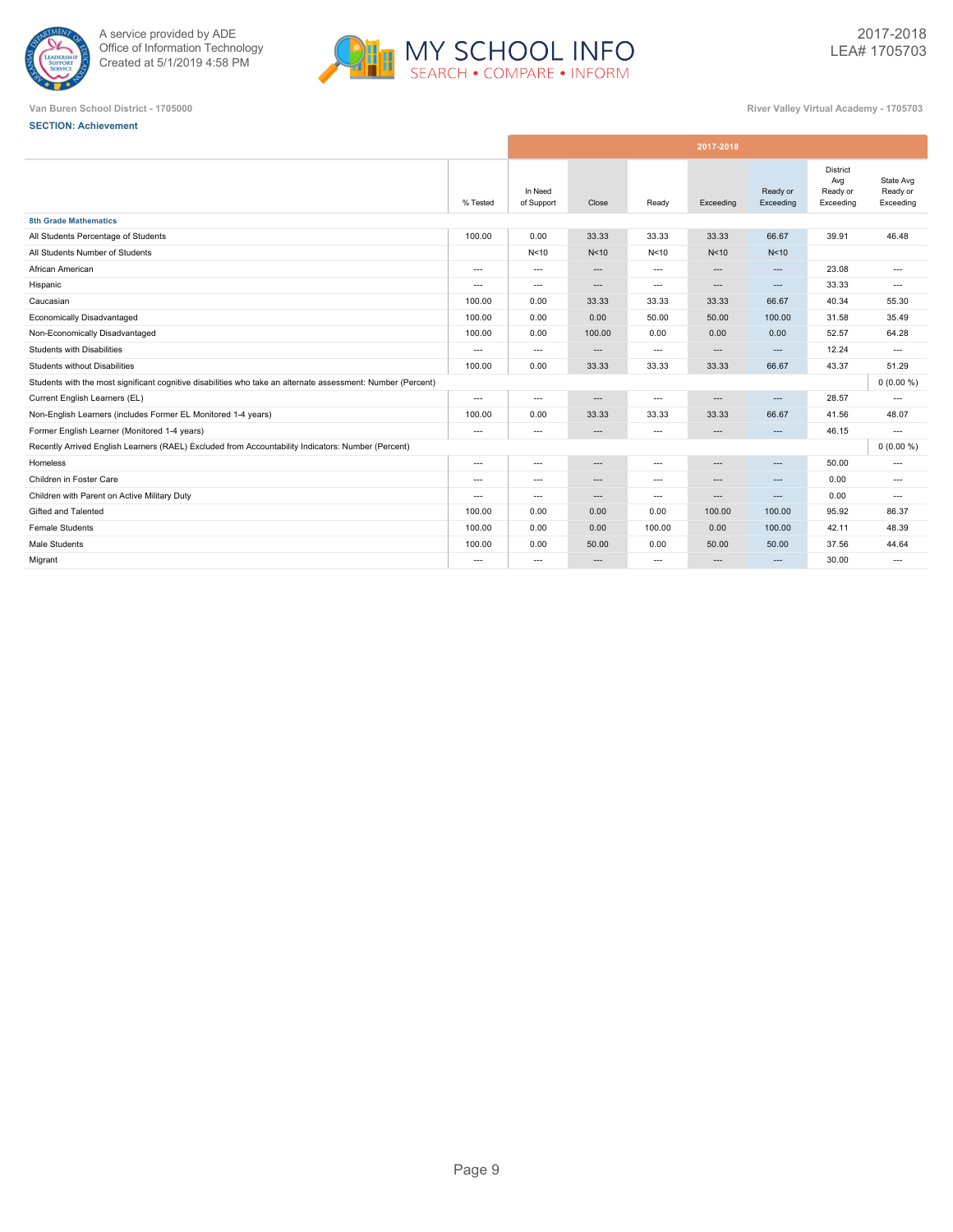



|                                                                                                              |                          |                          |                          |                          | 2017-2018     |                       |                                          |                                    |
|--------------------------------------------------------------------------------------------------------------|--------------------------|--------------------------|--------------------------|--------------------------|---------------|-----------------------|------------------------------------------|------------------------------------|
|                                                                                                              | % Tested                 | In Need<br>of Support    | Close                    | Ready                    | Exceeding     | Ready or<br>Exceeding | District<br>Avg<br>Ready or<br>Exceeding | State Avg<br>Ready or<br>Exceeding |
| 9th Grade Literacy                                                                                           |                          |                          |                          |                          |               |                       |                                          |                                    |
| All Students Percentage of Students                                                                          | 100.00                   | 12.50                    | 12.50                    | 25.00                    | 50.00         | 75.00                 | 54.63                                    | 44.06                              |
| All Students Number of Students                                                                              |                          | N <sub>10</sub>          | N <sub>10</sub>          | N<10                     | N<10          | N<10                  |                                          |                                    |
| African American                                                                                             | $\sim$ $\sim$            | $\hspace{0.05cm} \ldots$ | $\cdots$                 | $\hspace{0.05cm} \ldots$ | $\cdots$      | $\cdots$              | 50.00                                    | $---$                              |
| Hispanic                                                                                                     | $\hspace{0.05cm} \ldots$ | $\hspace{0.05cm} \ldots$ | $\cdots$                 | $\hspace{0.05cm} \ldots$ | $\cdots$      | $\cdots$              | 46.07                                    | $\cdots$                           |
| Caucasian                                                                                                    | 100.00                   | 16.67                    | 16.67                    | 33.33                    | 33.33         | 66.67                 | 58.56                                    | 52.83                              |
| Economically Disadvantaged                                                                                   | 100.00                   | 0.00                     | 100.00                   | 0.00                     | 0.00          | 0.00                  | 45.81                                    | 32.74                              |
| Non-Economically Disadvantaged                                                                               | 100.00                   | 14.29                    | 0.00                     | 28.57                    | 57.14         | 85.71                 | 65.57                                    | 61.69                              |
| <b>Students with Disabilities</b>                                                                            | $---$                    | $\cdots$                 | $---$                    | $\cdots$                 | $---$         | $\cdots$              | 4.76                                     | ---                                |
| <b>Students without Disabilities</b>                                                                         | 100.00                   | 12.50                    | 12.50                    | 25.00                    | 50.00         | 75.00                 | 60.33                                    | 48.60                              |
| Students with the most significant cognitive disabilities who take an alternate assessment: Number (Percent) |                          |                          |                          |                          |               |                       |                                          | $0(0.00\%)$                        |
| Current English Learners (EL)                                                                                | $\hspace{0.05cm} \cdots$ | $\hspace{0.05cm} \ldots$ | $\hspace{0.05cm} \ldots$ | $\hspace{0.05cm} \ldots$ | $\cdots$      | $\cdots$              | 39.02                                    | $---$                              |
| Non-English Learners (includes Former EL Monitored 1-4 years)                                                | 100.00                   | 12.50                    | 12.50                    | 25.00                    | 50.00         | 75.00                 | 56.37                                    | 46.02                              |
| Former English Learner (Monitored 1-4 years)                                                                 | $\cdots$                 | $\hspace{0.05cm} \ldots$ | $\cdots$                 | $\hspace{0.05cm} \ldots$ | $\cdots$      | $\cdots$              | 69.23                                    | ---                                |
| Recently Arrived English Learners (RAEL) Excluded from Accountability Indicators: Number (Percent)           |                          |                          |                          |                          |               |                       |                                          | $0(0.00\%)$                        |
| Homeless                                                                                                     | $\sim$ $\sim$            | $\hspace{0.05cm} \ldots$ | $\hspace{0.05cm} \ldots$ | $\hspace{0.05cm} \ldots$ | ---           | $\cdots$              | 60.00                                    | $---$                              |
| Children in Foster Care                                                                                      | $---$                    | $---$                    | $\cdots$                 | $\cdots$                 | $\cdots$      | $\cdots$              | 100.00                                   | $---$                              |
| Children with Parent on Active Military Duty                                                                 | $\cdots$                 | $---$                    | $\cdots$                 | $\hspace{0.05cm} \ldots$ | $---$         | $\cdots$              | 0.00                                     | $---$                              |
| Gifted and Talented                                                                                          | 100.00                   | 0.00                     | 0.00                     | 0.00                     | 100.00        | 100.00                | 100.00                                   | 86.23                              |
| <b>Female Students</b>                                                                                       | 100.00                   | 0.00                     | 20.00                    | 0.00                     | 80.00         | 80.00                 | 62.07                                    | 52.70                              |
| Male Students                                                                                                | 100.00                   | 33.33                    | 0.00                     | 66.67                    | 0.00          | 66.67                 | 47.34                                    | 35.99                              |
| Migrant                                                                                                      | $\cdots$                 | $---$                    | $\cdots$                 | $---$                    | $\sim$ $\sim$ | $\cdots$              | 53.85                                    | $---$                              |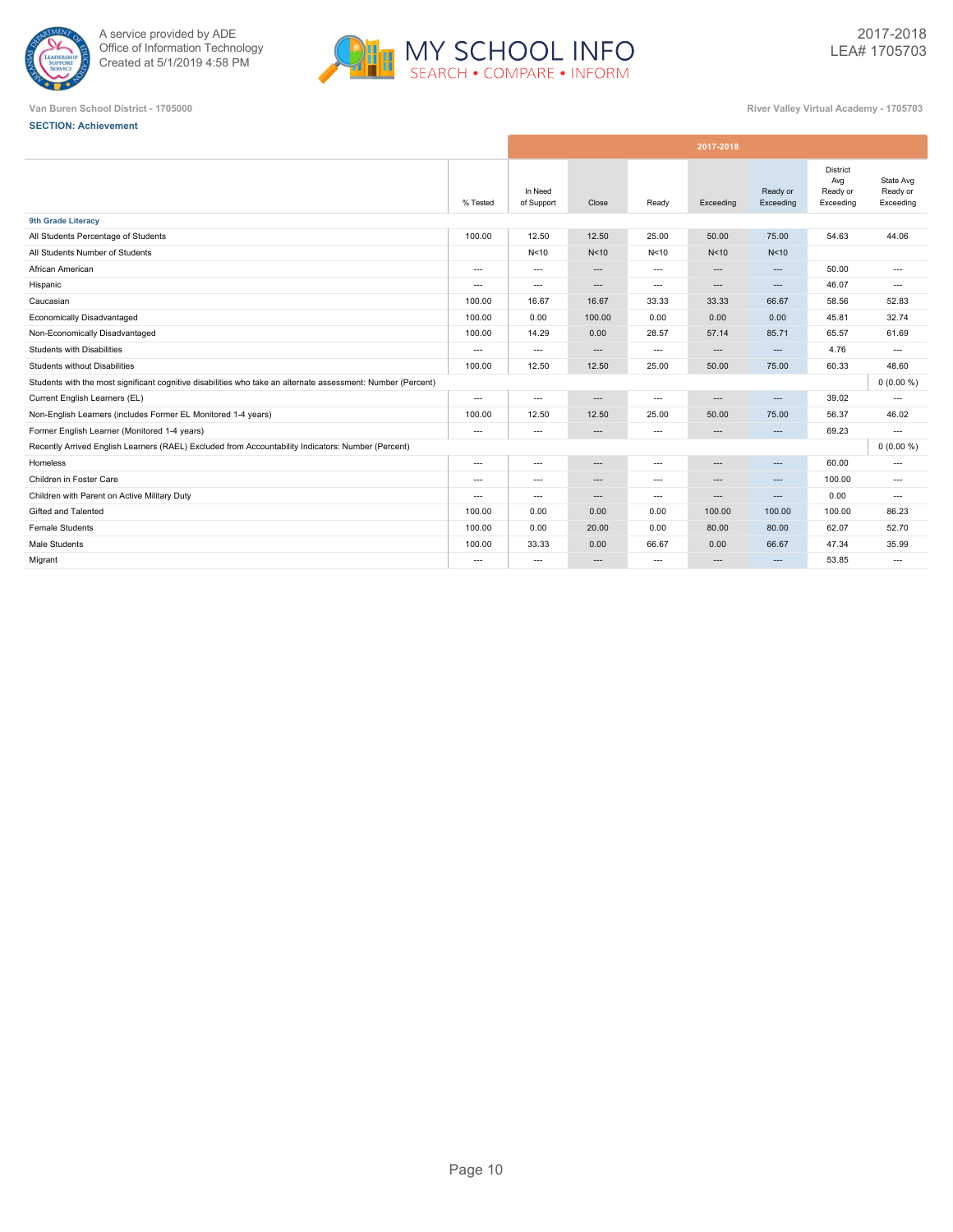



|                                                                                                              |                        |                          |                          |                          | 2017-2018                |                               |                                                 |                                    |
|--------------------------------------------------------------------------------------------------------------|------------------------|--------------------------|--------------------------|--------------------------|--------------------------|-------------------------------|-------------------------------------------------|------------------------------------|
|                                                                                                              | % Tested               | In Need<br>of Support    | Close                    | Ready                    | Exceeding                | Ready or<br>Exceeding         | <b>District</b><br>Avg<br>Ready or<br>Exceeding | State Avg<br>Ready or<br>Exceeding |
| <b>10th Grade Literacy</b>                                                                                   |                        |                          |                          |                          |                          |                               |                                                 |                                    |
| All Students Percentage of Students                                                                          | 100.00                 | 25.00                    | 25.00                    | 50.00                    | 0.00                     | 50.00                         | 47.10                                           | 43.58                              |
| All Students Number of Students                                                                              |                        | N<10                     | N <sub>10</sub>          | N<10                     | N<10                     | N<10                          |                                                 |                                    |
| African American                                                                                             | $\cdots$               | $\hspace{0.05cm} \ldots$ | $\cdots$                 | $---$                    | $---$                    | $\cdots$                      | 50.00                                           | $---$                              |
| Hispanic                                                                                                     | $\sim$ $\sim$          | $\hspace{0.05cm} \ldots$ | $\cdots$                 | $\hspace{0.05cm} \ldots$ | $\cdots$                 | $\cdots$                      | 39.51                                           | $---$                              |
| Caucasian                                                                                                    | 100.00                 | 0.00                     | 33.33                    | 66.67                    | 0.00                     | 66.67                         | 48.36                                           | 52.41                              |
| Economically Disadvantaged                                                                                   | 100.00                 | 0.00                     | 0.00                     | 100.00                   | 0.00                     | 100.00                        | 36.07                                           | 32.14                              |
| Non-Economically Disadvantaged                                                                               | 100.00                 | 33.33                    | 33.33                    | 33.33                    | 0.00                     | 33.33                         | 60.29                                           | 59.73                              |
| <b>Students with Disabilities</b>                                                                            | $\cdots$               | $\hspace{0.05cm} \ldots$ | $\hspace{0.05cm} \ldots$ | $\hspace{0.05cm} \ldots$ | $\cdots$                 | $\cdots$                      | 4.76                                            | $---$                              |
| <b>Students without Disabilities</b>                                                                         | 100.00                 | 25.00                    | 25.00                    | 50.00                    | 0.00                     | 50.00                         | 51.48                                           | 47.63                              |
| Students with the most significant cognitive disabilities who take an alternate assessment: Number (Percent) |                        |                          |                          |                          |                          |                               |                                                 | $0(0.00\%)$                        |
| Current English Learners (EL)                                                                                | $\sim$ $\sim$          | $\cdots$                 | $\cdots$                 | $---$                    | $\cdots$                 | $\cdots$                      | 15.63                                           | $---$                              |
| Non-English Learners (includes Former EL Monitored 1-4 years)                                                | 100.00                 | 25.00                    | 25.00                    | 50.00                    | 0.00                     | 50.00                         | 49.52                                           | 45.66                              |
| Former English Learner (Monitored 1-4 years)                                                                 | $\cdots$               | $\hspace{0.05cm} \ldots$ | $\cdots$                 | $\hspace{0.05cm} \ldots$ | $\hspace{0.05cm} \ldots$ | $\cdots$                      | 66.67                                           | ---                                |
| Recently Arrived English Learners (RAEL) Excluded from Accountability Indicators: Number (Percent)           |                        |                          |                          |                          |                          |                               |                                                 | $0(0.00\%)$                        |
| Homeless                                                                                                     | $\qquad \qquad \cdots$ | $\hspace{0.05cm} \ldots$ | $\hspace{0.05cm} \ldots$ | $\cdots$                 | ---                      | $\hspace{1.5cm} \textbf{---}$ | 50.00                                           | ---                                |
| Children in Foster Care                                                                                      | $\qquad \qquad \cdots$ | $\hspace{0.05cm} \ldots$ | $\qquad \qquad - -$      | $\cdots$                 | ---                      | $\cdots$                      | 100.00                                          | $---$                              |
| Children with Parent on Active Military Duty                                                                 | $\sim$ $\sim$          | $\hspace{0.05cm} \ldots$ | $\cdots$                 | $\hspace{0.05cm} \ldots$ | $---$                    | $\cdots$                      | $\overline{\phantom{a}}$                        | $---$                              |
| Gifted and Talented                                                                                          | $\cdots$               | $\hspace{0.05cm} \ldots$ | $\cdots$                 | $\hspace{0.05cm} \ldots$ | $\cdots$                 | $\cdots$                      | 92.68                                           | $---$                              |
| Female Students                                                                                              | 100.00                 | 33.33                    | 0.00                     | 66.67                    | 0.00                     | 66.67                         | 53.42                                           | 51.39                              |
| Male Students                                                                                                | 100.00                 | 0.00                     | 100.00                   | 0.00                     | 0.00                     | 0.00                          | 40.19                                           | 36.00                              |
| Migrant                                                                                                      | $\cdots$               | $---$                    | $\cdots$                 | $---$                    | $\cdots$                 | $---$                         | 18.18                                           | $---$                              |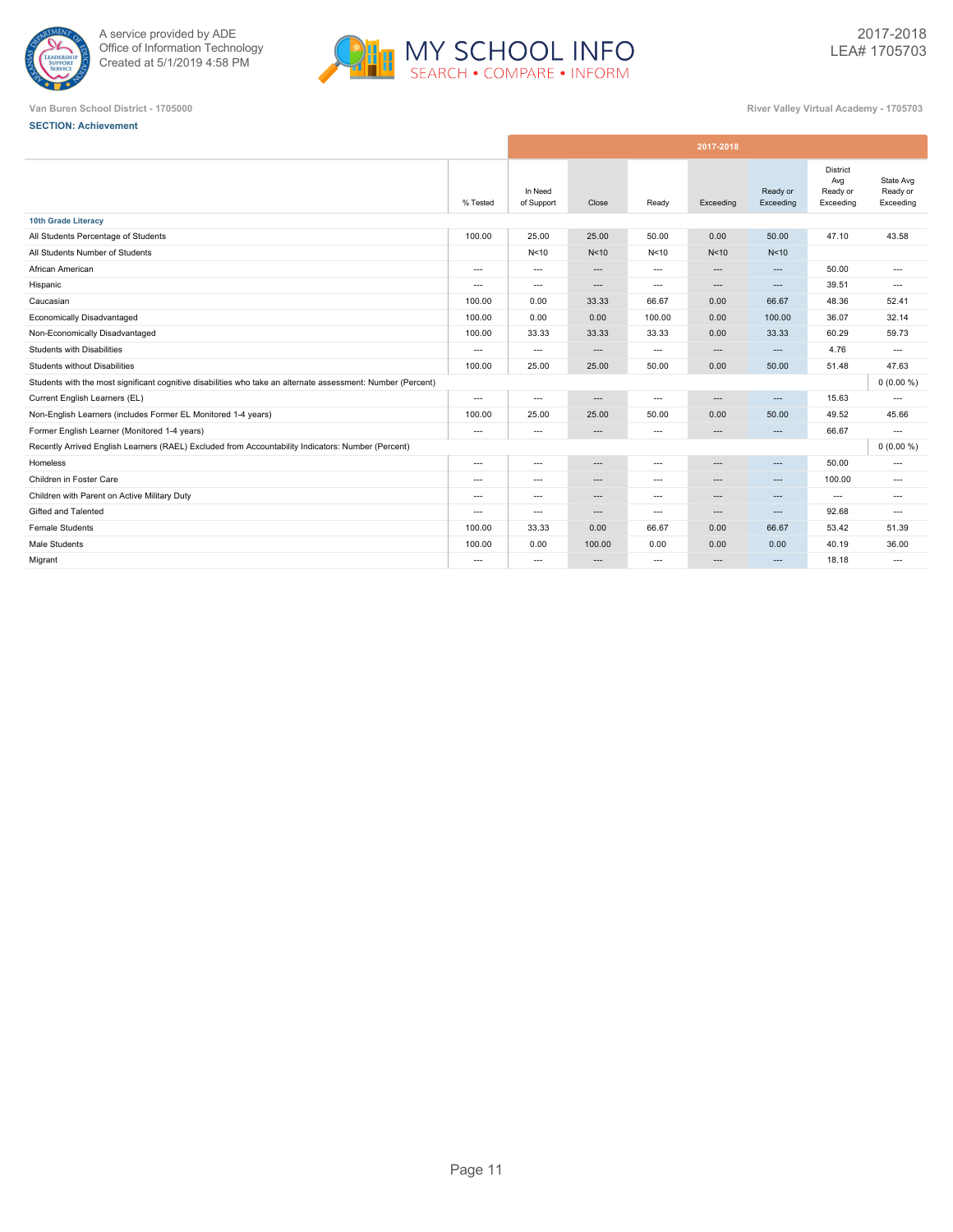



|                                                                                                              |                          |                          |                               |                          | 2017-2018                |                       |                                          |                                    |
|--------------------------------------------------------------------------------------------------------------|--------------------------|--------------------------|-------------------------------|--------------------------|--------------------------|-----------------------|------------------------------------------|------------------------------------|
|                                                                                                              | % Tested                 | In Need<br>of Support    | Close                         | Ready                    | Exceeding                | Ready or<br>Exceeding | District<br>Avg<br>Ready or<br>Exceeding | State Avg<br>Ready or<br>Exceeding |
| <b>9th Grade Mathematics</b>                                                                                 |                          |                          |                               |                          |                          |                       |                                          |                                    |
| All Students Percentage of Students                                                                          | 100.00                   | 25.00                    | 37.50                         | 12.50                    | 25.00                    | 37.50                 | 43.41                                    | 33.75                              |
| All Students Number of Students                                                                              |                          | N<10                     | N <sub>10</sub>               | N<10                     | N<10                     | N<10                  |                                          |                                    |
| African American                                                                                             | $\sim$ $\sim$            | $\hspace{0.05cm} \ldots$ | $\hspace{1.5cm} \textbf{---}$ | $\hspace{0.05cm} \ldots$ | $\cdots$                 | $\cdots$              | 16.67                                    | $\hspace{0.05cm} \ldots$           |
| Hispanic                                                                                                     | $\hspace{0.05cm} \ldots$ | $\hspace{0.05cm} \ldots$ | $\hspace{0.05cm} \ldots$      | $\cdots$                 | $\cdots$                 | $---$                 | 38.20                                    | $\overline{\phantom{a}}$           |
| Caucasian                                                                                                    | 100.00                   | 33.33                    | 50.00                         | 16.67                    | 0.00                     | 16.67                 | 46.39                                    | 41.66                              |
| Economically Disadvantaged                                                                                   | 100.00                   | 0.00                     | 100.00                        | 0.00                     | 0.00                     | 0.00                  | 32.60                                    | 22.88                              |
| Non-Economically Disadvantaged                                                                               | 100.00                   | 28.57                    | 28.57                         | 14.29                    | 28.57                    | 42.86                 | 56.83                                    | 50.70                              |
| Students with Disabilities                                                                                   | $\hspace{0.05cm} \ldots$ | $---$                    | $\hspace{0.05cm} \ldots$      | $\cdots$                 | $\cdots$                 | $\cdots$              | 14.29                                    | $---$                              |
| <b>Students without Disabilities</b>                                                                         | 100.00                   | 25.00                    | 37.50                         | 12.50                    | 25.00                    | 37.50                 | 46.74                                    | 37.20                              |
| Students with the most significant cognitive disabilities who take an alternate assessment: Number (Percent) |                          |                          |                               |                          |                          |                       |                                          | $0(0.00\%)$                        |
| Current English Learners (EL)                                                                                | ---                      | ---                      | $\hspace{0.05cm} \ldots$      | $\cdots$                 | $---$                    | $---$                 | 34.15                                    | $---$                              |
| Non-English Learners (includes Former EL Monitored 1-4 years)                                                | 100.00                   | 25.00                    | 37.50                         | 12.50                    | 25.00                    | 37.50                 | 44.44                                    | 35.20                              |
| Former English Learner (Monitored 1-4 years)                                                                 | $\hspace{0.05cm} \ldots$ | $\hspace{0.05cm} \ldots$ | $\cdots$                      | $\hspace{0.05cm} \ldots$ | $\hspace{0.05cm} \ldots$ | $\cdots$              | 61.54                                    | $\qquad \qquad -$                  |
| Recently Arrived English Learners (RAEL) Excluded from Accountability Indicators: Number (Percent)           |                          |                          |                               |                          |                          |                       |                                          | $0(0.00\%)$                        |
| Homeless                                                                                                     | $---$                    | $---$                    | $---$                         | $---$                    | $---$                    | $---$                 | 20.00                                    | $---$                              |
| Children in Foster Care                                                                                      | $\hspace{0.05cm} \ldots$ | $---$                    | $- - -$                       | $- - -$                  | $-$                      | $- - -$               | 0.00                                     | $-$                                |
| Children with Parent on Active Military Duty                                                                 | $\sim$ $\sim$            | $\hspace{0.05cm} \ldots$ | $\cdots$                      | $\cdots$                 | $\cdots$                 | $\cdots$              | 0.00                                     | $\cdots$                           |
| Gifted and Talented                                                                                          | 100.00                   | 0.00                     | 0.00                          | 0.00                     | 100.00                   | 100.00                | 90.70                                    | 75.14                              |
| <b>Female Students</b>                                                                                       | 100.00                   | 0.00                     | 40.00                         | 20.00                    | 40.00                    | 60.00                 | 46.31                                    | 35.44                              |
| Male Students                                                                                                | 100.00                   | 66.67                    | 33.33                         | 0.00                     | 0.00                     | 0.00                  | 40.58                                    | 32.17                              |
| Migrant                                                                                                      | $\hspace{0.05cm} \ldots$ | $\hspace{0.05cm} \ldots$ | $\hspace{0.05cm} \ldots$      | $\cdots$                 | $\hspace{0.05cm} \ldots$ | $\cdots$              | 46.15                                    | $\overline{\phantom{a}}$           |
|                                                                                                              |                          |                          |                               |                          |                          |                       |                                          |                                    |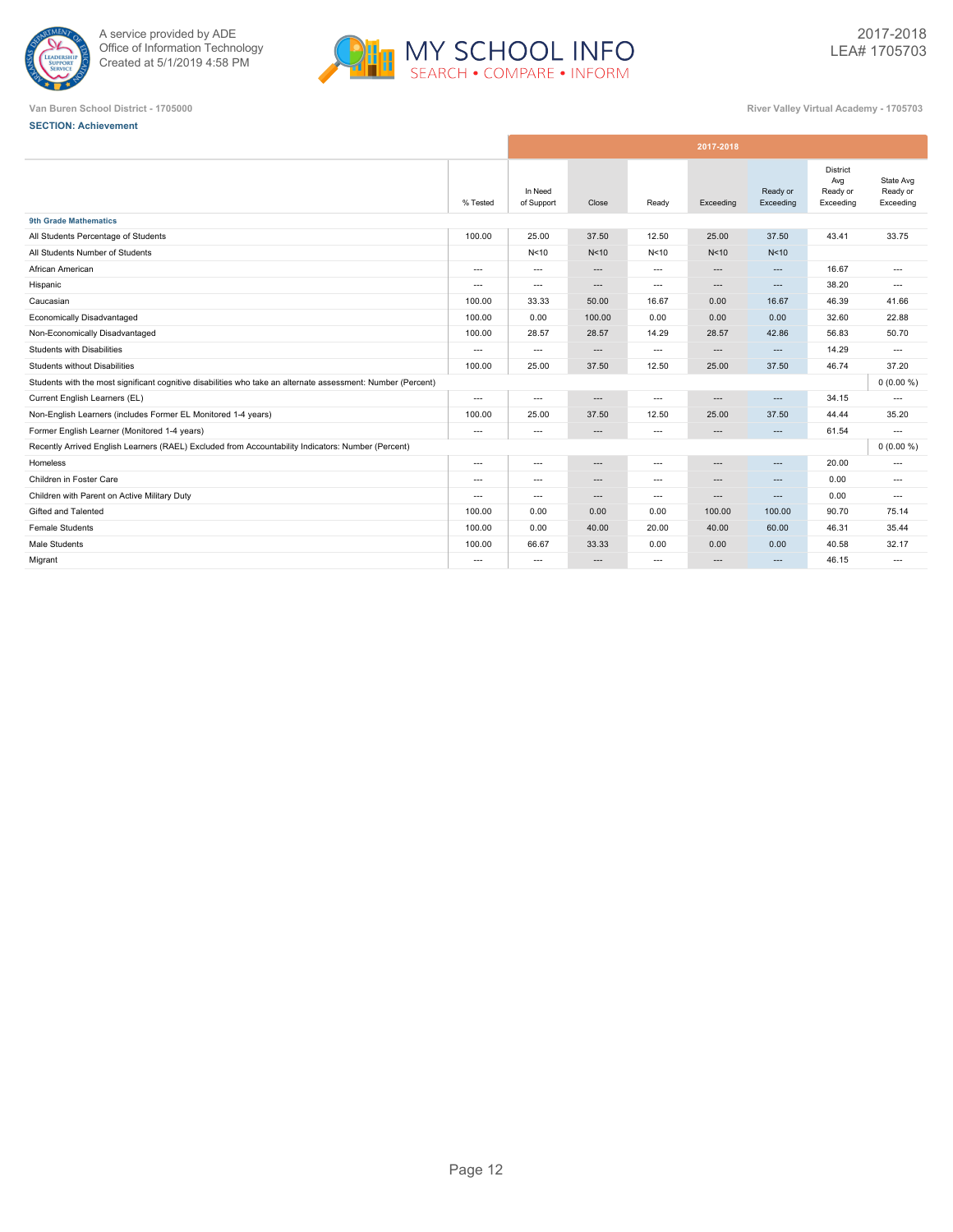



|                                                                                                              |                          |                          |                          |          | 2017-2018                |                          |                                          |                                    |
|--------------------------------------------------------------------------------------------------------------|--------------------------|--------------------------|--------------------------|----------|--------------------------|--------------------------|------------------------------------------|------------------------------------|
|                                                                                                              | % Tested                 | In Need<br>of Support    | Close                    | Ready    | Exceeding                | Ready or<br>Exceeding    | District<br>Avg<br>Ready or<br>Exceeding | State Avg<br>Ready or<br>Exceeding |
| <b>10th Grade Mathematics</b>                                                                                |                          |                          |                          |          |                          |                          |                                          |                                    |
| All Students Percentage of Students                                                                          | 100.00                   | 75.00                    | 25.00                    | 0.00     | 0.00                     | 0.00                     | 29.46                                    | 28.97                              |
| All Students Number of Students                                                                              |                          | N<10                     | N <sub>10</sub>          | N<10     | N <sub>10</sub>          | N <sub>10</sub>          |                                          |                                    |
| African American                                                                                             | $\hspace{0.05cm} \ldots$ | $\cdots$                 | $\hspace{0.05cm} \ldots$ | $\cdots$ | $\cdots$                 | $\hspace{0.05cm} \ldots$ | 33.33                                    | $---$                              |
| Hispanic                                                                                                     | $\cdots$                 | $\hspace{0.05cm} \ldots$ | $\cdots$                 | $\cdots$ | $\cdots$                 | $\sim$ $\sim$            | 24.69                                    | $\cdots$                           |
| Caucasian                                                                                                    | 100.00                   | 66.67                    | 33.33                    | 0.00     | 0.00                     | 0.00                     | 29.93                                    | 35.98                              |
| Economically Disadvantaged                                                                                   | 100.00                   | 100.00                   | 0.00                     | 0.00     | 0.00                     | 0.00                     | 22.13                                    | 18.60                              |
| Non-Economically Disadvantaged                                                                               | 100.00                   | 66.67                    | 33.33                    | 0.00     | 0.00                     | 0.00                     | 38.24                                    | 43.64                              |
| <b>Students with Disabilities</b>                                                                            | $\cdots$                 | $\cdots$                 | $\hspace{0.05cm} \ldots$ | $\cdots$ | $\cdots$                 | $\cdots$                 | 2.38                                     | $---$                              |
| <b>Students without Disabilities</b>                                                                         | 100.00                   | 75.00                    | 25.00                    | 0.00     | 0.00                     | 0.00                     | 32.27                                    | 31.46                              |
| Students with the most significant cognitive disabilities who take an alternate assessment: Number (Percent) |                          |                          |                          |          |                          |                          |                                          | $0(0.00\%)$                        |
| Current English Learners (EL)                                                                                | $\cdots$                 | $\cdots$                 | $\hspace{0.05cm} \ldots$ | $\cdots$ | $\cdots$                 | $\cdots$                 | 9.38                                     | $---$                              |
| Non-English Learners (includes Former EL Monitored 1-4 years)                                                | 100.00                   | 75.00                    | 25.00                    | 0.00     | 0.00                     | 0.00                     | 31.01                                    | 30.28                              |
| Former English Learner (Monitored 1-4 years)                                                                 | $\cdots$                 | $\hspace{0.05cm} \ldots$ | $\hspace{0.05cm} \ldots$ | $\cdots$ | $\hspace{0.05cm} \ldots$ | $\hspace{0.05cm} \ldots$ | 66.67                                    | $\overline{\phantom{a}}$           |
| Recently Arrived English Learners (RAEL) Excluded from Accountability Indicators: Number (Percent)           |                          |                          |                          |          |                          |                          |                                          | $0(0.00\%)$                        |
| Homeless                                                                                                     | $\cdots$                 | $\hspace{0.05cm} \ldots$ | $\hspace{0.05cm} \ldots$ | $\cdots$ | $\cdots$                 | $\cdots$                 | 50.00                                    | $\cdots$                           |
| Children in Foster Care                                                                                      | $\cdots$                 | $\hspace{0.05cm} \ldots$ | $\cdots$                 | $\cdots$ | $\cdots$                 | $\cdots$                 | 100.00                                   | $\cdots$                           |
| Children with Parent on Active Military Duty                                                                 | $\sim$ $\sim$            | $\sim$ $\sim$            | $\cdots$                 | $  -$    | $\cdots$                 | $\hspace{0.05cm} \ldots$ | $\cdots$                                 | $\cdots$                           |
| Gifted and Talented                                                                                          | $\cdots$                 | $\hspace{0.05cm} \ldots$ | $\cdots$                 | $\cdots$ | $\cdots$                 | $\cdots$                 | 90.24                                    | $\cdots$                           |
| <b>Female Students</b>                                                                                       | 100.00                   | 66.67                    | 33.33                    | 0.00     | 0.00                     | 0.00                     | 32.05                                    | 29.51                              |
| Male Students                                                                                                | 100.00                   | 100.00                   | 0.00                     | 0.00     | 0.00                     | 0.00                     | 26.64                                    | 28.45                              |
| Migrant                                                                                                      | $\cdots$                 | $---$                    | $---$                    | $\cdots$ | $---$                    | $---$                    | 18.18                                    | $\cdots$                           |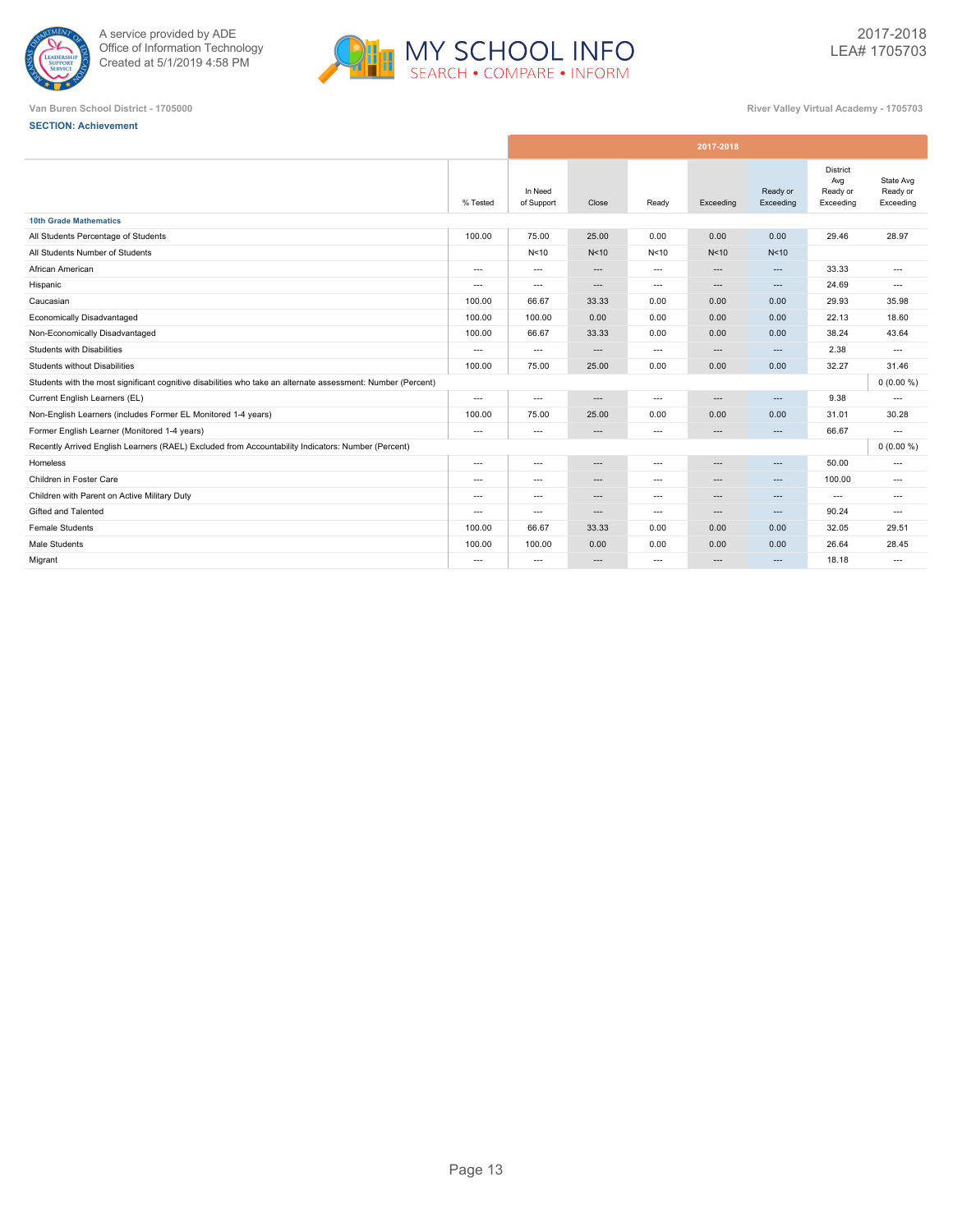



|                                                                                                              |                          |                          |                          |                          | 2017-2018                |                          |                                          |                                    |
|--------------------------------------------------------------------------------------------------------------|--------------------------|--------------------------|--------------------------|--------------------------|--------------------------|--------------------------|------------------------------------------|------------------------------------|
|                                                                                                              | % Tested                 | In Need<br>of Support    | Close                    | Ready                    | Exceeding                | Ready or<br>Exceeding    | District<br>Avg<br>Ready or<br>Exceeding | State Avg<br>Ready or<br>Exceeding |
| 3rd Grade Science                                                                                            |                          |                          |                          |                          |                          |                          |                                          |                                    |
| All Students Percentage of Students                                                                          | 100.00                   | 0.00                     | 0.00                     | 0.00                     | 100.00                   | 100.00                   | 34.05                                    | 38.61                              |
| All Students Number of Students                                                                              |                          | N<10                     | N <sub>10</sub>          | N<10                     | N<10                     | N<10                     |                                          |                                    |
| African American                                                                                             | $\hspace{0.05cm} \ldots$ | $\cdots$                 | $\cdots$                 | $---$                    | $\cdots$                 | $\cdots$                 | 11.76                                    | $\qquad \qquad \cdots$             |
| Hispanic                                                                                                     | $\hspace{0.05cm} \ldots$ | $\hspace{0.05cm} \ldots$ | $\hspace{0.05cm} \ldots$ | $\hspace{0.05cm} \ldots$ | $\hspace{0.05cm} \ldots$ | $\hspace{0.05cm} \ldots$ | 26.44                                    | $\cdots$                           |
| Caucasian                                                                                                    | 100.00                   | 0.00                     | 0.00                     | 0.00                     | 100.00                   | 100.00                   | 36.01                                    | 47.05                              |
| Economically Disadvantaged                                                                                   | $\sim$ $\sim$            | $\hspace{0.05cm} \ldots$ | $\hspace{0.05cm} \ldots$ | $\hspace{0.05cm} \ldots$ | $\hspace{0.05cm} \ldots$ | $\hspace{0.05cm} \ldots$ | 28.39                                    | $-\,$ – $-$                        |
| Non-Economically Disadvantaged                                                                               | 100.00                   | 0.00                     | 0.00                     | 0.00                     | 100.00                   | 100.00                   | 45.22                                    | 56.15                              |
| <b>Students with Disabilities</b>                                                                            | $\hspace{0.05cm} \ldots$ | $\hspace{0.05cm} \ldots$ | $\cdots$                 | $---$                    | $\hspace{0.05cm} \ldots$ | $---$                    | 8.82                                     | $\qquad \qquad -$                  |
| <b>Students without Disabilities</b>                                                                         | 100.00                   | 0.00                     | 0.00                     | 0.00                     | 100.00                   | 100.00                   | 38.35                                    | 42.59                              |
| Students with the most significant cognitive disabilities who take an alternate assessment: Number (Percent) |                          |                          |                          |                          |                          |                          |                                          | $0(0.00\%)$                        |
| Current English Learners (EL)                                                                                | $\hspace{0.05cm} \ldots$ | $\hspace{0.05cm} \ldots$ | $\hspace{0.05cm} \ldots$ | $\hspace{0.05cm} \ldots$ | $\hspace{0.05cm} \ldots$ | $\cdots$                 | 26.56                                    | $\hspace{0.05cm} \ldots$           |
| Non-English Learners (includes Former EL Monitored 1-4 years)                                                | 100.00                   | 0.00                     | 0.00                     | 0.00                     | 100.00                   | 100.00                   | 35.24                                    | 40.12                              |
| Former English Learner (Monitored 1-4 years)                                                                 | $\hspace{0.05cm} \ldots$ | $\hspace{0.05cm} \ldots$ | $\cdots$                 | $\hspace{0.05cm} \ldots$ | $\cdots$                 | $\cdots$                 | $\cdots$                                 | ---                                |
| Recently Arrived English Learners (RAEL) Excluded from Accountability Indicators: Number (Percent)           |                          |                          |                          |                          |                          |                          |                                          | $0(0.00\%)$                        |
| Homeless                                                                                                     | $\hspace{0.05cm} \ldots$ | $\hspace{0.05cm} \ldots$ | $\cdots$                 | $---$                    | $\cdots$                 | $\cdots$                 | 0.00                                     | $\cdots$                           |
| Children in Foster Care                                                                                      | $\hspace{0.05cm} \ldots$ | $\hspace{0.05cm} \ldots$ | $\qquad \qquad \cdots$   | $\overline{\phantom{a}}$ | $\hspace{0.05cm} \ldots$ | $\cdots$                 | 50.00                                    | $-\,$ – $-$                        |
| Children with Parent on Active Military Duty                                                                 | $\hspace{0.05cm} \ldots$ | $\hspace{0.05cm} \ldots$ | $\cdots$                 | $---$                    | $\sim$ $\sim$            | $\cdots$                 | 60.00                                    | $---$                              |
| Gifted and Talented                                                                                          | $\hspace{0.05cm} \ldots$ | $\hspace{0.05cm} \ldots$ | $\qquad \qquad \cdots$   | $\hspace{0.05cm} \ldots$ | $\hspace{0.05cm} \ldots$ | $\hspace{0.05cm} \ldots$ | 84.62                                    | $-\,$ – $-$                        |
| Female Students                                                                                              | 100.00                   | 0.00                     | 0.00                     | 0.00                     | 100.00                   | 100.00                   | 32.62                                    | 38.35                              |
| Male Students                                                                                                | $\hspace{0.05cm} \ldots$ | $\hspace{0.05cm} \ldots$ | $\cdots$                 | $\hspace{0.05cm} \ldots$ | $---$                    | $\cdots$                 | 35.47                                    | $\cdots$                           |
| Migrant                                                                                                      | $---$                    | $---$                    | $\cdots$                 | $---$                    | $\sim$ $\sim$            | $---$                    | 0.00                                     | $---$                              |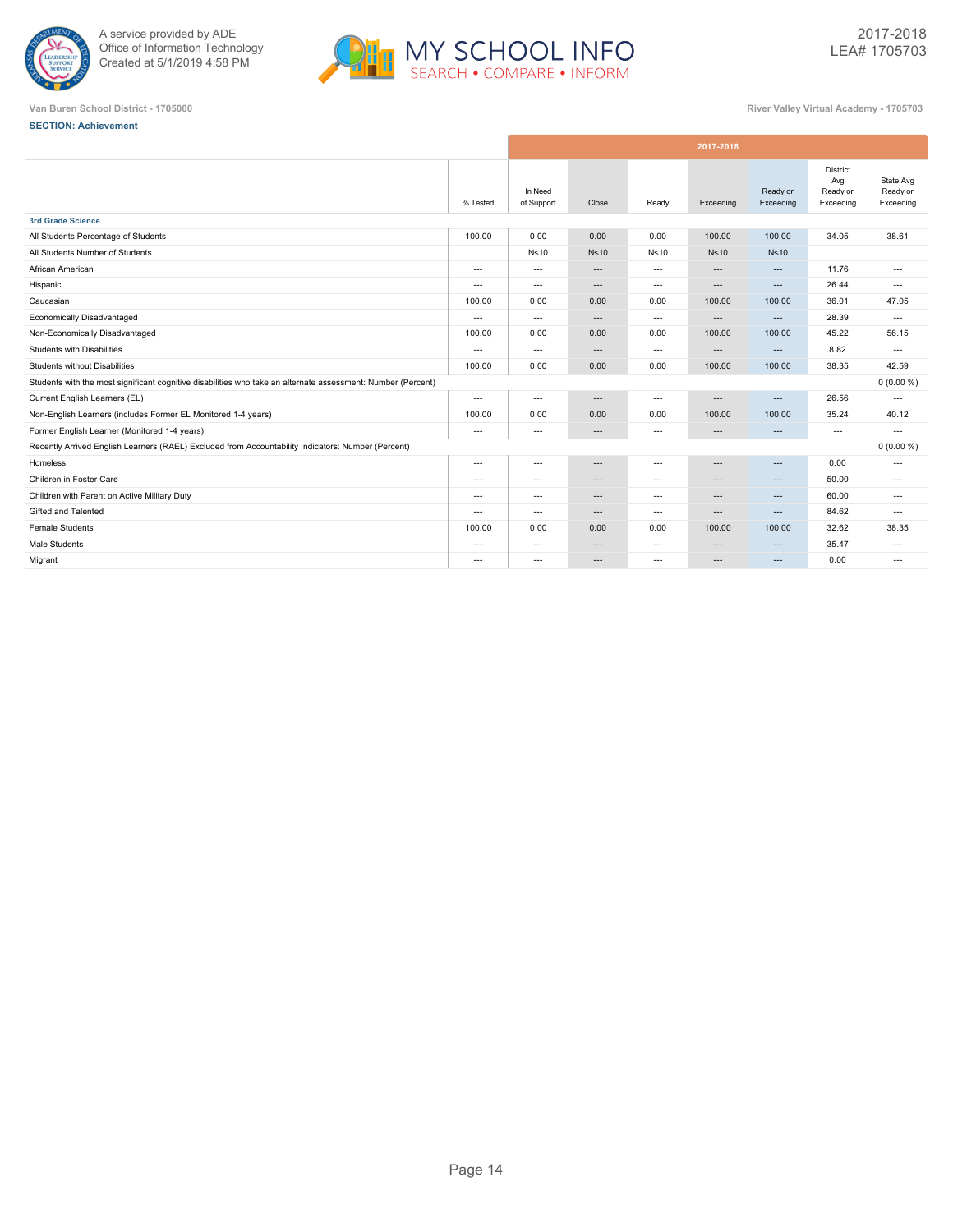



|                                                                                                              |                          | 2017-2018                |                          |                          |                          |                          |                                          |                                    |  |  |  |
|--------------------------------------------------------------------------------------------------------------|--------------------------|--------------------------|--------------------------|--------------------------|--------------------------|--------------------------|------------------------------------------|------------------------------------|--|--|--|
|                                                                                                              | % Tested                 | In Need<br>of Support    | Close                    | Ready                    | Exceeding                | Ready or<br>Exceeding    | District<br>Avg<br>Ready or<br>Exceeding | State Avg<br>Ready or<br>Exceeding |  |  |  |
| <b>5th Grade Science</b>                                                                                     |                          |                          |                          |                          |                          |                          |                                          |                                    |  |  |  |
| All Students Percentage of Students                                                                          | 100.00                   | 50.00                    | 0.00                     | 50.00                    | 0.00                     | 50.00                    | 40.04                                    | 41.01                              |  |  |  |
| All Students Number of Students                                                                              |                          | N<10                     | N <sub>10</sub>          | N<10                     | N<10                     | N <sub>10</sub>          |                                          |                                    |  |  |  |
| African American                                                                                             | $\hspace{0.05cm} \ldots$ | $\hspace{0.05cm} \ldots$ | $\qquad \qquad \cdots$   | $\cdots$                 | $\hspace{0.05cm} \ldots$ | $\cdots$                 | 25.00                                    | $\cdots$                           |  |  |  |
| Hispanic                                                                                                     | $\hspace{0.05cm} \ldots$ | $\qquad \qquad \cdots$   | $\qquad \qquad \cdots$   | $\cdots$                 | $\hspace{0.05cm} \ldots$ | $\hspace{0.05cm} \ldots$ | 36.67                                    | $---$                              |  |  |  |
| Caucasian                                                                                                    | 100.00                   | 100.00                   | 0.00                     | 0.00                     | 0.00                     | 0.00                     | 42.28                                    | 49.72                              |  |  |  |
| Economically Disadvantaged                                                                                   | $\hspace{0.05cm} \ldots$ | $\cdots$                 | $\cdots$                 | $\hspace{0.05cm} \ldots$ | $\cdots$                 | $\cdots$                 | 38.59                                    | $\qquad \qquad -$                  |  |  |  |
| Non-Economically Disadvantaged                                                                               | 100.00                   | 50.00                    | 0.00                     | 50.00                    | 0.00                     | 50.00                    | 43.15                                    | 58.85                              |  |  |  |
| <b>Students with Disabilities</b>                                                                            | $\hspace{0.05cm} \ldots$ | $\hspace{0.05cm} \ldots$ | $\cdots$                 | $---$                    | $\hspace{0.05cm} \ldots$ | $---$                    | 14.10                                    | $\qquad \qquad -$                  |  |  |  |
| <b>Students without Disabilities</b>                                                                         | 100.00                   | 50.00                    | 0.00                     | 50.00                    | 0.00                     | 50.00                    | 45.38                                    | 45.04                              |  |  |  |
| Students with the most significant cognitive disabilities who take an alternate assessment: Number (Percent) |                          |                          |                          |                          |                          |                          |                                          | $0(0.00\%)$                        |  |  |  |
| Current English Learners (EL)                                                                                | $\hspace{0.05cm} \ldots$ | $\hspace{0.05cm} \ldots$ | $\cdots$                 | $\hspace{0.05cm} \ldots$ | $\hspace{0.05cm} \ldots$ | $\cdots$                 | 28.33                                    | $\cdots$                           |  |  |  |
| Non-English Learners (includes Former EL Monitored 1-4 years)                                                | 100.00                   | 50.00                    | 0.00                     | 50.00                    | 0.00                     | 50.00                    | 41.81                                    | 42.06                              |  |  |  |
| Former English Learner (Monitored 1-4 years)                                                                 | $\hspace{0.05cm} \ldots$ | $\hspace{0.05cm} \ldots$ | $\cdots$                 | $\hspace{0.05cm} \ldots$ | $\cdots$                 | $\cdots$                 | $\cdots$                                 | ---                                |  |  |  |
| Recently Arrived English Learners (RAEL) Excluded from Accountability Indicators: Number (Percent)           |                          |                          |                          |                          |                          |                          |                                          | $0(0.00\%)$                        |  |  |  |
| Homeless                                                                                                     | $\hspace{0.05cm} \ldots$ | $\hspace{0.05cm} \ldots$ | $---$                    | $---$                    | $\sim$                   | $---$                    | 14.29                                    | $\cdots$                           |  |  |  |
| Children in Foster Care                                                                                      | $\hspace{0.05cm} \ldots$ | $---$                    | $\cdots$                 | $\cdots$                 | $\hspace{0.05cm} \cdots$ | $- - -$                  | $\hspace{0.05cm} \ldots$                 | $\qquad \qquad -$                  |  |  |  |
| Children with Parent on Active Military Duty                                                                 | $\hspace{0.05cm} \ldots$ | $\hspace{0.05cm} \ldots$ | $\hspace{0.05cm} \ldots$ | $\cdots$                 | $\hspace{0.05cm} \ldots$ | $- - -$                  | 100.00                                   | $\qquad \qquad -$                  |  |  |  |
| Gifted and Talented                                                                                          | $\hspace{0.05cm} \ldots$ | $\cdots$                 | $\cdots$                 | $---$                    | $\cdots$                 | $\cdots$                 | 94.12                                    | $---$                              |  |  |  |
| Female Students                                                                                              | 100.00                   | 0.00                     | 0.00                     | 100.00                   | 0.00                     | 100.00                   | 38.05                                    | 40.38                              |  |  |  |
| Male Students                                                                                                | 100.00                   | 100.00                   | 0.00                     | 0.00                     | 0.00                     | 0.00                     | 41.67                                    | 41.63                              |  |  |  |
| Migrant                                                                                                      | $---$                    | $---$                    | $---$                    | $---$                    | $---$                    | $---$                    | 11.11                                    | $---$                              |  |  |  |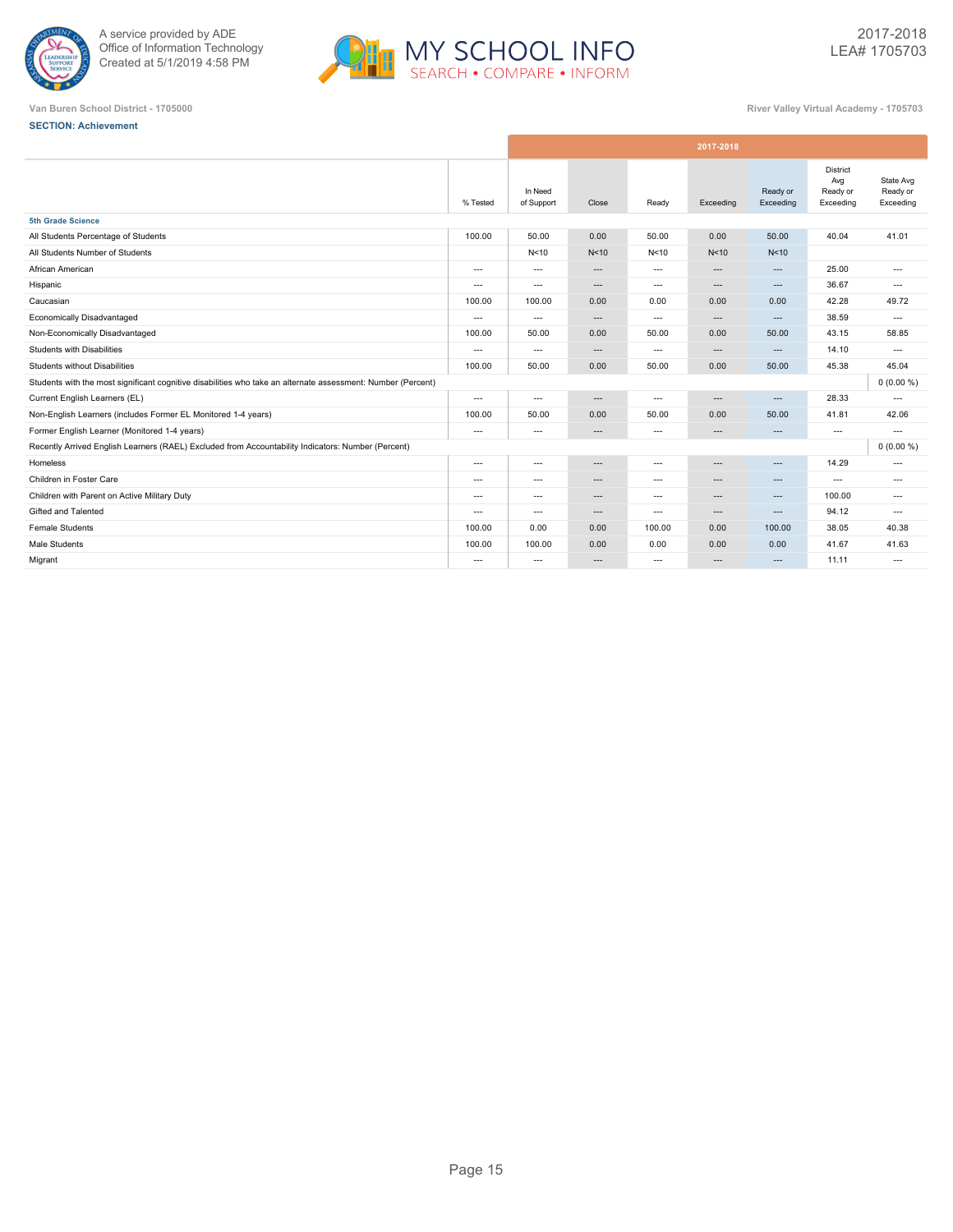



|                                                                                                              |                          |                          |                          |                          | 2017-2018 |                       |                                          |                                    |
|--------------------------------------------------------------------------------------------------------------|--------------------------|--------------------------|--------------------------|--------------------------|-----------|-----------------------|------------------------------------------|------------------------------------|
|                                                                                                              | % Tested                 | In Need<br>of Support    | Close                    | Ready                    | Exceeding | Ready or<br>Exceeding | District<br>Avg<br>Ready or<br>Exceeding | State Avg<br>Ready or<br>Exceeding |
| <b>7th Grade Science</b>                                                                                     |                          |                          |                          |                          |           |                       |                                          |                                    |
| All Students Percentage of Students                                                                          | 100.00                   | 0.00                     | 0.00                     | 100.00                   | 0.00      | 100.00                | 44.87                                    | 42.94                              |
| All Students Number of Students                                                                              |                          | N <sub>10</sub>          | N <sub>10</sub>          | N<10                     | N<10      | N <sub>10</sub>       |                                          |                                    |
| African American                                                                                             | ---                      | $\hspace{0.05cm} \ldots$ | $\cdots$                 | $---$                    | $---$     | $\cdots$              | 16.67                                    | $---$                              |
| Hispanic                                                                                                     | $\overline{\phantom{a}}$ | $\overline{\phantom{a}}$ | $\hspace{0.05cm} \ldots$ | ---                      | ---       | ---                   | 33.33                                    | ---                                |
| Caucasian                                                                                                    | 100.00                   | 0.00                     | 0.00                     | 100.00                   | 0.00      | 100.00                | 46.98                                    | 51.63                              |
| Economically Disadvantaged                                                                                   | $\hspace{0.05cm} \ldots$ | $\hspace{0.05cm} \ldots$ | $\cdots$                 | ---                      | $\cdots$  | ---                   | 38.20                                    | ---                                |
| Non-Economically Disadvantaged                                                                               | 100.00                   | 0.00                     | 0.00                     | 100.00                   | 0.00      | 100.00                | 55.23                                    | 61.63                              |
| Students with Disabilities                                                                                   | $\hspace{0.05cm} \ldots$ | $---$                    | $\cdots$                 | $---$                    | $---$     | $---$                 | 5.63                                     | $---$                              |
| Students without Disabilities                                                                                | 100.00                   | 0.00                     | 0.00                     | 100.00                   | 0.00      | 100.00                | 52.45                                    | 47.62                              |
| Students with the most significant cognitive disabilities who take an alternate assessment: Number (Percent) |                          |                          |                          |                          |           |                       |                                          | $0(0.00\%)$                        |
| Current English Learners (EL)                                                                                | $\overline{\phantom{a}}$ | $\overline{\phantom{a}}$ | $\qquad \qquad -$        | ---                      | $\cdots$  | $\cdots$              | 36.17                                    | $---$                              |
| Non-English Learners (includes Former EL Monitored 1-4 years)                                                | 100.00                   | 0.00                     | 0.00                     | 100.00                   | 0.00      | 100.00                | 45.92                                    | 44.42                              |
| Former English Learner (Monitored 1-4 years)                                                                 | $\hspace{0.05cm} \ldots$ | $\hspace{0.05cm} \ldots$ | $\cdots$                 | $\hspace{0.05cm} \ldots$ | $\cdots$  | $\cdots$              | 76.92                                    | ---                                |
| Recently Arrived English Learners (RAEL) Excluded from Accountability Indicators: Number (Percent)           |                          |                          |                          |                          |           |                       |                                          | $--- (-0)$                         |
| Homeless                                                                                                     | $\overline{a}$           | $\overline{\phantom{a}}$ | $---$                    | $---$                    | $---$     | $\cdots$              | 28.57                                    | $---$                              |
| Children in Foster Care                                                                                      | $---$                    | $---$                    | $---$                    | $---$                    | $---$     | $---$                 | $---$                                    | $---$                              |
| Children with Parent on Active Military Duty                                                                 | $---$                    | $---$                    | $---$                    | $---$                    | $---$     | $---$                 | 0.00                                     | $---$                              |
| Gifted and Talented                                                                                          | $---$                    | $---$                    | $---$                    | $---$                    | $---$     | $---$                 | 95.74                                    | $---$                              |
| <b>Female Students</b>                                                                                       | $---$                    | $---$                    | $---$                    | $---$                    | $---$     | $---$                 | 45.37                                    | $---$                              |
| Male Students                                                                                                | 100.00                   | 0.00                     | 0.00                     | 100.00                   | 0.00      | 100.00                | 44.44                                    | 40.85                              |
| Migrant                                                                                                      | $\hspace{0.05cm} \ldots$ | $\hspace{0.05cm} \ldots$ | $\cdots$                 | $\sim$ $\sim$            | $\cdots$  | $\cdots$              | 40.00                                    | $---$                              |
|                                                                                                              |                          |                          |                          |                          |           |                       |                                          |                                    |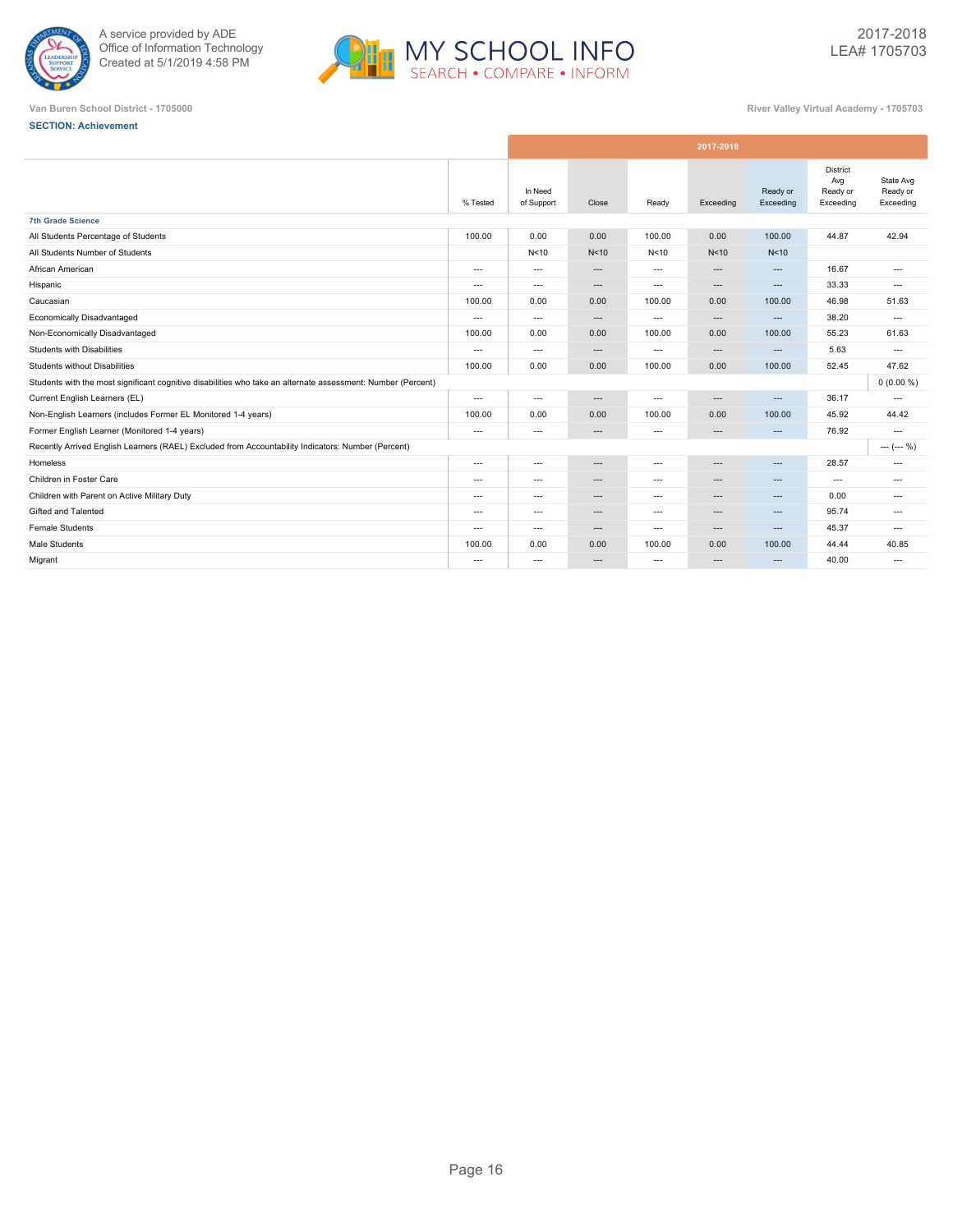

í,



## **Van Buren School District - 1705000 River Valley Virtual Academy - 1705703**

|                                                                                                              |                          |                          |                          |                        | 2017-2018                |                               |                                          |                                    |
|--------------------------------------------------------------------------------------------------------------|--------------------------|--------------------------|--------------------------|------------------------|--------------------------|-------------------------------|------------------------------------------|------------------------------------|
|                                                                                                              | % Tested                 | In Need<br>of Support    | Close                    | Ready                  | Exceeding                | Ready or<br>Exceeding         | District<br>Avg<br>Ready or<br>Exceeding | State Avg<br>Ready or<br>Exceeding |
| <b>8th Grade Science</b>                                                                                     |                          |                          |                          |                        |                          |                               |                                          |                                    |
| All Students Percentage of Students                                                                          | 100.00                   | 0.00                     | 33.33                    | 0.00                   | 66.67                    | 66.67                         | 38.25                                    | 42.23                              |
| All Students Number of Students                                                                              |                          | N <sub>10</sub>          | N <sub>10</sub>          | N<10                   | N<10                     | N<10                          |                                          |                                    |
| African American                                                                                             | $---$                    | $---$                    | $\cdots$                 | $\cdots$               | $\cdots$                 | $\sim$ $\sim$                 | 41.67                                    | $---$                              |
| Hispanic                                                                                                     | $\hspace{0.05cm} \ldots$ | $\hspace{0.05cm} \cdots$ | $\hspace{0.05cm} \ldots$ | $\qquad \qquad \cdots$ | $\hspace{0.05cm} \ldots$ | $\hspace{1.5cm} \textbf{---}$ | 29.41                                    | $\hspace{0.05cm} \ldots$           |
| Caucasian                                                                                                    | 100.00                   | 0.00                     | 33.33                    | 0.00                   | 66.67                    | 66.67                         | 40.34                                    | 50.77                              |
| Economically Disadvantaged                                                                                   | 100.00                   | 0.00                     | 0.00                     | 0.00                   | 100.00                   | 100.00                        | 28.74                                    | 31.36                              |
| Non-Economically Disadvantaged                                                                               | 100.00                   | 0.00                     | 100.00                   | 0.00                   | 0.00                     | 0.00                          | 52.60                                    | 59.72                              |
| <b>Students with Disabilities</b>                                                                            | $---$                    | $---$                    | $\hspace{0.05cm} \ldots$ | $\cdots$               | $\cdots$                 | $\hspace{0.05cm} \ldots$      | 7.32                                     | $---$                              |
| <b>Students without Disabilities</b>                                                                         | 100.00                   | 0.00                     | 33.33                    | 0.00                   | 66.67                    | 66.67                         | 41.48                                    | 46.51                              |
| Students with the most significant cognitive disabilities who take an alternate assessment: Number (Percent) |                          |                          |                          |                        |                          |                               |                                          | $0(0.00\%)$                        |
| Current English Learners (EL)                                                                                | $---$                    | $---$                    | $\hspace{0.05cm} \ldots$ | $\cdots$               | $\cdots$                 | $\cdots$                      | 35.71                                    | $\cdots$                           |
| Non-English Learners (includes Former EL Monitored 1-4 years)                                                | 100.00                   | 0.00                     | 33.33                    | 0.00                   | 66.67                    | 66.67                         | 38.62                                    | 43.78                              |
| Former English Learner (Monitored 1-4 years)                                                                 | $---$                    | $---$                    | $\hspace{0.05cm} \ldots$ | $  -$                  | $\hspace{0.05cm} \ldots$ | $---$                         | 53.85                                    | $\cdots$                           |
| Recently Arrived English Learners (RAEL) Excluded from Accountability Indicators: Number (Percent)           |                          |                          |                          |                        |                          |                               |                                          | $0(0.00\%)$                        |
| Homeless                                                                                                     | $\sim$ $\sim$            | $---$                    | $\cdots$                 | $  -$                  | $\cdots$                 | $\sim$ $\sim$                 | 0.00                                     | $\cdots$                           |
| Children in Foster Care                                                                                      | $\sim$ $\sim$            | $---$                    | $\cdots$                 | $---$                  | $\sim$ $\sim$            | $  -$                         | 0.00                                     | $\cdots$                           |
| Children with Parent on Active Military Duty                                                                 | $---$                    | $---$                    | $\cdots$                 | $---$                  | $\hspace{0.05cm} \cdots$ | $\sim$ $\sim$                 | 0.00                                     | $  -$                              |
| Gifted and Talented                                                                                          | 100.00                   | 0.00                     | 0.00                     | 0.00                   | 100.00                   | 100.00                        | 89.80                                    | 83.70                              |
| <b>Female Students</b>                                                                                       | 100.00                   | 0.00                     | 0.00                     | 0.00                   | 100.00                   | 100.00                        | 42.22                                    | 44.60                              |
| Male Students                                                                                                | 100.00                   | 0.00                     | 50.00                    | 0.00                   | 50.00                    | 50.00                         | 33.97                                    | 39.93                              |
| Migrant                                                                                                      | $\hspace{0.05cm} \ldots$ | $\cdots$                 | $\cdots$                 | $\cdots$               | $\cdots$                 | $\cdots$                      | 20.00                                    | $\cdots$                           |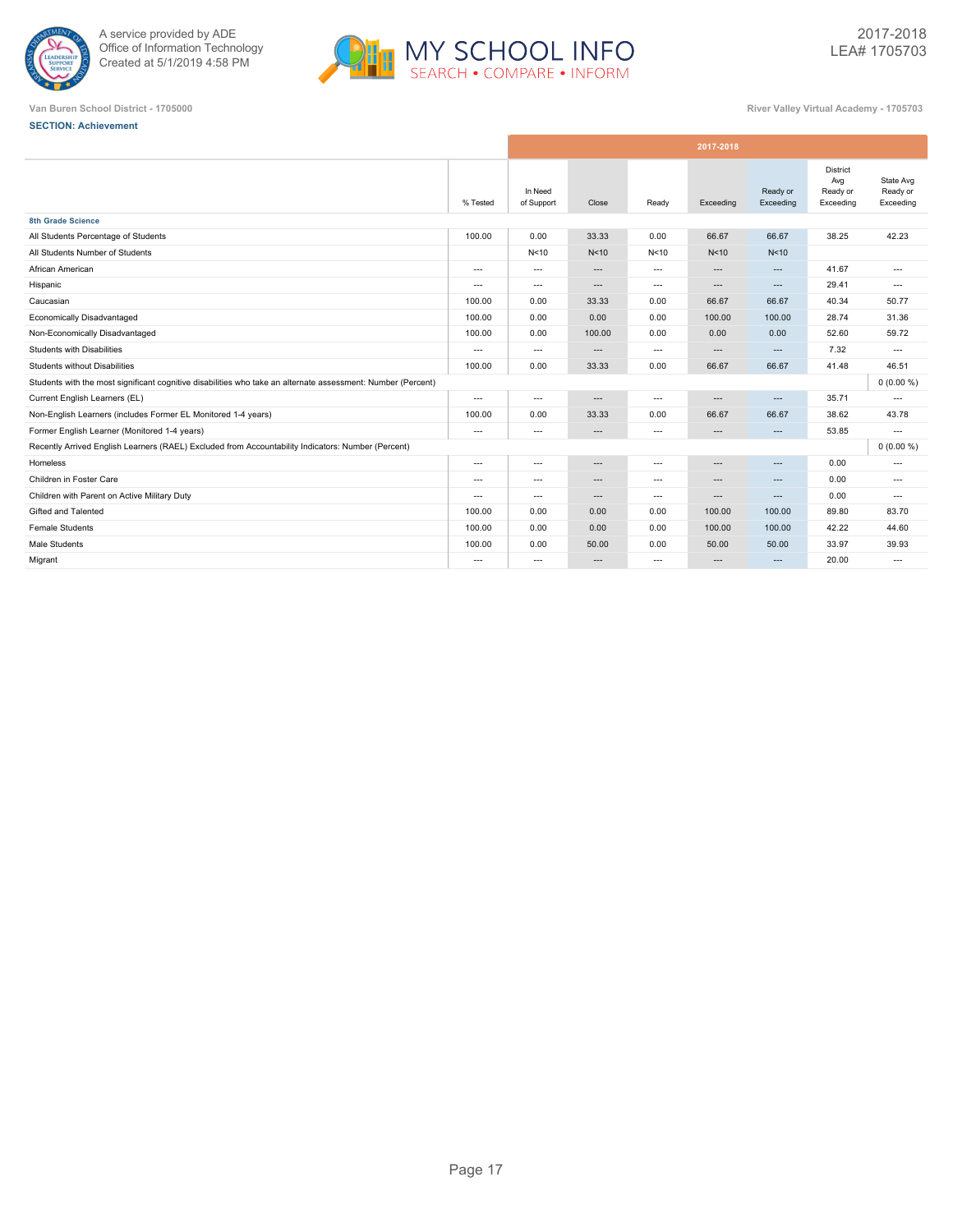



|                                                                                                              |                          |                          |                          |                          | 2017-2018                |                       |                                          |                                    |
|--------------------------------------------------------------------------------------------------------------|--------------------------|--------------------------|--------------------------|--------------------------|--------------------------|-----------------------|------------------------------------------|------------------------------------|
|                                                                                                              | % Tested                 | In Need<br>of Support    | Close                    | Ready                    | Exceeding                | Ready or<br>Exceeding | District<br>Avg<br>Ready or<br>Exceeding | State Avg<br>Ready or<br>Exceeding |
| 9th Grade Science                                                                                            |                          |                          |                          |                          |                          |                       |                                          |                                    |
| All Students Percentage of Students                                                                          | 100.00                   | 25.00                    | 0.00                     | 50.00                    | 25.00                    | 75.00                 | 40.73                                    | 32.78                              |
| All Students Number of Students                                                                              |                          | N <sub>10</sub>          | N <sub>10</sub>          | N<10                     | N<10                     | N<10                  |                                          |                                    |
| African American                                                                                             | $\hspace{0.05cm} \ldots$ | $\hspace{0.05cm} \ldots$ | $\cdots$                 | $  -$                    | $\cdots$                 | $\cdots$              | 33.33                                    | $\cdots$                           |
| Hispanic                                                                                                     | $\overline{\phantom{a}}$ | $\hspace{0.05cm} \ldots$ | $\hspace{0.05cm} \ldots$ | $\cdots$                 | ---                      | $\cdots$              | 26.97                                    | $\overline{\phantom{a}}$           |
| Caucasian                                                                                                    | 100.00                   | 33.33                    | 0.00                     | 50.00                    | 16.67                    | 66.67                 | 46.39                                    | 40.76                              |
| Economically Disadvantaged                                                                                   | 100.00                   | 100.00                   | 0.00                     | 0.00                     | 0.00                     | 0.00                  | 31.72                                    | 22.27                              |
| Non-Economically Disadvantaged                                                                               | 100.00                   | 14.29                    | 0.00                     | 57.14                    | 28.57                    | 85.71                 | 51.91                                    | 49.16                              |
| Students with Disabilities                                                                                   | $\hspace{0.05cm} \ldots$ | $\cdots$                 | $\hspace{0.05cm} \ldots$ | $\cdots$                 | $\hspace{0.05cm} \ldots$ | $---$                 | 9.52                                     | $\qquad \qquad -$                  |
| Students without Disabilities                                                                                | 100.00                   | 25.00                    | 0.00                     | 50.00                    | 25.00                    | 75.00                 | 44.29                                    | 36.07                              |
| Students with the most significant cognitive disabilities who take an alternate assessment: Number (Percent) |                          |                          |                          |                          |                          |                       |                                          | $0(0.00\%)$                        |
| Current English Learners (EL)                                                                                | $\overline{\phantom{a}}$ | $\hspace{0.05cm} \ldots$ | $\hspace{0.05cm} \ldots$ | $\cdots$                 | $---$                    | $---$                 | 19.51                                    | ---                                |
| Non-English Learners (includes Former EL Monitored 1-4 years)                                                | 100.00                   | 25.00                    | 0.00                     | 50.00                    | 25.00                    | 75.00                 | 43.09                                    | 34.43                              |
| Former English Learner (Monitored 1-4 years)                                                                 | $\hspace{0.05cm} \ldots$ | $\hspace{0.05cm} \ldots$ | $\hspace{0.05cm} \ldots$ | $\hspace{0.05cm} \ldots$ | $\hspace{0.05cm} \ldots$ | $---$                 | 46.15                                    | ---                                |
| Recently Arrived English Learners (RAEL) Excluded from Accountability Indicators: Number (Percent)           |                          |                          |                          |                          |                          |                       |                                          | $0(0.00\%)$                        |
| Homeless                                                                                                     | $\overline{\phantom{a}}$ | $\hspace{0.05cm} \ldots$ | $\hspace{0.05cm} \ldots$ | $\cdots$                 | $\cdots$                 | $\cdots$              | 40.00                                    | $\overline{\phantom{a}}$           |
| Children in Foster Care                                                                                      | $---$                    | $---$                    | $---$                    | $---$                    | $---$                    | $---$                 | 50.00                                    | $---$                              |
| Children with Parent on Active Military Duty                                                                 | $\hspace{0.05cm} \ldots$ | $\hspace{0.05cm} \ldots$ | $\cdots$                 | $\cdots$                 | $\sim$ $\sim$            | $\cdots$              | 0.00                                     | $\qquad \qquad -$                  |
| Gifted and Talented                                                                                          | 100.00                   | 0.00                     | 0.00                     | 50.00                    | 50.00                    | 100.00                | 93.02                                    | 73.51                              |
| <b>Female Students</b>                                                                                       | 100.00                   | 20.00                    | 0.00                     | 40.00                    | 40.00                    | 80.00                 | 41.87                                    | 35.26                              |
| Male Students                                                                                                | 100.00                   | 33.33                    | 0.00                     | 66.67                    | 0.00                     | 66.67                 | 39.61                                    | 30.46                              |
| Migrant                                                                                                      | $\hspace{0.05cm} \ldots$ | $\hspace{0.05cm} \ldots$ | $\hspace{0.05cm} \ldots$ | $\cdots$                 | $---$                    | $---$                 | 30.77                                    | $\overline{\phantom{a}}$           |
|                                                                                                              |                          |                          |                          |                          |                          |                       |                                          |                                    |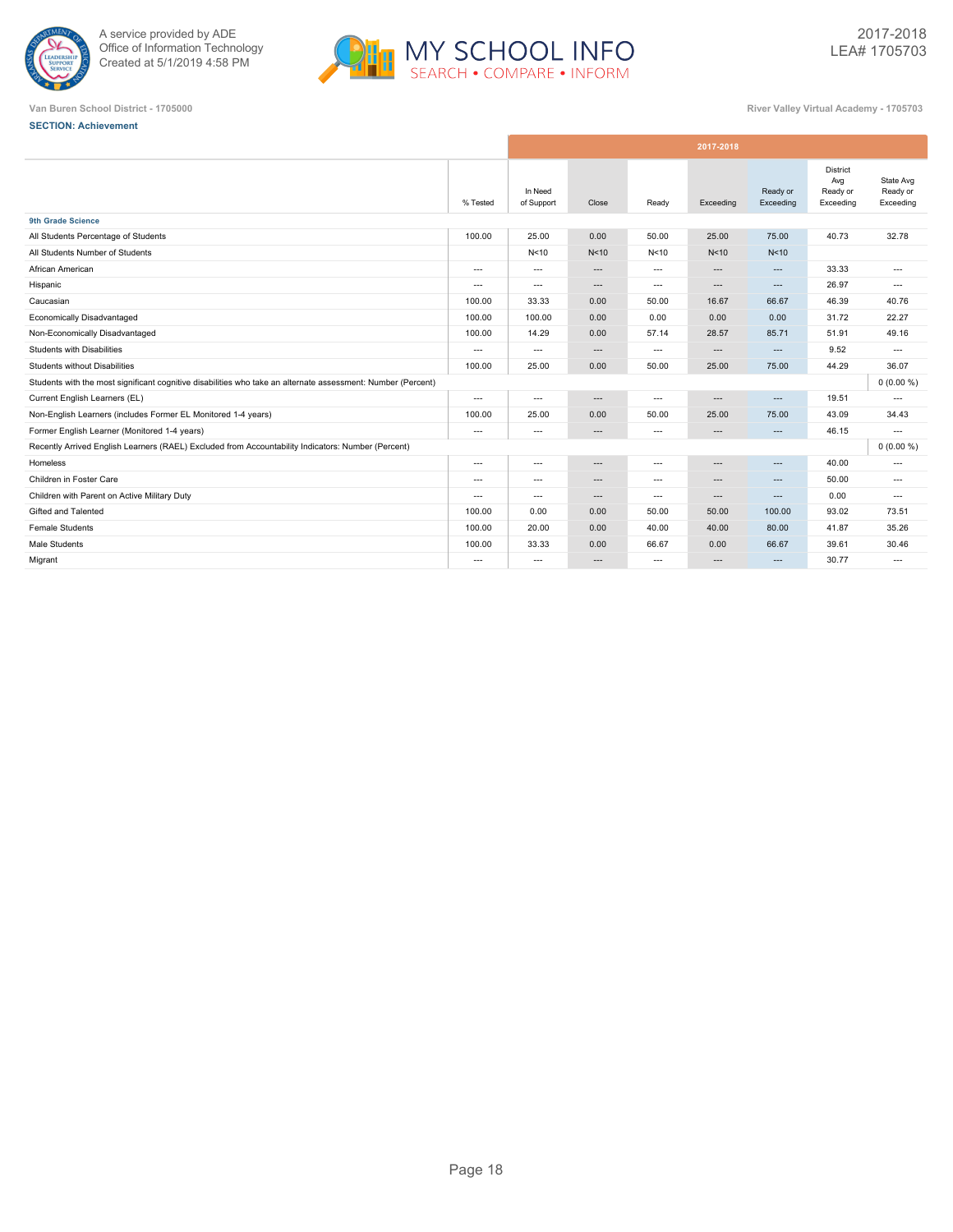

í,



## **Van Buren School District - 1705000 River Valley Virtual Academy - 1705703**

|                                                                                                              |                          |                          |                          |                          | 2017-2018                |                                          |                                          |                                    |
|--------------------------------------------------------------------------------------------------------------|--------------------------|--------------------------|--------------------------|--------------------------|--------------------------|------------------------------------------|------------------------------------------|------------------------------------|
|                                                                                                              | % Tested                 | In Need<br>of Support    | Close                    | Ready                    | Exceeding                | Ready or<br>Exceeding                    | District<br>Avg<br>Ready or<br>Exceeding | State Avg<br>Ready or<br>Exceeding |
| 10th Grade Science                                                                                           |                          |                          |                          |                          |                          |                                          |                                          |                                    |
| All Students Percentage of Students                                                                          | 100.00                   | 25.00                    | 50.00                    | 25.00                    | 0.00                     | 25.00                                    | 37.50                                    | 33.29                              |
| All Students Number of Students                                                                              |                          | N <sub>10</sub>          | N <sub>10</sub>          | N<10                     | N<10                     | N <sub>10</sub>                          |                                          |                                    |
| African American                                                                                             | $\sim$ $\sim$ $\sim$     | $\qquad \qquad \cdots$   | $\cdots$                 | $\hspace{0.05cm} \ldots$ | $\cdots$                 | $\sim$ $\sim$                            | 33.33                                    | $\cdots$                           |
| Hispanic                                                                                                     | $\sim$ $\sim$ $\sim$     | $---$                    | $\qquad \qquad \cdots$   | $  -$                    | $\hspace{0.05cm} \cdots$ | $\hspace{0.05cm} \ldots$                 | 29.63                                    | $\cdots$                           |
| Caucasian                                                                                                    | 100.00                   | 0.00                     | 66.67                    | 33.33                    | 0.00                     | 33.33                                    | 38.46                                    | 41.46                              |
| Economically Disadvantaged                                                                                   | 100.00                   | 0.00                     | 0.00                     | 100.00                   | 0.00                     | 100.00                                   | 29.20                                    | 23.10                              |
| Non-Economically Disadvantaged                                                                               | 100.00                   | 33.33                    | 66.67                    | 0.00                     | 0.00                     | 0.00                                     | 47.57                                    | 47.82                              |
| <b>Students with Disabilities</b>                                                                            | $---$                    | $\cdots$                 | $\hspace{0.05cm} \ldots$ | $\cdots$                 | $\cdots$                 | $\cdots$                                 | 16.00                                    | $---$                              |
| <b>Students without Disabilities</b>                                                                         | 100.00                   | 25.00                    | 50.00                    | 25.00                    | 0.00                     | 25.00                                    | 40.15                                    | 35.70                              |
| Students with the most significant cognitive disabilities who take an alternate assessment: Number (Percent) |                          |                          |                          |                          |                          |                                          |                                          | $0(0.00\%)$                        |
| Current English Learners (EL)                                                                                | $\hspace{0.05cm} \ldots$ | $\hspace{0.05cm} \ldots$ | $\hspace{0.05cm} \ldots$ | $  -$                    | $\hspace{0.05cm} \ldots$ | $\cdots$                                 | 15.63                                    | $\cdots$                           |
| Non-English Learners (includes Former EL Monitored 1-4 years)                                                | 100.00                   | 25.00                    | 50.00                    | 25.00                    | 0.00                     | 25.00                                    | 39.15                                    | 34.99                              |
| Former English Learner (Monitored 1-4 years)                                                                 | $\sim$ $\sim$            | $---$                    | $\cdots$                 | $  -$                    | $\cdots$                 | $\sim$ $\sim$                            | 66.67                                    | $---$                              |
| Recently Arrived English Learners (RAEL) Excluded from Accountability Indicators: Number (Percent)           |                          |                          |                          |                          |                          |                                          |                                          | $0(0.00\%)$                        |
| Homeless                                                                                                     | $\sim$ $\sim$            | $---$                    | $\cdots$                 | $  -$                    | $\cdots$                 | $\cdots$                                 | 0.00                                     | $\cdots$                           |
| Children in Foster Care                                                                                      | $\sim$ $\sim$            | $\hspace{0.05cm} \ldots$ | $---$                    | $\hspace{0.05cm} \ldots$ | $\cdots$                 | $  -$                                    | 100.00                                   | $---$                              |
| Children with Parent on Active Military Duty                                                                 | $\hspace{0.05cm} \ldots$ | $\hspace{0.05cm} \ldots$ | $\cdots$                 | $\cdots$                 | $\cdots$                 | $\cdots$                                 | $\hspace{0.05cm} \ldots$                 | $\cdots$                           |
| Gifted and Talented                                                                                          | $\hspace{0.05cm} \ldots$ | $\qquad \qquad \cdots$   | $\qquad \qquad \cdots$   | $\hspace{0.05cm} \ldots$ | $\hspace{0.05cm} \cdots$ | $\hspace{0.05cm} \ldots \hspace{0.05cm}$ | 85.37                                    | $\hspace{0.05cm} \ldots$           |
| Female Students                                                                                              | 100.00                   | 33.33                    | 33.33                    | 33.33                    | 0.00                     | 33.33                                    | 38.66                                    | 35.31                              |
| Male Students                                                                                                | 100.00                   | 0.00                     | 100.00                   | 0.00                     | 0.00                     | 0.00                                     | 36.24                                    | 31.34                              |
| Migrant                                                                                                      | $---$                    | $---$                    | $---$                    | $---$                    | $---$                    | $---$                                    | 0.00                                     | $---$                              |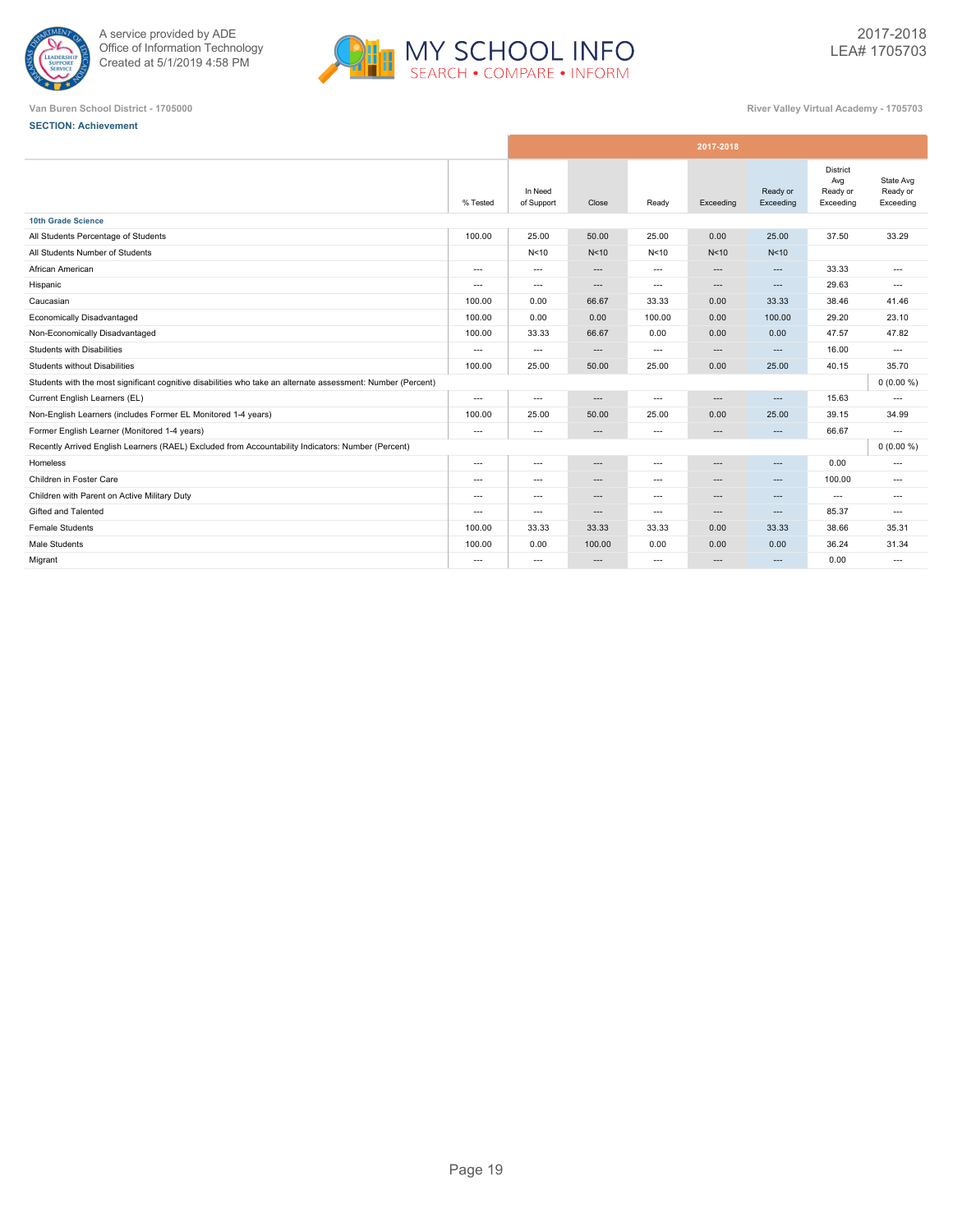

**SECTION: Growth**



**Van Buren School District - 1705000 River Valley Virtual Academy - 1705703**

|                                                               | <b>ELA</b>               | Math                     | Content                  | <b>Science</b>           | <b>ELP</b>               | Content<br>with ELP      |
|---------------------------------------------------------------|--------------------------|--------------------------|--------------------------|--------------------------|--------------------------|--------------------------|
| Grade 5                                                       |                          |                          |                          |                          |                          |                          |
| All Students                                                  | 84.5592                  | 81.3628                  | 82.9610                  | 81.7553                  | $\overline{\phantom{a}}$ | $\hspace{0.05cm} \cdots$ |
| African-American                                              | $\overline{\phantom{a}}$ | $\overline{\phantom{a}}$ | $\overline{\phantom{a}}$ | $\overline{\phantom{a}}$ | $\overline{\phantom{a}}$ | $---$                    |
| Hispanic                                                      | $\overline{\phantom{a}}$ | $\overline{\phantom{a}}$ | $\hspace{0.05cm} \ldots$ | $\overline{\phantom{a}}$ | $\cdots$                 | $\cdots$                 |
| Caucasian                                                     | 77.3611                  | 89.4367                  | 83.3989                  | 86.2690                  | $\cdots$                 | $\hspace{0.05cm} \cdots$ |
| Economically Disadvantaged                                    | $\overline{\phantom{a}}$ | $\overline{\phantom{a}}$ | $\overline{\phantom{a}}$ | $\overline{a}$           | $\overline{\phantom{a}}$ | $\cdots$                 |
| Non-Economically Disadvantaged                                | 84.5592                  | 81.3628                  | 82.9610                  | 81.7553                  | $\overline{\phantom{a}}$ | ---                      |
| Students with Disabilities                                    | $\overline{\phantom{a}}$ | $\overline{\phantom{a}}$ | $\hspace{0.05cm} \ldots$ | $\overline{\phantom{a}}$ | $\cdots$                 | $\hspace{0.05cm} \cdots$ |
| <b>Students without Disabilities</b>                          | 84.5592                  | 81.3628                  | 82.9610                  | 81.7553                  | $\cdots$                 | $\hspace{0.05cm} \cdots$ |
| Current English Learners (EL)                                 | $\overline{\phantom{a}}$ | $\cdots$                 | $\overline{\phantom{a}}$ | $\hspace{0.05cm} \ldots$ | $\overline{\phantom{a}}$ | $---$                    |
| Non-English Learners (includes Former EL Monitored 1-4 years) | 84.5592                  | 81.3628                  | 82.9610                  | 81.7553                  | $\overline{a}$           | ---                      |
| Former English Learner (Monitored 1-4 years)                  | $\overline{\phantom{a}}$ | $\hspace{0.05cm} \ldots$ | $\hspace{0.05cm} \ldots$ | $\hspace{0.05cm} \ldots$ | $\overline{\phantom{a}}$ | ---                      |
| Homeless                                                      | $---$                    | $\overline{\phantom{a}}$ | $---$                    | $\hspace{0.05cm} \ldots$ | $---$                    | $---$                    |
| Children in Foster Care                                       | $\overline{\phantom{a}}$ | $\overline{\phantom{a}}$ | $\hspace{0.05cm} \ldots$ | $\hspace{0.05cm} \ldots$ | $\cdots$                 | $\hspace{0.05cm} \cdots$ |
| Children with Parent on Active Military Duty                  | $\overline{\phantom{a}}$ | $\overline{\phantom{a}}$ | $\overline{\phantom{a}}$ | $\hspace{0.05cm} \ldots$ | $\overline{\phantom{a}}$ | $\cdots$                 |
| Gifted and Talented                                           | $---$                    | $\cdots$                 | $\overline{\phantom{a}}$ | $\hspace{0.05cm} \ldots$ | $\overline{\phantom{a}}$ | $---$                    |
| <b>Female Students</b>                                        | 91.7573                  | 73.2889                  | 82.5231                  | 77.2416                  | $\overline{\phantom{a}}$ | $\cdots$                 |
| Male Students                                                 | 77.3611                  | 89.4367                  | 83.3989                  | 86.2690                  | $\overline{\phantom{a}}$ | ---                      |
| Migrant                                                       | $\overline{\phantom{a}}$ | $\overline{\phantom{a}}$ | $\hspace{0.05cm} \ldots$ | $\overline{\phantom{a}}$ | $\cdots$                 | $\cdots$                 |
|                                                               |                          |                          |                          |                          |                          |                          |
|                                                               | <b>ELA</b>               | Math                     | Content                  | <b>Science</b>           | <b>ELP</b>               | Content<br>with ELP      |
| Grade 7                                                       |                          |                          |                          |                          |                          |                          |
| All Students                                                  | 77.8362                  | 80.8712                  | 79.3537                  | 83.5407                  | $\cdots$                 | $\hspace{0.05cm} \cdots$ |
| African-American                                              | $---$                    | $\cdots$                 | $\overline{\phantom{a}}$ | $\hspace{0.05cm} \ldots$ | $\overline{\phantom{a}}$ | $---$                    |
| Hispanic                                                      | $\overline{\phantom{a}}$ | $\hspace{0.05cm} \ldots$ | $\hspace{0.05cm} \ldots$ | $\hspace{0.05cm} \ldots$ | $\overline{\phantom{a}}$ | ---                      |
| Caucasian                                                     | 77.8362                  | 80.8712                  | 79.3537                  | 83.5407                  | $\cdots$                 | $\hspace{0.05cm} \cdots$ |
| Economically Disadvantaged                                    | $\overline{\phantom{a}}$ | $\cdots$                 | $\overline{\phantom{a}}$ | $\hspace{0.05cm} \ldots$ | $\overline{\phantom{a}}$ | $\cdots$                 |
| Non-Economically Disadvantaged                                | 77.8362                  | 80.8712                  | 79.3537                  | 83.5407                  | $\cdots$                 | ---                      |

Students with Disabilities --- --- --- --- --- --- Students without Disabilities 77.8362 80.8712 79.3537 83.5407 --- --- Current English Learners (EL) --- --- --- --- --- --- Non-English Learners (includes Former EL Monitored 1-4 years) 77.8362 77.8362 80.8712 79.3537 83.5407 --- ---Former English Learner (Monitored 1-4 years) --- --- --- --- --- --- Homeless --- --- --- --- --- --- Children in Foster Care --- --- --- --- --- --- Children with Parent on Active Military Duty --- --- --- --- --- --- Gifted and Talented --- --- --- --- --- --- Female Students --- --- --- --- --- --- Male Students 77.8362 80.8712 79.3537 83.5407 --- --- Migrant --- --- --- --- --- ---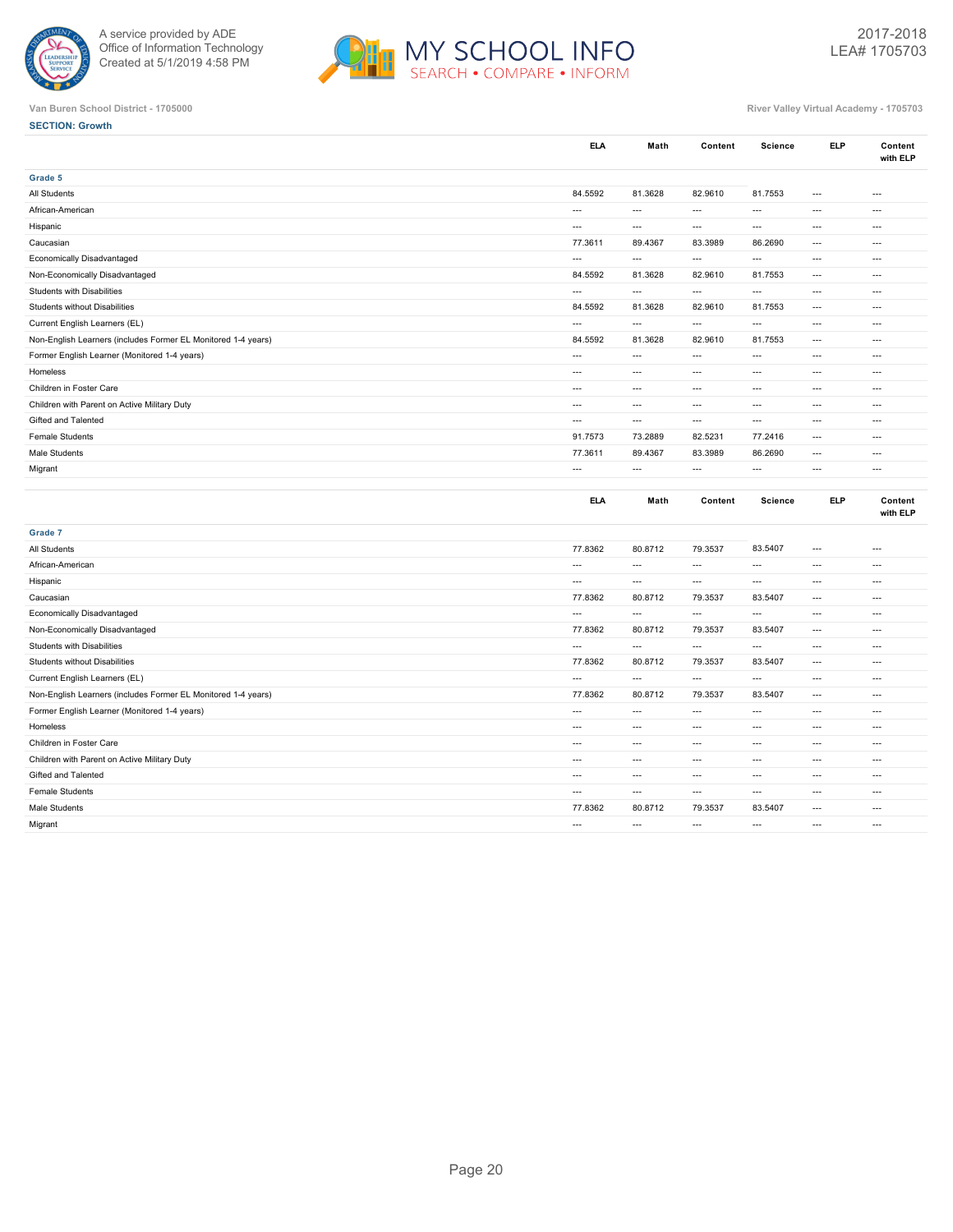



| <b>SECTION: Growth</b>                                        |                          |                          |                          |                          |                          |                          |
|---------------------------------------------------------------|--------------------------|--------------------------|--------------------------|--------------------------|--------------------------|--------------------------|
|                                                               | <b>ELA</b>               | Math                     | Content                  | <b>Science</b>           | <b>ELP</b>               | Content<br>with ELP      |
| Grade 8                                                       |                          |                          |                          |                          |                          |                          |
| All Students                                                  | 82.5165                  | 75.4109                  | 78.9637                  | 94.2789                  | $\hspace{0.05cm} \ldots$ | $\hspace{0.05cm} \ldots$ |
| African-American                                              | $\overline{a}$           | $---$                    | $\overline{\phantom{a}}$ | $---$                    | $\overline{\phantom{a}}$ | $---$                    |
| Hispanic                                                      | $---$                    | $---$                    | $---$                    | $---$                    | $---$                    | $---$                    |
| Caucasian                                                     | 82.5165                  | 75.4109                  | 78.9637                  | 94.2789                  | $\hspace{0.05cm} \ldots$ | $\hspace{0.05cm} \ldots$ |
| Economically Disadvantaged                                    | 87.4884                  | 78.1761                  | 82.8322                  | 97.4387                  | $\hspace{0.05cm} \ldots$ | $\cdots$                 |
| Non-Economically Disadvantaged                                | 72.5728                  | 69.8806                  | 71.2267                  | 87.9592                  | $\hspace{0.05cm} \ldots$ | $---$                    |
| Students with Disabilities                                    | $\overline{\phantom{a}}$ | $\hspace{0.05cm} \ldots$ | $\cdots$                 | $\overline{\phantom{a}}$ | $\overline{\phantom{a}}$ | $---$                    |
| <b>Students without Disabilities</b>                          | 82.5165                  | 75.4109                  | 78.9637                  | 94.2789                  | $\overline{\phantom{a}}$ | $\cdots$                 |
| Current English Learners (EL)                                 | $\overline{\phantom{a}}$ | $\overline{\phantom{a}}$ | $\overline{\phantom{a}}$ | $\overline{\phantom{a}}$ | $\overline{\phantom{a}}$ | $---$                    |
| Non-English Learners (includes Former EL Monitored 1-4 years) | 82.5165                  | 75.4109                  | 78.9637                  | 94.2789                  | $\hspace{0.05cm} \ldots$ | $\hspace{0.05cm} \ldots$ |
| Former English Learner (Monitored 1-4 years)                  | $\overline{a}$           | $\overline{\phantom{a}}$ | $\overline{\phantom{a}}$ | ---                      | $\overline{a}$           | $---$                    |
| Homeless                                                      | $---$                    | $\hspace{0.05cm} \ldots$ | $\hspace{0.05cm} \ldots$ | $\hspace{0.05cm} \ldots$ | $\hspace{0.05cm} \ldots$ | $\hspace{0.05cm} \ldots$ |
| Children in Foster Care                                       | $---$                    | $\overline{\phantom{a}}$ | $---$                    | $\overline{a}$           | $\overline{a}$           | $---$                    |
| Children with Parent on Active Military Duty                  | $---$                    | $\overline{\phantom{a}}$ | $\cdots$                 | $\overline{\phantom{a}}$ | $\hspace{0.05cm} \ldots$ | $\hspace{0.05cm} \ldots$ |
| Gifted and Talented                                           | 89.1138                  | 86.2420                  | 87.6779                  | 91.3374                  | $\hspace{0.05cm} \ldots$ | $\hspace{0.05cm} \ldots$ |
| <b>Female Students</b>                                        | 85.8630                  | 70.1102                  | 77.9866                  | 103.5401                 | $\overline{\phantom{a}}$ | $\hspace{0.05cm} \ldots$ |
| Male Students                                                 | 80.8433                  | 78.0613                  | 79.4523                  | 89.6483                  | $---$                    | $---$                    |
| Migrant                                                       | $\overline{a}$           | $\overline{\phantom{a}}$ | $\overline{\phantom{a}}$ | ---                      | $\overline{a}$           | $\overline{\phantom{a}}$ |
|                                                               |                          |                          |                          |                          |                          |                          |
|                                                               | <b>ELA</b>               | Math                     | Content                  | <b>Science</b>           | <b>ELP</b>               | Content<br>with ELP      |
| Grade 9                                                       |                          |                          |                          |                          |                          |                          |
| All Students                                                  | 82.0859                  | 82.8393                  | 82.4626                  | 97.3382                  | $\hspace{0.05cm} \ldots$ | $---$                    |
| African-American                                              | $\overline{\phantom{a}}$ | $\overline{\phantom{a}}$ | $\overline{\phantom{a}}$ | $\overline{\phantom{a}}$ | $\overline{\phantom{a}}$ | $\hspace{0.05cm} \ldots$ |
| Hispanic                                                      | $---$                    | $\hspace{0.05cm} \ldots$ | $\cdots$                 | $\overline{\phantom{a}}$ | $\hspace{0.05cm} \ldots$ | $---$                    |
| Caucasian                                                     | 78.0624                  | 80.4675                  | 79.2649                  | 95.1558                  | $\overline{\phantom{a}}$ | $\hspace{0.05cm} \ldots$ |
| Economically Disadvantaged                                    | 94.3099                  | 95.3382                  | 94.8240                  | 57.7287                  | $\cdots$                 | $---$                    |
| Non-Economically Disadvantaged                                | 80.3397                  | 81.0538                  | 80.6967                  | 102.9967                 | $\overline{\phantom{a}}$ | $\cdots$                 |
| Students with Disabilities                                    | $---$                    | $\overline{\phantom{a}}$ | ---                      | ---                      | $---$                    | $---$                    |
| Students without Disabilities                                 | 82.0859                  | 82.8393                  | 82.4626                  | 97.3382                  | $---$                    | $\hspace{0.05cm} \ldots$ |
| Current English Learners (EL)                                 | $\overline{\phantom{a}}$ | ---                      | ---                      | ---                      | $---$                    | $\cdots$                 |
| Non-English Learners (includes Former EL Monitored 1-4 years) | 82.0859                  | 82.8393                  | 82.4626                  | 97.3382                  | $---$                    | $---$                    |

Former English Learner (Monitored 1-4 years) --- --- --- --- --- --- Homeless --- --- --- --- --- --- Children in Foster Care --- --- --- --- --- --- Children with Parent on Active Military Duty --- --- --- --- --- --- Gifted and Talented 94.1567 89.9548 92.0557 103.8853 --- --- Female Students 86.0507 87.1550 86.6029 107.2393 --- --- Male Students 75.4780 75.6465 75.5622 80.8364 --- --- Migrant --- --- --- --- --- ---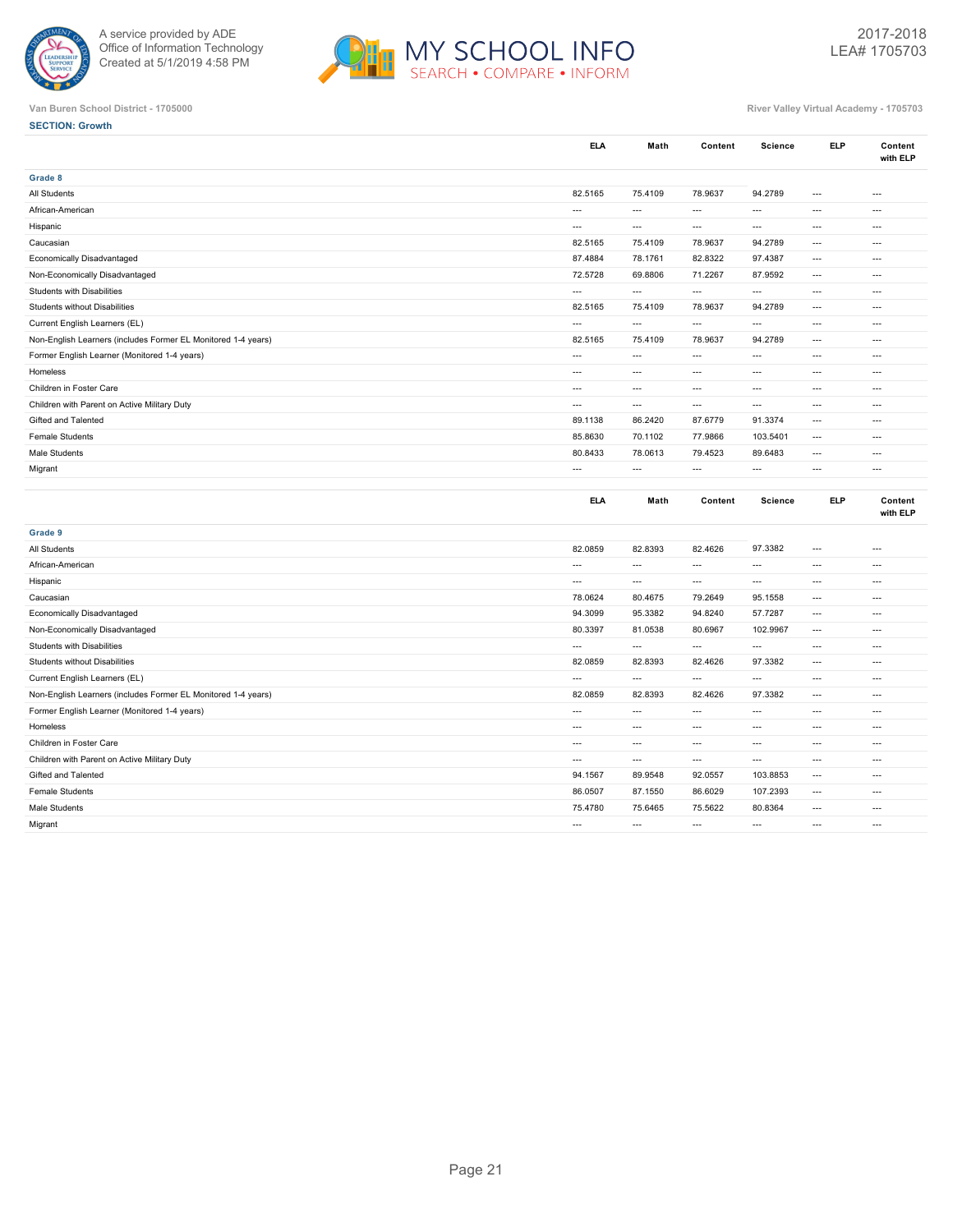

**SECTION: Growth**



**Van Buren School District - 1705000 River Valley Virtual Academy - 1705703**

|                                                               | <b>ELA</b>             | Math                     | Content                  | <b>Science</b>           | <b>ELP</b>        | Content<br>with ELP |
|---------------------------------------------------------------|------------------------|--------------------------|--------------------------|--------------------------|-------------------|---------------------|
| Grade 10                                                      |                        |                          |                          |                          |                   |                     |
| All Students                                                  | 80.9757                | 77.9046                  | 79.4401                  | 84.5037                  | $\cdots$          | $\cdots$            |
| African-American                                              | $---$                  | $\hspace{0.05cm} \ldots$ | $\sim$ $\sim$            | $\hspace{0.05cm} \ldots$ | $---$             | $---$               |
| Hispanic                                                      | $---$                  | $\sim$ $\sim$            | $\sim$ $\sim$            | $\hspace{0.05cm} \ldots$ | $---$             | $---$               |
| Caucasian                                                     | 78.1637                | 79.4616                  | 78.8127                  | 88.4244                  | $\cdots$          | $\qquad \qquad -$   |
| Economically Disadvantaged                                    | 72.4216                | 77.5697                  | 74.9956                  | 87.1394                  | $\cdots$          | $---$               |
| Non-Economically Disadvantaged                                | 83.8270                | 78.0163                  | 80.9216                  | 83.6251                  | $\cdots$          | ---                 |
| <b>Students with Disabilities</b>                             | $\qquad \qquad \cdots$ | $\sim$ $\sim$            | $\hspace{0.05cm} \ldots$ | $\hspace{0.05cm} \ldots$ | $\cdots$          | $\qquad \qquad -$   |
| <b>Students without Disabilities</b>                          | 80.9757                | 77.9046                  | 79.4401                  | 84.5037                  | $\qquad \qquad -$ | $---$               |
| Current English Learners (EL)                                 | $---$                  | $\sim$ $\sim$            | $\sim$ $\sim$            | $\hspace{0.05cm} \ldots$ | $---$             | $---$               |
| Non-English Learners (includes Former EL Monitored 1-4 years) | 80.9757                | 77.9046                  | 79.4401                  | 84.5037                  | $\cdots$          | ---                 |
| Former English Learner (Monitored 1-4 years)                  | $---$                  | $---$                    | $---$                    | $---$                    | $---$             | ---                 |
| Homeless                                                      | $---$                  | $\sim$ $\sim$            | $\hspace{0.05cm} \ldots$ | $\hspace{0.05cm} \ldots$ | $\cdots$          | $\cdots$            |
| Children in Foster Care                                       | $---$                  | $---$                    | $---$                    | $\cdots$                 | $---$             | ---                 |
| Children with Parent on Active Military Duty                  | $\cdots$               | $\sim$ $\sim$            | $\hspace{0.05cm} \ldots$ | $\hspace{0.05cm} \ldots$ | $\cdots$          | $\cdots$            |
| Gifted and Talented                                           | $---$                  | $\sim$ $\sim$            | $\sim$ $\sim$            | $\hspace{0.05cm} \ldots$ | $\cdots$          | $\cdots$            |
| Female Students                                               | 82.2465                | 73.7561                  | 78.0013                  | 86.2599                  | $\qquad \qquad -$ | ---                 |
| Male Students                                                 | 77.1632                | 90.3504                  | 83.7568                  | 79.2348                  | $\cdots$          | $\qquad \qquad -$   |
| Migrant                                                       | $---$                  | $---$                    | $---$                    | $---$                    | $---$             | $---$               |
|                                                               |                        |                          |                          |                          |                   |                     |

|                                                               | ELA               | Math                     | Content  | Science                  | <b>ELP</b>             | Content<br>with ELP |
|---------------------------------------------------------------|-------------------|--------------------------|----------|--------------------------|------------------------|---------------------|
| Grade 11                                                      |                   |                          |          |                          |                        |                     |
| All Students                                                  | $---$             | $\cdots$                 | $\cdots$ | $\hspace{0.05cm} \ldots$ | 87.8292                | $\cdots$            |
| African-American                                              | $\qquad \qquad -$ | $---$                    | $\cdots$ | $\hspace{0.05cm} \ldots$ | $\qquad \qquad \cdots$ | $\qquad \qquad -$   |
| Hispanic                                                      | $---$             | $---$                    | $---$    | $---$                    | 87.8292                | $---$               |
| Caucasian                                                     | $\qquad \qquad -$ | $\sim$ $\sim$            | $\sim$   | $\hspace{0.05cm} \ldots$ | $\cdots$               | $\qquad \qquad -$   |
| Economically Disadvantaged                                    | $---$             | $---$                    | $---$    | $---$                    | $---$                  | $---$               |
| Non-Economically Disadvantaged                                | $---$             | $---$                    | $---$    | $\hspace{0.05cm} \ldots$ | 87.8292                | $\cdots$            |
| Students with Disabilities                                    | $---$             | $---$                    | $---$    | $---$                    | $\cdots$               | $\qquad \qquad -$   |
| <b>Students without Disabilities</b>                          | $\qquad \qquad -$ | $\hspace{0.05cm} \ldots$ | $---$    | $\hspace{0.05cm} \ldots$ | 87.8292                | $\cdots$            |
| Current English Learners (EL)                                 | $---$             | $---$                    | $---$    | $---$                    | 87.8292                | $\cdots$            |
| Non-English Learners (includes Former EL Monitored 1-4 years) | $\qquad \qquad -$ | $\cdots$                 | $\cdots$ | $\hspace{0.05cm} \ldots$ | $\cdots$               | $\qquad \qquad -$   |
| Former English Learner (Monitored 1-4 years)                  | $---$             | $---$                    | $---$    | $---$                    | $---$                  | $---$               |
| Homeless                                                      | $---$             | $---$                    | $---$    | $---$                    | $---$                  | $---$               |
| Children in Foster Care                                       | $---$             | $---$                    | $---$    | $---$                    | $---$                  | $---$               |
| Children with Parent on Active Military Duty                  | $---$             | $---$                    | $\cdots$ | $\hspace{0.05cm} \ldots$ | $\qquad \qquad \cdots$ | $\qquad \qquad -$   |
| Gifted and Talented                                           | $---$             | $---$                    | $---$    | $---$                    | $---$                  | $---$               |
| Female Students                                               | $---$             | $---$                    | $---$    | $---$                    | 87.8292                | $\qquad \qquad -$   |
| Male Students                                                 | $---$             | $---$                    | $---$    | $---$                    | $\qquad \qquad \cdots$ | $\qquad \qquad -$   |
|                                                               |                   |                          |          |                          |                        |                     |

Migrant --- --- --- --- --- ---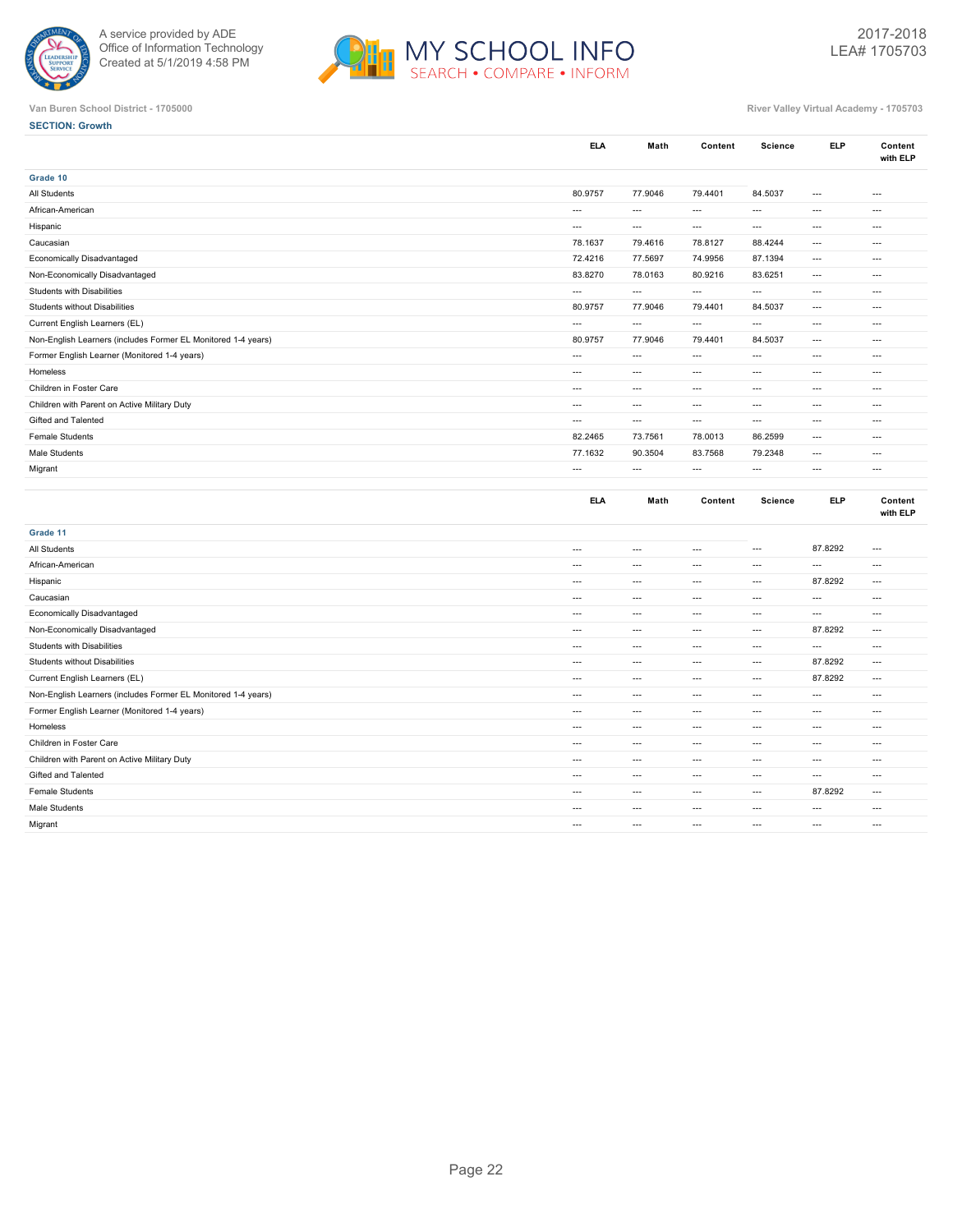

**SECTION: Growth**



|                                                               | <b>ELA</b> | Math          | Content       | <b>Science</b> | <b>ELP</b>             | Content<br>with ELP |
|---------------------------------------------------------------|------------|---------------|---------------|----------------|------------------------|---------------------|
| <b>All Grades</b>                                             |            |               |               |                |                        |                     |
| All Students                                                  | 81.9497    | 80.2313       | 81.0905       | 91.4782        | 87.8292                | 81.4451             |
| African-American                                              | $---$      | $\cdots$      | $---$         | $\sim$ $\sim$  | $---$                  | $\cdots$            |
| Hispanic                                                      | $---$      | $\cdots$      | $\cdots$      | $\cdots$       | 87.8292                | $---$               |
| Caucasian                                                     | 78.9723    | 79.8379       | 79.4051       | 92.0610        | $\cdots$               | $---$               |
| Economically Disadvantaged                                    | 85.4271    | 82.3150       | 83.8710       | 84.9364        | $---$                  | $---$               |
| Non-Economically Disadvantaged                                | 80.9561    | 79.6359       | 80.2960       | 93.3473        | 87.8292                | 80.7982             |
| Students with Disabilities                                    | $---$      | $---$         | $\sim$ $\sim$ | $\sim$ $\sim$  | $\cdots$               | $\cdots$            |
| <b>Students without Disabilities</b>                          | 81.9497    | 80.2313       | 81.0905       | 91.4782        | 87.8292                | 81.4451             |
| Current English Learners (EL)                                 | $\cdots$   | $\cdots$      | $\cdots$      | $\cdots$       | 87.8292                | $\cdots$            |
| Non-English Learners (includes Former EL Monitored 1-4 years) | 81.9497    | 80.2313       | 81.0905       | 91.4782        | $\cdots$               | $\cdots$            |
| Former English Learner (Monitored 1-4 years)                  | $---$      | $\cdots$      | $---$         | $---$          | $\qquad \qquad -$      | $\qquad \qquad -$   |
| Homeless                                                      | $---$      | $\cdots$      | $\cdots$      | $\sim$ $\sim$  | $\qquad \qquad \cdots$ | $\qquad \qquad -$   |
| Children in Foster Care                                       | $---$      | $\cdots$      | $---$         | $---$          | $\qquad \qquad -$      | $---$               |
| Children with Parent on Active Military Duty                  | $---$      | $\sim$ $\sim$ | $---$         | $---$          | $---$                  | $\qquad \qquad -$   |
| Gifted and Talented                                           | 92.4757    | 88.7172       | 90.5965       | 99.7026        | $\cdots$               | $---$               |
| <b>Female Students</b>                                        | 85.4613    | 80.0442       | 82.7528       | 97.5758        | 87.8292                | 83.2143             |
| Male Students                                                 | 77.5601    | 80.4650       | 79.0126       | 83.8563        | $\qquad \qquad \cdots$ | $\qquad \qquad -$   |
| Migrant                                                       | $- - -$    | $---$         | $---$         | $---$          | $---$                  | $---$               |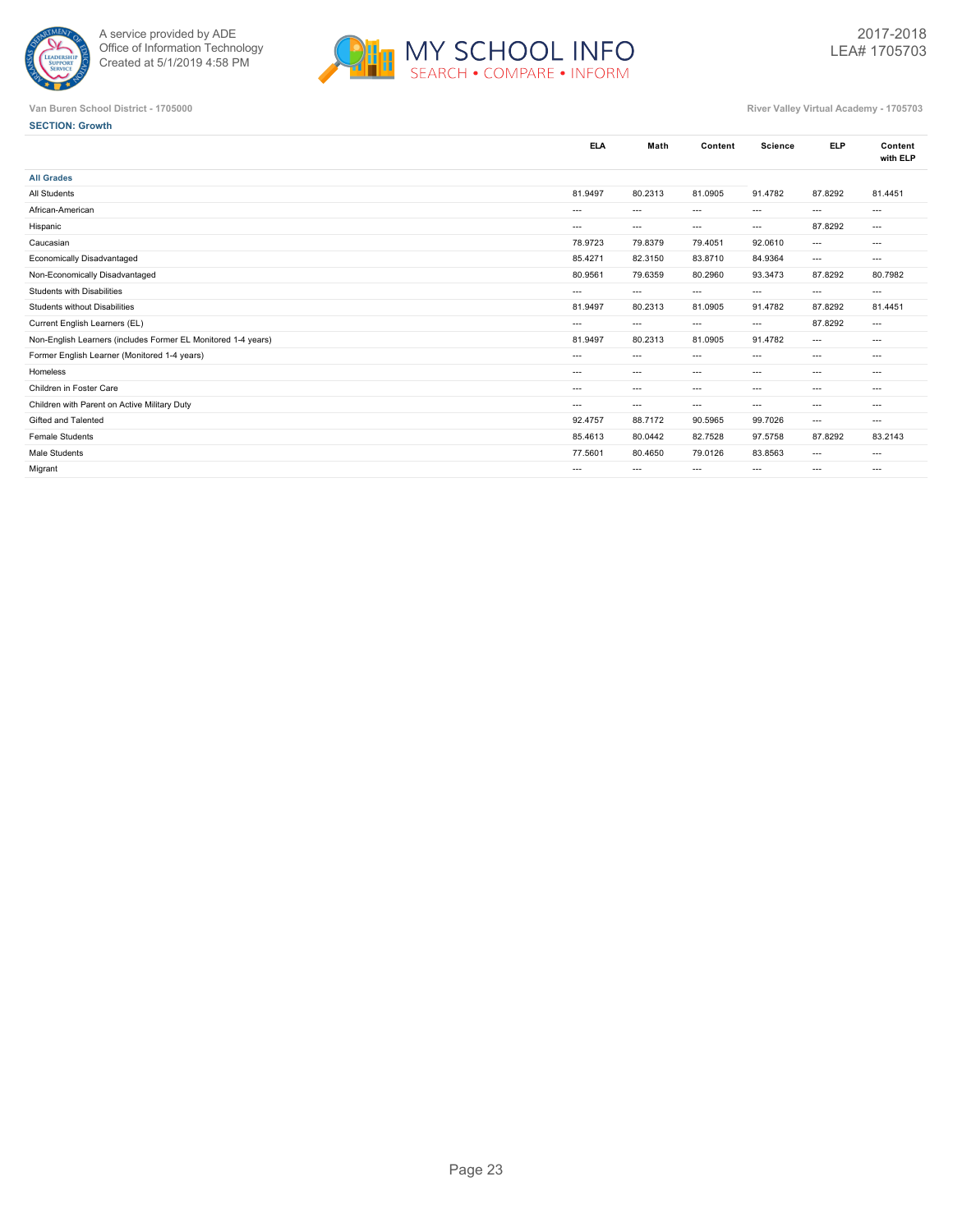



## **SECTION: English Language Proficiency for ELL**

|           |                          | 2015-2016                   |                          |                          | 2016-2017                |                          | 2017-2018        |                      |                   |  |
|-----------|--------------------------|-----------------------------|--------------------------|--------------------------|--------------------------|--------------------------|------------------|----------------------|-------------------|--|
|           | <b>EL Tested</b>         | <b>Number</b><br>Proficient | EL%<br>Proficient        | <b>EL Tested</b>         | Number<br>Proficient     | EL %<br>Proficient       | <b>EL Tested</b> | Number<br>Proficient | EL%<br>Proficient |  |
| Grade All | $---$                    | $---$                       | $---$                    | $ -$                     | $---$                    | $\hspace{0.05cm} \ldots$ |                  |                      | .00%              |  |
| Grade 11  | $\hspace{0.05cm} \ldots$ | $\hspace{0.05cm} \ldots$    | $\hspace{0.05cm} \ldots$ | $\hspace{0.05cm} \ldots$ | $\hspace{0.05cm} \ldots$ | $\sim$                   |                  | $\Omega$             | .00%              |  |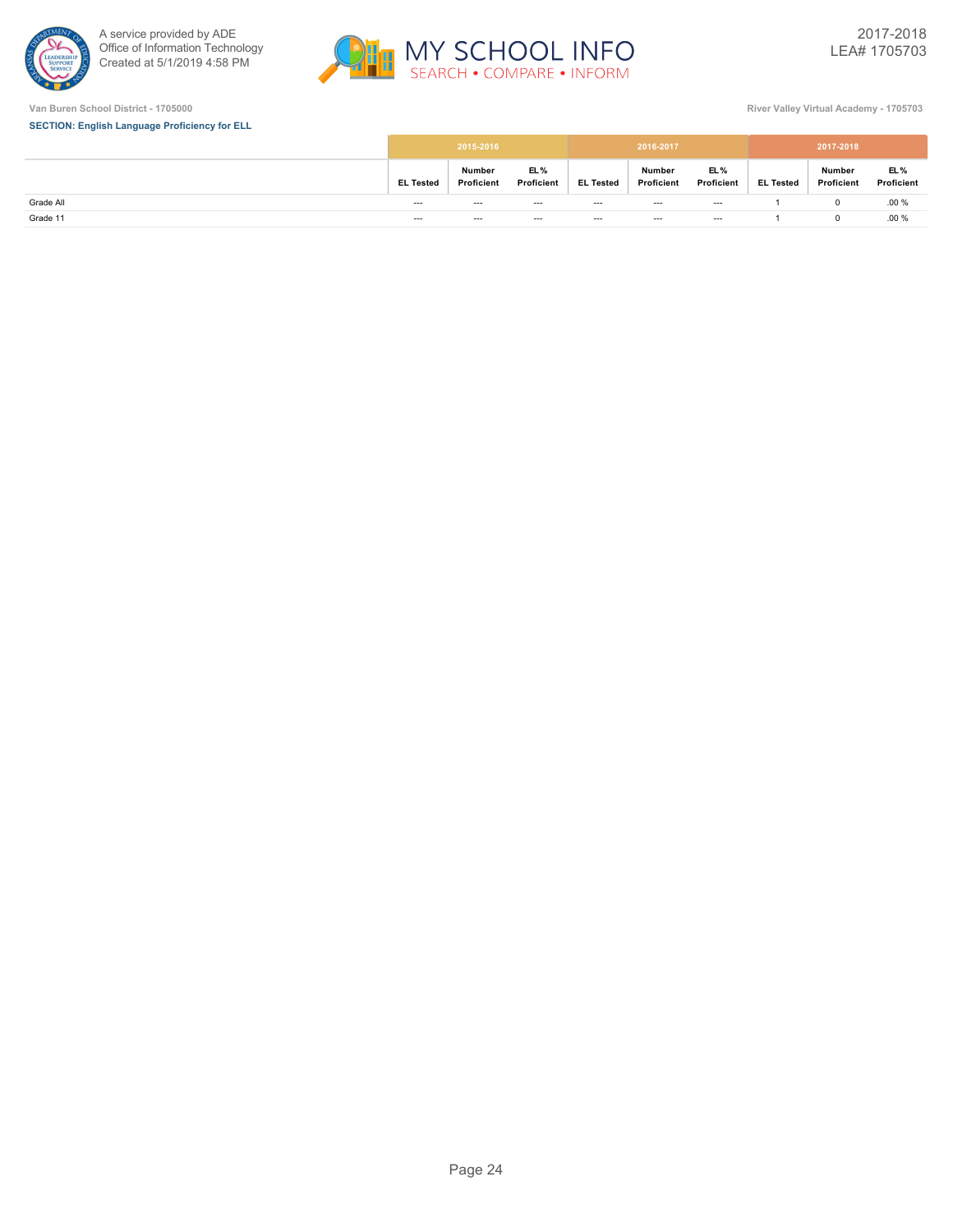



|                                                                  | <b>Student</b><br>Engagement | Science<br>Achievement | Reading<br>Achievement | Science<br>Growth | <b>ACT</b><br>Composite | <b>High School</b><br><b>Final GPA</b> | Community<br>Learning<br><b>Services</b><br>Credits | Computer<br>Science<br>Credits | On-Time<br>Credits | <b>ACT</b><br>Benchmark<br>Readiness | AP/IB/CC<br>Credits | Total    |
|------------------------------------------------------------------|------------------------------|------------------------|------------------------|-------------------|-------------------------|----------------------------------------|-----------------------------------------------------|--------------------------------|--------------------|--------------------------------------|---------------------|----------|
| Kindergarten                                                     |                              |                        |                        |                   |                         |                                        |                                                     |                                |                    |                                      |                     |          |
| All Students                                                     | 100.00                       | $\cdots$               | $\cdots$               | $\cdots$          | $\cdots$                |                                        | $---$                                               | $\cdots$                       |                    |                                      | $---$               | 100.00   |
| African-American                                                 | $\sim$                       | $---$                  | $\cdots$               | $\cdots$          | $---$                   |                                        | $---$                                               | $\cdots$                       |                    | $---$                                | $---$               | $---$    |
| Hispanic                                                         | $\sim$                       | $---$                  | $\cdots$               | $\cdots$          |                         |                                        | $---$                                               | $---$                          |                    |                                      |                     | $---$    |
| Caucasian                                                        | 100.00                       | $\cdots$               | $\cdots$               | $\cdots$          | $---$                   | $---$                                  | $---$                                               | $\cdots$                       |                    | $\cdots$                             | $---$               | 100.00   |
| Economically Disadvantaged                                       | 100.00                       | $\cdots$               | $\cdots$               | $---$             |                         |                                        | $---$                                               | $---$                          |                    |                                      |                     | 100.00   |
| Non-Economically Disadvantaged                                   | $\sim$                       | $---$                  | $\cdots$               | $\cdots$          | $---$                   |                                        | $---$                                               | $\cdots$                       |                    | $\cdots$                             | $---$               | $---$    |
| Students with Disabilities                                       | $\sim$ $\sim$                | $---$                  | $\cdots$               | $\cdots$          | $---$                   |                                        | $---$                                               | $\cdots$                       |                    | $---$                                | $---$               | $---$    |
| Students without Disabilities                                    | 100.00                       | $\cdots$               | $\cdots$               | $---$             |                         |                                        | $---$                                               | $---$                          |                    | $\cdots$                             | $---$               | 100.00   |
| Current English Learners (EL)                                    | $\cdots$                     | $---$                  | $\cdots$               |                   |                         |                                        | $---$                                               | $---$                          |                    |                                      |                     | $---$    |
| Non-English Learners (includes Former EL Monitored 1-4<br>years) | 100.00                       | $---$                  | $\cdots$               | $\cdots$          | $---$                   | $---$                                  | $\cdots$                                            | $\cdots$                       | $\cdots$           | $---$                                |                     | 100.00   |
| Former English Learner (Monitored 1-4 years)                     | $\sim$                       | $\cdots$               | $\cdots$               | $\cdots$          | $---$                   | $\cdots$                               | $\cdots$                                            | $\cdots$                       |                    | $- - -$                              | $---$               | $\cdots$ |
| Homeless                                                         | $\cdots$                     | $\cdots$               | $\cdots$               | $\cdots$          | $\cdots$                | $---$                                  | $\cdots$                                            | $- - -$                        | $\cdots$           | $\cdots$                             | $\cdots$            | $\cdots$ |
| Children in Foster Care                                          | $\cdots$                     | $\cdots$               | $\cdots$               | $\cdots$          | $---$                   | $---$                                  | $---$                                               | $\cdots$                       |                    | $---$                                | $---$               | $\cdots$ |
| Children with Parent on Active Military Duty                     | $\cdots$                     | $\cdots$               | $\cdots$               | $\cdots$          | $\cdots$                | $- - -$                                | $\cdots$                                            | $\cdots$                       | $\cdots$           | $\cdots$                             | $\cdots$            | $\cdots$ |
| Gifted and Talented                                              | $---$                        | $\cdots$               | $\cdots$               | $\cdots$          | $---$                   | $---$                                  | $\cdots$                                            | $\cdots$                       | $\cdots$           | $---$                                | $---$               | $\cdots$ |
| Female Students                                                  | 100.00                       | $\cdots$               | $\cdots$               | $\cdots$          | $---$                   | $\cdots$                               | $---$                                               | $\cdots$                       |                    | $\cdots$                             | $---$               | 100.00   |
| Male Students                                                    | $\sim$                       | $\cdots$               | $\cdots$               | $\cdots$          | $---$                   | $---$                                  | $\cdots$                                            | $\cdots$                       | $\cdots$           | $---$                                | $---$               | $\cdots$ |
| Migrant                                                          | $\cdots$                     | $\cdots$               | $\cdots$               | $\cdots$          | $- - -$                 | $\cdots$                               | $\cdots$                                            | $\cdots$                       | $\cdots$           | $- - -$                              | $---$               | $\cdots$ |
|                                                                  |                              |                        |                        |                   |                         |                                        |                                                     |                                |                    |                                      |                     |          |

|                                                                  | <b>Student</b><br>Engagement | Science<br>Achievement | Reading<br>Achievement | Science<br>Growth | <b>ACT</b><br>Composite | <b>High School</b><br><b>Final GPA</b> | Community<br>Learning<br><b>Services</b><br>Credits | Computer<br><b>Science</b><br>Credits | On-Time<br>Credits | <b>ACT</b><br><b>Benchmark</b><br><b>Readiness</b> | <b>AP/IB/CC</b><br>Credits | Total    |
|------------------------------------------------------------------|------------------------------|------------------------|------------------------|-------------------|-------------------------|----------------------------------------|-----------------------------------------------------|---------------------------------------|--------------------|----------------------------------------------------|----------------------------|----------|
| Grade 2                                                          |                              |                        |                        |                   |                         |                                        |                                                     |                                       |                    |                                                    |                            |          |
| All Students                                                     | 100.00                       | $---$                  | $\cdots$               | $\cdots$          | $\cdots$                |                                        | $\cdots$                                            | $\cdots$                              | $\sim$             | $\sim$ $\sim$                                      | $\cdots$                   | 100.00   |
| African-American                                                 | $\sim$ $\sim$                | $---$                  | $\cdots$               | $\sim$ $\sim$     | $\cdots$                |                                        | $\cdots$                                            | $\cdots$                              | $\sim$             | $- - -$                                            | $\cdots$                   | $---$    |
| Hispanic                                                         | $\cdots$                     | $\cdots$               | $\cdots$               | $\cdots$          | $\cdots$                | $\cdots$                               | $\cdots$                                            | $\cdots$                              | $\cdots$           | $\sim$                                             | $- - -$                    | $\cdots$ |
| Caucasian                                                        | 100.00                       | $\cdots$               | $\cdots$               | $\sim$ $\sim$     | $\cdots$                | $\cdots$                               | $\cdots$                                            | $\sim$                                | $\sim$             | $-1$                                               | $\cdots$                   | 100.00   |
| Economically Disadvantaged                                       | $- - -$                      | $\cdots$               | $\cdots$               | $\cdots$          | $\cdots$                |                                        | $\cdots$                                            | $\cdots$                              | $\sim$             | $-1$                                               | $\cdots$                   | $---$    |
| Non-Economically Disadvantaged                                   | 100.00                       | $---$                  | $\cdots$               | $\sim$ $\sim$     | $\cdots$                |                                        | $\cdots$                                            | $\cdots$                              | $\sim$             | $-1$                                               | $\cdots$                   | 100.00   |
| Students with Disabilities                                       | 100.00                       | $\cdots$               | $\cdots$               | $\sim$ $\sim$     | $\cdots$                | $---$                                  | $\cdots$                                            | $\cdots$                              | $\sim$             | $-1$                                               | $\cdots$                   | 100.00   |
| Students without Disabilities                                    | 100.00                       | $---$                  | $\cdots$               | $\sim$ $\sim$     | $\cdots$                |                                        | $\cdots$                                            | $\cdots$                              | $\sim$             | $-1$                                               | $\cdots$                   | 100.00   |
| Current English Learners (EL)                                    | $\cdots$                     | $\cdots$               | $\cdots$               | $\sim$ $\sim$     | $\cdots$                | $\cdots$                               | $\cdots$                                            | $\sim$                                | $\sim$             | $-1$                                               | $\cdots$                   | $\cdots$ |
| Non-English Learners (includes Former EL Monitored 1-4<br>years) | 100.00                       | $---$                  | $\cdots$               | $- - -$           | $\cdots$                |                                        | $---$                                               | $\cdots$                              | $\sim$             | $-1$                                               | $\cdots$                   | 100.00   |
| Former English Learner (Monitored 1-4 years)                     | $\cdots$                     | $---$                  | $\cdots$               | $\sim$ $\sim$     | $\cdots$                |                                        | $\cdots$                                            | $\cdots$                              | $\sim$             | $-1$                                               | $\cdots$                   | $\cdots$ |
| Homeless                                                         | $\sim$                       | $---$                  | $\cdots$               | $\sim$ $\sim$     | $\cdots$                |                                        | $\cdots$                                            | $\cdots$                              | $\sim$             | $-1$                                               | $\cdots$                   | $---$    |
| Children in Foster Care                                          | $\cdots$                     | $---$                  | $\cdots$               | $\sim$ $\sim$     | $\cdots$                |                                        | $\cdots$                                            | $\cdots$                              | $\sim$             | $-1$                                               | $\cdots$                   | $---$    |
| Children with Parent on Active Military Duty                     | $\sim$                       | $\cdots$               | $\cdots$               | $\cdots$          | $\cdots$                | $---$                                  | $\cdots$                                            | $\cdots$                              | $\cdots$           | $\sim$                                             | $---$                      | $\cdots$ |
| Gifted and Talented                                              | $\sim$ $\sim$                | $\cdots$               | $\cdots$               | $\sim$ $\sim$     | $\cdots$                |                                        | $\cdots$                                            | $\cdots$                              | $\sim$             | $\sim$                                             | $\cdots$                   | $---$    |
| Female Students                                                  | 100.00                       | $---$                  | $\cdots$               | $\sim$ $\sim$     | $\cdots$                |                                        | $\cdots$                                            | $\cdots$                              | $\sim$             | $\sim$ $\sim$                                      | $\cdots$                   | 100.00   |
| Male Students                                                    | 100.00                       | $---$                  | $\cdots$               | $\sim$ $\sim$     | $\cdots$                |                                        | $\cdots$                                            | $\cdots$                              | $\sim$             | $\sim$ $\sim$                                      | $\cdots$                   | 100.00   |
| Migrant                                                          | $- - -$                      | $---$                  | $\cdots$               | $\sim$ $\sim$     | $\cdots$                | $---$                                  | $\cdots$                                            | $\cdots$                              | $\sim$             | $\sim$ $\sim$                                      | $\cdots$                   | $---$    |
|                                                                  |                              |                        |                        |                   |                         |                                        |                                                     |                                       |                    |                                                    |                            |          |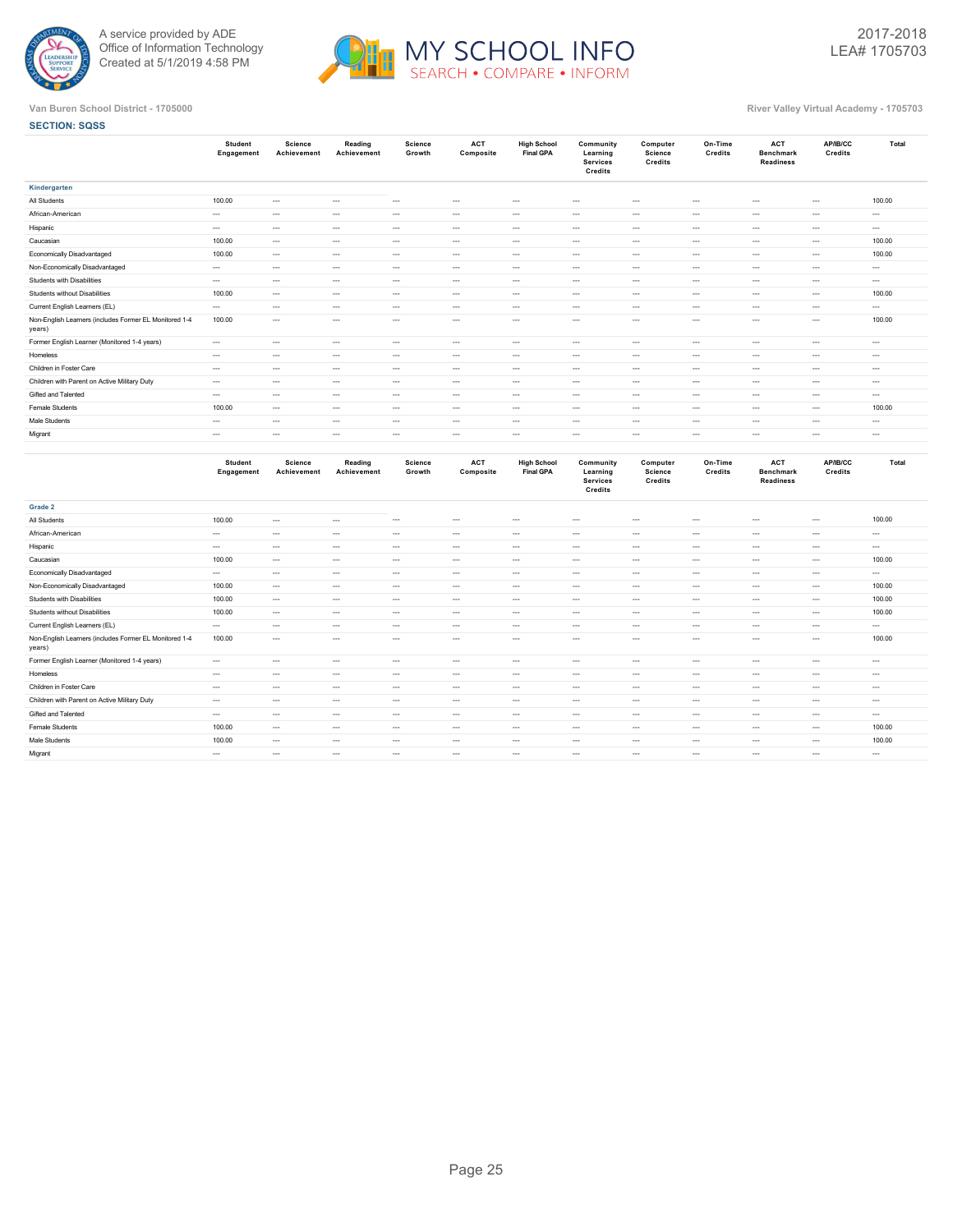



|                                                                  | <b>Student</b><br>Engagement | Science<br>Achievement | Reading<br>Achievement | Science<br>Growth | <b>ACT</b><br>Composite | <b>High School</b><br><b>Final GPA</b> | Community<br>Learning<br><b>Services</b><br>Credits | Computer<br>Science<br>Credits | On-Time<br>Credits | <b>ACT</b><br><b>Benchmark</b><br><b>Readiness</b> | AP/IB/CC<br>Credits | Total    |
|------------------------------------------------------------------|------------------------------|------------------------|------------------------|-------------------|-------------------------|----------------------------------------|-----------------------------------------------------|--------------------------------|--------------------|----------------------------------------------------|---------------------|----------|
| Grade 3                                                          |                              |                        |                        |                   |                         |                                        |                                                     |                                |                    |                                                    |                     |          |
| All Students                                                     | 100.00                       | 100.00                 | 100.00                 | $\cdots$          | $\sim$                  | $---$                                  | $\cdots$                                            | $---$                          |                    | $\cdots$                                           | $---$               | 100.00   |
| African-American                                                 | $\cdots$                     | $\cdots$               | $\cdots$               | $\cdots$          | $\sim$                  | $\cdots$                               | $\cdots$                                            | $\cdots$                       |                    | $\sim$                                             | $\cdots$            | $---$    |
| Hispanic                                                         | $\cdots$                     | $\cdots$               | $\cdots$               | $\cdots$          | $\sim$                  |                                        |                                                     | $---$                          |                    | $---$                                              | $\cdots$            | $\cdots$ |
| Caucasian                                                        | 100.00                       | 100.00                 | 100.00                 | $\cdots$          | $\sim$                  |                                        |                                                     | $---$                          |                    | $\cdots$                                           | $\cdots$            | 100.00   |
| Economically Disadvantaged                                       | $\cdots$                     | $---$                  | $\cdots$               | $\cdots$          | $\sim$                  | $---$                                  | $\cdots$                                            | $\cdots$                       |                    | $\cdots$                                           | $---$               | $\cdots$ |
| Non-Economically Disadvantaged                                   | 100.00                       | 100.00                 | 100.00                 | $\cdots$          | $\sim$                  | $---$                                  | $\cdots$                                            | $\cdots$                       |                    | $\cdots$                                           | $\cdots$            | 100.00   |
| <b>Students with Disabilities</b>                                | $\cdots$                     | $\cdots$               | $\cdots$               | $\cdots$          | $\sim$                  | $---$                                  | $\cdots$                                            | $\cdots$                       |                    | $\sim$                                             | $---$               | $\cdots$ |
| <b>Students without Disabilities</b>                             | 100.00                       | 100.00                 | 100.00                 | $\cdots$          | $\sim$                  | $---$                                  | $\cdots$                                            | $\cdots$                       |                    | $\cdots$                                           | $---$               | 100.00   |
| Current English Learners (EL)                                    | $\cdots$                     | $\cdots$               | $\cdots$               | $\cdots$          | $\sim$                  | $---$                                  | $\cdots$                                            | $---$                          |                    | $---$                                              | $\cdots$            | $\cdots$ |
| Non-English Learners (includes Former EL Monitored 1-4<br>years) | 100.00                       | 100.00                 | 100.00                 | $\cdots$          | $\cdots$                |                                        |                                                     | $---$                          |                    | $\cdots$                                           | $---$               | 100.00   |
| Former English Learner (Monitored 1-4 years)                     | $\cdots$                     | $\cdots$               | $\cdots$               | $\cdots$          | $\sim$                  | $---$                                  | $\cdots$                                            | $\cdots$                       |                    | $\cdots$                                           | $\cdots$            | $\cdots$ |
| Homeless                                                         | $\cdots$                     | $\cdots$               | $\cdots$               | $\cdots$          | $\sim$                  | $---$                                  | $---$                                               | $\cdots$                       |                    | $---$                                              | $\cdots$            | $\cdots$ |
| Children in Foster Care                                          | $\cdots$                     | $\cdots$               | $\cdots$               | $\cdots$          | $\sim$                  | $---$                                  |                                                     | $- - -$                        |                    | $\cdots$                                           | $\cdots$            | $\cdots$ |
| Children with Parent on Active Military Duty                     | $\cdots$                     | $\cdots$               | $\cdots$               | $\cdots$          | $\sim$                  | $---$                                  | $---$                                               | $\cdots$                       |                    | $\cdots$                                           | $---$               | $\cdots$ |
| Gifted and Talented                                              | $\cdots$                     | $\cdots$               | $\cdots$               | $\cdots$          | $\sim$                  | $\cdots$                               | $---$                                               | $---$                          |                    | $\cdots$                                           | $---$               | $---$    |
| Female Students                                                  | 100.00                       | 100.00                 | 100.00                 | $\cdots$          | $\cdots$                | $\cdots$                               | $---$                                               | $\cdots$                       |                    | $\sim$                                             | $\cdots$            | 100.00   |
| Male Students                                                    | $\cdots$                     | $\cdots$               | $\cdots$               | $\cdots$          | $\sim$                  | $---$                                  | $---$                                               | $\cdots$                       |                    | $\sim$                                             | $\cdots$            | $\cdots$ |
| Migrant                                                          | $\cdots$                     | $\cdots$               | $\cdots$               | $\cdots$          | $\sim$                  | $\cdots$                               | $\cdots$                                            | $\cdots$                       | $\cdots$           | $\sim$                                             | $\cdots$            | $\cdots$ |
|                                                                  |                              |                        |                        |                   |                         |                                        |                                                     |                                |                    |                                                    |                     |          |

| <b>Student</b><br>Engagement | Science<br>Achievement | Reading<br>Achievement | Science<br>Growth | <b>ACT</b><br>Composite | <b>High School</b><br><b>Final GPA</b> | Community<br>Learning<br><b>Services</b><br>Credits | Computer<br>Science<br>Credits | On-Time<br>Credits | <b>ACT</b><br><b>Benchmark</b><br><b>Readiness</b> | AP/IB/CC<br>Credits | Total    |
|------------------------------|------------------------|------------------------|-------------------|-------------------------|----------------------------------------|-----------------------------------------------------|--------------------------------|--------------------|----------------------------------------------------|---------------------|----------|
|                              |                        |                        |                   |                         |                                        |                                                     |                                |                    |                                                    |                     |          |
| 100.00                       | 100.00                 | 100.00                 | 50.00             | $\cdots$                | $---$                                  | $\cdots$                                            | $\sim$                         | $\sim$             | $\cdots$                                           | $---$               | 91.67    |
| $-1$                         | $---$                  | $\cdots$               | $\sim$            | $\cdots$                | $\cdots$                               | $---$                                               | $\sim$                         | $\sim$             | $-1$                                               | $---$               | $---$    |
| $\cdots$                     | $\cdots$               | $\cdots$               | $- - -$           | $\cdots$                | $---$                                  | $---$                                               | $\cdots$                       | $\sim$             | $\cdots$                                           | $---$               | $---$    |
| 100.00                       | $---$                  | $\cdots$               | $- - -$           | $\cdots$                | $\cdots$                               | $---$                                               | $\cdots$                       | $\sim$             | $\sim$                                             | $---$               | 100.00   |
| $\cdots$                     | $---$                  | $\cdots$               | $\sim$            | $\cdots$                | $---$                                  | $\cdots$                                            | $\sim$                         | $\sim$             | $\cdots$                                           | $---$               | $\cdots$ |
| 100.00                       | 100.00                 | 100.00                 | 50.00             | $\cdots$                | $\cdots$                               | $---$                                               | $\sim$                         | $\sim$             | $\cdots$                                           | $---$               | 91.67    |
| $-1$                         | $---$                  | $\cdots$               | $\sim$            | $\cdots$                | $\cdots$                               | $---$                                               | $\sim$                         | $\sim$             | $\cdots$                                           | $---$               | $---$    |
| 100.00                       | 100.00                 | 100.00                 | 50.00             | $\cdots$                | $---$                                  | $---$                                               | $\sim$                         | $\sim$             | $\cdots$                                           | $---$               | 91.67    |
| $\cdots$                     | $---$                  | $\cdots$               | $\sim$ $\sim$     | $\cdots$                | $---$                                  | $---$                                               | $\sim$                         | $\sim$             | $\cdots$                                           | $\cdots$            | $---$    |
| 100.00                       | 100.00                 | 100.00                 | 50.00             | $\cdots$                | $---$                                  | $---$                                               | $\sim$                         | $\sim$             | $\cdots$                                           | $\cdots$            | 91.67    |
| $\cdots$                     | $\cdots$               | $\cdots$               | $\cdots$          | $\sim$                  | $- - -$                                | $\cdots$                                            | $\cdots$                       | $\sim$             | $\cdots$                                           | $---$               | $\cdots$ |
| $\cdots$                     | $\cdots$               | $\cdots$               | $- - -$           | $\cdots$                | $\cdots$                               | $\cdots$                                            | $\cdots$                       | $\cdots$           | $\cdots$                                           | $\cdots$            | $\cdots$ |
| $\cdots$                     | $\cdots$               | $\cdots$               | $\sim$            | $\cdots$                | $---$                                  | $---$                                               | $\sim$                         | $\sim$             | $\cdots$                                           | $---$               | $\cdots$ |
| $\cdots$                     | $\cdots$               | $\cdots$               | $\sim$            | $\cdots$                | $---$                                  | $---$                                               | $\sim$                         | $\sim$             | $\cdots$                                           | $---$               | $\cdots$ |
| $-1$                         | $---$                  | $\cdots$               | $\sim$            | $\cdots$                | $\cdots$                               | $---$                                               | $\sim$                         | $\sim$             | $-1$                                               | $---$               | $---$    |
| 100.00                       | 100.00                 | 100.00                 | 50.00             | $\cdots$                | $---$                                  | $---$                                               | $\sim$                         | $\sim$             | $\cdots$                                           | $---$               | 90.00    |
| 100.00                       | $---$                  | $- - -$                | $\sim$            | $\cdots$                | $\cdots$                               | $\cdots$                                            | $\cdots$                       | $\sim$             | $\cdots$                                           | $\cdots$            | 100.00   |
| $\cdots$                     | $---$                  | $\cdots$               | $\sim$            | $\cdots$                | $\cdots$                               | $\cdots$                                            | $\sim$                         | $\sim$             | $\cdots$                                           | $---$               | $\cdots$ |
|                              |                        |                        |                   |                         |                                        |                                                     |                                |                    |                                                    |                     |          |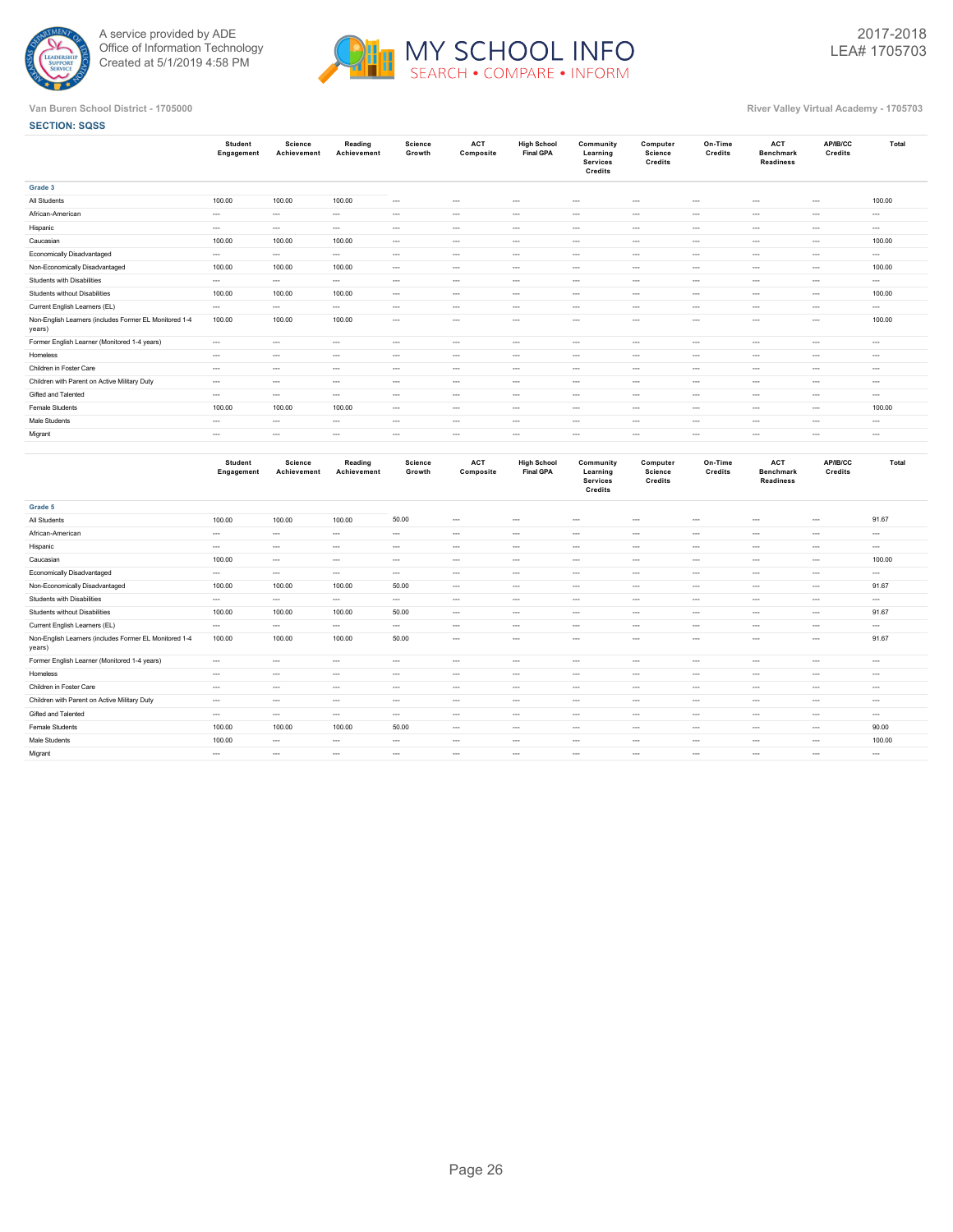



|                                                                  | <b>Student</b><br>Engagement | Science<br>Achievement | Reading<br>Achievement | Science<br>Growth | <b>ACT</b><br>Composite | <b>High School</b><br><b>Final GPA</b> | Community<br>Learning<br><b>Services</b><br>Credits | Computer<br>Science<br>Credits | On-Time<br>Credits | <b>ACT</b><br><b>Benchmark</b><br><b>Readiness</b> | AP/IB/CC<br>Credits | Total    |
|------------------------------------------------------------------|------------------------------|------------------------|------------------------|-------------------|-------------------------|----------------------------------------|-----------------------------------------------------|--------------------------------|--------------------|----------------------------------------------------|---------------------|----------|
| Grade 6                                                          |                              |                        |                        |                   |                         |                                        |                                                     |                                |                    |                                                    |                     |          |
| All Students                                                     | 0.00                         | $---$                  | $\cdots$               |                   | $\cdots$                | ---                                    | $\cdots$                                            | $\cdots$                       |                    | $\cdots$                                           | $\cdots$            | 0.00     |
| African-American                                                 | $\cdots$                     | $\cdots$               |                        | $\cdots$          | $\cdots$                | ---                                    | $\cdots$                                            | $\cdots$                       |                    | $\cdots$                                           | $\cdots$            | $\cdots$ |
| Hispanic                                                         | $\sim$                       | $\cdots$               | $\cdots$               | $\cdots$          | $---$                   | $---$                                  | $\cdots$                                            | $\cdots$                       | $\cdots$           | $---$                                              | $---$               | $\cdots$ |
| Caucasian                                                        | 0.00                         | $\cdots$               |                        | $\sim$ $ -$       | $\cdots$                |                                        | $\cdots$                                            | $\cdots$                       |                    | $\cdots$                                           | $\cdots$            | 0.00     |
| Economically Disadvantaged                                       | 0.00                         | $\cdots$               | $\cdots$               | $\cdots$          | $---$                   |                                        | $\cdots$                                            | $\cdots$                       |                    | $---$                                              | $---$               | 0.00     |
| Non-Economically Disadvantaged                                   | 0.00                         | $\cdots$               | $\cdots$               | $\cdots$          | $---$                   | $\cdots$                               | $---$                                               | $\cdots$                       |                    | $\cdots$                                           | $---$               | 0.00     |
| Students with Disabilities                                       | $-1$                         | $\cdots$               | $\cdots$               | $\cdots$          | $---$                   | $\cdots$                               | $---$                                               | $\cdots$                       |                    | $---$                                              | $---$               | $\cdots$ |
| Students without Disabilities                                    | 0.00                         | $\cdots$               | $\cdots$               | $\cdots$          | $---$                   |                                        | $---$                                               | $---$                          |                    | $\cdots$                                           | $---$               | 0.00     |
| Current English Learners (EL)                                    | $-1$                         | $\cdots$               | $\cdots$               | $\cdots$          | $---$                   | $---$                                  | $\cdots$                                            | $\cdots$                       | $\cdots$           | $---$                                              | $---$               | $\cdots$ |
| Non-English Learners (includes Former EL Monitored 1-4<br>years) | 0.00                         |                        | $\cdots$               |                   |                         |                                        | $---$                                               | $---$                          |                    |                                                    |                     | 0.00     |
| Former English Learner (Monitored 1-4 years)                     | $\cdots$                     | $\cdots$               |                        | $\cdots$          | $\cdots$                |                                        | $\cdots$                                            | $\cdots$                       |                    | $\cdots$                                           | $\cdots$            |          |
| Homeless                                                         | $\sim$                       | $\cdots$               | $---$                  | $\cdots$          | $\cdots$                | $---$                                  | $\cdots$                                            | $\cdots$                       |                    | $\cdots$                                           | $---$               | $---$    |
| Children in Foster Care                                          | $\sim$                       | $\cdots$               | $\cdots$               | $\cdots$          | $---$                   | $\cdots$                               | $---$                                               | $\cdots$                       |                    | $\cdots$                                           | $\cdots$            | $\cdots$ |
| Children with Parent on Active Military Duty                     | $\sim$                       | $\cdots$               | $\cdots$               | $\sim$            | $---$                   | $\cdots$                               | $---$                                               | $\cdots$                       | $\sim$             | $\cdots$                                           | $---$               | $\cdots$ |
| Gifted and Talented                                              | $\sim$                       | $---$                  | $\cdots$               |                   |                         |                                        | $---$                                               | $---$                          |                    |                                                    | $---$               | $---$    |
| Female Students                                                  | 0.00                         | $\cdots$               | $\cdots$               | $\cdots$          | ---                     | ---                                    | $\cdots$                                            | $\cdots$                       |                    | ---                                                | ---                 | 0.00     |
| Male Students                                                    | 0.00                         | $---$                  | $\cdots$               |                   |                         |                                        | $---$                                               | $---$                          |                    |                                                    |                     | 0.00     |
| Migrant                                                          | $\sim$                       | $\cdots$               | $\cdots$               | $- - -$           | $---$                   | $---$                                  | $\cdots$                                            | $\cdots$                       | $\cdots$           | $---$                                              | $---$               |          |
|                                                                  |                              |                        |                        |                   |                         |                                        |                                                     |                                |                    |                                                    |                     |          |

|                                                                  | Student<br>Engagement | Science<br>Achievement | Reading<br>Achievement | Science<br>Growth | ACT<br>Composite | <b>High School</b><br><b>Final GPA</b> | Community<br>Learning<br><b>Services</b><br>Credits | Computer<br>Science<br>Credits | On-Time<br>Credits | <b>ACT</b><br><b>Benchmark</b><br><b>Readiness</b> | AP/IB/CC<br>Credits | Total    |
|------------------------------------------------------------------|-----------------------|------------------------|------------------------|-------------------|------------------|----------------------------------------|-----------------------------------------------------|--------------------------------|--------------------|----------------------------------------------------|---------------------|----------|
| Grade 7                                                          |                       |                        |                        |                   |                  |                                        |                                                     |                                |                    |                                                    |                     |          |
| All Students                                                     | 100.00                | $\cdots$               | $- - -$                | $\cdots$          | $\cdots$         | $---$                                  | $\cdots$                                            | $\cdots$                       | $\sim$             | $\cdots$                                           | $\cdots$            | 100.00   |
| African-American                                                 | $\sim$                | $\cdots$               | $- - -$                | $\cdots$          | $\sim$ $\sim$    | $---$                                  | $\cdots$                                            | $\cdots$                       | $\sim$             | $- - -$                                            | $\cdots$            | $---$    |
| Hispanic                                                         | $- - -$               | $\cdots$               | $\cdots$               | $\cdots$          | $\cdots$         | $- - -$                                | $\cdots$                                            | $\cdots$                       | $\cdots$           | $\cdots$                                           | $\cdots$            | $-1$     |
| Caucasian                                                        | 100.00                | $\cdots$               | $- - -$                | $\cdots$          | $\cdots$         | $---$                                  | $\cdots$                                            | $\cdots$                       | $\sim$             | $\cdots$                                           | $\cdots$            | 100.00   |
| Economically Disadvantaged                                       | $- - -$               | $\cdots$               | $- - -$                | $\cdots$          | $\cdots$         | $---$                                  | $---$                                               | $\cdots$                       | $\cdots$           | $\cdots$                                           | $\cdots$            | $---$    |
| Non-Economically Disadvantaged                                   | 100.00                | $---$                  | $- - -$                | $\cdots$          | $\sim$ $\sim$    | $---$                                  | $---$                                               | $\cdots$                       | $\cdots$           | $\cdots$                                           | $\cdots$            | 100.00   |
| Students with Disabilities                                       | $\cdots$              | $---$                  | $- - -$                | $\cdots$          | $\sim$ $\sim$    | $---$                                  | $\cdots$                                            | $\cdots$                       | $\sim$             | $- - -$                                            | $\cdots$            | $\cdots$ |
| Students without Disabilities                                    | 100.00                | $---$                  | $- - -$                | $\cdots$          | $\sim$ $\sim$    | $---$                                  | $\cdots$                                            | $\cdots$                       | $\sim$             | $\cdots$                                           | $\cdots$            | 100.00   |
| Current English Learners (EL)                                    | $\cdots$              | $\cdots$               | $- - -$                | $\cdots$          | $\sim$ $\sim$    | $---$                                  | $---$                                               | $\cdots$                       | $\sim$             | $\cdots$                                           | $\cdots$            | $---$    |
| Non-English Learners (includes Former EL Monitored 1-4<br>years) | 100.00                | $\cdots$               | $\cdots$               | $\cdots$          | $\cdots$         | $\cdots$                               | $---$                                               | $\cdots$                       | $\cdots$           | $\cdots$                                           | $\cdots$            | 100.00   |
| Former English Learner (Monitored 1-4 years)                     | $- - -$               | $\cdots$               | $- - -$                | $\cdots$          | $\sim$ $\sim$    | $---$                                  | $\cdots$                                            | $\cdots$                       | $\sim$             | $\cdots$                                           | $\cdots$            | $\cdots$ |
| Homeless                                                         | $- - -$               | $\cdots$               | $- - -$                | $\cdots$          | $\cdots$         | $\cdots$                               | $---$                                               | $\cdots$                       | $\sim$             | $\cdots$                                           | $\cdots$            | $\cdots$ |
| Children in Foster Care                                          | $\sim$                | $\cdots$               | $- - -$                | $\cdots$          | $\cdots$         | $---$                                  | $---$                                               | $\cdots$                       | $\sim$             | $\cdots$                                           | $\cdots$            | $\cdots$ |
| Children with Parent on Active Military Duty                     | $- - -$               | $---$                  | $- - -$                | $\sim$ $\sim$     | $-1$             | $---$                                  | $\cdots$                                            | $\cdots$                       | $\sim$             | $- - -$                                            | $\cdots$            | $\cdots$ |
| Gifted and Talented                                              | $\sim$ $\sim$         | $\cdots$               | $- - -$                | $\cdots$          | $-1$             | $---$                                  | $\cdots$                                            | $\cdots$                       | $\sim$             | $\cdots$                                           | $\cdots$            | $---$    |
| Female Students                                                  | $- - -$               | $\cdots$               | $- - -$                | $\cdots$          | $-1$             | $---$                                  | $---$                                               | $\cdots$                       | $\sim$             | $- - -$                                            | $\cdots$            | $---$    |
| Male Students                                                    | 100.00                | $\cdots$               | $\cdots$               | $\cdots$          | $\cdots$         | $- - -$                                | $\cdots$                                            | $\cdots$                       | $\cdots$           | $\cdots$                                           | $\cdots$            | 100.00   |
| Migrant                                                          | $\cdots$              | $---$                  | $- - -$                | $\cdots$          | $-1$             | $---$                                  | $\cdots$                                            | $\cdots$                       | $\cdots$           | $\cdots$                                           | $\cdots$            | $\cdots$ |
|                                                                  |                       |                        |                        |                   |                  |                                        |                                                     |                                |                    |                                                    |                     |          |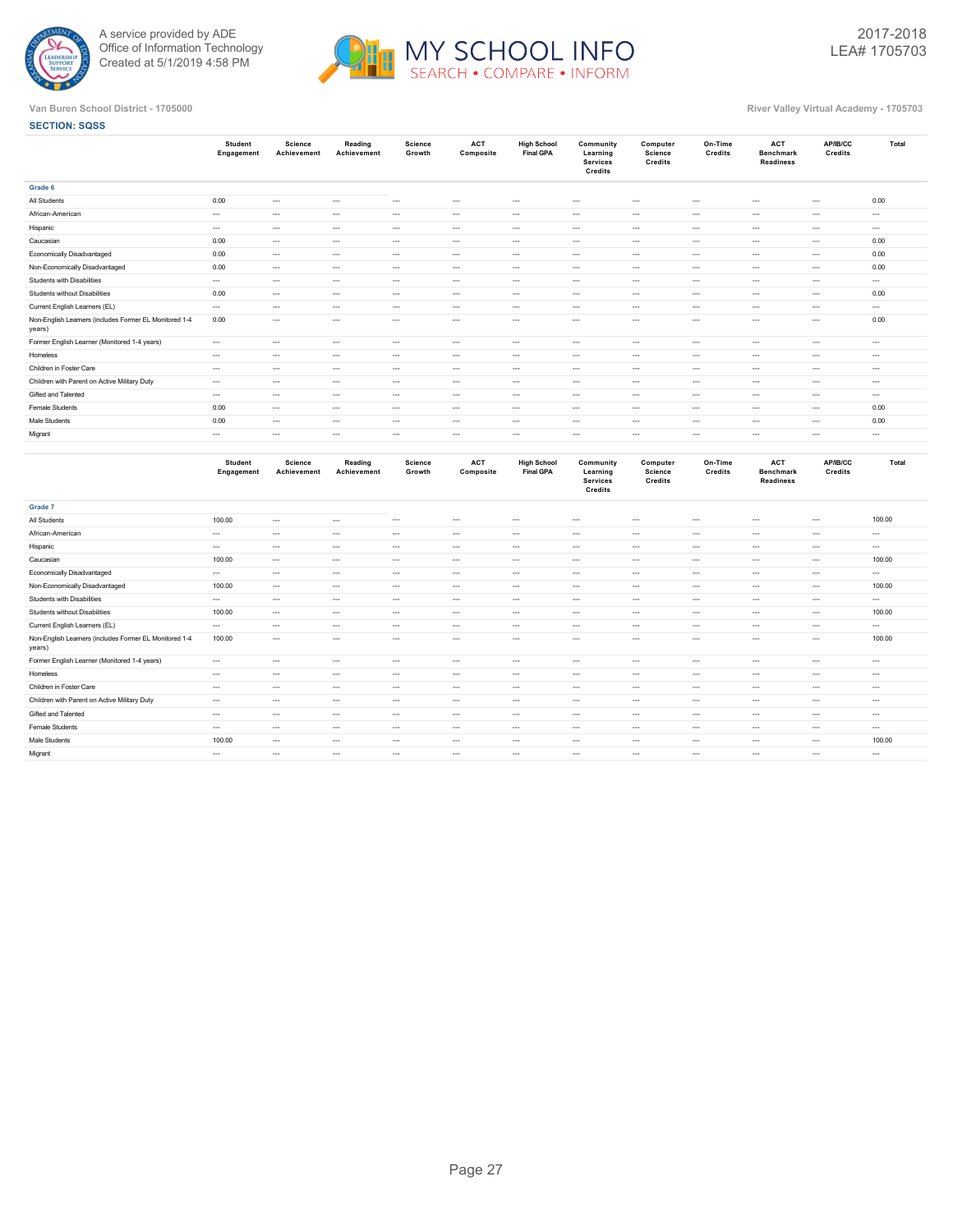



|                                                                  | <b>Student</b><br>Engagement | Science<br>Achievement | Reading<br>Achievement | Science<br>Growth | <b>ACT</b><br>Composite | <b>High School</b><br><b>Final GPA</b> | Community<br>Learning<br><b>Services</b><br>Credits | Computer<br>Science<br>Credits | On-Time<br>Credits | <b>ACT</b><br><b>Benchmark</b><br>Readiness | AP/IB/CC<br>Credits | Total    |
|------------------------------------------------------------------|------------------------------|------------------------|------------------------|-------------------|-------------------------|----------------------------------------|-----------------------------------------------------|--------------------------------|--------------------|---------------------------------------------|---------------------|----------|
| Grade 8                                                          |                              |                        |                        |                   |                         |                                        |                                                     |                                |                    |                                             |                     |          |
| All Students                                                     | 100.00                       | 66.67                  | 66.67                  | 100.00            | $\sim$                  | $\cdots$                               | $\cdots$                                            | $\cdots$                       | $\cdots$           | $\cdots$                                    | $---$               | 83.33    |
| African-American                                                 | $\sim$                       | $\cdots$               |                        | $\cdots$          | $\cdots$                | $\cdots$                               | $\cdots$                                            | $\cdots$                       | $\cdots$           | $\cdots$                                    | $---$               | $---$    |
| Hispanic                                                         | $\cdots$                     | $\cdots$               | $\cdots$               | $\cdots$          | $\cdots$                | $\cdots$                               | $\cdots$                                            | $\cdots$                       | $\cdots$           | $\sim$                                      | $\cdots$            | $- - -$  |
| Caucasian                                                        | 100.00                       | 66.67                  | 66.67                  | 100.00            | $\cdots$                | $\cdots$                               | $\cdots$                                            | $\cdots$                       | $\cdots$           | $\cdots$                                    | $---$               | 83.33    |
| Economically Disadvantaged                                       | 100.00                       | 100.00                 | 100.00                 | 100.00            | $\sim$                  | $\cdots$                               | $\cdots$                                            | $\cdots$                       | $\sim$             | $\cdots$                                    | $\cdots$            | 100.00   |
| Non-Economically Disadvantaged                                   | 100.00                       | 0.00                   | 0.00                   | 100.00            | $\cdots$                | $\cdots$                               | $\cdots$                                            | $\cdots$                       | $\cdots$           | $\cdots$                                    | $---$               | 50.00    |
| Students with Disabilities                                       | $\cdots$                     | $\cdots$               | $\cdots$               | $\sim$ $\sim$     | $\cdots$                | $\cdots$                               | $\cdots$                                            | $\sim$ $\sim$                  | $\cdots$           | $\cdots$                                    | $\cdots$            | $\cdots$ |
| Students without Disabilities                                    | 100.00                       | 66.67                  | 66.67                  | 100.00            | $\cdots$                | $\cdots$                               | $\cdots$                                            | $\cdots$                       | $\cdots$           | $\sim$                                      | $\cdots$            | 83.33    |
| Current English Learners (EL)                                    | $\cdots$                     | $\cdots$               | $\cdots$               | $\cdots$          | $\cdots$                | $\cdots$                               | $\cdots$                                            | $\cdots$                       | $\cdots$           | $\sim$                                      | $\cdots$            | $---$    |
| Non-English Learners (includes Former EL Monitored 1-4<br>years) | 100.00                       | 66.67                  | 66.67                  | 100.00            | $\sim$                  | $\cdots$                               | $\cdots$                                            | $\cdots$                       | $\sim$             | $\sim$                                      | $\cdots$            | 83.33    |
| Former English Learner (Monitored 1-4 years)                     | $\cdots$                     | $---$                  |                        | $\cdots$          | $\sim$                  | $\cdots$                               | $\cdots$                                            | $\cdots$                       | $\cdots$           | $\cdots$                                    | $---$               | $\cdots$ |
| Homeless                                                         | $\sim$                       | $\cdots$               | $\cdots$               | $\cdots$          | $\cdots$                | $\cdots$                               | $\cdots$                                            | $\cdots$                       | $\cdots$           | $\cdots$                                    | $\cdots$            | $\cdots$ |
| Children in Foster Care                                          | $\sim$                       | $---$                  | $\cdots$               | $\cdots$          | $\cdots$                | $\cdots$                               | $\cdots$                                            | $\cdots$                       | $\sim$             | $\cdots$                                    | $\cdots$            | $\cdots$ |
| Children with Parent on Active Military Duty                     | $\cdots$                     | $\cdots$               | $\cdots$               | $\cdots$          | $\cdots$                | $\cdots$                               | $\cdots$                                            | $\sim$ $\sim$                  | $\sim$             | $\cdots$                                    | $\cdots$            | $\cdots$ |
| Gifted and Talented                                              | 100.00                       | 100.00                 | 100.00                 | 100.00            | $\sim$                  | $\cdots$                               | $\cdots$                                            | $\cdots$                       | $\cdots$           | $\cdots$                                    | $---$               | 100.00   |
| Female Students                                                  | 100.00                       | 100.00                 | 100.00                 | 100.00            | $\sim$                  | $\cdots$                               | $\cdots$                                            | $\cdots$                       | $\sim$             | $\cdots$                                    | $\cdots$            | 100.00   |
| Male Students                                                    | 100.00                       | 50.00                  | 50.00                  | 100.00            | $\cdots$                | $\cdots$                               | $\cdots$                                            | $\cdots$                       | $\cdots$           | $\sim$                                      | $---$               | 75.00    |
| Migrant                                                          | $\cdots$                     |                        | ---                    | $\cdots$          | $\cdots$                | $\cdots$                               | $\cdots$                                            | $\cdots$                       | $\cdots$           | $\cdots$                                    | $\cdots$            | $\cdots$ |
|                                                                  |                              |                        |                        |                   |                         |                                        |                                                     |                                |                    |                                             |                     |          |

|                                                                  | Student<br>Engagement | Science<br>Achievement | Reading<br>Achievement | Science<br>Growth | <b>ACT</b><br>Composite | <b>High School</b><br><b>Final GPA</b> | Community<br>Learning<br><b>Services</b><br>Credits | Computer<br>Science<br>Credits | On-Time<br>Credits | <b>ACT</b><br><b>Benchmark</b><br><b>Readiness</b> | AP/IB/CC<br>Credits | Total    |
|------------------------------------------------------------------|-----------------------|------------------------|------------------------|-------------------|-------------------------|----------------------------------------|-----------------------------------------------------|--------------------------------|--------------------|----------------------------------------------------|---------------------|----------|
| Grade 9                                                          |                       |                        |                        |                   |                         |                                        |                                                     |                                |                    |                                                    |                     |          |
| All Students                                                     | 100.00                | 100.00                 | 100.00                 | 90.00             | $\cdots$                | $\cdots$                               | $---$                                               | $\sim$                         | 80.00              | $\sim$ $\sim$                                      | $\cdots$            | 95.16    |
| African-American                                                 | $\cdots$              | $---$                  | $---$                  | $\sim$ $\sim$     | $\sim$                  | $-1$                                   | $---$                                               | $\sim$                         | $\sim$             | $-1$                                               | $---$               | $\cdots$ |
| Hispanic                                                         | $\cdots$              | $---$                  | $- - -$                | $\cdots$          | $\cdots$                | $\cdots$                               | $\cdots$                                            | $\cdots$                       | $\cdots$           | $\sim$                                             | $\cdots$            | $\cdots$ |
| Caucasian                                                        | 100.00                | 100.00                 | 100.00                 | 87.50             | $\cdots$                | $\cdots$                               | $---$                                               | $\sim$                         | 75.00              | $-1$                                               | $\cdots$            | 93.75    |
| Economically Disadvantaged                                       | 100.00                | $---$                  | $\cdots$               | $\sim$ $\sim$     | $\cdots$                | $\cdots$                               | $---$                                               | $\cdots$                       | $\sim$             | $-1$                                               | $---$               | 100.00   |
| Non-Economically Disadvantaged                                   | 100.00                | 100.00                 | 100.00                 | 90.00             | $\cdots$                | $\cdots$                               | $\cdots$                                            | $\cdots$                       | 80.00              | $-1$                                               | $\cdots$            | 94.83    |
| Students with Disabilities                                       | $\sim$ $\sim$         | $\cdots$               | $---$                  | $\cdots$          | $\cdots$                | $-1$                                   | $---$                                               | $\cdots$                       | $\sim$             | $\cdots$                                           | $\cdots$            | $\cdots$ |
| Students without Disabilities                                    | 100.00                | 100.00                 | 100.00                 | 90.00             | $\cdots$                | $\cdots$                               | $---$                                               | $\sim$                         | 80.00              | $-1$                                               | $\cdots$            | 95.16    |
| Current English Learners (EL)                                    | $\cdots$              | $---$                  | $\cdots$               | $\cdots$          | $\cdots$                | $-1$                                   | $---$                                               | $\sim$                         | $\sim$             | $-1$                                               | $\cdots$            | $---$    |
| Non-English Learners (includes Former EL Monitored 1-4<br>years) | 100.00                | 100.00                 | 100.00                 | 90.00             | $\cdots$                | $\cdots$                               | $---$                                               | $\cdots$                       | 80.00              | $-1$                                               | $---$               | 95.16    |
| Former English Learner (Monitored 1-4 years)                     | $\cdots$              | $\cdots$               | $---$                  | $\cdots$          | $\cdots$                | $\cdots$                               | $---$                                               | $\sim$                         | $\cdots$           | $-1$                                               | $---$               | $---$    |
| Homeless                                                         | $\cdots$              | $\cdots$               | $\cdots$               | $\cdots$          | $\cdots$                | $\cdots$                               | $---$                                               | $\sim$                         | $\cdots$           | $\sim$ $\sim$                                      | $\cdots$            | $\cdots$ |
| Children in Foster Care                                          | $\cdots$              | $\cdots$               | $\cdots$               | $\cdots$          | $\cdots$                | $\cdots$                               | $---$                                               | $\sim$                         | $\cdots$           | $\sim$ $\sim$                                      | $\cdots$            | $\cdots$ |
| Children with Parent on Active Military Duty                     | $\sim$ $\sim$         | $\cdots$               | $\cdots$               | $\cdots$          | $\cdots$                | $-1$                                   | $---$                                               | $\cdots$                       | $\sim$             | $\cdots$                                           | $\cdots$            | $\cdots$ |
| Gifted and Talented                                              | 100.00                | 100.00                 | 100.00                 | 100.00            | $\cdots$                | $\cdots$                               | $---$                                               | $\sim$                         | 100.00             | $\sim$ $\sim$                                      | $---$               | 100.00   |
| Female Students                                                  | 100.00                | 100.00                 | 100.00                 | 100.00            | $\cdots$                | $\cdots$                               | $---$                                               | $\cdots$                       | 66.67              | $\sim$ $\sim$                                      | $\cdots$            | 94.74    |
| Male Students                                                    | 100.00                | 100.00                 | 100.00                 | 75.00             | $\cdots$                | $\cdots$                               | $---$                                               | $\cdots$                       | 100.00             | $\cdots$                                           | $---$               | 95.83    |
| Migrant                                                          | $\cdots$              | $---$                  | $- - -$                | $\cdots$          | $\cdots$                | $\cdots$                               | $---$                                               | $\cdots$                       | $\sim$             | $\sim$                                             | $---$               | $\cdots$ |
|                                                                  |                       |                        |                        |                   |                         |                                        |                                                     |                                |                    |                                                    |                     |          |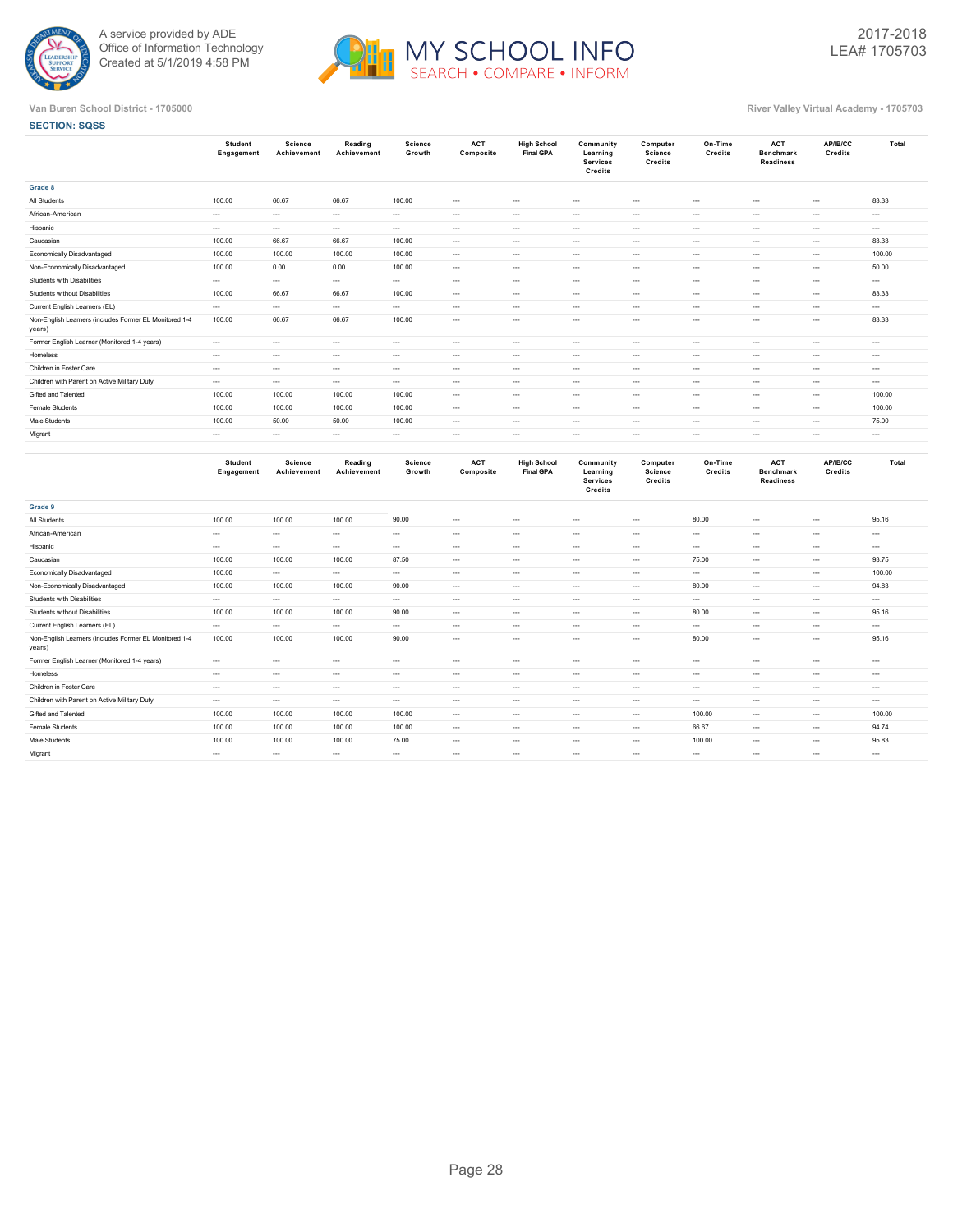



|                                                                  | <b>Student</b><br>Engagement | Science<br>Achievement | Reading<br>Achievement | Science<br>Growth | <b>ACT</b><br>Composite | <b>High School</b><br><b>Final GPA</b> | Community<br>Learning<br><b>Services</b><br>Credits | Computer<br>Science<br>Credits | On-Time<br>Credits | <b>ACT</b><br><b>Benchmark</b><br><b>Readiness</b> | AP/IB/CC<br>Credits | Total    |
|------------------------------------------------------------------|------------------------------|------------------------|------------------------|-------------------|-------------------------|----------------------------------------|-----------------------------------------------------|--------------------------------|--------------------|----------------------------------------------------|---------------------|----------|
| Grade 10                                                         |                              |                        |                        |                   |                         |                                        |                                                     |                                |                    |                                                    |                     |          |
| All Students                                                     | 83.33                        | 33.33                  | 0.00                   | 50.00             | $---$                   |                                        | $---$                                               | $\cdots$                       | 66.67              | $\sim$                                             | $\cdots$            | 52.78    |
| African-American                                                 | $---$                        | $\cdots$               | $\cdots$               | $\cdots$          | $\cdots$                | $---$                                  | $---$                                               | $\cdots$                       | $\sim$             | $-1$                                               | $\cdots$            | $\cdots$ |
| Hispanic                                                         | $---$                        | $\cdots$               | $\cdots$               | $\cdots$          | $\cdots$                | $- - -$                                | $\cdots$                                            | $\cdots$                       | $\cdots$           | $\sim$                                             | $\cdots$            | $\cdots$ |
| Caucasian                                                        | 100.00                       | 50.00                  | 0.00                   | 50.00             | $\cdots$                | $\cdots$                               | $\cdots$                                            | $\cdots$                       | 100.00             | $\sim$                                             | $---$               | 69.23    |
| Economically Disadvantaged                                       | 100.00                       | 100.00                 | 0.00                   | 50.00             | $---$                   | ---                                    | $\cdots$                                            | $\cdots$                       | 100.00             | $\sim$                                             | $---$               | 75.00    |
| Non-Economically Disadvantaged                                   | 75.00                        | 0.00                   | 0.00                   | 50.00             | $---$                   | $- - -$                                | $\cdots$                                            | $\cdots$                       | 50.00              | $\sim$                                             | $\cdots$            | 41.67    |
| Students with Disabilities                                       | $\sim$                       | $---$                  | $---$                  | $\cdots$          | $\sim$                  | $---$                                  | $\cdots$                                            | $\cdots$                       | $\sim$             | $-1$                                               | $\cdots$            | $---$    |
| Students without Disabilities                                    | 83.33                        | 33.33                  | 0.00                   | 50.00             | $\cdots$                | $\cdots$                               | $\cdots$                                            | $\sim$ $ -$                    | 66.67              | $\cdots$                                           | $\cdots$            | 52.78    |
| Current English Learners (EL)                                    | $\cdots$                     | $\cdots$               |                        | $\cdots$          | $\cdots$                | $\cdots$                               | $---$                                               | $\cdots$                       | $\cdots$           | $\cdots$                                           | $\cdots$            | $\cdots$ |
| Non-English Learners (includes Former EL Monitored 1-4<br>years) | 83.33                        | 33.33                  | 0.00                   | 50.00             | $---$                   |                                        | $---$                                               | $\cdots$                       | 66.67              | $\sim$                                             | $\cdots$            | 52.78    |
| Former English Learner (Monitored 1-4 years)                     | $---$                        | $---$                  | $\cdots$               | $\cdots$          | $---$                   |                                        |                                                     | $\cdots$                       | $\sim$             | $\sim$                                             | $---$               | $\cdots$ |
| Homeless                                                         | $\sim$                       |                        | $\cdots$               |                   | $---$                   |                                        |                                                     | $\cdots$                       |                    | $\sim$                                             | $---$               | $\cdots$ |
| Children in Foster Care                                          | $---$                        | $---$                  | $\cdots$               | $\cdots$          | $\cdots$                | $---$                                  | $---$                                               | $\cdots$                       | $\cdots$           | $\sim$                                             | $\cdots$            | $\cdots$ |
| Children with Parent on Active Military Duty                     | $\sim$                       | $\cdots$               | $---$                  | $\cdots$          | $\cdots$                | $\cdots$                               | $\cdots$                                            | $\cdots$                       | $\sim$             | $-1$                                               | $\cdots$            | $\cdots$ |
| Gifted and Talented                                              | $\cdots$                     | $\cdots$               | $\cdots$               | $\cdots$          | $---$                   | $---$                                  | $\cdots$                                            | $\cdots$                       | $\sim$             | $-1$                                               | $\cdots$            | $\cdots$ |
| Female Students                                                  | 75.00                        | 50.00                  | 0.00                   | 50.00             | $\sim$                  | $---$                                  | $\cdots$                                            | $\cdots$                       | 50.00              | $-1$                                               | $\cdots$            | 50.00    |
| Male Students                                                    | 100.00                       | 0.00                   | 0.00                   | 50.00             | $---$                   | $\cdots$                               | $---$                                               | $\cdots$                       | 100.00             | $\sim$                                             | $\cdots$            | 58.33    |
| Migrant                                                          | $\cdots$                     | $---$                  | $---$                  | $\cdots$          | $\cdots$                | $\cdots$                               | $\cdots$                                            | $\cdots$                       | $\sim$             | $-1$                                               | $\cdots$            | $\cdots$ |
|                                                                  |                              |                        |                        |                   |                         |                                        |                                                     |                                |                    |                                                    |                     |          |

|                                                                  | <b>Student</b><br>Engagement | Science<br>Achievement | Reading<br>Achievement | Science<br>Growth | <b>ACT</b><br>Composite | <b>High School</b><br><b>Final GPA</b> | Community<br>Learning<br><b>Services</b><br>Credits | Computer<br>Science<br><b>Credits</b> | On-Time<br>Credits | <b>ACT</b><br><b>Benchmark</b><br><b>Readiness</b> | AP/IB/CC<br>Credits | Total    |
|------------------------------------------------------------------|------------------------------|------------------------|------------------------|-------------------|-------------------------|----------------------------------------|-----------------------------------------------------|---------------------------------------|--------------------|----------------------------------------------------|---------------------|----------|
| Grade 11                                                         |                              |                        |                        |                   |                         |                                        |                                                     |                                       |                    |                                                    |                     |          |
| All Students                                                     | 57.14                        | $\cdots$               | $\cdots$               | $\cdots$          | $\cdots$                | $\cdots$                               | $\cdots$                                            | $\sim$                                | 100.00             | $\cdots$                                           | $---$               | 76.92    |
| African-American                                                 | $-1$                         | $\cdots$               | $\cdots$               | $- - -$           | $\sim$                  | $---$                                  | $---$                                               | $\sim$                                | $\sim$             | $\cdots$                                           | $---$               | $---$    |
| Hispanic                                                         | 100.00                       | $---$                  | $\cdots$               | $\sim$            | $\cdots$                | $\cdots$                               | $---$                                               | $\sim$                                | 100.00             | $-1$                                               | $---$               | 100.00   |
| Caucasian                                                        | 50.00                        | $\cdots$               | $\cdots$               | $\sim$            | $\cdots$                | $\cdots$                               | $\cdots$                                            | $\sim$                                | 100.00             | $-1$                                               | $---$               | 72.73    |
| <b>Economically Disadvantaged</b>                                | $-1$                         | $\cdots$               | $\cdots$               | $\sim$            | $\cdots$                | $---$                                  | $\cdots$                                            | $\sim$                                | $\sim$             | $-1$                                               | $---$               | $-1$     |
| Non-Economically Disadvantaged                                   | 57.14                        | $\cdots$               | $\cdots$               | $\cdots$          | $\sim$                  | $---$                                  | $---$                                               | $\sim$                                | 100.00             | $-1$                                               | $---$               | 76.92    |
| Students with Disabilities                                       | $\cdots$                     | $- - -$                | $\cdots$               | $- - -$           | $\cdots$                | $---$                                  | $---$                                               | $\sim$                                | $\sim$             | $\cdots$                                           | $---$               | $---$    |
| Students without Disabilities                                    | 57.14                        | $---$                  | $\cdots$               | $\sim$            | $\cdots$                | $\cdots$                               | $---$                                               | $\sim$                                | 100.00             | $\cdots$                                           | $---$               | 76.92    |
| Current English Learners (EL)                                    | 100.00                       | $---$                  | $\cdots$               | $\sim$ $\sim$     | $\cdots$                | $\cdots$                               | $\cdots$                                            | $\sim$                                | 100.00             | $\cdots$                                           | $---$               | 100.00   |
| Non-English Learners (includes Former EL Monitored 1-4<br>years) | 50.00                        | $\cdots$               | $\cdots$               | $\sim$            | $\cdots$                | $---$                                  | $\cdots$                                            | $\sim$                                | 100.00             | $\cdots$                                           | $---$               | 72.73    |
| Former English Learner (Monitored 1-4 years)                     | $\cdots$                     | $---$                  | $\cdots$               | $\cdots$          | $\sim$                  |                                        | $---$                                               | $\sim$                                | $\sim$             | $\cdots$                                           | $---$               | $---$    |
| Homeless                                                         | $\cdots$                     | $\cdots$               | $\cdots$               | $\cdots$          | $\cdots$                | $\cdots$                               | $\cdots$                                            | $\cdots$                              | $\cdots$           | $\cdots$                                           | $\cdots$            | $\cdots$ |
| Children in Foster Care                                          | $\cdots$                     | $\cdots$               | $\cdots$               | $\cdots$          | $\sim$                  | $---$                                  | $---$                                               | $\cdots$                              | $\sim$             | $\cdots$                                           | $\cdots$            | $\cdots$ |
| Children with Parent on Active Military Duty                     | $\cdots$                     | $\cdots$               | $\cdots$               | $\sim$            | $\cdots$                | $\cdots$                               | $\cdots$                                            | $\sim$ $\sim$                         | $\sim$             | $\cdots$                                           | $---$               | $---$    |
| Gifted and Talented                                              | $-1$                         | $\cdots$               | $\cdots$               | $\sim$            | $\cdots$                | $\cdots$                               | $---$                                               | $\sim$                                | $\sim$             | $\sim$ $\sim$                                      | $---$               | $\cdots$ |
| Female Students                                                  | 66.67                        | $---$                  | $\cdots$               | $\sim$            | $\sim$                  | $---$                                  | $---$                                               | $\sim$                                | 100.00             | $\sim$ $\sim$                                      | $---$               | 81.82    |
| Male Students                                                    | 0.00                         | $---$                  | $\cdots$               | $\sim$            | $\cdots$                | $\cdots$                               | $---$                                               | $\sim$                                | 100.00             | $\sim$ $\sim$                                      | $---$               | 50.00    |
| Migrant                                                          | $\cdots$                     | $---$                  | $\cdots$               | $\sim$ $\sim$     | $\cdots$                | $\cdots$                               | $---$                                               | $\sim$                                | $\sim$             | $\cdots$                                           | $---$               | $\cdots$ |
|                                                                  |                              |                        |                        |                   |                         |                                        |                                                     |                                       |                    |                                                    |                     |          |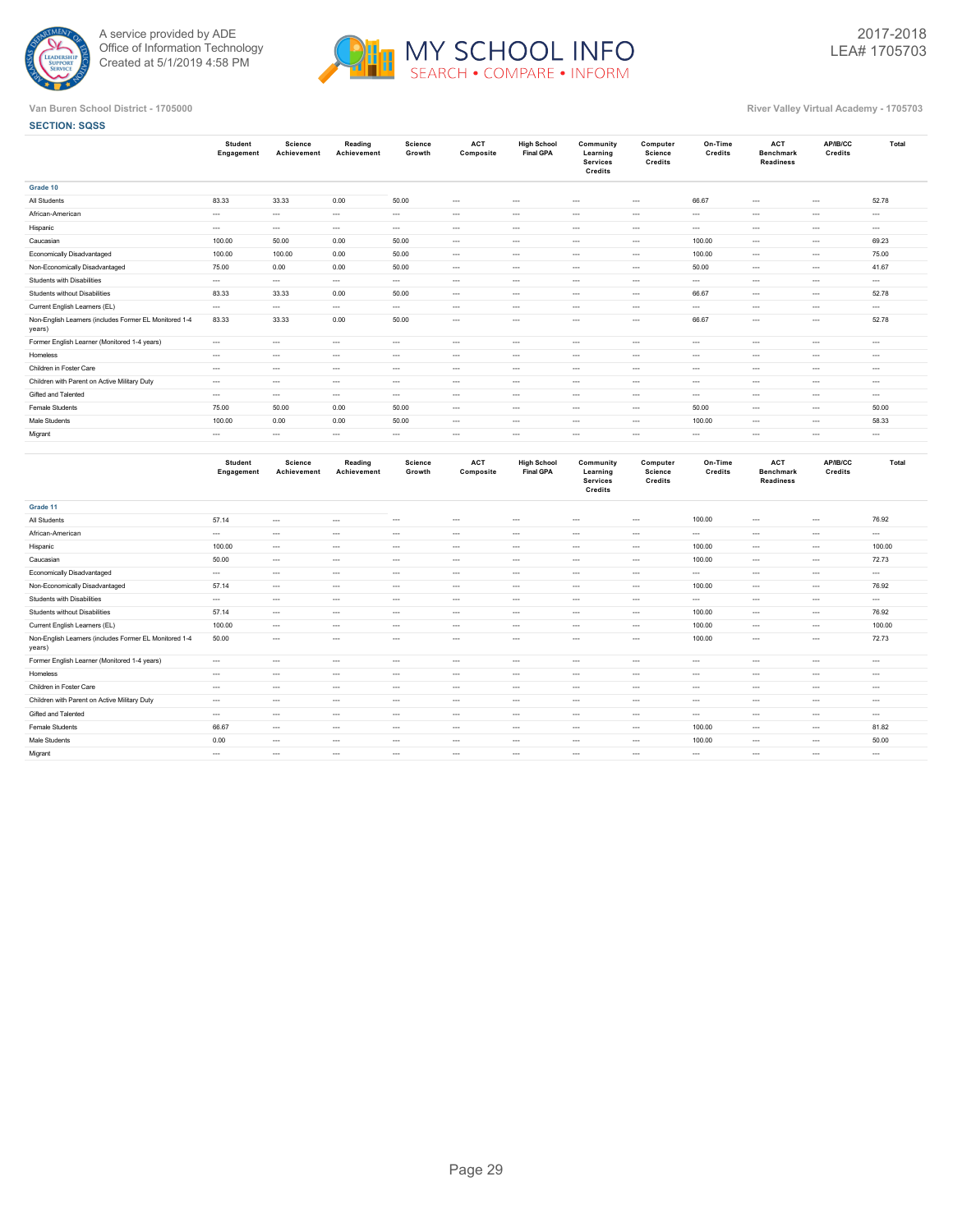



# **SECTION: SQSS**

|                                                                  | Student<br>Engagement | Science<br>Achievement | Reading<br>Achievement | Science<br>Growth | <b>ACT</b><br>Composite | <b>High School</b><br><b>Final GPA</b> | Community<br>Learning<br><b>Services</b><br>Credits | Computer<br>Science<br>Credits | On-Time<br>Credits | <b>ACT</b><br><b>Benchmark</b><br><b>Readiness</b> | AP/IB/CC<br>Credits | Total    |
|------------------------------------------------------------------|-----------------------|------------------------|------------------------|-------------------|-------------------------|----------------------------------------|-----------------------------------------------------|--------------------------------|--------------------|----------------------------------------------------|---------------------|----------|
| Grade 12                                                         |                       |                        |                        |                   |                         |                                        |                                                     |                                |                    |                                                    |                     |          |
| All Students                                                     | $\cdots$              | $\cdots$               | $\cdots$               | $\cdots$          | 0.00                    | 100.00                                 | 0.00                                                | 0.00                           | $\cdots$           | 0.00                                               | 33.33               | 22.22    |
| African-American                                                 | $\cdots$              | $\cdots$               | $\cdots$               | $\cdots$          | $\cdots$                | $\cdots$                               | $---$                                               | $\cdots$                       | $\sim$             | $\cdots$                                           | $\cdots$            | $-1$     |
| Hispanic                                                         | $\cdots$              | $\cdots$               | $\cdots$               | $\cdots$          | $\cdots$                | $\cdots$                               | $\cdots$                                            | $\cdots$                       | $\sim$             | $\cdots$                                           | $\cdots$            | $\cdots$ |
| Caucasian                                                        | $\cdots$              | $\cdots$               | $\cdots$               | $- - -$           | 0.00                    | 100.00                                 | 0.00                                                | 0.00                           | $\cdots$           | 0.00                                               | 33.33               | 22.22    |
| <b>Economically Disadvantaged</b>                                | $\cdots$              | $\cdots$               | $\cdots$               | $\cdots$          | $\cdots$                | $\cdots$                               | $---$                                               | $\cdots$                       | $\cdots$           | $\cdots$                                           | $\cdots$            | $-1$     |
| Non-Economically Disadvantaged                                   | $\cdots$              | $---$                  | $\cdots$               | $\cdots$          | 0.00                    | 100.00                                 | 0.00                                                | 0.00                           | $\cdots$           | 0.00                                               | 33.33               | 22.22    |
| Students with Disabilities                                       | $\cdots$              | $\cdots$               | $\cdots$               | $\cdots$          | $\cdots$                | $\cdots$                               | $---$                                               | $\cdots$                       | $\cdots$           | $\cdots$                                           | $\cdots$            | $-1$     |
| Students without Disabilities                                    | $\cdots$              | $---$                  | $\cdots$               | $\cdots$          | 0.00                    | 100.00                                 | 0.00                                                | 0.00                           | $\cdots$           | 0.00                                               | 33.33               | 22.22    |
| Current English Learners (EL)                                    | $\cdots$              | $\cdots$               | $\cdots$               | $\cdots$          | $\cdots$                | $\cdots$                               | $\cdots$                                            | $\cdots$                       | $\cdots$           | $\cdots$                                           | $\cdots$            | $\cdots$ |
| Non-English Learners (includes Former EL Monitored 1-4<br>years) | $\cdots$              | $\cdots$               | $\cdots$               | $\cdots$          | 0.00                    | 100.00                                 | 0.00                                                | 0.00                           | $\sim$             | 0.00                                               | 33.33               | 22.22    |
| Former English Learner (Monitored 1-4 years)                     | $\cdots$              | $---$                  | $\cdots$               | $\cdots$          | $\cdots$                | $\cdots$                               | $---$                                               | $\cdots$                       | $\sim$             | $\cdots$                                           | $\cdots$            | $- - -$  |
| Homeless                                                         | $\cdots$              | $---$                  | $\cdots$               | $\cdots$          | $\cdots$                | $\cdots$                               | $---$                                               | $\cdots$                       | $\sim$             | $\cdots$                                           | $\cdots$            | $- - -$  |
| Children in Foster Care                                          | $\cdots$              | $---$                  | $\cdots$               | $\cdots$          | $\cdots$                | $\cdots$                               | $---$                                               | $\cdots$                       | $\sim$             | $\cdots$                                           | $\cdots$            | $\cdots$ |
| Children with Parent on Active Military Duty                     | $\cdots$              | $---$                  | $\cdots$               | $\cdots$          | $\cdots$                | $\cdots$                               | $---$                                               | $\cdots$                       | $\sim$             | $\cdots$                                           | $\cdots$            | $- - -$  |
| Gifted and Talented                                              | $\cdots$              | $\cdots$               | $\cdots$               | $\cdots$          | $\cdots$                | $\cdots$                               | $---$                                               | $\cdots$                       | $\sim$             | $\cdots$                                           | $\cdots$            | $- - -$  |
| Female Students                                                  | $\cdots$              | $---$                  | $\cdots$               | $\cdots$          | 0.00                    | 100.00                                 | 0.00                                                | 0.00                           | $\cdots$           | 0.00                                               | 33.33               | 22.22    |
| Male Students                                                    | $\cdots$              | $---$                  | $\cdots$               | $\cdots$          | $\cdots$                | $\cdots$                               | $---$                                               | $\cdots$                       | $\cdots$           | $\cdots$                                           | $\cdots$            | $- - -$  |
| Migrant                                                          | $\cdots$              | $---$                  | $\cdots$               | $\cdots$          | $\cdots$                | $\cdots$                               | $---$                                               | $\cdots$                       | $\sim$             | $\cdots$                                           | $\cdots$            | $- - -$  |
|                                                                  |                       |                        |                        |                   |                         |                                        |                                                     |                                |                    |                                                    |                     |          |

|                                                                  | Student<br>Engagement | Science<br>Achievement | Reading<br>Achievement | Science<br>Growth | <b>ACT</b><br>Composite | <b>High School</b><br><b>Final GPA</b> | Community<br>Learning<br><b>Services</b><br>Credits | Computer<br>Science<br>Credits | On-Time<br>Credits | <b>ACT</b><br><b>Benchmark</b><br><b>Readiness</b> | AP/IB/CC<br>Credits | Total    |
|------------------------------------------------------------------|-----------------------|------------------------|------------------------|-------------------|-------------------------|----------------------------------------|-----------------------------------------------------|--------------------------------|--------------------|----------------------------------------------------|---------------------|----------|
| <b>All Grades</b>                                                |                       |                        |                        |                   |                         |                                        |                                                     |                                |                    |                                                    |                     |          |
| All Students                                                     | 84.21                 | 76.92                  | 69.23                  | 79.17             | 0.00                    | 100.00                                 | 0.00                                                | 0.00                           | 85.71              | 0.00                                               | 33.33               | 70.83    |
| African-American                                                 | $\cdots$              | $\cdots$               | $---$                  | $\sim$ $\sim$     | $\cdots$                | $-1$                                   | $\cdots$                                            | $- - -$                        | $\cdots$           | $\sim$                                             | $---$               | $\cdots$ |
| Hispanic                                                         | 100.00                | $\cdots$               | $---$                  | $\sim$ $\sim$     | $\cdots$                | $-1$                                   | $\cdots$                                            | $- - -$                        | 100.00             | $\cdots$                                           | $---$               | 100.00   |
| Caucasian                                                        | 83.87                 | 80.00                  | 70.00                  | 83.33             | 0.00                    | 100.00                                 | 0.00                                                | 0.00                           | 90.91              | 0.00                                               | 33.33               | 70.22    |
| <b>Economically Disadvantaged</b>                                | 87.50                 | 100.00                 | 66.67                  | 83.33             | $\cdots$                | $\cdots$                               | $\cdots$                                            | $\cdots$                       | 100.00             | $\cdots$                                           | $\cdots$            | 86.11    |
| Non-Economically Disadvantaged                                   | 83.33                 | 70.00                  | 70.00                  | 77.78             | 0.00                    | 100.00                                 | 0.00                                                | 0.00                           | 84.62              | 0.00                                               | 33.33               | 67.78    |
| Students with Disabilities                                       | 100.00                | $\cdots$               | $---$                  | $- - -$           | $\cdots$                | $-1$                                   | $\cdots$                                            | $- - -$                        |                    | $\sim$                                             | $---$               | 100.00   |
| Students without Disabilities                                    | 83.78                 | 76.92                  | 69.23                  | 79.17             | 0.00                    | 100.00                                 | 0.00                                                | 0.00                           | 85.71              | 0.00                                               | 33.33               | 70.56    |
| Current English Learners (EL)                                    | 100.00                | $\cdots$               | $---$                  | $\sim$ $\sim$     | $\cdots$                | $-1$                                   | $\cdots$                                            | $- - -$                        | 100.00             | $\sim$                                             | $---$               | 100.00   |
| Non-English Learners (includes Former EL Monitored 1-4<br>years) | 83.78                 | 76.92                  | 69.23                  | 79.17             | 0.00                    | 100.00                                 | 0.00                                                | 0.00                           | 84.62              | 0.00                                               | 33.33               | 70.28    |
| Former English Learner (Monitored 1-4 years)                     | $\cdots$              | $\cdots$               | $\cdots$               | $\sim$            | $\cdots$                | $\cdots$                               | $\cdots$                                            | $\cdots$                       |                    | $\sim$                                             | $\cdots$            | $\cdots$ |
| Homeless                                                         | $-1$                  | $\cdots$               | $\cdots$               | $\sim$            | $\cdots$                | $\cdots$                               | $\cdots$                                            | $\cdots$                       |                    | $\cdots$                                           | $---$               | $\cdots$ |
| Children in Foster Care                                          | $-1$                  | $---$                  | $\cdots$               | $\cdots$          | $\cdots$                | $\cdots$                               | $\cdots$                                            | $\cdots$                       |                    | $\sim$                                             | $---$               | $\cdots$ |
| Children with Parent on Active Military Duty                     | $\cdots$              | $\cdots$               | $---$                  | $\sim$            | $\cdots$                | $\cdots$                               | $\cdots$                                            | $\cdots$                       |                    | $\sim$                                             | $---$               | $\cdots$ |
| Gifted and Talented                                              | 100.00                | 100.00                 | 100.00                 | 100.00            | $\cdots$                | $-1$                                   | $\cdots$                                            | $- - -$                        | 100.00             | $\cdots$                                           | $---$               | 100.00   |
| <b>Female Students</b>                                           | 83.33                 | 87.50                  | 75.00                  | 78.57             | 0.00                    | 100.00                                 | 0.00                                                | 0.00                           | 80.00              | 0.00                                               | 33.33               | 67.33    |
| Male Students                                                    | 85.71                 | 60.00                  | 60.00                  | 80.00             | $\cdots$                | $-1$                                   | $\cdots$                                            | $- - -$                        | 100.00             | $\cdots$                                           | $---$               | 78.79    |
| Migrant                                                          | $\cdots$              | $\cdots$               | $---$                  | $\sim$ $\sim$     | $\cdots$                | $\cdots$                               | $\cdots$                                            | $\cdots$                       |                    | $\cdots$                                           | $---$               | $\cdots$ |
|                                                                  |                       |                        |                        |                   |                         |                                        |                                                     |                                |                    |                                                    |                     |          |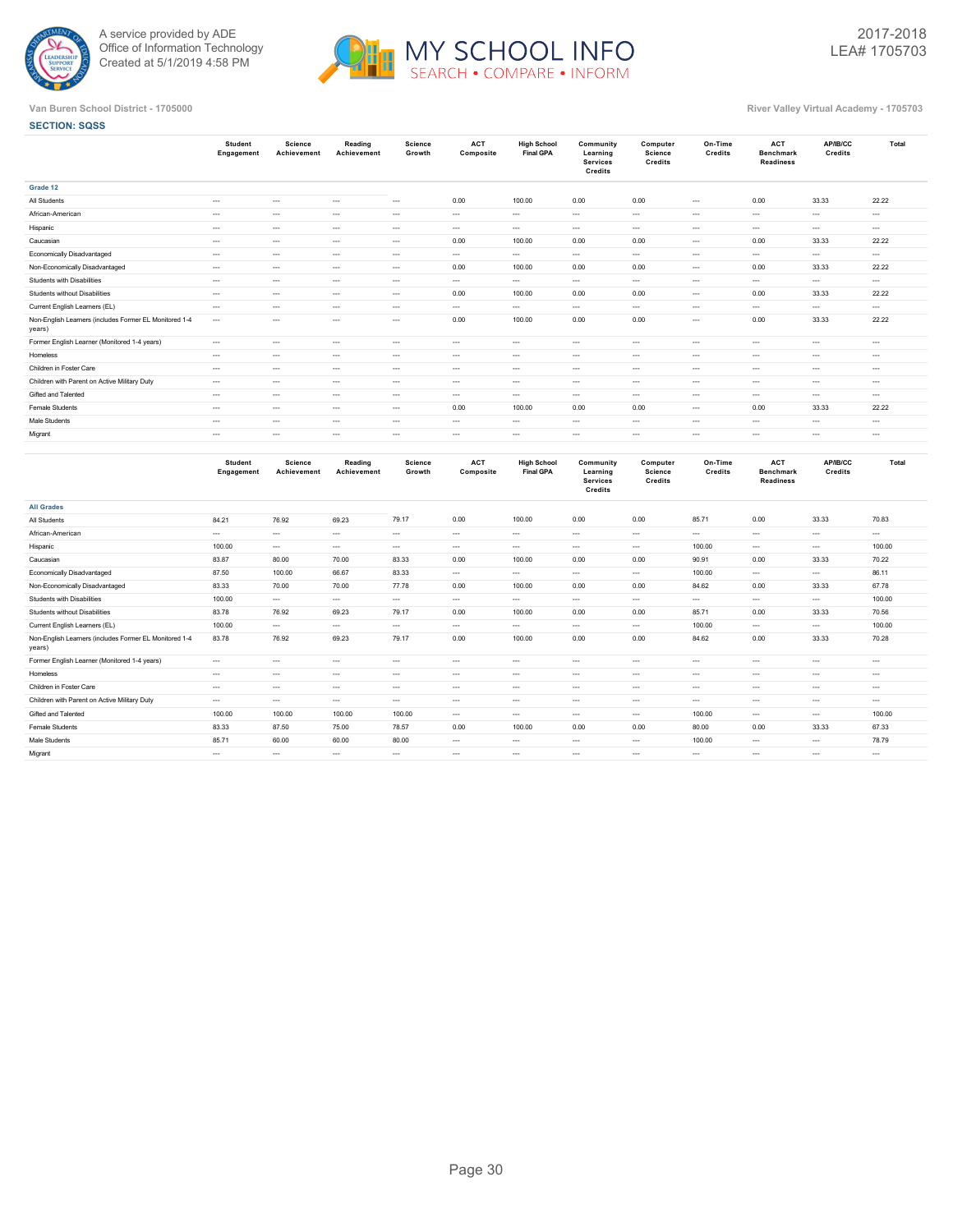



**SECTION: Graduation Rates**

|                                                                                         |               | 2017-2018       |              |
|-----------------------------------------------------------------------------------------|---------------|-----------------|--------------|
|                                                                                         | School        | <b>District</b> | <b>State</b> |
| <b>Four-Year Graduation Rate</b>                                                        |               |                 |              |
| Four-Year Graduation Rate All Students                                                  | 60.0%         | 87.3%           | 89.2%        |
| Four-Year Graduation Rate African-American                                              | $---$         | 100.0%          | 85.6%        |
| Four-Year Graduation Rate Hispanic                                                      | $\sim$ $\sim$ | 85.1%           | 85.8%        |
| Four-Year Graduation Rate Caucasian                                                     | 60.0%         | 86.4%           | 91.2%        |
| Four-Year Graduation Rate Economically Disadvantaged                                    | 75.0%         | 85.0%           | 86.8%        |
| Four-Year Graduation Rate Non-Economically Disadvantaged                                | N/A           | N/A             | N/A          |
| Four-Year Graduation Rate Students with Disabilities                                    | $\cdots$      | 80.4%           | 84.6%        |
| Four-Year Graduation Rate Students without Disabilities                                 | N/A           | N/A             | N/A          |
| Four-Year Graduation Rate Current English Learners (EL)                                 | $---$         | 84.6%           | 82.7%        |
| Four-Year Graduation Rate Non-English Learners (includes Former EL Monitored 1-4 years) | N/A           | N/A             | N/A          |
| Four-Year Graduation Rate Homeless                                                      | $\cdots$      | 52.6%           | 81.3%        |
| Four-Year Graduation Rate Children in Foster Care                                       | $\cdots$      | 0.0%            | 73.5 %       |
| Four-Year Graduation Rate Children with Parent on Active Military Duty                  | $\sim$ $\sim$ | 100.0%          | 94.3%        |
| Four-Year Graduation Rate Gifted and Talented                                           | $---$         | 97.4 %          | 97.8%        |
| Four-Year Graduation Rate Female Students                                               | 60.0%         | 89.8%           | 92.0%        |
| Four-Year Graduation Rate Male Students                                                 | $\cdots$      | 84.8%           | 86.6%        |
| Four-Year Graduation Rate Migrant                                                       | $---$         | 85.7%           | 82.8%        |
|                                                                                         |               |                 |              |

|                                                                                         |                          | 2017-2018       |              |  |
|-----------------------------------------------------------------------------------------|--------------------------|-----------------|--------------|--|
|                                                                                         | School                   | <b>District</b> | <b>State</b> |  |
| <b>Five-Year Graduation Rate</b>                                                        |                          |                 |              |  |
| Five-Year Graduation Rate All Students                                                  | 100.0%                   | 92.1%           | 90.7%        |  |
| Five-Year Graduation Rate African-American                                              | $---$                    | 100.0%          | 87.7%        |  |
| Five-Year Graduation Rate Hispanic                                                      | $\hspace{0.05cm} \ldots$ | 91.2%           | 89.2%        |  |
| Five-Year Graduation Rate Caucasian                                                     | 100.0%                   | 91.9%           | 92.1%        |  |
| Five-Year Graduation Rate Economically Disadvantaged                                    | 100.0%                   | 89.0%           | 88.0%        |  |
| Five-Year Graduation Rate Non-Economically Disadvantaged                                | N/A                      | N/A             | N/A          |  |
| Five-Year Graduation Rate Students with Disabilities                                    | $---$                    | 89.8%           | 87.7%        |  |
| Five-Year Graduation Rate Students without Disabilities                                 | N/A                      | N/A             | N/A          |  |
| Five-Year Graduation Rate Current English Learners (EL)                                 | $---$                    | 95.2%           | 86.3%        |  |
| Five-Year Graduation Rate Non-English Learners (includes Former EL Monitored 1-4 years) | N/A                      | N/A             | N/A          |  |
| Five-Year Graduation Rate Homeless                                                      | $---$                    | 100.0%          | 88.5%        |  |
| Five-Year Graduation Rate Children in Foster Care                                       | $---$                    | 100.0%          | 87.5%        |  |
| Five-Year Graduation Rate Children with Parent on Active Military Duty                  | $---$                    | $---$           | 100.0%       |  |
| Five-Year Graduation Rate Gifted and Talented                                           | $---$                    | $---$           | 100.0%       |  |
| Five-Year Graduation Rate Female Students                                               | $\hspace{0.05cm} \ldots$ | 92.0%           | 92.7%        |  |
| Five-Year Graduation Rate Male Students                                                 | 100.0%                   | 92.3%           | 88.8%        |  |
| Five-Year Graduation Rate Migrant                                                       | $---$                    | 94.1%           | 85.9%        |  |
|                                                                                         |                          |                 |              |  |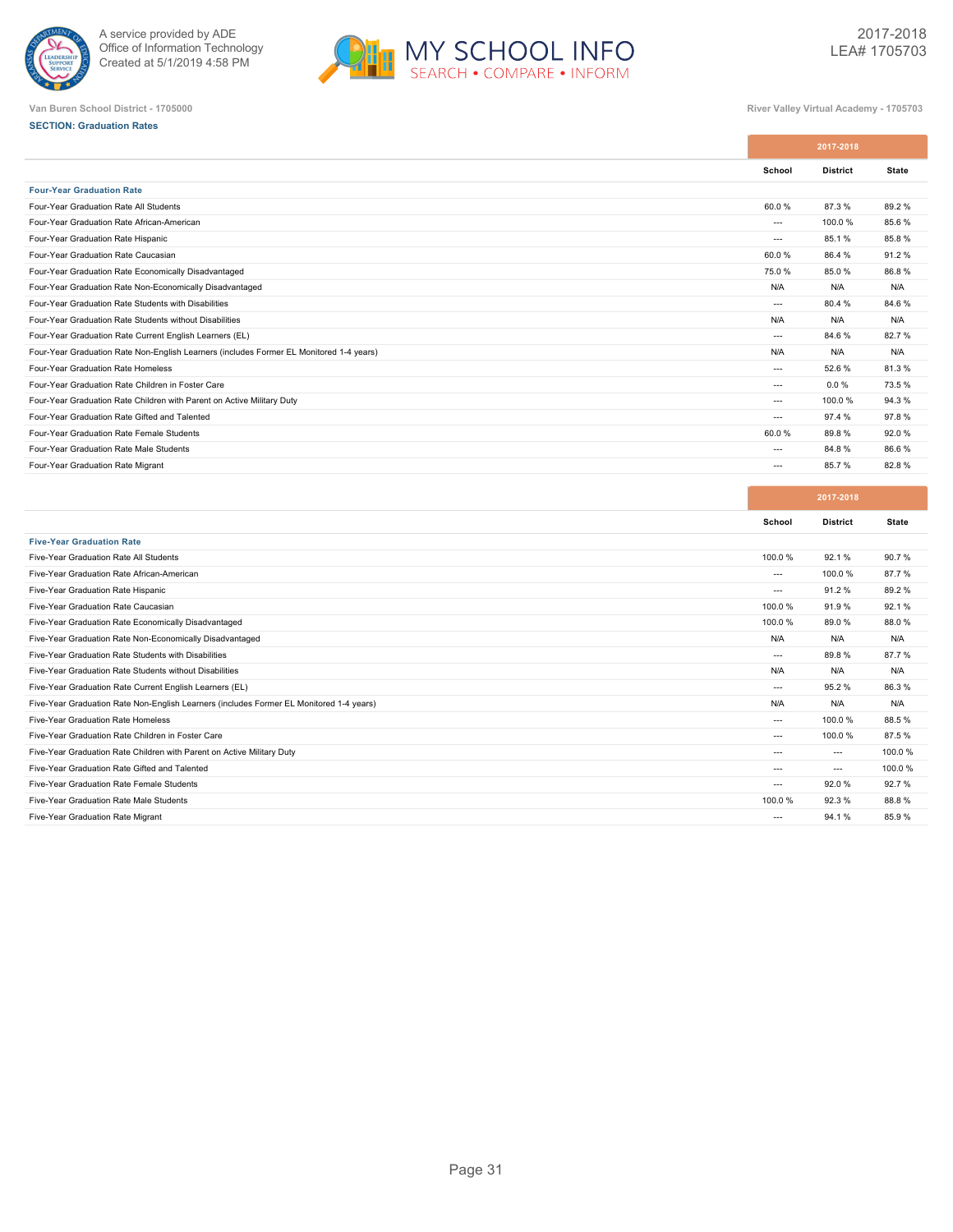

**SECTION: College Readiness**



**Van Buren School District - 1705000 River Valley Virtual Academy - 1705703**

### **School District State American College Test (ACT)** Participation in Grade 11 Statewide ACT Administration 6 31,425 District Provided Remediation for Students Taking ACT Number of Students Taking ACT in Grades 9-11 662 40,561 and the Students Taking ACT in Grades 9-11 562 40,561 Number of Graduates that have taken ACT in High School 3 388 29,421 ACT Reading Average 20.00 20.54 20.32 ACT English Average 18.33 19.28 19.44 ACT Math Average 20.33 19.39 19.12 ACT Science Average 18.33 19.86 19.95 ACT Composite Average 2002 19.94 19.86 19.94 19.86 19.94 19.94 19.94 19.94 19.94 19.94 19.95 **SAT® by College Board** Number of Students Taking SAT College Admission Test 2 1,388 SAT Critical Reading Mean 610 589 SAT Math Mean 530 569 SAT Writing Mean **Advanced Placement Courses (AP)** Number of Students Taking Advanced Placement (AP) Courses 1 361 29,031 29,031 29,031 29,031 29,031 29,031 29,031 29,031 29,031 29,031 29,031 29,031 29,031 29,031 29,031 29,031 29,031 29,031 29,031 29,031 29,031 29,031 29,0 Number of AP Exams Taken 538 the state of the state of the state of the state of the state of the state of the state of the state of the state of the state of the state of the state of the state of the state of the state o Number of AP Exams Scored 3, 4, or 5 199 15,869 **International Baccalaureate Courses** Number of Students Taking International Baccalaureate Courses --- 460 **College Going Rates** All Students 25.0 % 48.9 % 49.1 % African-American 0.0 % 35.7 % 45.0 % Hispanic 0.0 % 46.9 % 38.9 % Caucasian 25.0 % 50.2 % 52.4 % 52.4 % 52.4 % 52.4 % 52.5 % 52.4 % 52.5 % 52.4 % 52.5 % 52.4 % 52.4 % 52.4 % 52.5 % 52.4 % 52.4 % 52.4 % 52.5 % 52.4 % 52.5 % 52.4 % 52.5 % 52.4 % 52.5 % 52.4 % 52.5 % 52.4 % 52.5 % 52.5 % 5 Economically Disadvantaged and the state of the state of the state of the state of the state of the state of the state of the state of the state of the state of the state of the state of the state of the state of the state Students with Disabilities  $0.0\%$   $0.0\%$   $0.0\%$   $0.1\%$ Current English Learners (EL) 88 24.0 % 24.0 % 37.5 % 24.0 % 37.5 % 24.0 % 37.5 % 24.0 % 37.5 % 24.0 % 37.5 % 25.5 % 25.0 % 37.5 % 24.0 % 37.5 % 25.0 % 25.5 % 25.0 % 37.5 % 25.0 % 25.0 % 25.0 % 25.0 % 25.0 % 25.0 % 25.0 % Homeless  $0.0\,\% \phantom{0000000000000} \phantom{00000000000000000} \phantom{0000000000000000000} \phantom{000000000000000000} \phantom{000000000000000000} \phantom{000000000000000000} \phantom{00000000000000000} \phantom{00000000000000000} \phantom{000000000000000000} \phantom{0$ Children in Foster Care 0.0 % 0.0 % 40.9 % Children with Parent on Active Military Duty 0.0 % 0.0 % 58.9 % 0.0 % 58.9 % 0.0 % 58.9 % 0.0 % 58.9 % 0.0 % 58.9 % 0.0 % 58.9 % 0.0 % 58.9 % 0.0 % 58.9 % 0.0 % 58.9 % 0.0 % 58.9 % 0.0 % 58.9 % 0.0 % 0.0 % 0.0 % 0.0 % 0.0 Gifted and Talented  $0.0\,\%$  86.1  $\%$  69.8  $\%$ **College Credit Accumulation Rates** All Students --- 64.8 % 54.1 % African-American --- 40.0 % 37.9 % Hispanic --- 61.1 % 49.7 % Caucasian --- 63.6 % 58.9 % Economically Disadvantaged and the state of the state of the state of the state of the state of the state of the state of the state of the state of the state of the state of the state of the state of the state of the state Students with Disabilities **2008** 10.0 % 30.2 % 30.2 % 30.2 % 30.2 % 30.2 % 30.2 % 30.2 % 30.2 % 30.2 % 30.2 % 30.2 % 30.2 % 30.2 % 30.2 % 30.2 % 30.2 % 30.2 % 30.2 % 30.2 % 30.2 % 30.2 % 30.2 % 30.2 % 30.3 % 30.3 % 30.3 % Current English Learners (EL) 32.5 % 32.5 % 32.5 % 32.5 % 32.5 % 32.5 % 32.5 % 32.5 % 32.5 % 32.5 % 32.5 % 32.5 % 32.5 % 32.5 % 32.5 % 32.5 % 32.5 % 32.5 % 32.5 % 32.5 % 32.5 % 32.5 % 32.5 % 32.5 % 32.5 % 32.5 % 32.5 % 32. Homeless --- 23.1 % 35.0 % Children in Foster Care --- 0.0 % 51.6 %

\* The College Credit Accumulation Rate definition from the U.S. Department of Education gives high school graduates two years at an institution of higher education to complete at least one year's worth of college credit th a degree. Students graduating in the last school year listed have not yet had two years to complete a year of college credit. Only a basic level of suppression had been applied to CGR and CCAR datasets.

Children with Parent on Active Military Duty --- 100.0 % 60.8 % Gifted and Talented --- 72.7 % 76.5 %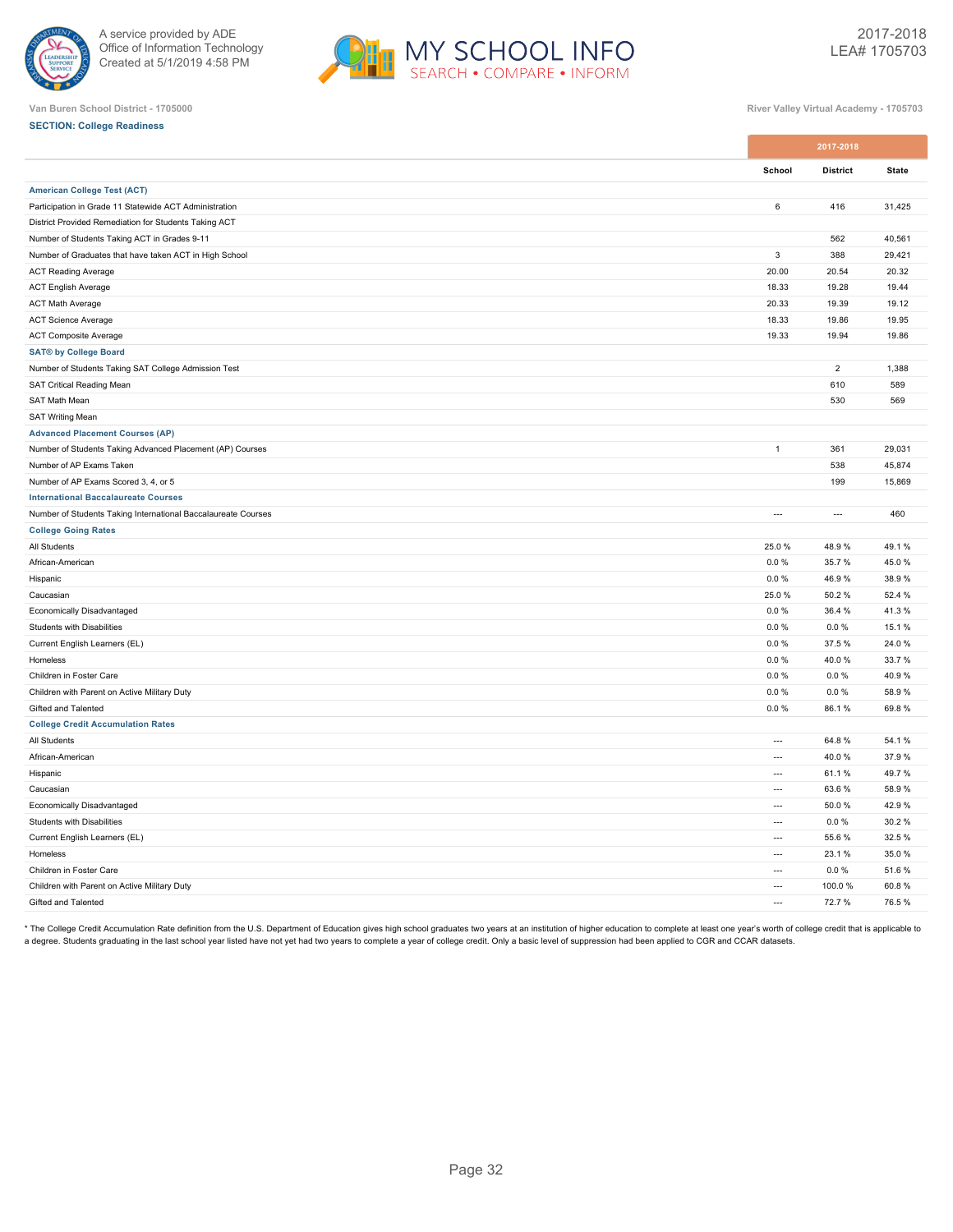



**SECTION: School Performance**

|                                                                 | 2017-2018 |                 |              |
|-----------------------------------------------------------------|-----------|-----------------|--------------|
|                                                                 | School    | <b>District</b> | <b>State</b> |
| 2018 School Performance Rating                                  | А         |                 |              |
| Overall Points for School Rating                                | 75.73     |                 |              |
| Count of Schools with Rating = A                                |           | 3               | 152          |
| Count of Schools with Rating = B                                |           | $\overline{2}$  | 313          |
| Count of Schools with Rating = C                                |           | 6               | 380          |
| Count of Schools with Rating = D                                |           | $\mathbf 0$     | 145          |
| Count of Schools with Rating = F                                |           | $\mathbf 0$     | 44           |
| District Provides Textbooks or Digital Resources for all Pupils |           |                 |              |
| District Provides Textbooks or Digital Resources for all Pupils |           | Y               | 100 %        |
| <b>Annual Accreditation Status</b>                              |           |                 |              |
| Accredited                                                      | Y         | 12              | 1,046        |
| <b>Accredited Cited</b>                                         | ${\sf N}$ | 0               | 5            |
| <b>Accredited Probationary</b>                                  | N         | 0               | $\mathbf{1}$ |
| <b>Attendance Rate</b>                                          |           |                 |              |
| Attendance Rate All Students                                    | 93.9%     | 93.36 %         | 93.92 %      |
| Attendance Rate African American                                |           | 93.68 %         | 93.83 %      |
| Attendance Rate Hispanic                                        | 96.16%    | 94.48%          | 93.95 %      |
| Attendance Rate Caucasian                                       | 93.92%    | 92.96 %         | 93.53 %      |
| Attendance Rate Economically Disadvantaged                      | 86.66%    | 92.75 %         | 93.65 %      |
| Attendance Rate Non-Economically Disadvantaged                  | 95.07%    | 93.49 %         | 93.63%       |
| Attendance Rate Students with Disabilities                      | 100 %     | 94.14 %         | 93.8%        |
| Attendance Rate Students without Disabilities                   | 93.64 %   | 93.29 %         | 93.93 %      |
| Attendance Rate English Learners (EL)                           | 96.16%    | 94.69%          | 94.79%       |
| Attendance Rate Non-EL (includes Former EL Monitored 1-4 years) | 96.16%    | 94.71%          | 94.96 %      |
| Attendance Rate Former EL (Monitored 1-4 years)                 |           | 95.15 %         | 95.64 %      |
| Attendance Rate Homeless                                        |           | 83.36 %         | 90.32 %      |
| Attendance Rate Children in Foster Care                         |           | 95.9%           | 92.95 %      |
| Attendance Rate Children with Parent on Active Military Duty    |           | 94.76 %         | 94.51%       |
| Attendance Rate Gifted and Talented                             | 94.09%    | 94.81%          | 95.79 %      |
| Attendance Rate Female Students                                 | 92.48%    | 92.84 %         | 93.83 %      |
| Attendance Rate Male Students                                   | 96.27%    | 93.76 %         | 93.96 %      |
| Attendance Rate Migrant                                         |           | 93.87 %         | 92.07%       |
| <b>Dropout Rate</b>                                             |           |                 |              |
| Dropout Rate                                                    | 7.41 %    | 2.20%           | 2.36 %       |
| <b>College Remediation Rate</b>                                 |           |                 |              |
| College Remediation Rate                                        | 66.7%     | 64.4 %          | 62.8%        |
| <b>Enrollment</b>                                               |           |                 |              |
| October 1 Enrollment                                            | 34        | 5,798           | 479,258      |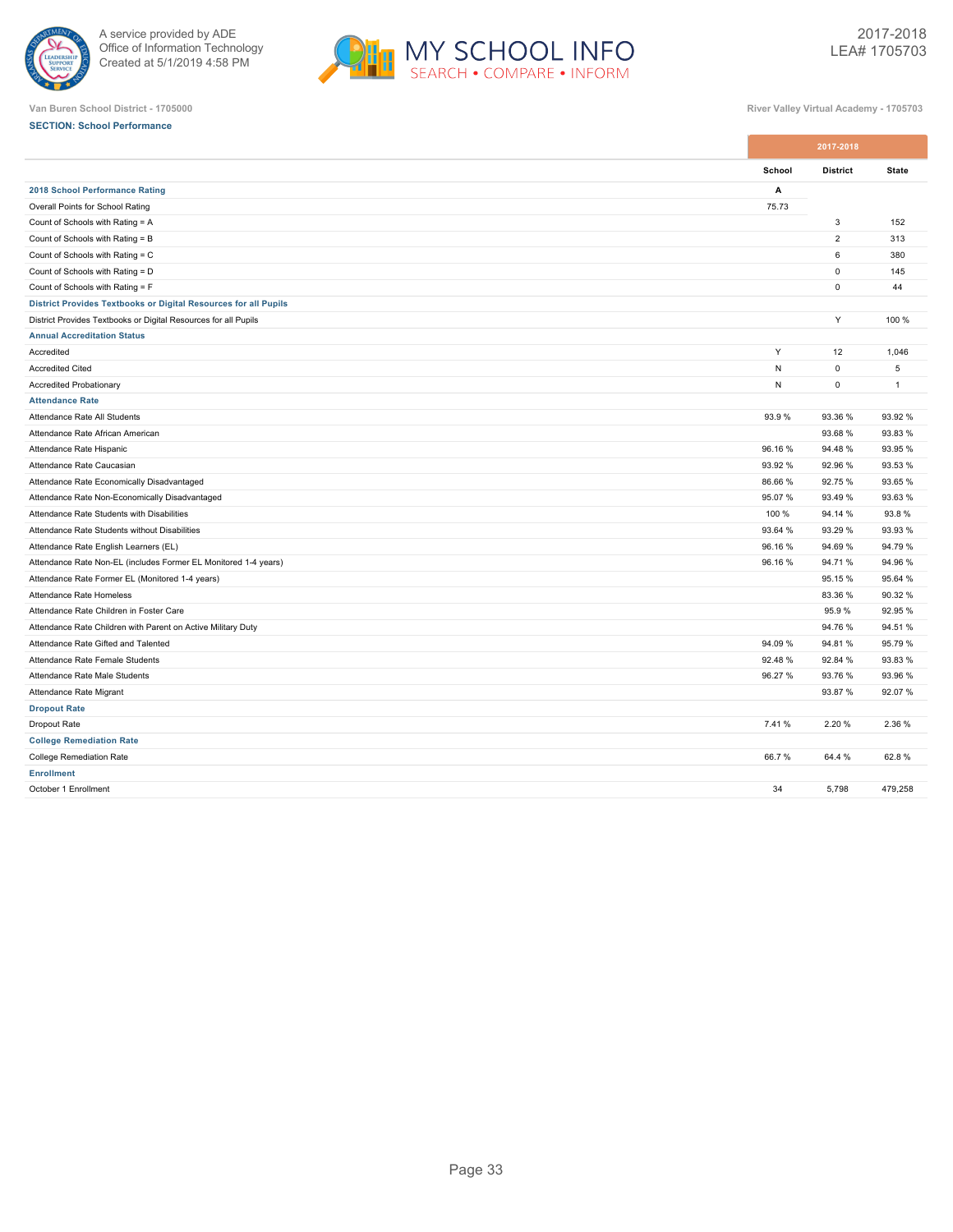



# **SECTION: School Environment**

|                                                      | School | <b>District</b> | <b>State</b> |
|------------------------------------------------------|--------|-----------------|--------------|
| Discipline Policies Distributed to Parents           | Y      | 100 %           | 100 %        |
| Discipline Training Provided to Staff                | Y      | 100 %           | 100 %        |
| Parental Involvement Plan Adopted                    | Y      | 100 %           | 100 %        |
| District Alternative Learning Environment Compliance |        | v               | 100 %        |
| Expulsions                                           |        | 6               | 979          |
| Weapons Incidents                                    |        | 13              | 840          |
| <b>Staff Assaults</b>                                |        |                 | 852          |
| <b>Student Assaults</b>                              |        |                 | 3,339        |
| Referrals to Law Enforcement                         |        |                 | 66           |
| School-related Arrests                               |        |                 | 10           |
|                                                      |        |                 |              |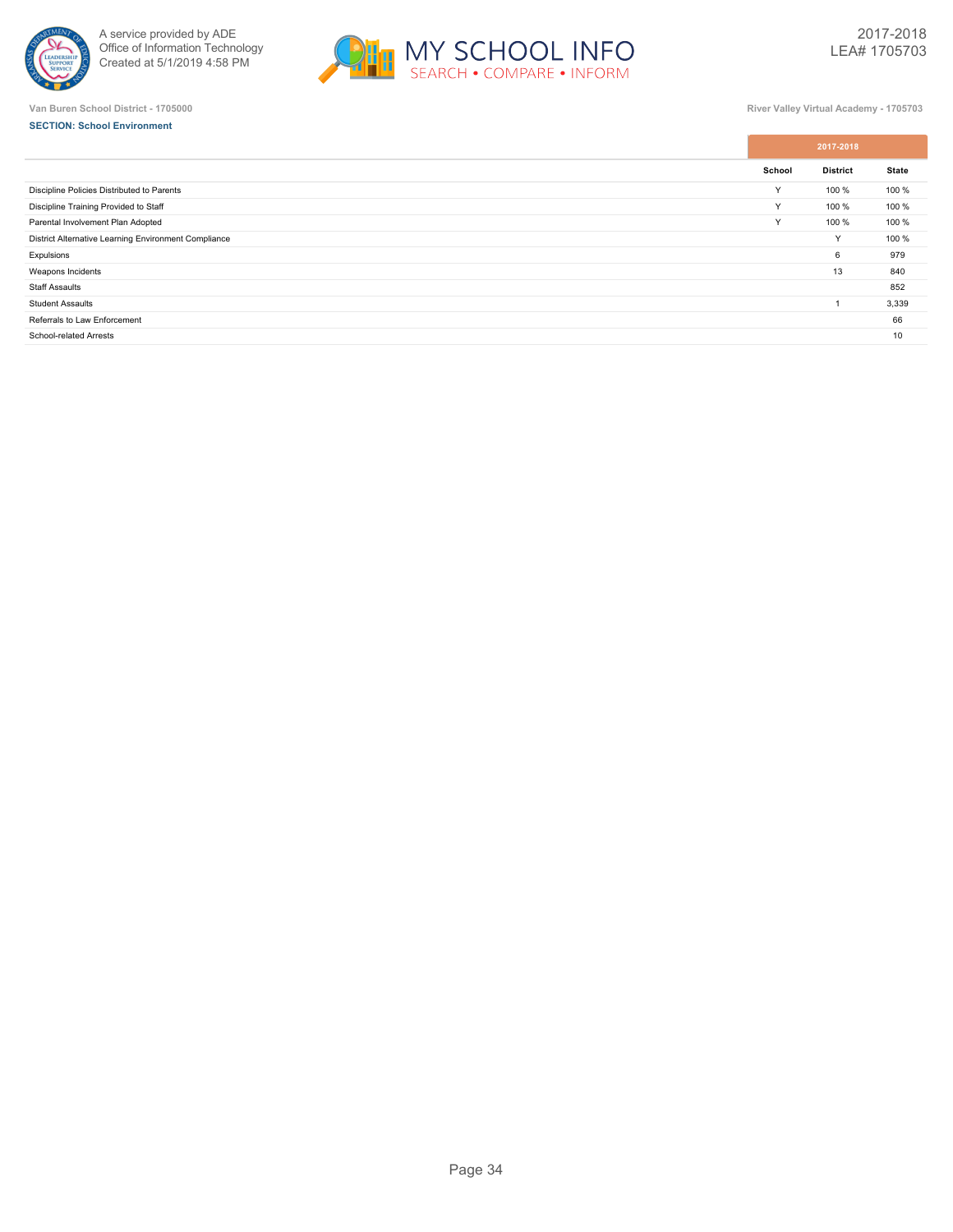

**SECTION: Retention**



**Van Buren School District - 1705000 River Valley Virtual Academy - 1705703**

#### **School District State** Number of Students Retained at Grade 1 0 2 1,085 Percent of Students Retained at Grade 1 0.00 % 0.46 % 2.95 % 0.46 % 0.00 % 0.46 % 2.95 % 0.46 % 0.00 % 0.46 % 2.95 % 0.46 % 2.95 % 0.46 % 0.00 % 0.46 % 0.46 % 0.2.95 % 0.46 % 0.2.95 % 0.46 % 0.46 % 0.46 % 0.46 % 0.46 % 0.4 Number of Students Retained at Grade 2 0 1 369 Percent of Students Retained at Grade 2 0.00 % 0.21 % 1.00 % 0.21 % 1.00 % 0.21 % 1.00 % 0.21 % 1.00 % 0.21 % 1.00 % 0.21 % 1.00 % 0.21 % 1.00 % 0.21 % 1.00 % 0.21 % 1.00 % 0.21 % 1.00 % 0.21 % 1.00 % 0.21 % 0.00 % 0.21 % Number of Students Retained at Grade 3  $\overline{0}$  $\overline{0}$ 158 Percent of Students Retained at Grade 3 0.00 % 0.42 % 0.00 % 0.42 % 0.00 % 0.42 % 0.00 % 0.42 % 0.00 % 0.42 % 0.00 % 0.42 % 0.42 % 0.42 % 0.42 % 0.42 % 0.42 % 0.42 % 0.42 % 0.42 % 0.42 % 0.42 % 0.42 % 0.42 % 0.42 % 0.42 % Number of Students Retained at Grade 4 0 0 0 86 Percent of Students Retained at Grade 4 0.00 % 0.00 % 0.00 % 0.22 % Number of Students Retained at Grade 5 0 0 74 Percent of Students Retained at Grade 5 0.00 % 0.19 % 0.00 % 0.00 % 0.19 % 0.00 % 0.19 % Number of Students Retained at Grade 6 0 1 1 139 Percent of Students Retained at Grade 6 0.00 % 0.23 % 0.38 % 0.38 % 0.38 % 0.38 % 0.38 % 0.38 % 0.38 % 0.38 % 0.38 % 0.38 % 0.38 % 0.38 % 0.38 % 0.38 % 0.38 % 0.38 % 0.38 % 0.38 % 0.38 % 0.38 % 0.38 % 0.38 % 0.38 % 0.38 % Number of Students Retained at Grade 7 0 0 209 Percent of Students Retained at Grade 7 0.00 % 0.00 % 0.00 % 0.00 % 0.00 % 0.00 % 0.00 % 0.00 % 0.00 % 0.00 % 0.00 % 0.57 % 0.00 % 0.00 % 0.57 % 0.00 % 0.57 % 0.00 % 0.00 % 0.57 % 0.00 % 0.57 % 0.00 % 0.00 % 0.57 % 0.00 % Number of Students Retained at Grade 8 0 0 222 Percent of Students Retained at Grade 8 0.00 % 0.00 % 0.00 % 0.00 % 0.00 % 0.00 % 0.00 % 0.00 % 0.00 % 0.00 % 0.00 % 0.61 %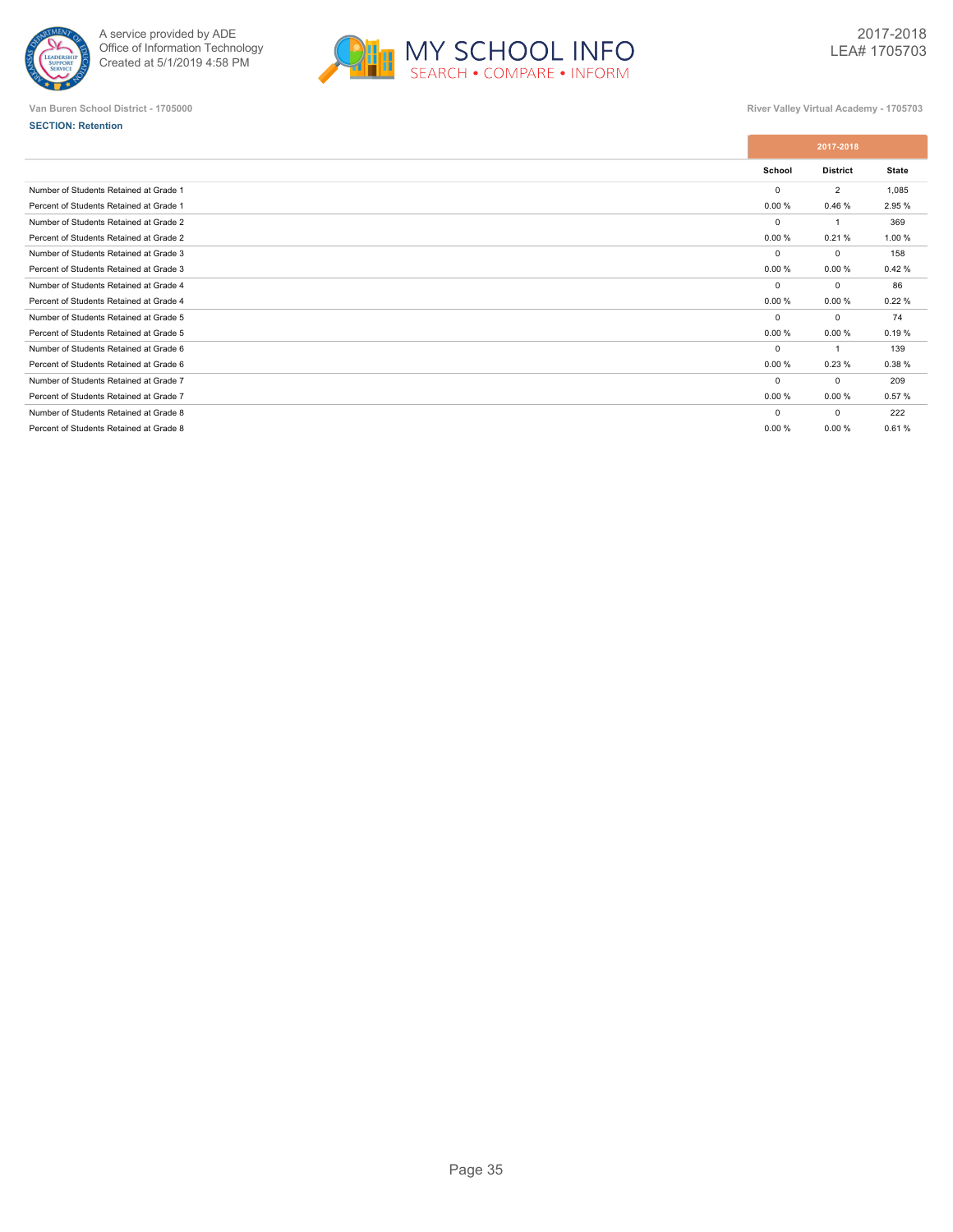



**SECTION: Teacher Quality**

|                                                                                    | School                   | District                 | State                    |
|------------------------------------------------------------------------------------|--------------------------|--------------------------|--------------------------|
| % Teachers Completely Certified (Licensed)                                         | 2.4%                     | 92.0%                    | 96.8%                    |
| % Teachers with Emergency / Provisional Credentials                                | 0.0%                     | 0.0%                     | 0.0 %                    |
| % Teachers with Bachelor's Degree                                                  | 56.0%                    | 74.0%                    | 53.0%                    |
| % Teachers with Master's Degree                                                    | 39.0 %                   | 25.0%                    | 42.0%                    |
| % Teachers with Advanced Degree                                                    | 6.0%                     | 1.0%                     | 1.0%                     |
| All Economic Levels (All Quartiles All Schools)                                    |                          |                          |                          |
|                                                                                    | School                   | <b>District</b>          | State                    |
| Number of Teachers (Certified Teachers)                                            | 40                       | 469                      | 41,834                   |
| Number of Teachers Evaluated this year under Teacher Excellence and Support System | $\mathbf{1}$             | 106                      | 8,035                    |
| Number of Teachers Proficient or Above under Teacher Excellence and Support System | $\mathbf{1}$             | 104                      | 7,845                    |
| Number Certified by National Board for Professional Teaching Standards             | $\mathbf{1}$             | 37                       | 2,287                    |
| Number of Teachers Teaching with Emergency/Provisional Credentials                 | $\overline{2}$           | 6                        | 765                      |
| Percentage Teaching with Emergency/Provisional Credentials                         | 5.0%                     | 1.3%                     | 1.8%                     |
| Number of Teachers Teaching Out-of-field                                           | $\mathsf 0$              | 19                       | 1,459                    |
| Percentage of Teachers Teaching Out-of-field                                       | 0.0%                     | 4.1%                     | 3.5%                     |
| Number of Inexperienced Teachers                                                   | $\overline{2}$           | 57                       | 7,134                    |
| Percentage of Teachers who are Inexperienced                                       | 5.0%                     | 12.2%                    | 17.1 %                   |
| Number of Teachers, Principals, and Assistant Principals                           | 41                       | 493                      | 43,663                   |
| Number of Inexperienced Teachers, Principals, and Assistant Principals             | N/A                      | N/A                      | N/A                      |
| Percentage of Teachers, Principals, and Assitant Principals who are Inexperienced  | N/A                      | N/A                      | N/A                      |
| High Poverty (Highest Quartile of Schools Free and Reduced Lunch Percentage)       |                          |                          |                          |
|                                                                                    | School                   | <b>District</b>          | State                    |
| Number of Teachers (Certified Teachers)                                            | $\overline{a}$           | 21                       | 9,078                    |
| Number of Teachers Evaluated this year under Teacher Excellence and Support System | $\hspace{0.05cm} \ldots$ | $\overline{\phantom{a}}$ | 1,324                    |
| Number of Teachers Proficient or Above under Teacher Excellence and Support System | ---                      | $\overline{a}$           | 1,262                    |
| Number Certified by National Board for Professional Teaching Standards             | $\hspace{0.05cm} \ldots$ | $\overline{\phantom{a}}$ | 339                      |
| Number of Teachers Teaching with Emergency/Provisional Credentials                 | ---                      | 0                        | 281                      |
| Percentage Teaching with Emergency/Provisional Credentials                         | $\overline{a}$           | 0.0%                     | 3.1%                     |
| Number of Teachers Teaching Out-of-field                                           | ---                      | $\mathsf 0$              | 380                      |
| Percentage of Teachers Teaching Out-of-field                                       | $\overline{a}$           | 0.0%                     | 4.2%                     |
| Number of Inexperienced Teachers                                                   | ---                      | $\mathbf{1}$             | 1,747                    |
| Percentage of Teachers who are Inexperienced                                       | $\overline{\phantom{a}}$ | 4.8%                     | 19.2 %                   |
| Number of Teachers, Principals, and Assistant Principals                           | $---$                    | 23                       | 9,504                    |
| Number of Inexperienced Teachers, Principals, and Assistant Principals             | $\overline{a}$           | N/A                      | N/A                      |
| Percentage of Teachers, Principals, and Assitant Principals who are Inexperienced  | ---                      | N/A                      | N/A                      |
| Low Poverty (Lowest Quartile of Schools Free and Reduced Lunch Percentage)         |                          |                          |                          |
|                                                                                    | School                   | <b>District</b>          | State                    |
| Number of Teachers (Certified Teachers)                                            | 40                       | 64                       | 12,453                   |
| Number of Teachers Evaluated this year under Teacher Excellence and Support System | $\mathbf{1}$             | 7                        | 2,507                    |
| Number of Teachers Proficient or Above under Teacher Excellence and Support System | $\mathbf{1}$             | $\overline{7}$           | 2,464                    |
| Number Certified by National Board for Professional Teaching Standards             | $\mathbf{1}$             | 10                       | 877                      |
| Number of Teachers Teaching with Emergency/Provisional Credentials                 | $\overline{2}$           | $\mathbf 2$              | 154                      |
| Percentage Teaching with Emergency/Provisional Credentials                         | 5.0%                     | 3.1%                     | 1.2%                     |
| Number of Teachers Teaching Out-of-field                                           | 0                        | $\mathbf 2$              | 341                      |
| Percentage of Teachers Teaching Out-of-field                                       | $0.0 \%$                 | 3.1%                     | 2.7%                     |
| Number of Inexperienced Teachers                                                   | $\overline{2}$           | $\mathbf 2$              | 1,926                    |
| Percentage of Teachers who are Inexperienced                                       | 5.0%                     | 3.1%                     | 15.5 %                   |
| Number of Teachers, Principals, and Assistant Principals                           | 41                       | 67                       | 12,978                   |
| Number of Inexperienced Teachers, Principals, and Assistant Principals             | N/A                      | N/A                      | N/A                      |
| Percentage of Teachers, Principals, and Assitant Principals who are Inexperienced  | N/A                      | N/A                      | N/A                      |
| <b>School Board Members</b>                                                        |                          |                          | <b>Hours of Training</b> |
| Bob Freeman                                                                        |                          |                          | 0.00                     |
| Candice Settle-Beshears                                                            |                          |                          | 8.00                     |
| Carman Young                                                                       |                          |                          | 21.25                    |
| Christy Mayo                                                                       |                          |                          | 22.00                    |
| Kevin Bell                                                                         |                          |                          | 11.00                    |
| Lance Lanier                                                                       |                          |                          | 10.00                    |
|                                                                                    |                          |                          | 20.75                    |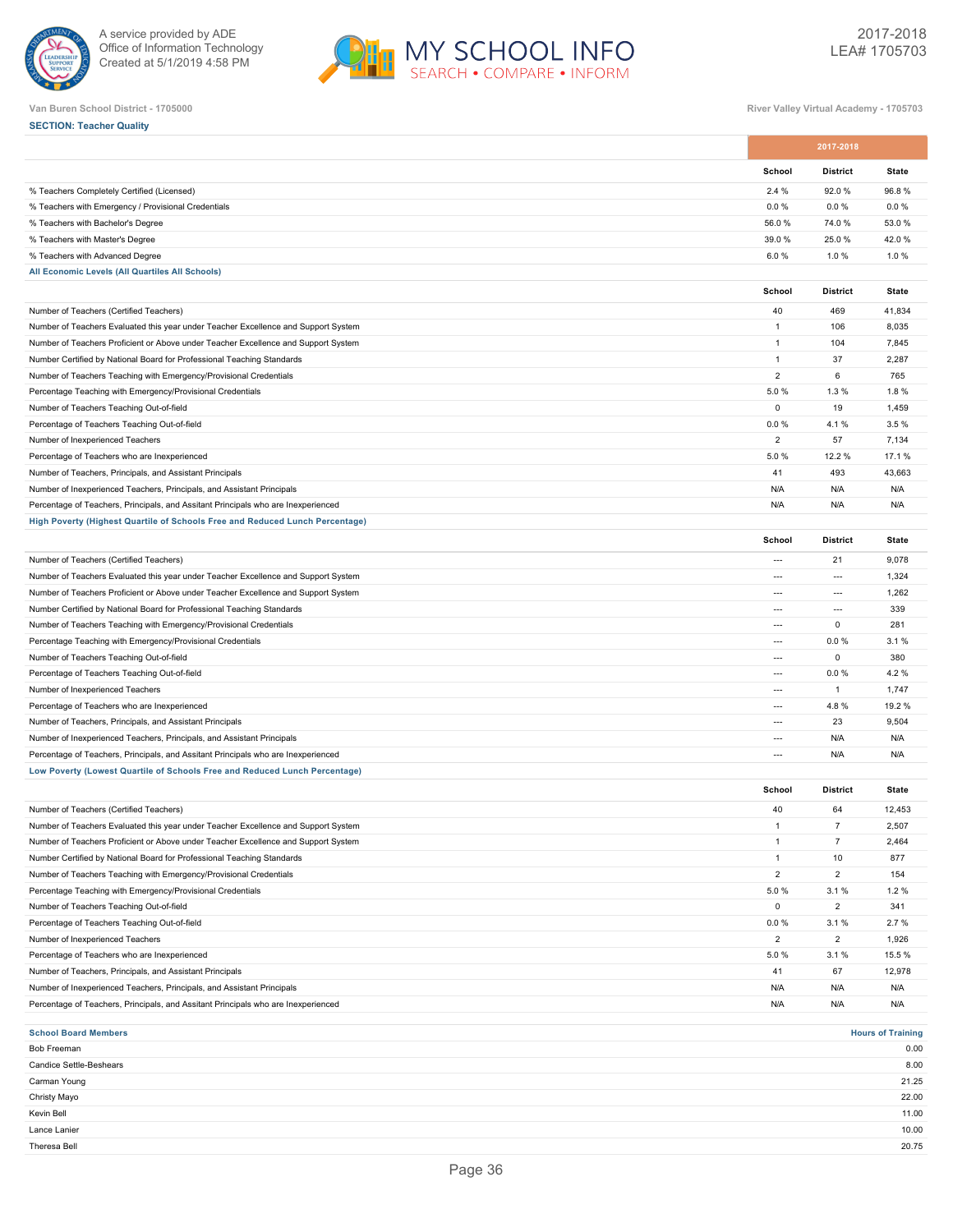

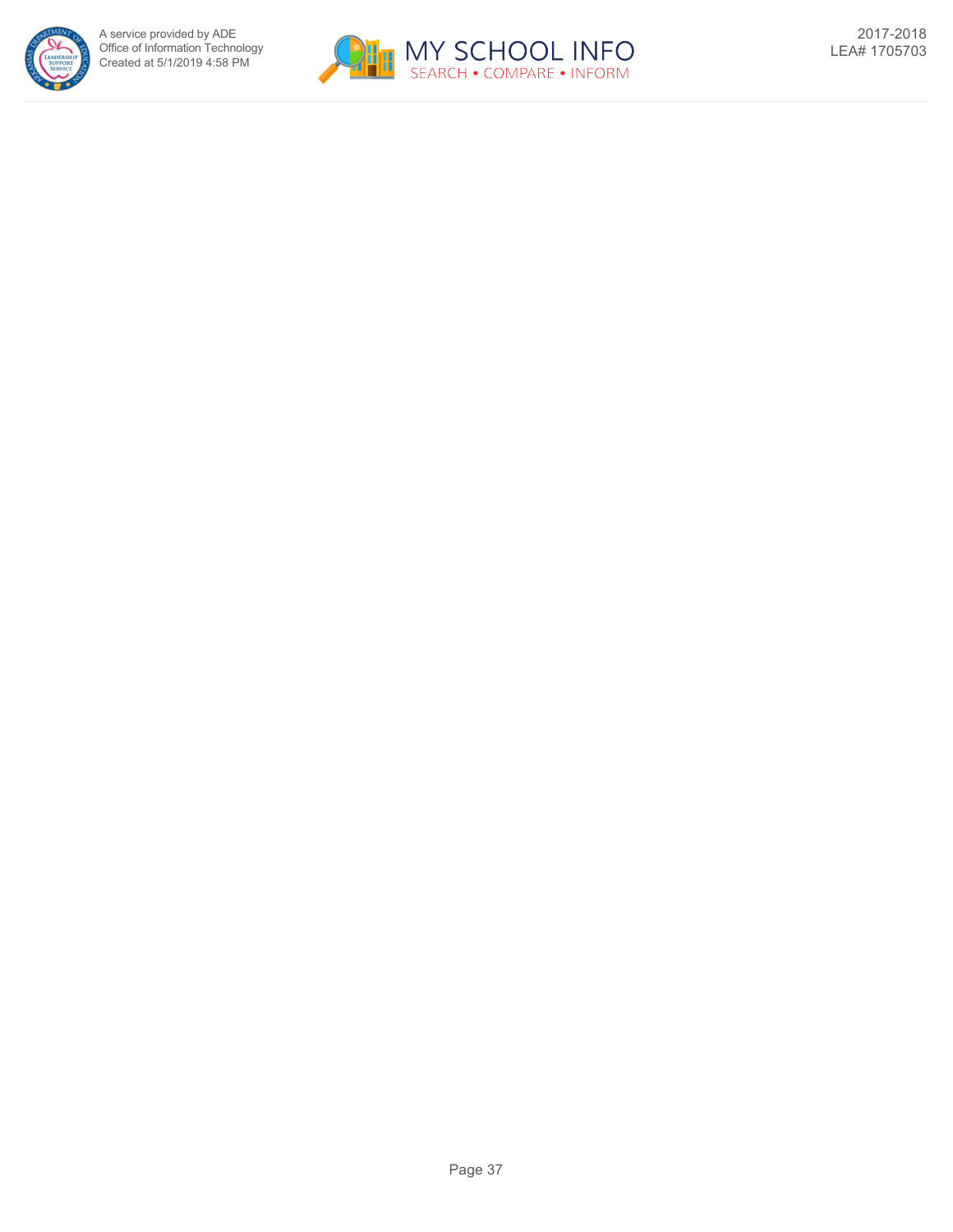



### **SECTION: School Expenditures**

|                                                      |                |                     |           |              | 2017-2018           |              |                 |                     |                 |
|------------------------------------------------------|----------------|---------------------|-----------|--------------|---------------------|--------------|-----------------|---------------------|-----------------|
| <b>State and Local Expenditures</b>                  |                |                     |           |              |                     |              |                 |                     |                 |
|                                                      |                | School              |           |              | <b>District</b>     |              |                 | <b>State</b>        |                 |
|                                                      | Personnel *    | Non-<br>Personnel * | Total     | Personnel *  | Non-<br>Personnel * | Total        | Personnel *     | Non-<br>Personnel * | Total           |
| Instruction                                          | \$55,191       | \$2,769             | \$57,960  | \$22,336,531 | \$2,664,430         | \$25,000,960 | \$1,846,546,023 | \$285,439,315       | \$2,131,985,338 |
| Support services, pupils                             | \$0            | \$0                 | \$0       | \$1,848,852  | \$53,074            | \$1,901,926  | \$160,069,101   | \$8,503,839         | \$168,572,940   |
| Support services, instructional staff                | \$3,675        | \$168,111           | \$171,786 | \$1,754,435  | \$1,122,945         | \$2,877,380  | \$166,475,200   | \$70,344,838        | \$236,820,038   |
| Support services, general administration             | \$3,697        | \$1,102             | \$4,799   | \$625,872    | \$186,558           | \$812,431    | \$74,567,573    | \$26,093,991        | \$100,661,564   |
| Support services, school administration              | \$131,055      | \$2,501             | \$133,556 | \$2,922,960  | \$38,258            | \$2,961,218  | \$238,663,133   | \$8,760,219         | \$247,423,352   |
| Support services, operation and maintenance of plant | \$4,015        | \$7,651             | \$11,665  | \$2,289,682  | \$3,012,378         | \$5,302,060  | \$176,640,009   | \$310,699,332       | \$487,339,341   |
| Support services, student transportation             | \$7,561        | \$2,737             | \$10,298  | \$1,279,854  | \$463,376           | \$1,743,229  | \$111,117,482   | \$63,133,720        | \$174,251,201   |
| Business/central/other support services              | \$5,132        | \$918               | \$6,050   | \$893,200    | \$185,838           | \$1,079,038  | \$79,763,690    | \$51,636,647        | \$131,400,337   |
| Food services                                        | \$1,440        | \$1,701             | \$3,141   | \$1,502,426  | \$980,015           | \$2,482.441  | \$98,105,725    | \$160.750.493       | \$258,856,218   |
| Enterprise operations                                | \$0            | \$0                 | \$0       | \$0          | \$163,392           | \$163,392    | \$40,418        | \$2,666,844         | \$2,707,263     |
| Other                                                | \$1,711        | \$646               | \$2,358   | \$289,699    | \$109,428           | \$399,127    | \$8,920,422     | \$2,213,308         | \$11,133,730    |
| <b>Grand Total</b>                                   | \$213,477      | \$188,138           | \$401,614 | \$35,743,511 | \$8,979,691         | \$44,723,203 | \$2,960,908,776 | \$990,242,548       | \$3,951,151,324 |
| State and Local Per-pupil Expenditures               | \$6,270        | \$5,526             | \$11,796  | \$6,202      | \$1,558             | \$7,760      | \$6,231         | \$2,084             | \$8,315         |
| <b>Federal Expenditures</b>                          |                |                     |           |              |                     |              |                 |                     |                 |
|                                                      |                |                     |           |              |                     |              |                 |                     |                 |
|                                                      |                | School              |           |              | <b>District</b>     |              |                 | <b>State</b>        |                 |
|                                                      | Personnel *    | Non-<br>Personnel * | Total     | Personnel *  | Non-<br>Personnel*  | Total        | Personnel *     | Non-<br>Personnel * | Total           |
| Instruction                                          | S <sub>0</sub> | \$0                 | \$0       | \$3,987,973  | \$1,099,964         | \$5,087,937  | \$465,591,792   | \$60,997,050        | \$526,588,842   |
| Support services, pupils                             | \$0            | \$134               | \$134     | \$96,638     | \$309,970           | \$406,608    | \$43,263,291    | \$33,247,903        | \$76,511,193    |
| Support services, instructional staff                | \$1,909        | \$1,493             | \$3,401   | \$347,239    | \$344,532           | \$691,770    | \$76,162,766    | \$39,296,794        | \$115,459,560   |
| Support services, general administration             | \$347          | \$262               | \$609     | \$58,780     | \$44,368            | \$103,149    | \$8,536,892     | \$4,085,874         | \$12,622,766    |
| Support services, school administration              | \$0            | \$0                 | \$0       | \$0          | \$0                 | \$0          | \$951,883       | \$58,734            | \$1,010,618     |
| Support services, operation and maintenance of plant | \$0            | \$0                 | \$0       | \$0          | \$14,711            | \$14,711     | \$203,457       | \$1,551,473         | \$1,754,930     |
| Support services, student transportation             | \$749          | \$3                 | \$752     | \$126,777    | \$486               | \$127,263    | \$7,211,281     | \$1,152,985         | \$8,364,266     |
| Business/central/other support services              | \$0            | \$612               | \$612     | \$0          | \$103,589           | \$103,589    | \$1,182,327     | \$8,688,164         | \$9,870,491     |
| Food services                                        | \$0            | \$0                 | \$0       | \$0          | \$5,000             | \$5,000      | \$220,700       | \$596,414           | \$817,115       |
| Enterprise operations                                | \$0            | \$0                 | \$0       | \$0          | \$0                 | \$0          | \$0             | \$6,054             | \$6,054         |
| Other                                                | \$0            | \$5                 | \$5       | \$434,360    | \$37,880            | \$472,240    | \$5,189,656     | \$1,639,119         | \$6,828,775     |
| <b>Grand Total</b>                                   | \$3,005        | \$2,509             | \$5,513   | \$5,051,767  | \$1,960,500         | \$7,012,267  | \$608,514,045   | \$151,320,564       | \$759,834,609   |
| Federal Per-pupil Expenditures                       | <b>S88</b>     | \$74                | \$162     | <b>\$877</b> | \$340               | \$1,217      | \$1,281         | \$318               | \$1,599         |
| <b>Total Expenditures</b>                            |                |                     |           |              |                     |              |                 |                     |                 |

|                                                      | Personnel * | Non-<br>Personnel * | Total     | Personnel *  | Non-<br>Personnel * | Total        | Personnel *     | Non-<br>Personnel * | Total           |
|------------------------------------------------------|-------------|---------------------|-----------|--------------|---------------------|--------------|-----------------|---------------------|-----------------|
| Instruction                                          | \$55,191    | \$2,769             | \$57,960  | \$26,324,504 | \$3,764,393         | \$30,088,897 | \$2,312,137,815 | \$346,436,365       | \$2,658,574,180 |
| Support services, pupils                             | \$0         | \$134               | \$134     | \$1,945,490  | \$363,044           | \$2,308,534  | \$203,332,391   | \$41,751,742        | \$245,084,133   |
| Support services, instructional staff                | \$5,583     | \$169,604           | \$175,187 | \$2,101,674  | \$1,467,477         | \$3,569,151  | \$242,637,966   | \$109,641,632       | \$352,279,598   |
| Support services, general administration             | \$4,045     | \$1,364             | \$5,409   | \$684,653    | \$230,927           | \$915,579    | \$83,104,465    | \$30,179,866        | \$113,284,330   |
| Support services, school administration              | \$131,055   | \$2,501             | \$133,556 | \$2,922,960  | \$38,258            | \$2,961,218  | \$239,615,017   | \$8,818,953         | \$248,433,970   |
| Support services, operation and maintenance of plant | \$4,015     | \$7,651             | \$11,665  | \$2,289,682  | \$3,027,089         | \$5,316,771  | \$176,843,466   | \$312,250,805       | \$489,094,271   |
| Support services, student transportation             | \$8,310     | \$2,740             | \$11,050  | \$1,406,630  | \$463,861           | \$1,870,492  | \$118,328,762   | \$64,286,705        | \$182,615,468   |
| Business/central/other support services              | \$5,132     | \$1,530             | \$6,662   | \$893,200    | \$289,427           | \$1,182,627  | \$80,946,017    | \$60,324,811        | \$141,270,828   |
| Food services                                        | \$1,440     | \$1,701             | \$3,141   | \$1,502,426  | \$985,015           | \$2,487,441  | \$98,326,426    | \$161,346,907       | \$259,673,333   |
| Enterprise operations                                | \$0         | \$0                 | \$0       | \$0          | \$163,392           | \$163,392    | \$40,418        | \$2,672,898         | \$2,713,317     |
| Other                                                | \$1,711     | \$652               | \$2,363   | \$724,059    | \$147,308           | \$871,367    | \$14,110,077    | \$3,852,428         | \$17,962,505    |
| Grand Total                                          | \$216,482   | \$190,646           | \$407,128 | \$40,795,278 | \$10,940,192        | \$51,735,470 | \$3,569,422,821 | \$1,141,563,112     | \$4,710,985,933 |
| <b>Total Per-pupil Expenditures</b>                  | \$6,358     | \$5,600             | \$11,958  | \$7,078      | \$1,898             | \$8,977      | \$7,511         | \$2,402             | \$9,914         |

\* Personnel Expenditures Salaries and Employee Benefits (Object Series 100 and 200)

\*\* Non-Personnel Expenditures = Personnel Expenditures subtracted from Total Expenditures.

|                                                         |        | 2017-2018       |               |
|---------------------------------------------------------|--------|-----------------|---------------|
|                                                         | School | <b>District</b> | State         |
| Mills Voted                                             |        | 42.6            | 38.4          |
| Average Teacher Salary                                  |        | \$50,318        | \$49,840      |
| <b>Extracurricular Expenditures</b>                     |        | \$4,585,507     | \$187,202,332 |
| Capital Expenditures                                    |        | \$4,191,955     | \$573,071,733 |
| Debt Service Expenditures                               |        | \$5,089,631     | \$294,033,249 |
| <b>Free and Reduced Meals</b>                           |        |                 |               |
| Percent of Students Eligible for Free and Reduced Meals | 14.7%  | 61.2%           | 60.2%         |
| State Free and Reduced-Price Meal Ratett                |        |                 | 60.6%         |
| National Free and Reduced-Price Meal Rate+              |        |                 | 57.9%         |
|                                                         |        |                 |               |

† Source: FNS National databank.

†† State Free and Reduced Meal Rate includes preschool and adult education students.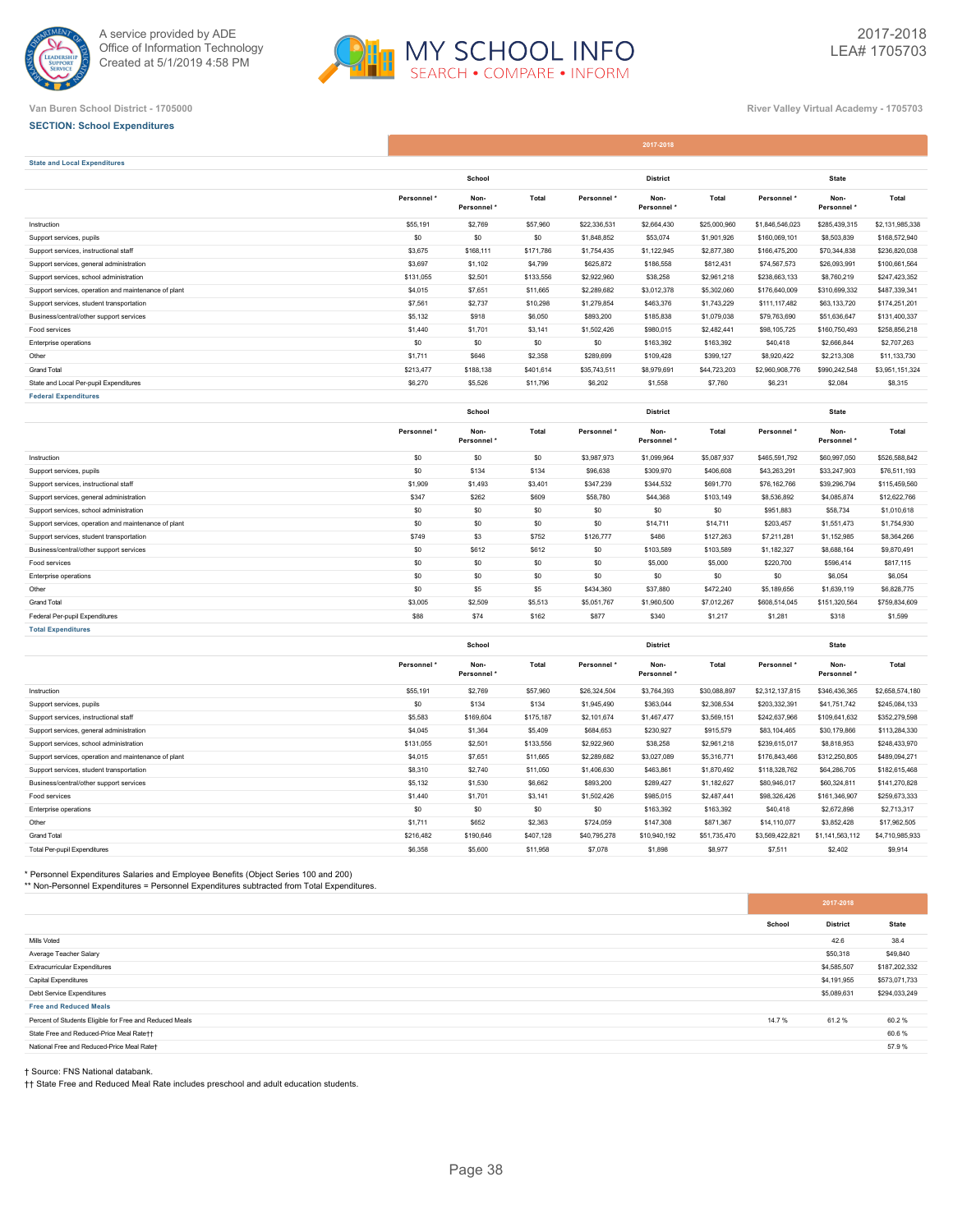





|          |            | 2017-2018 |                |  |  |
|----------|------------|-----------|----------------|--|--|
|          | <b>ELA</b> | Math      | <b>Science</b> |  |  |
| Grade 3  | 0.00%      | $0.00\%$  | 0.00%          |  |  |
| Grade 5  | 0.00%      | $0.00\%$  | 0.00%          |  |  |
| Grade 7  | 0.00%      | 0.00%     | 0.00%          |  |  |
| Grade 8  | 0.00%      | $0.00\%$  | 0.00%          |  |  |
| Grade 9  | 0.00%      | 0.00%     | 0.00%          |  |  |
| Grade 10 | 0.00%      | 0.00%     | 0.00%          |  |  |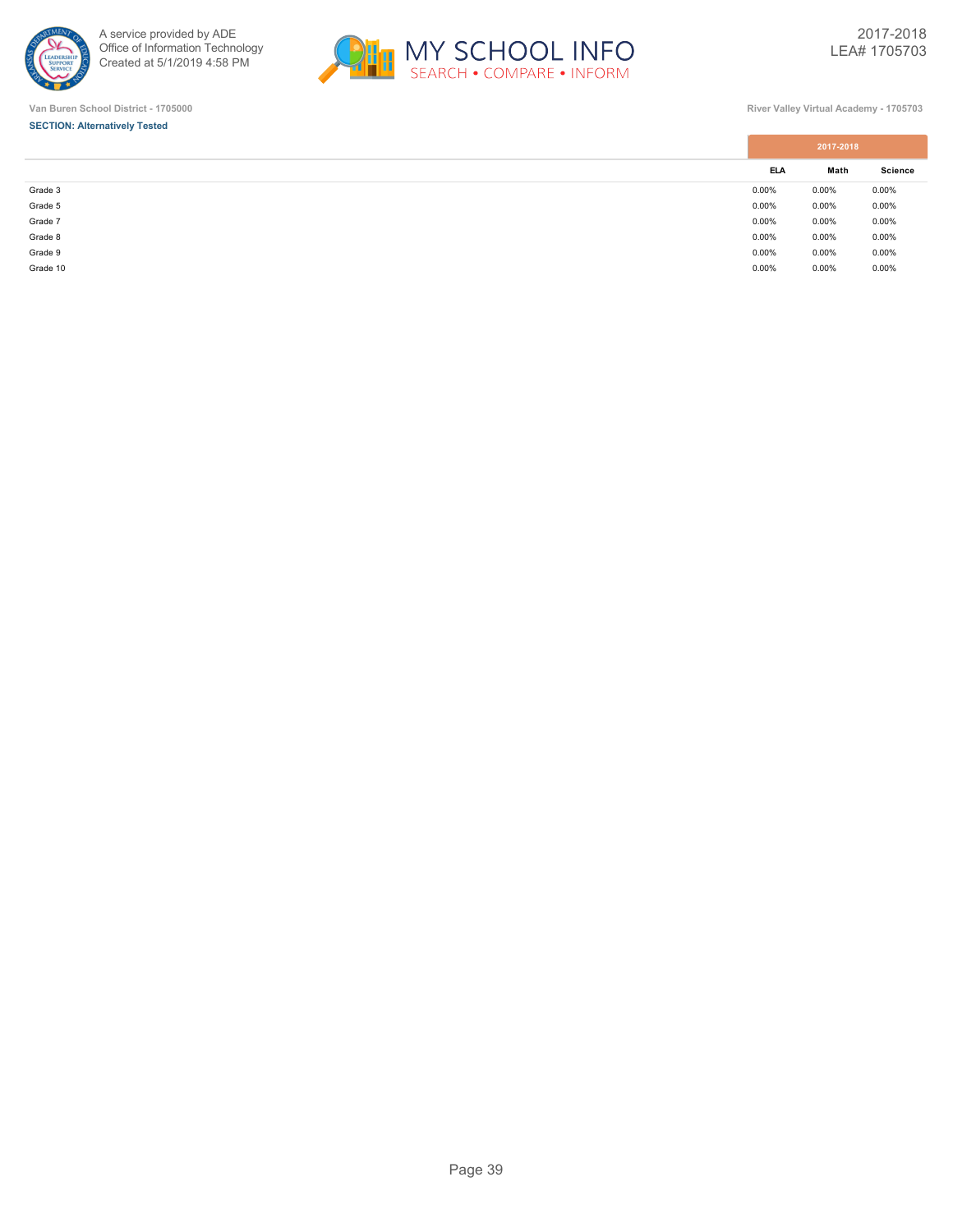



|                                                         | 2017-2018 |                      |                |          |                |
|---------------------------------------------------------|-----------|----------------------|----------------|----------|----------------|
|                                                         | % Tested  | % In Need of Support | % Close        | % Ready  | % Exceeds      |
| <b>Grade 3 Mathematics</b>                              |           |                      |                |          |                |
| All                                                     | 100       | $^{\circ}$           | $\overline{0}$ | 100      | $\circ$        |
| Caucasian                                               | 100       | $\Omega$             | $\circ$        | 100      | $\circ$        |
| Caucasian Female                                        | 100       | $\Omega$             | $\Omega$       | 100      | $^{\circ}$     |
| Caucasian Female without Disability                     | 100       | $\Omega$             | $\Omega$       | 100      | $^{\circ}$     |
| Caucasian Female Non-English Learner                    | 100       | $\Omega$             | $\Omega$       | 100      | $\circ$        |
| Caucasian Female Non-English Learner without Disability | 100       | $^{\circ}$           | $\overline{0}$ | 100      | $^{\circ}$     |
| Caucasian Male                                          | $\cdots$  | $\sim$               | $\sim$         | $\cdots$ | $\cdots$       |
| Caucasian Male without Disability                       | $\cdots$  | $\sim$               | $\sim$         | $\cdots$ | $\cdots$       |
| Caucasian Male Non-English Learner                      | $\cdots$  | $-$                  | 1.11           | $\cdots$ |                |
| Caucasian Male Non-English Learner without Disability   | $\cdots$  | $\cdots$             | $\cdots$       | $\cdots$ | $\cdots$       |
| Caucasian Student without Disability                    | 100       | $\overline{0}$       | $\overline{0}$ | 100      | $\overline{0}$ |
| Caucasian Non-English Learner                           | 100       | $^{\circ}$           | $\overline{0}$ | 100      | $^{\circ}$     |
| Caucasian Non-English Learner without Disability        | 100       | $\Omega$             | $\Omega$       | 100      | $^{\circ}$     |
| Female                                                  | 100       | $\Omega$             | $\circ$        | 100      | $\circ$        |
| Female Student without Disability                       | 100       | $\Omega$             | $\Omega$       | 100      | $^{\circ}$     |
| Female Non-English Learner                              | 100       | $\Omega$             | $\Omega$       | 100      | $^{\circ}$     |
| Female Non-English Learner without Disability           | 100       | $\circ$              | $\circ$        | 100      | $\circ$        |
| Male                                                    | $\cdots$  | $\cdots$             | $\sim$         | $\cdots$ | $\cdots$       |
| Male Student without Disability                         | $\cdots$  | $\sim$               | $\cdots$       | $\cdots$ | $\cdots$       |
| Male Non-English Learner                                | $\cdots$  | $\sim$               | $\cdots$       | $\cdots$ | $\cdots$       |
| Male Non-English Learner without Disability             |           | $\cdots$             | $\cdots$       |          |                |
| Student without Disability                              | 100       | $\sqrt{2}$           | $\Omega$       | 100      | $^{\circ}$     |
| Non-English Learner                                     | 100       | $\Omega$             | $\Omega$       | 100      | $\overline{0}$ |
| Non-English Learner Student without Disability          | 100       | $^{\circ}$           | $\Omega$       | 100      | $^{\circ}$     |
|                                                         |           |                      |                |          |                |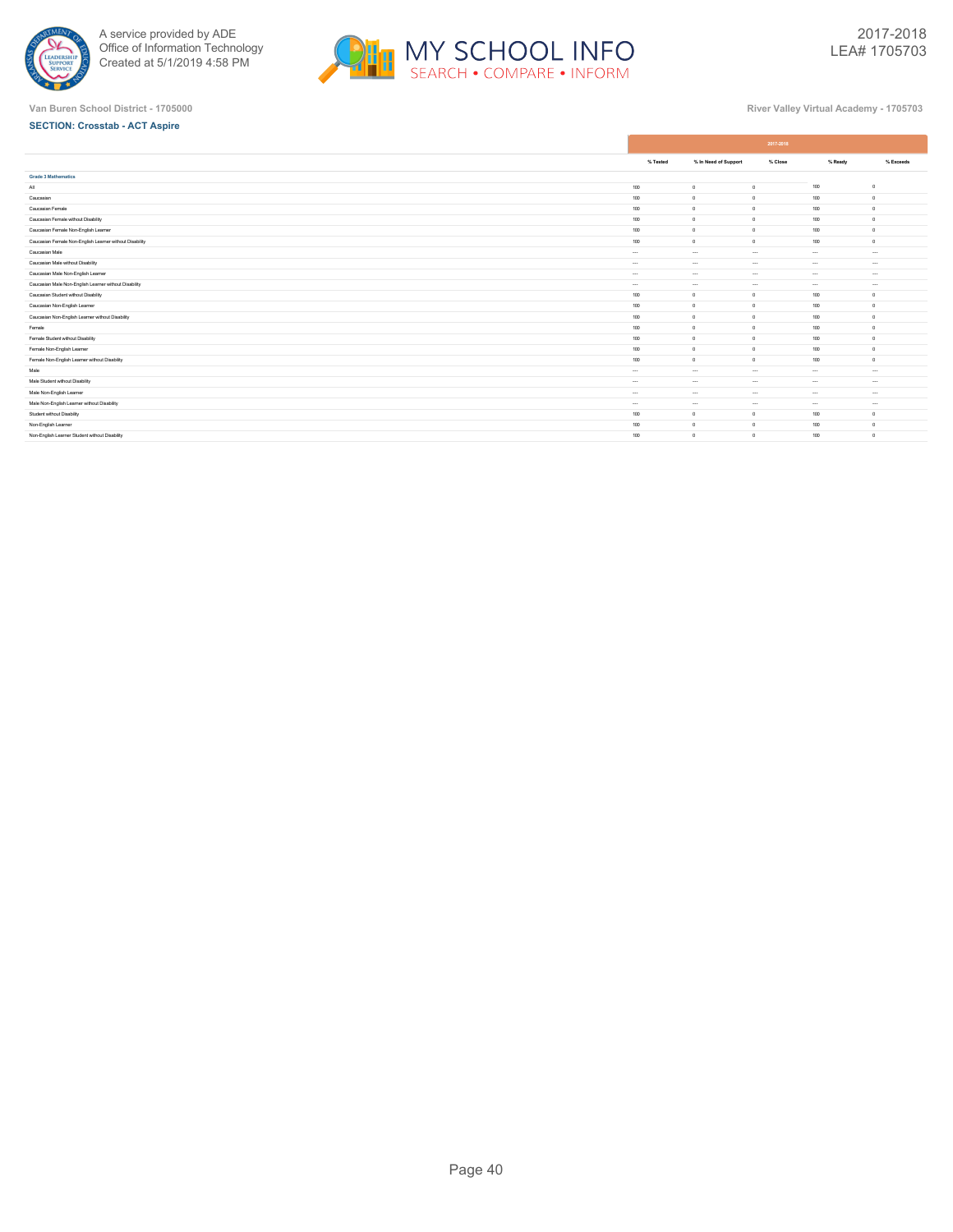



|                                                         | 2017-2018 |                      |          |            |            |
|---------------------------------------------------------|-----------|----------------------|----------|------------|------------|
|                                                         | % Tested  | % In Need of Support | % Close  | % Ready    | % Exceeds  |
| <b>Grade 5 Mathematics</b>                              |           |                      |          |            |            |
| All                                                     | 100       | $\circ$              | 50       | 50         | $\circ$    |
| Caucasian                                               | 100       | $^{\circ}$           | 100      | $\circ$    | $\circ$    |
| Caucasian Female                                        | $\cdots$  | $\sim$               | $\sim$   | $\cdots$   | $\cdots$   |
| Caucasian Female without Disability                     | $\cdots$  | $\cdots$             | $\cdots$ | $\cdots$   | $\cdots$   |
| Caucasian Female Non-English Learner                    | $\cdots$  | $\sim$               | $\sim$   | $\cdots$   | $\cdots$   |
| Caucasian Female Non-English Learner without Disability | $\cdots$  | $\cdots$             | $\sim$   | $\cdots$   | $\cdots$   |
| Caucasian Male                                          | 100       | $\overline{0}$       | 100      | $\circ$    | $\circ$    |
| Caucasian Male without Disability                       | 100       | $\Omega$             | 100      | $^{\circ}$ | $\circ$    |
| Caucasian Male Non-English Learner                      | 100       | $^{\circ}$           | 100      | $\circ$    | $\circ$    |
| Caucasian Male Non-English Learner without Disability   | 100       | $^{\circ}$           | 100      | $^{\circ}$ | $\circ$    |
| Caucasian Student without Disability                    | 100       | $^{\circ}$           | 100      | $^{\circ}$ | $^{\circ}$ |
| Caucasian Non-English Learner                           | 100       | $\circ$              | 100      | $^{\circ}$ | $\circ$    |
| Caucasian Non-English Learner without Disability        | 100       | $\circ$              | 100      | $^{\circ}$ | $\circ$    |
| Female                                                  | 100       | $\circ$              | $\circ$  | 100        | $\circ$    |
| Female Student without Disability                       | 100       | $\circ$              | $\circ$  | 100        | $\circ$    |
| Female Non-English Learner                              | 100       | $\Omega$             | $\circ$  | 100        | $^{\circ}$ |
| Female Non-English Learner without Disability           | 100       | $\Omega$             | $\circ$  | 100        | $\circ$    |
| Male                                                    | 100       | $\circ$              | 100      | $^{\circ}$ | $\circ$    |
| Male Student without Disability                         | 100       | $\circ$              | 100      | $^{\circ}$ | $^{\circ}$ |
| Male Non-English Learner                                | 100       | $^{\circ}$           | 100      | $\circ$    | $\circ$    |
| Male Non-English Learner without Disability             | 100       | $^{\circ}$           | 100      | $^{\circ}$ | $^{\circ}$ |
| Student without Disability                              | 100       | $\overline{0}$       | 50       | 50         | $^{\circ}$ |
| Non-English Learner                                     | 100       | $^{\circ}$           | 50       | 50         | $\circ$    |
| Non-English Learner Student without Disability          | 100       | $\overline{0}$       | 50       | 50         | $\circ$    |
|                                                         |           |                      |          |            |            |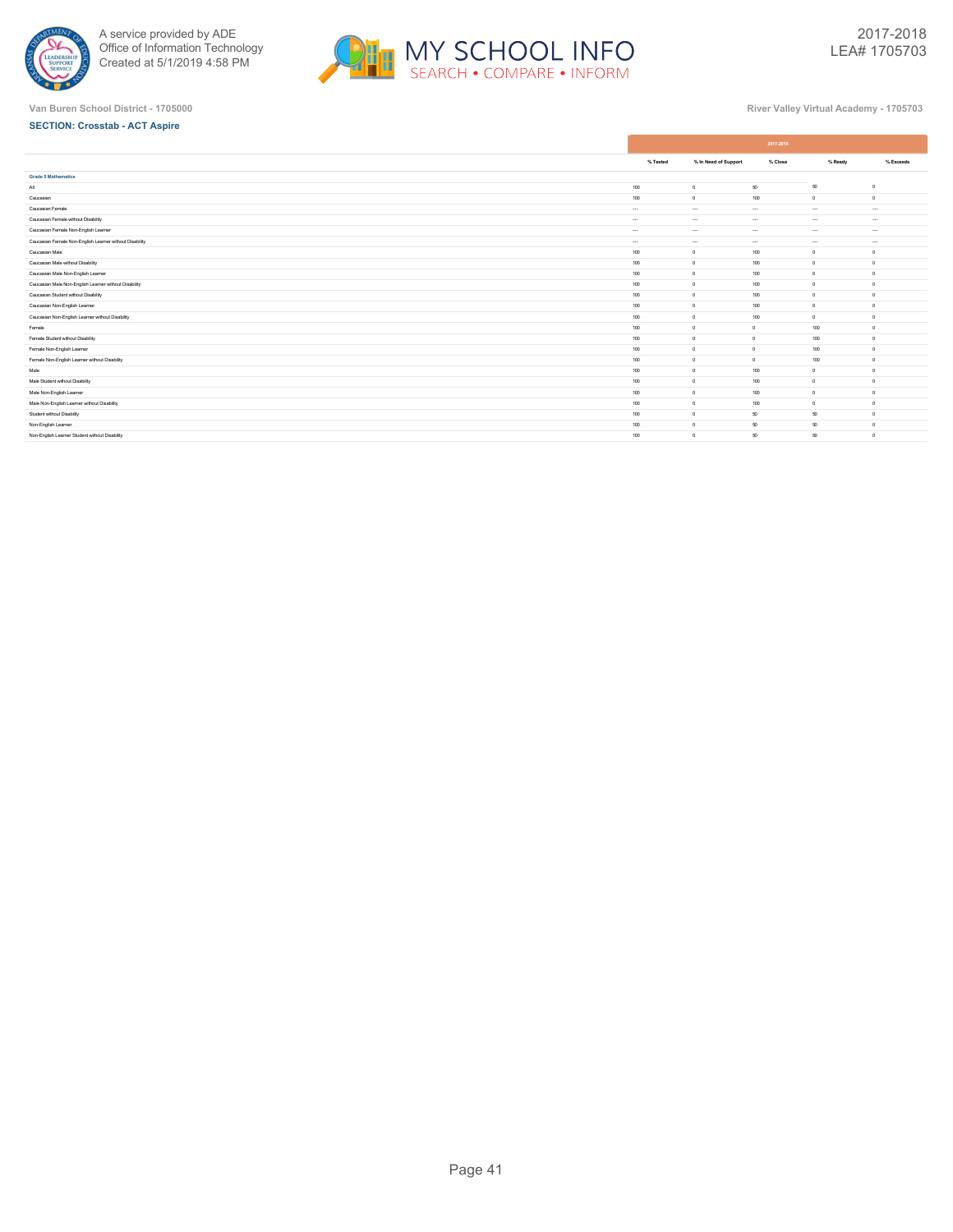



|                                                         | % Tested | % In Need of Support | % Close  | % Ready    | % Exceeds |
|---------------------------------------------------------|----------|----------------------|----------|------------|-----------|
| <b>Grade 7 Mathematics</b>                              |          |                      |          |            |           |
| All                                                     | 100      | $\circ$              | $\circ$  | $\Omega$   | 100       |
| Caucasian                                               | 100      | $\Omega$             | $\circ$  | $\Omega$   | 100       |
| Caucasian Female                                        | $\cdots$ | $\sim$               | $\cdots$ | $\cdots$   | $\cdots$  |
| Caucasian Female without Disability                     | $\cdots$ | $\cdots$             | $\cdots$ | $\cdots$   |           |
| Caucasian Female Non-English Learner                    | $\cdots$ | $\cdots$             | 1.11     | $\cdots$   |           |
| Caucasian Female Non-English Learner without Disability | $\cdots$ | $\cdots$             | $\cdots$ | $\cdots$   |           |
| Caucasian Male                                          | 100      | $\sim$               | $\Omega$ | $\sqrt{2}$ | 100       |
| Caucasian Male without Disability                       | 100      | $\Omega$             | $\circ$  | $\Omega$   | 100       |
| Caucasian Male Non-English Learner                      | 100      | $\circ$              | $\circ$  | $^{\circ}$ | 100       |
| Caucasian Male Non-English Learner without Disability   | 100      | $\Omega$             | $\circ$  | $\Omega$   | 100       |
| Caucasian Student without Disability                    | 100      | $\circ$              | $\circ$  | $^{\circ}$ | 100       |
| Caucasian Non-English Learner                           | 100      | $\circ$              | $\circ$  | $^{\circ}$ | 100       |
| Caucasian Non-English Learner without Disability        | 100      | $\Omega$             | $\Omega$ | $\Omega$   | 100       |
| Female                                                  | $\cdots$ | $\cdots$             | $\cdots$ | $\cdots$   |           |
| Female Student without Disability                       | $\cdots$ | $\cdots$             | $\cdots$ | $\cdots$   | $\cdots$  |
| Female Non-English Learner                              | $\cdots$ | $\cdots$             | $\cdots$ | $\cdots$   |           |
| Female Non-English Learner without Disability           | $\cdots$ | $\cdots$             | $\cdots$ | $\cdots$   | $\cdots$  |
| Male                                                    | 100      | $\circ$              | $\circ$  | $^{\circ}$ | 100       |
| Male Student without Disability                         | 100      | $\Omega$             | $\Omega$ | $\Omega$   | 100       |
| Male Non-English Learner                                | 100      | $\Omega$             | $\circ$  | $\Omega$   | 100       |
| Male Non-English Learner without Disability             | 100      | $\circ$              | $\circ$  | $^{\circ}$ | 100       |
| Student without Disability                              | 100      | $\Omega$             | $\circ$  | $\Omega$   | 100       |
| Non-English Learner                                     | 100      | $\Omega$             | $\circ$  | $\Omega$   | 100       |
| Non-English Learner Student without Disability          | 100      | $\Omega$             | $\circ$  | $\Omega$   | 100       |
|                                                         |          |                      |          |            |           |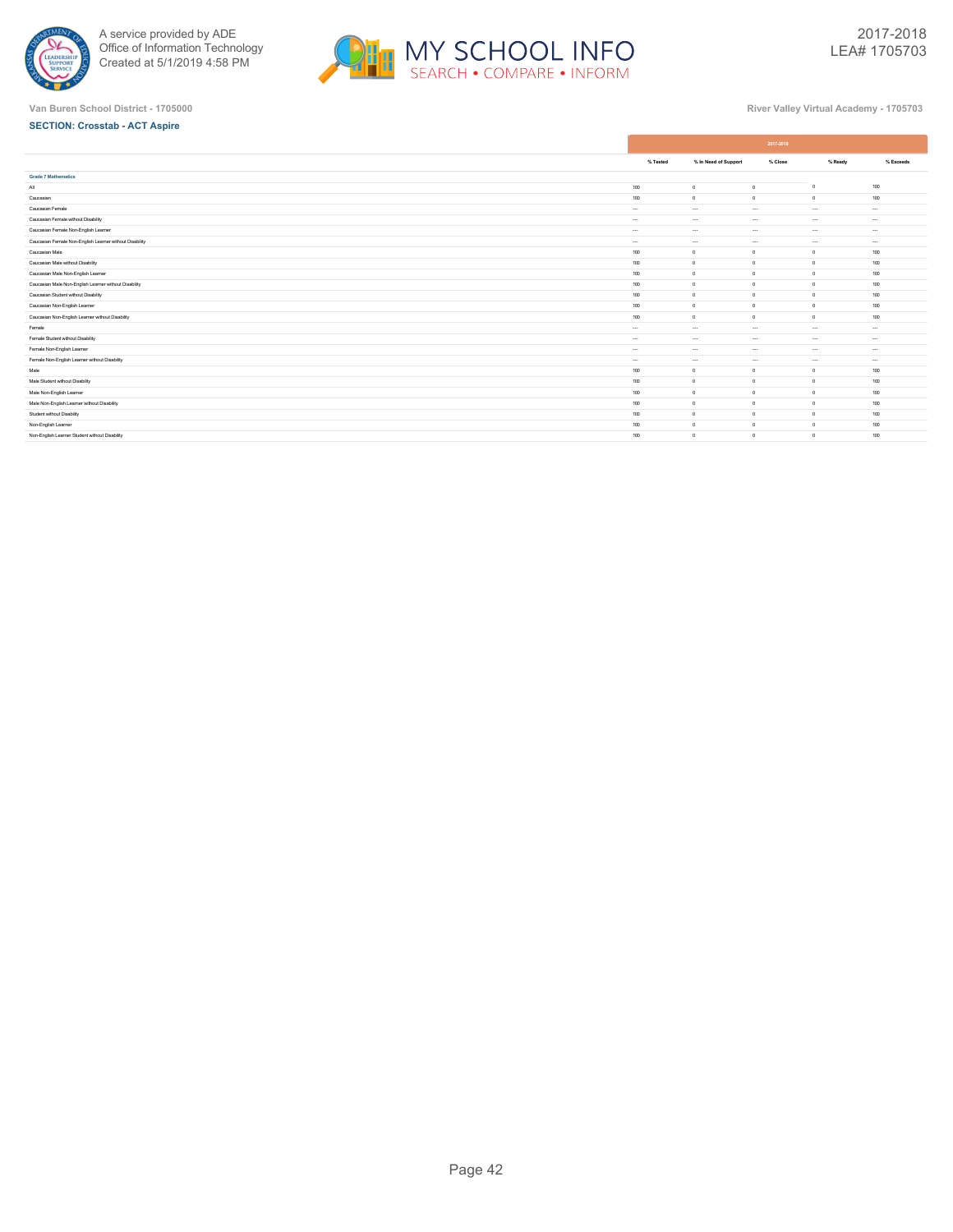



|                                                         | 2017-2018 |                      |             |            |           |
|---------------------------------------------------------|-----------|----------------------|-------------|------------|-----------|
|                                                         | % Tested  | % In Need of Support | % Close     | % Ready    | % Exceeds |
| <b>Grade 8 Mathematics</b>                              |           |                      |             |            |           |
| All                                                     | 100       | $\circ$              | 33.33       | 33.33      | 33.33     |
| Caucasian                                               | 100       | $^{\circ}$           | 33.33       | 33.33      | 33.33     |
| Caucasian Female                                        | 100       | $\circ$              | $\mathbf 0$ | 100        | $\circ$   |
| Caucasian Female without Disability                     | 100       | $\circ$              | $\circ$     | 100        | $\circ$   |
| Caucasian Female Non-English Learner                    | 100       | $^{\circ}$           | $\circ$     | 100        | $\circ$   |
| Caucasian Female Non-English Learner without Disability | 100       | $\overline{0}$       | $\circ$     | 100        | $\circ$   |
| Caucasian Male                                          | 100       | $\circ$              | 50          | $^{\circ}$ | 50        |
| Caucasian Male without Disability                       | 100       | $^{\circ}$           | 50          | $^{\circ}$ | 50        |
| Caucasian Male Non-English Learner                      | 100       | $\overline{0}$       | 50          | $\circ$    | 50        |
| Caucasian Male Non-English Learner without Disability   | 100       | $\Omega$             | 50          | $^{\circ}$ | 50        |
| Caucasian Student without Disability                    | 100       | $^{\circ}$           | 33.33       | 33.33      | 33.33     |
| Caucasian Non-English Learner                           | 100       | $\circ$              | 33.33       | 33.33      | 33.33     |
| Caucasian Non-English Learner without Disability        | 100       | $^{\circ}$           | 33.33       | 33.33      | 33.33     |
| Female                                                  | 100       | $^{\circ}$           | $\circ$     | 100        | $\circ$   |
| Female Student without Disability                       | 100       | $\circ$              | $\circ$     | 100        | $\circ$   |
| Female Non-English Learner                              | 100       | $\Omega$             | $\mathbf 0$ | 100        | $\circ$   |
| Female Non-English Learner without Disability           | 100       | $\Omega$             | $\circ$     | 100        | $\circ$   |
| Male                                                    | 100       | $\circ$              | 50          | $^{\circ}$ | 50        |
| Male Student without Disability                         | 100       | $\Omega$             | 50          | $\circ$    | 50        |
| Male Non-English Learner                                | 100       | $^{\circ}$           | 50          | $^{\circ}$ | 50        |
| Male Non-English Learner without Disability             | 100       | $\circ$              | 50          | $^{\circ}$ | 50        |
| Student without Disability                              | 100       | $\overline{0}$       | 33.33       | 33.33      | 33.33     |
| Non-English Learner                                     | 100       | $^{\circ}$           | 33.33       | 33.33      | 33.33     |
| Non-English Learner Student without Disability          | 100       | $\circ$              | 33.33       | 33.33      | 33.33     |
|                                                         |           |                      |             |            |           |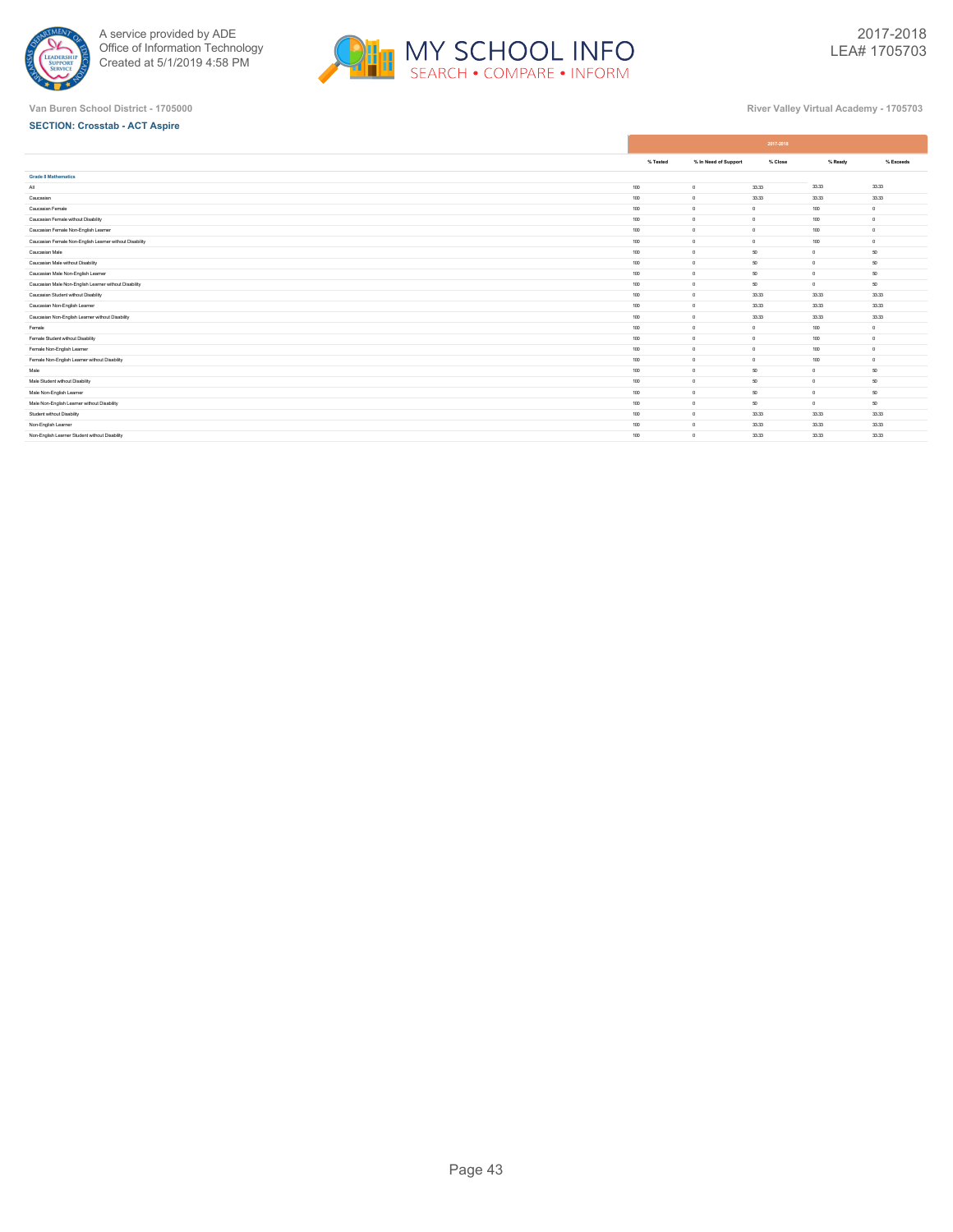



|                                                         | 2017-2018 |                      |         |            |            |
|---------------------------------------------------------|-----------|----------------------|---------|------------|------------|
|                                                         | % Tested  | % In Need of Support | % Close | % Ready    | % Exceeds  |
| <b>Grade 9 Mathematics</b>                              |           |                      |         |            |            |
| All                                                     | 100       | 25                   | 37.5    | 12.5       | 25         |
| Caucasian                                               | 100       | 33.33                | 50      | 16.67      | $^{\circ}$ |
| Caucasian Female                                        | 100       | $^{\circ}$           | 66.67   | 33.33      | $^{\circ}$ |
| Caucasian Female without Disability                     | 100       | $\circ$              | 66.67   | 33.33      | $^{\circ}$ |
| Caucasian Female Non-English Learner                    | 100       | $\Omega$             | 66.67   | 33.33      | $^{\circ}$ |
| Caucasian Female Non-English Learner without Disability | 100       | $\circ$              | 66.67   | 33.33      | $^{\circ}$ |
| Caucasian Male                                          | 100       | 66.67                | 33.33   | $\Omega$   | $^{\circ}$ |
| Caucasian Male without Disability                       | 100       | 66.67                | 33.33   | $\Omega$   | $^{\circ}$ |
| Caucasian Male Non-English Learner                      | 100       | 66.67                | 33.33   | $^{\circ}$ | $^{\circ}$ |
| Caucasian Male Non-English Learner without Disability   | 100       | 66.67                | 33.33   | $\Omega$   | $^{\circ}$ |
| Caucasian Student without Disability                    | 100       | 33.33                | 50      | 16.67      | $^{\circ}$ |
| Caucasian Non-English Learner                           | 100       | 33.33                | 50      | 16.67      | $^{\circ}$ |
| Caucasian Non-English Learner without Disability        | 100       | 33.33                | 50      | 16.67      | $^{\circ}$ |
| Female                                                  | 100       | $\Omega$             | 40      | 20         | 40         |
| Female Student without Disability                       | 100       | $^{\circ}$           | 40      | 20         | 40         |
| Female Non-English Learner                              | 100       | $\Omega$             | 40      | 20         | 40         |
| Female Non-English Learner without Disability           | 100       | $\Omega$             | 40      | 20         | 40         |
| Male                                                    | 100       | 66.67                | 33.33   | $\Omega$   | $^{\circ}$ |
| Male Student without Disability                         | 100       | 66.67                | 33.33   | $\Omega$   | $^{\circ}$ |
| Male Non-English Learner                                | 100       | 66.67                | 33.33   | $^{\circ}$ | $^{\circ}$ |
| Male Non-English Learner without Disability             | 100       | 66.67                | 33.33   | $^{\circ}$ | $^{\circ}$ |
| Student without Disability                              | 100       | 25                   | 37.5    | 12.5       | 25         |
| Non-English Learner                                     | 100       | 25                   | 37.5    | 12.5       | 25         |
| Non-English Learner Student without Disability          | 100       | 25                   | 37.5    | 12.5       | 25         |
|                                                         |           |                      |         |            |            |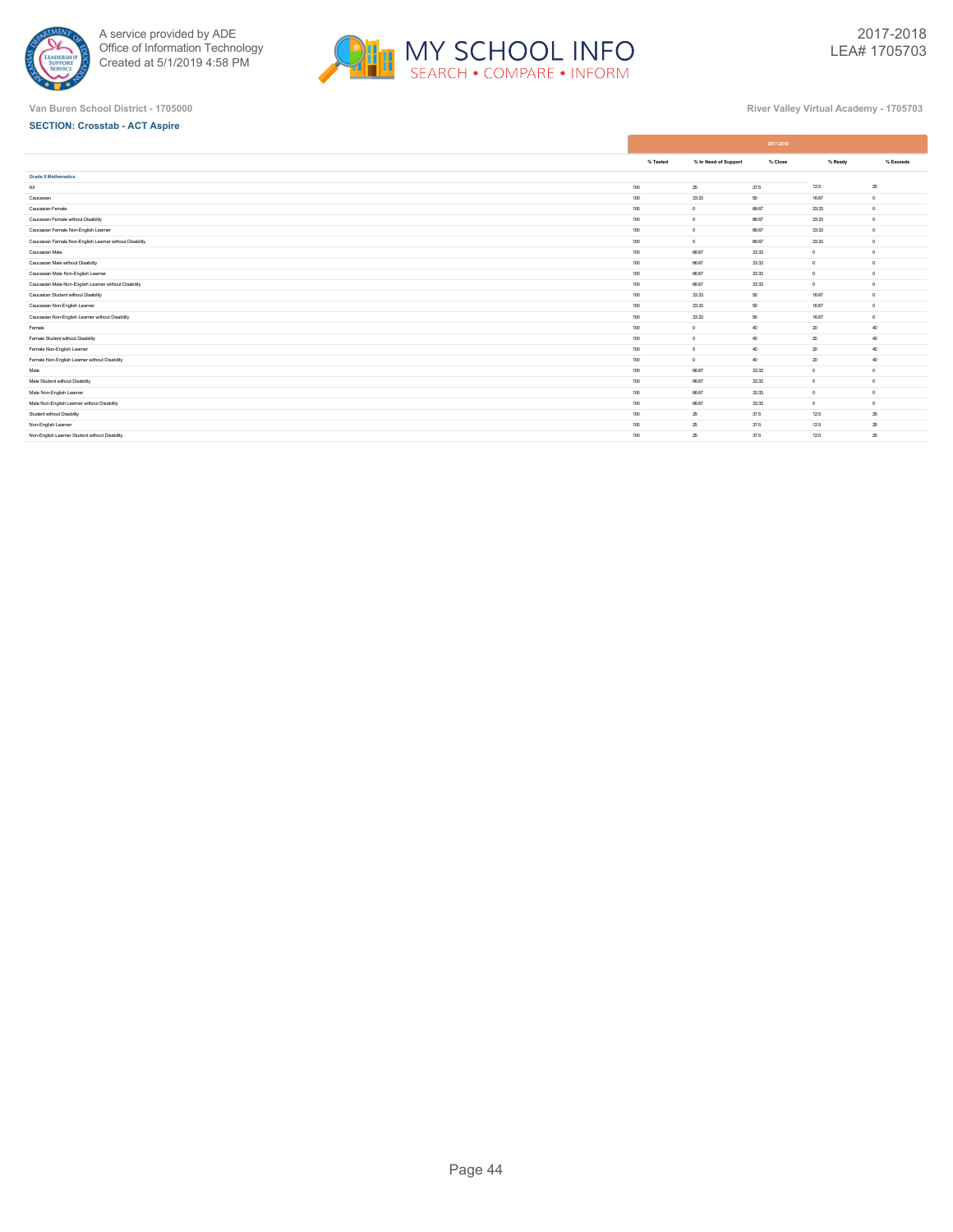



|                                                         | 2017-2018 |                      |             |            |            |
|---------------------------------------------------------|-----------|----------------------|-------------|------------|------------|
|                                                         | % Tested  | % In Need of Support | % Close     | % Ready    | % Exceeds  |
| <b>Grade 10 Mathematics</b>                             |           |                      |             |            |            |
| All                                                     | 100       | 75                   | 25          | $^{\circ}$ | $^{\circ}$ |
| Caucasian                                               | 100       | 66.67                | 33.33       | $^{\circ}$ | $\circ$    |
| Caucasian Female                                        | 100       | 50                   | 50          | $\circ$    | $\circ$    |
| Caucasian Female without Disability                     | 100       | 50                   | 50          | $^{\circ}$ | $^{\circ}$ |
| Caucasian Female Non-English Learner                    | 100       | 50                   | 50          | $\circ$    | $\circ$    |
| Caucasian Female Non-English Learner without Disability | 100       | 50                   | 50          | $^{\circ}$ | $^{\circ}$ |
| Caucasian Male                                          | 100       | 100                  | $\circ$     | $^{\circ}$ | $^{\circ}$ |
| Caucasian Male without Disability                       | 100       | 100                  | $\circ$     | $^{\circ}$ | $^{\circ}$ |
| Caucasian Male Non-English Learner                      | 100       | 100                  | $\circ$     | $^{\circ}$ | $\circ$    |
| Caucasian Male Non-English Learner without Disability   | 100       | 100                  | $\circ$     | $^{\circ}$ | $^{\circ}$ |
| Caucasian Student without Disability                    | 100       | 66.67                | 33.33       | $\circ$    | $\circ$    |
| Caucasian Non-English Learner                           | 100       | 66.67                | 33.33       | $\Omega$   | $^{\circ}$ |
| Caucasian Non-English Learner without Disability        | 100       | 66.67                | 33.33       | $^{\circ}$ | $\circ$    |
| Female                                                  | 100       | 66.67                | 33.33       | $\circ$    | $\circ$    |
| Female Student without Disability                       | 100       | 66.67                | 33.33       | $^{\circ}$ | $^{\circ}$ |
| Female Non-English Learner                              | 100       | 66.67                | 33.33       | $\circ$    | $^{\circ}$ |
| Female Non-English Learner without Disability           | 100       | 66.67                | 33.33       | $^{\circ}$ | $\circ$    |
| Male                                                    | 100       | 100                  | $\circ$     | $\circ$    | $\circ$    |
| Male Student without Disability                         | 100       | 100                  | $\mathbf 0$ | $^{\circ}$ | $\circ$    |
| Male Non-English Learner                                | 100       | 100                  | $\mathbf 0$ | $\circ$    | $\circ$    |
| Male Non-English Learner without Disability             | 100       | 100                  | $\mathbf 0$ | $^{\circ}$ | $\circ$    |
| Student without Disability                              | 100       | 75                   | 25          | $^{\circ}$ | $\circ$    |
| Non-English Learner                                     | 100       | 75                   | 25          | $^{\circ}$ | $^{\circ}$ |
| Non-English Learner Student without Disability          | 100       | 75                   | 25          | $^{\circ}$ | $^{\circ}$ |
|                                                         |           |                      |             |            |            |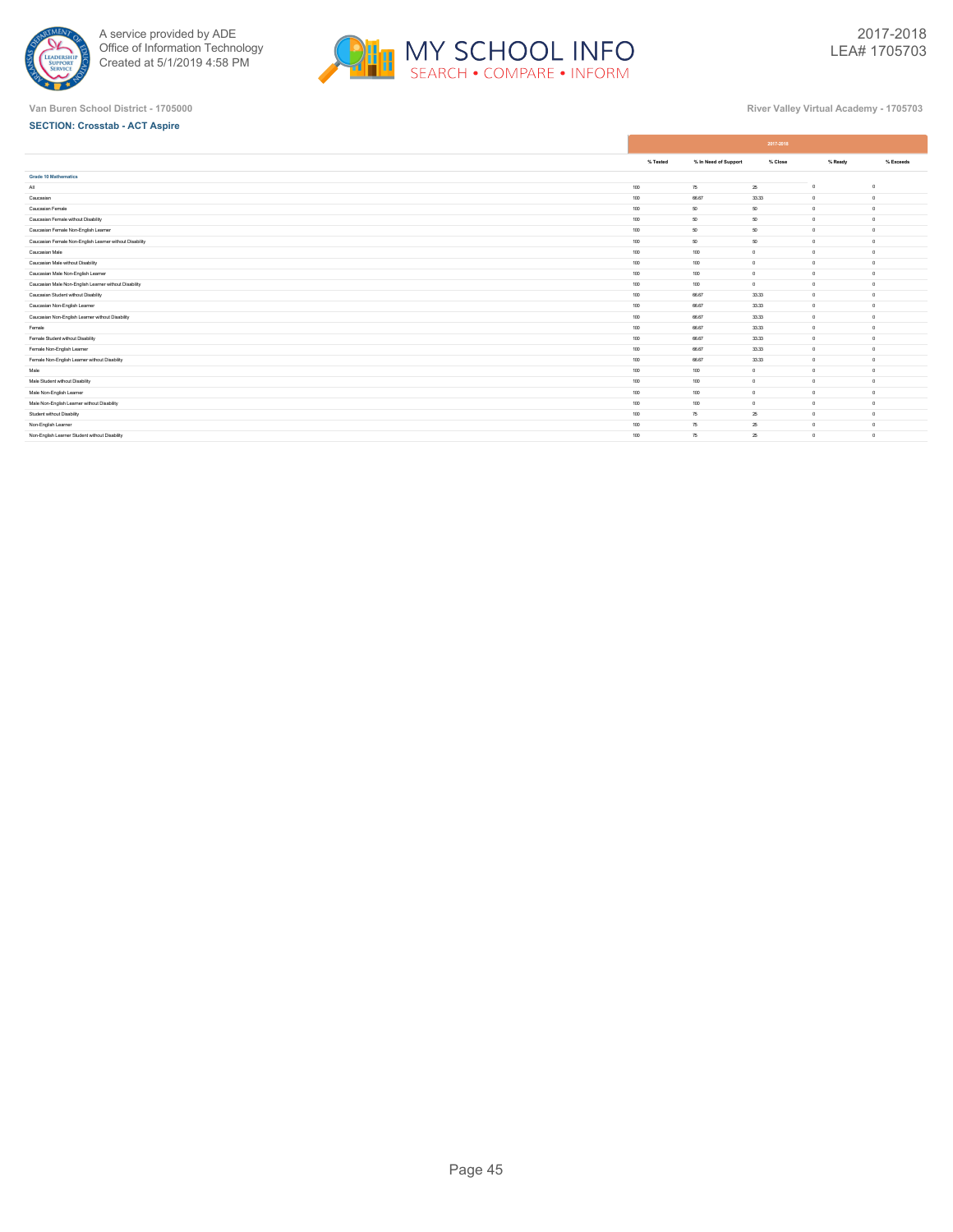



|                                                         | 2017-2018 |                      |         |            |            |
|---------------------------------------------------------|-----------|----------------------|---------|------------|------------|
|                                                         | % Tested  | % In Need of Support | % Close | % Ready    | % Exceeds  |
| <b>All Grades Mathematics</b>                           |           |                      |         |            |            |
| All                                                     | 100       | 26.32                | 31.58   | 21.05      | 21.05      |
| Caucasian                                               | 100       | 26.67                | 40      | 20         | 13.33      |
| Caucasian Female                                        | 100       | 14.29                | 42.86   | 42.86      | $^{\circ}$ |
| Caucasian Female without Disability                     | 100       | 14.29                | 42.86   | 42.86      | $^{\circ}$ |
| Caucasian Female Non-English Learner                    | 100       | 14.29                | 42.86   | 42.86      | $^{\circ}$ |
| Caucasian Female Non-English Learner without Disability | 100       | 14.29                | 42.86   | 42.86      | $\circ$    |
| Caucasian Male                                          | 100       | 37.5                 | 37.5    | $\Omega$   | 25         |
| Caucasian Male without Disability                       | 100       | 37.5                 | 37.5    | $\Omega$   | 25         |
| Caucasian Male Non-English Learner                      | 100       | 37.5                 | 37.5    | $^{\circ}$ | 25         |
| Caucasian Male Non-English Learner without Disability   | 100       | 37.5                 | 37.5    | $^{\circ}$ | 25         |
| Caucasian Student without Disability                    | 100       | 26.67                | 40      | 20         | 13.33      |
| Caucasian Non-English Learner                           | 100       | 26.67                | 40      | 20         | 13.33      |
| Caucasian Non-English Learner without Disability        | 100       | 26.67                | 40      | 20         | 13.33      |
| Female                                                  | 100       | 18.18                | 27.27   | 36.36      | 18.18      |
| Female Student without Disability                       | 100       | 18.18                | 27.27   | 36.36      | 18.18      |
| Female Non-English Learner                              | 100       | 18.18                | 27.27   | 36.36      | 18.18      |
| Female Non-English Learner without Disability           | 100       | 18.18                | 27.27   | 36.36      | 18.18      |
| Male                                                    | 100       | 37.5                 | 37.5    | $\Omega$   | 25         |
| Male Student without Disability                         | 100       | 37.5                 | 37.5    | $\Omega$   | 25         |
| Male Non-English Learner                                | 100       | 37.5                 | 37.5    | $\Omega$   | 25         |
| Male Non-English Learner without Disability             | 100       | 37.5                 | 37.5    | $^{\circ}$ | 25         |
| Student without Disability                              | 100       | 26.32                | 31.58   | 21.05      | 21.05      |
| Non-English Learner                                     | 100       | 26.32                | 31.58   | 21.05      | 21.05      |
| Non-English Learner Student without Disability          | 100       | 26.32                | 31.58   | 21.05      | 21.05      |
|                                                         |           |                      |         |            |            |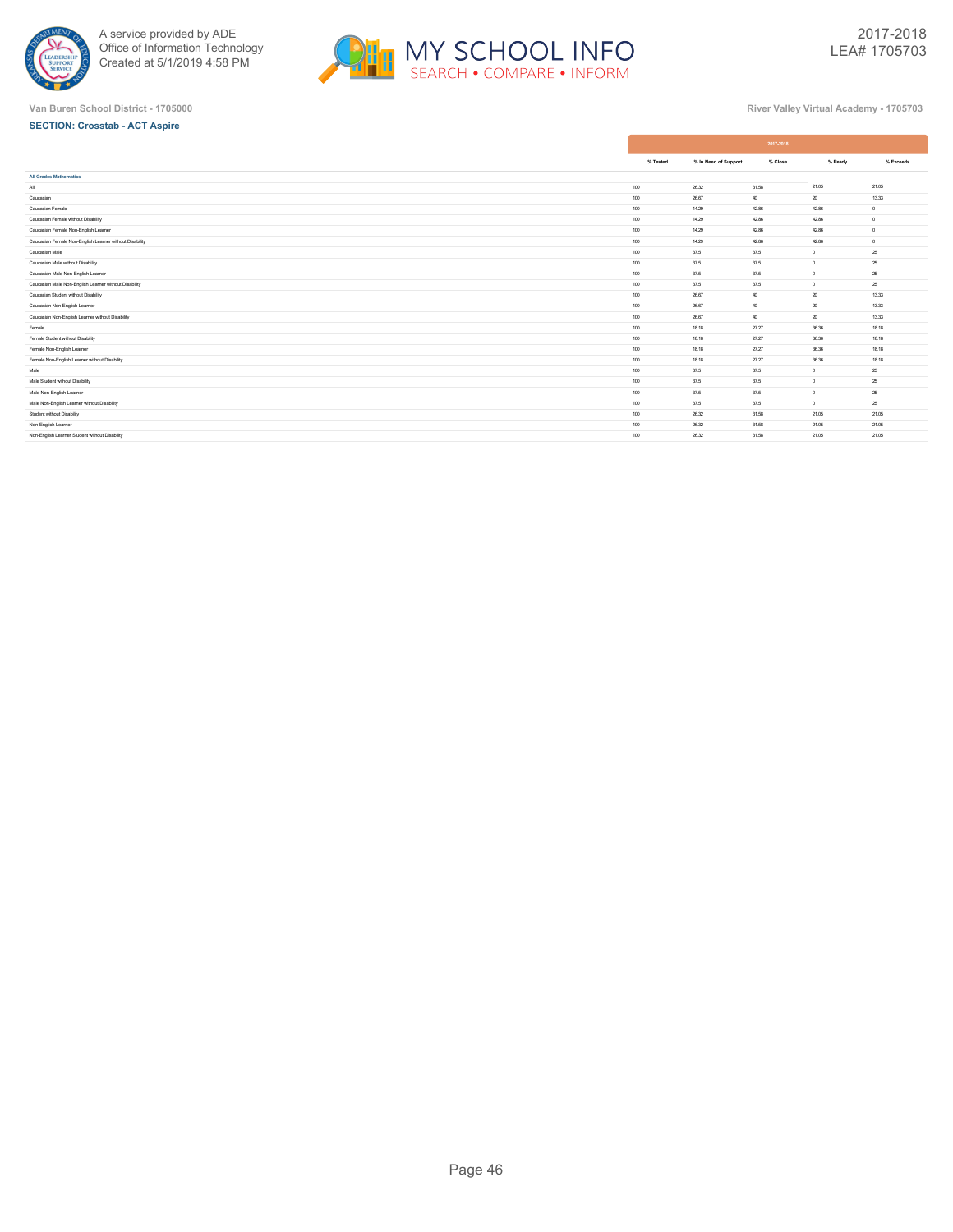



|                                                         | 2017-2018 |                      |                |            |           |
|---------------------------------------------------------|-----------|----------------------|----------------|------------|-----------|
|                                                         | % Tested  | % In Need of Support | % Close        | % Ready    | % Exceeds |
| <b>Grade 3 Literacy</b>                                 |           |                      |                |            |           |
| All                                                     | 100       | $\circ$              | $\circ$        | $^{\circ}$ | 100       |
| Caucasian                                               | 100       | $\Omega$             | $\circ$        | $^{\circ}$ | 100       |
| Caucasian Female                                        | 100       | $\circ$              | $\circ$        | $^{\circ}$ | 100       |
| Caucasian Female without Disability                     | 100       | $\Omega$             | $\circ$        | $^{\circ}$ | 100       |
| Caucasian Female Non-English Learner                    | 100       | $\Omega$             | $\circ$        | $^{\circ}$ | 100       |
| Caucasian Female Non-English Learner without Disability | 100       | $\circ$              | $\circ$        | $^{\circ}$ | 100       |
| Caucasian Male                                          | $\cdots$  | $\cdots$             | $\cdots$       | $\cdots$   | $\cdots$  |
| Caucasian Male without Disability                       | $\cdots$  | $\sim$               | $\sim$         | $\cdots$   | $\cdots$  |
| Caucasian Male Non-English Learner                      |           | $\cdots$             | $\sim$         | $\cdots$   | $\cdots$  |
| Caucasian Male Non-English Learner without Disability   | $\cdots$  | $\cdots$             | $\cdots$       | $\cdots$   | $\cdots$  |
| Caucasian Student without Disability                    | 100       | $\circ$              | $\circ$        | $^{\circ}$ | 100       |
| Caucasian Non-English Learner                           | 100       | $\Omega$             | $\overline{0}$ | $\circ$    | 100       |
| Caucasian Non-English Learner without Disability        | 100       | $\Omega$             | $\circ$        | $^{\circ}$ | 100       |
| Female                                                  | 100       | $\circ$              | $^{\circ}$     | $^{\circ}$ | 100       |
| Female Student without Disability                       | 100       | $\Omega$             | $\circ$        | $^{\circ}$ | 100       |
| Female Non-English Learner                              | 100       | $\Omega$             | $\circ$        | $^{\circ}$ | 100       |
| Female Non-English Learner without Disability           | 100       | $\circ$              | $\circ$        | $^{\circ}$ | 100       |
| Male                                                    | $\cdots$  | $\sim$               | $\sim$         | $\cdots$   | $\cdots$  |
| Male Student without Disability                         |           | $\cdots$             | $\cdots$       | $\cdots$   | $\cdots$  |
| Male Non-English Learner                                | $\cdots$  | $-$                  | $\cdots$       | $\cdots$   | $\cdots$  |
| Male Non-English Learner without Disability             | $\cdots$  | $\cdots$             | $\cdots$       | $\cdots$   | $\cdots$  |
| Student without Disability                              | 100       | $\Omega$             | $\circ$        | $^{\circ}$ | 100       |
| Non-English Learner                                     | 100       | $\circ$              | $\circ$        | $^{\circ}$ | 100       |
| Non-English Learner Student without Disability          | 100       | $\circ$              | $\circ$        | $^{\circ}$ | 100       |
|                                                         |           |                      |                |            |           |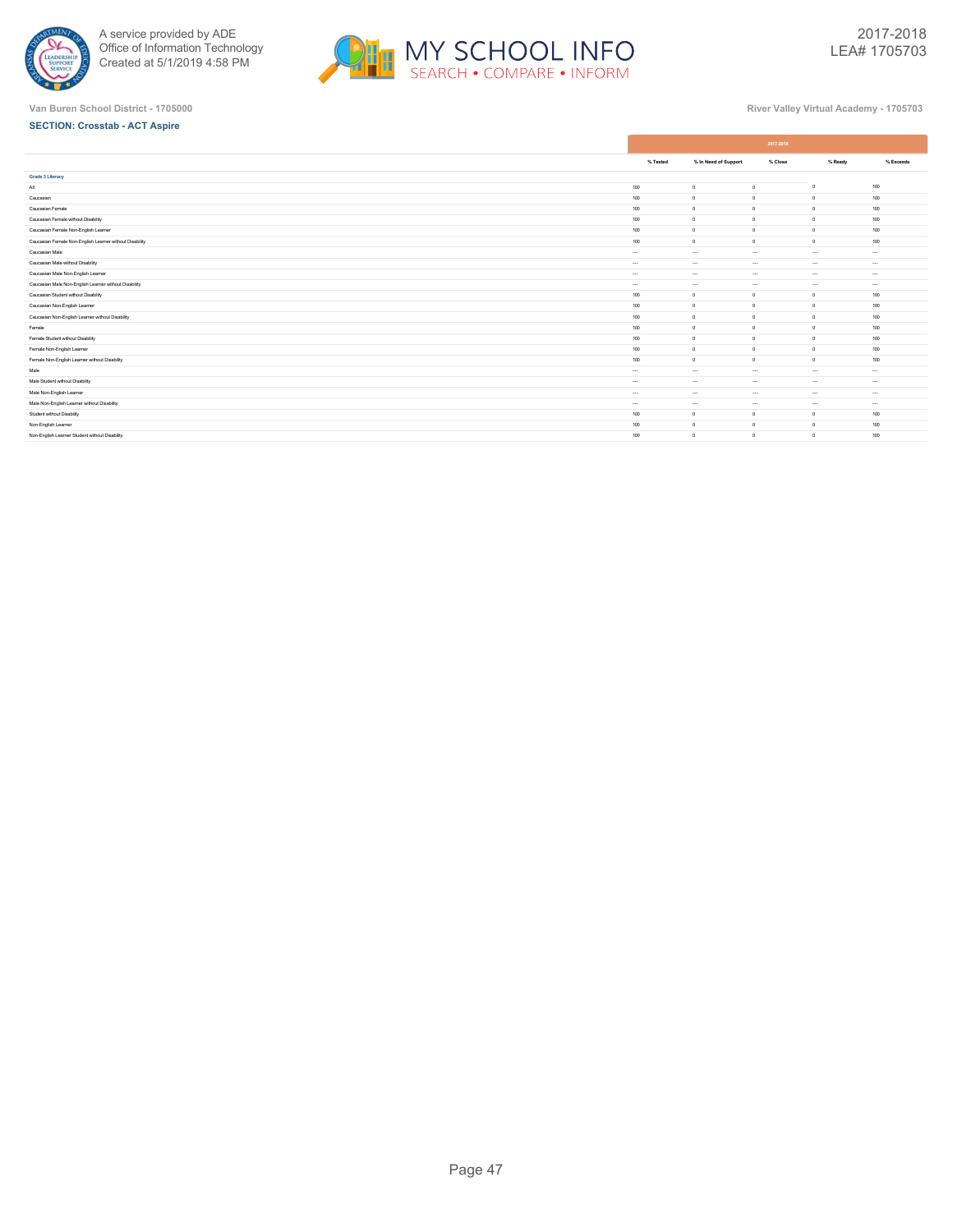



|                                                         | 2017-2018 |                      |                |            |            |
|---------------------------------------------------------|-----------|----------------------|----------------|------------|------------|
|                                                         | % Tested  | % In Need of Support | % Close        | % Ready    | % Exceeds  |
| <b>Grade 5 Literacy</b>                                 |           |                      |                |            |            |
| All                                                     | 100       | 50                   | $\circ$        | 50         | $^{\circ}$ |
| Caucasian                                               | 100       | 100                  | $\overline{0}$ | $\Omega$   | $^{\circ}$ |
| Caucasian Female                                        | $\cdots$  | $\cdots$             | $\cdots$       | $\cdots$   | $\cdots$   |
| Caucasian Female without Disability                     | $\cdots$  | $-$                  | $\cdots$       | $\cdots$   | $\cdots$   |
| Caucasian Female Non-English Learner                    | $\cdots$  | $\cdots$             | $\cdots$       | $\cdots$   | $\cdots$   |
| Caucasian Female Non-English Learner without Disability | $\cdots$  | $\cdots$             | $\cdots$       | $\cdots$   | $\cdots$   |
| Caucasian Male                                          | 100       | 100                  | $\sim$         | $\sim$     | $^{\circ}$ |
| Caucasian Male without Disability                       | 100       | 100                  | $\overline{0}$ | $\Omega$   | $^{\circ}$ |
| Caucasian Male Non-English Learner                      | 100       | 100                  | $\circ$        | $\Omega$   | $^{\circ}$ |
| Caucasian Male Non-English Learner without Disability   | 100       | 100                  | $\overline{0}$ | $\Omega$   | $^{\circ}$ |
| Caucasian Student without Disability                    | 100       | 100                  | $\overline{0}$ | $\Omega$   | $^{\circ}$ |
| Caucasian Non-English Learner                           | 100       | 100                  | $\overline{0}$ | $^{\circ}$ | $^{\circ}$ |
| Caucasian Non-English Learner without Disability        | 100       | 100                  | $\circ$        | $\Omega$   | $^{\circ}$ |
| Female                                                  | 100       | $\Omega$             | $\Omega$       | 100        | $^{\circ}$ |
| Female Student without Disability                       | 100       | $\circ$              | $\overline{0}$ | 100        | $^{\circ}$ |
| Female Non-English Learner                              | 100       | $\Omega$             | $\sim$         | 100        | $^{\circ}$ |
| Female Non-English Learner without Disability           | 100       | $\Omega$             | $\Omega$       | 100        | $^{\circ}$ |
| Male                                                    | 100       | 100                  | $\circ$        | $\Omega$   | $^{\circ}$ |
| Male Student without Disability                         | 100       | 100                  | $\overline{0}$ | $\Omega$   | $^{\circ}$ |
| Male Non-English Learner                                | 100       | 100                  | $\circ$        | $\Omega$   | $^{\circ}$ |
| Male Non-English Learner without Disability             | 100       | 100                  | $\circ$        | $^{\circ}$ | $^{\circ}$ |
| Student without Disability                              | 100       | 50                   | $\overline{0}$ | 50         | $^{\circ}$ |
| Non-English Learner                                     | 100       | 50                   | $\circ$        | 50         | $^{\circ}$ |
| Non-English Learner Student without Disability          | 100       | 60                   | $\sim$         | 50         | $^{\circ}$ |
|                                                         |           |                      |                |            |            |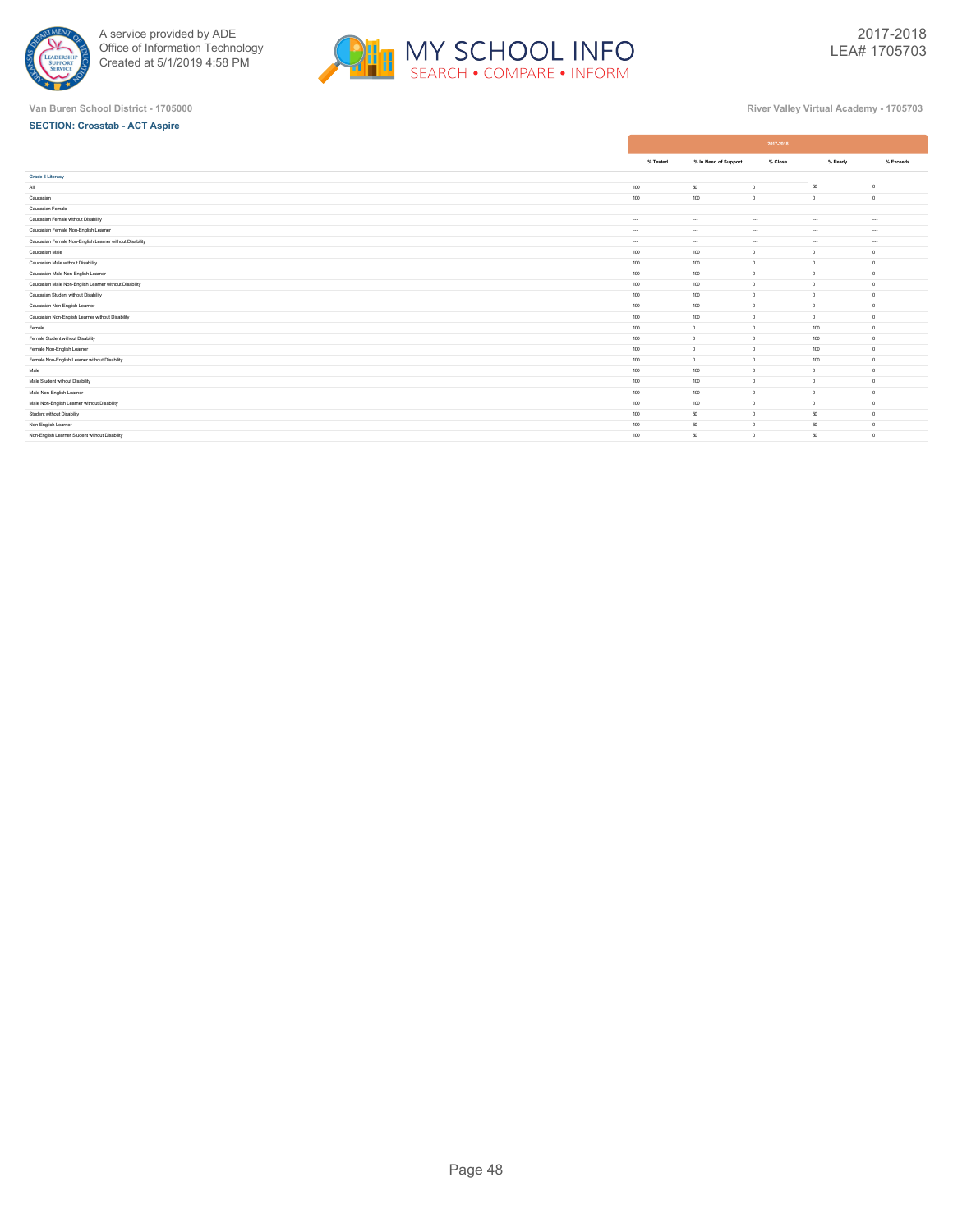



|                                                         | 2017-2018 |                      |                |          |                |  |  |
|---------------------------------------------------------|-----------|----------------------|----------------|----------|----------------|--|--|
|                                                         | % Tested  | % In Need of Support | % Close        | % Ready  | % Exceeds      |  |  |
| <b>Grade 7 Literacy</b>                                 |           |                      |                |          |                |  |  |
| All                                                     | 100       | $\overline{0}$       | $\overline{0}$ | 100      | $\overline{0}$ |  |  |
| Caucasian                                               | 100       | $^{\circ}$           | $\overline{0}$ | 100      | $\overline{0}$ |  |  |
| Caucasian Female                                        |           | $\cdots$             | $\sim$         | $\cdots$ |                |  |  |
| Caucasian Female without Disability                     | $\cdots$  | $\cdots$             | 1.11           | $\cdots$ |                |  |  |
| Caucasian Female Non-English Learner                    | $\cdots$  | $\cdots$             | 1.11           |          |                |  |  |
| Caucasian Female Non-English Learner without Disability | $\cdots$  | $\cdots$             | $\cdots$       | $\cdots$ | $\cdots$       |  |  |
| Caucasian Male                                          | 100       | $\sim$               | $\Omega$       | 100      | $^{\circ}$     |  |  |
| Caucasian Male without Disability                       | 100       | $\Omega$             | $\overline{0}$ | 100      | $^{\circ}$     |  |  |
| Caucasian Male Non-English Learner                      | 100       | $\circ$              | $\circ$        | 100      | $\overline{0}$ |  |  |
| Caucasian Male Non-English Learner without Disability   | 100       | $\Omega$             | $\circ$        | 100      | $\circ$        |  |  |
| Caucasian Student without Disability                    | 100       | $\overline{0}$       | $\overline{0}$ | 100      | $^{\circ}$     |  |  |
| Caucasian Non-English Learner                           | 100       | $\overline{0}$       | $\overline{0}$ | 100      | $^{\circ}$     |  |  |
| Caucasian Non-English Learner without Disability        | 100       | $\overline{0}$       | $\circ$        | 100      | $^{\circ}$     |  |  |
| Female                                                  | $\cdots$  | $\sim$               | $\sim$         | $\cdots$ | $\cdots$       |  |  |
| Female Student without Disability                       | $\cdots$  | $\sim$               | $\sim$         | $\cdots$ |                |  |  |
| Female Non-English Learner                              | $\cdots$  | $-$                  | $\cdots$       | $\cdots$ | $\cdots$       |  |  |
| Female Non-English Learner without Disability           |           | $\cdots$             | $\cdots$       |          |                |  |  |
| Male                                                    | 100       | $^{\circ}$           | $\circ$        | 100      | $^{\circ}$     |  |  |
| Male Student without Disability                         | 100       | $\Omega$             | $\Omega$       | 100      | $^{\circ}$     |  |  |
| Male Non-English Learner                                | 100       | $\Omega$             | $\circ$        | 100      | $\circ$        |  |  |
| Male Non-English Learner without Disability             | 100       | $\Omega$             | $\Omega$       | 100      | $\circ$        |  |  |
| Student without Disability                              | 100       | $\Omega$             | $\overline{0}$ | 100      | $^{\circ}$     |  |  |
| Non-English Learner                                     | 100       | $\overline{0}$       | $\overline{0}$ | 100      | $^{\circ}$     |  |  |
| Non-English Learner Student without Disability          | 100       | $\overline{0}$       | $\overline{0}$ | 100      | $^{\circ}$     |  |  |
|                                                         |           |                      |                |          |                |  |  |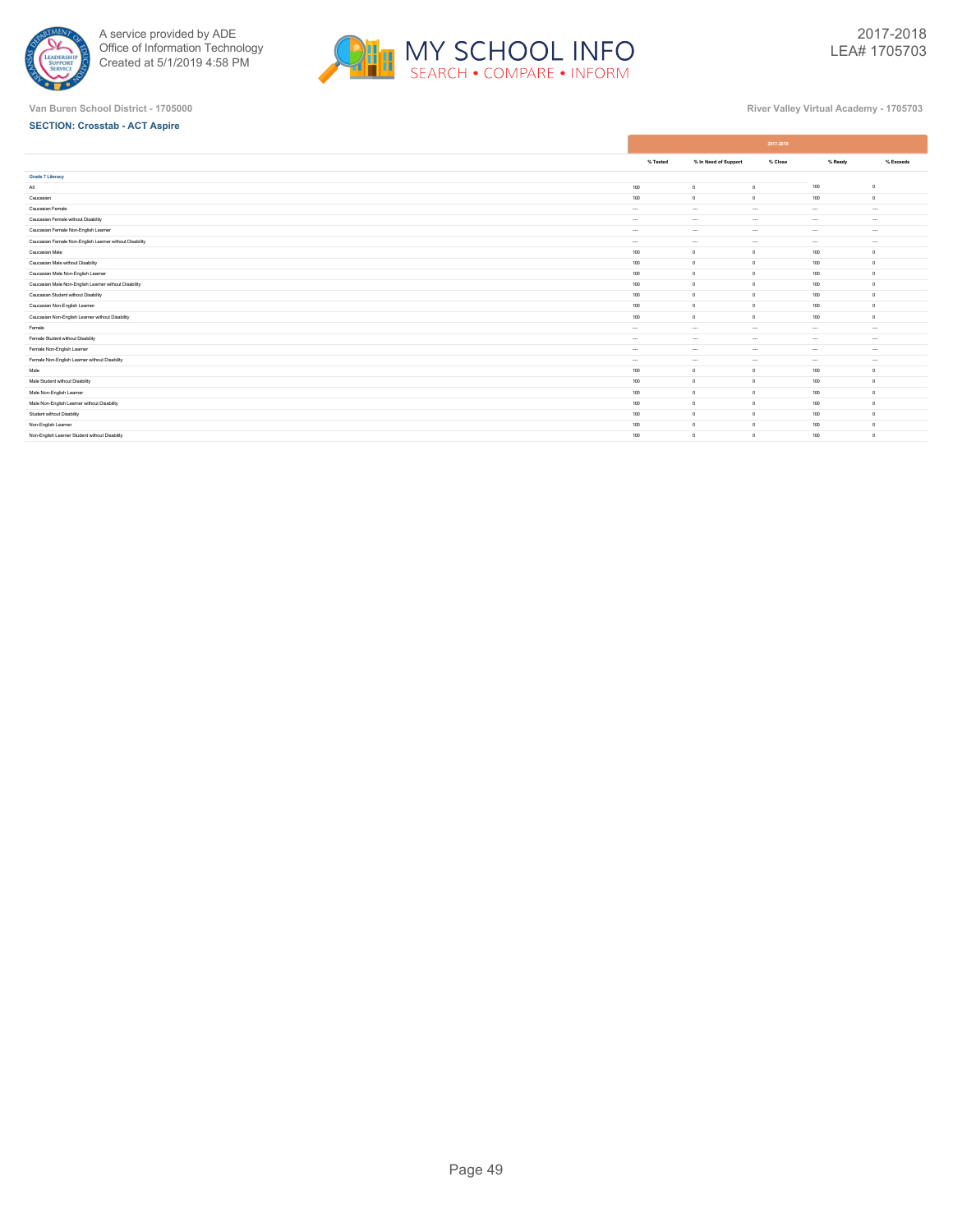



|                                                         | % Tested | % In Need of Support | % Close | % Ready    | % Exceeds  |
|---------------------------------------------------------|----------|----------------------|---------|------------|------------|
| <b>Grade 8 Literacy</b>                                 |          |                      |         |            |            |
| All                                                     | 100      | $\overline{0}$       | 33.33   | 33.33      | 33.33      |
| Caucasian                                               | 100      | $\Omega$             | 33.33   | 33.33      | 33.33      |
| Caucasian Female                                        | 100      | $^{\circ}$           | $\circ$ | 100        | $\circ$    |
| Caucasian Female without Disability                     | 100      | $\Omega$             | $\circ$ | 100        | $^{\circ}$ |
| Caucasian Female Non-English Learner                    | 100      | $\Omega$             | $\circ$ | 100        | $^{\circ}$ |
| Caucasian Female Non-English Learner without Disability | 100      | $\circ$              | $\circ$ | 100        | $\circ$    |
| Caucasian Male                                          | 100      | $\circ$              | 50      | $^{\circ}$ | 50         |
| Caucasian Male without Disability                       | 100      | $\Omega$             | 50      | $^{\circ}$ | 50         |
| Caucasian Male Non-English Learner                      | 100      | $\circ$              | 50      | $^{\circ}$ | 50         |
| Caucasian Male Non-English Learner without Disability   | 100      | $\Omega$             | 50      | $^{\circ}$ | 50         |
| Caucasian Student without Disability                    | 100      | $\Omega$             | 33.33   | 33.33      | 33.33      |
| Caucasian Non-English Learner                           | 100      | $\Omega$             | 33.33   | 33.33      | 33.33      |
| Caucasian Non-English Learner without Disability        | 100      | $\Omega$             | 33.33   | 33.33      | 33.33      |
| Female                                                  | 100      | $\circ$              | $\circ$ | 100        | $\circ$    |
| Female Student without Disability                       | 100      | $\circ$              | $\circ$ | 100        | $^{\circ}$ |
| Female Non-English Learner                              | 100      | $\Omega$             | $\circ$ | 100        | $\circ$    |
| Female Non-English Learner without Disability           | 100      | $^{\circ}$           | $\circ$ | 100        | $\circ$    |
| Male                                                    | 100      | $\Omega$             | 50      | $^{\circ}$ | 50         |
| Male Student without Disability                         | 100      | $\Omega$             | 50      | $^{\circ}$ | 50         |
| Male Non-English Learner                                | 100      | $\Omega$             | 50      | $\circ$    | 50         |
| Male Non-English Learner without Disability             | 100      | $\sim$               | 50      | $^{\circ}$ | 50         |
| Student without Disability                              | 100      | $\Omega$             | 33.33   | 33.33      | 33.33      |
| Non-English Learner                                     | 100      | $\Omega$             | 33.33   | 33.33      | 33.33      |
| Non-English Learner Student without Disability          | 100      | $\circ$              | 33.33   | 33.33      | 33.33      |
|                                                         |          |                      |         |            |            |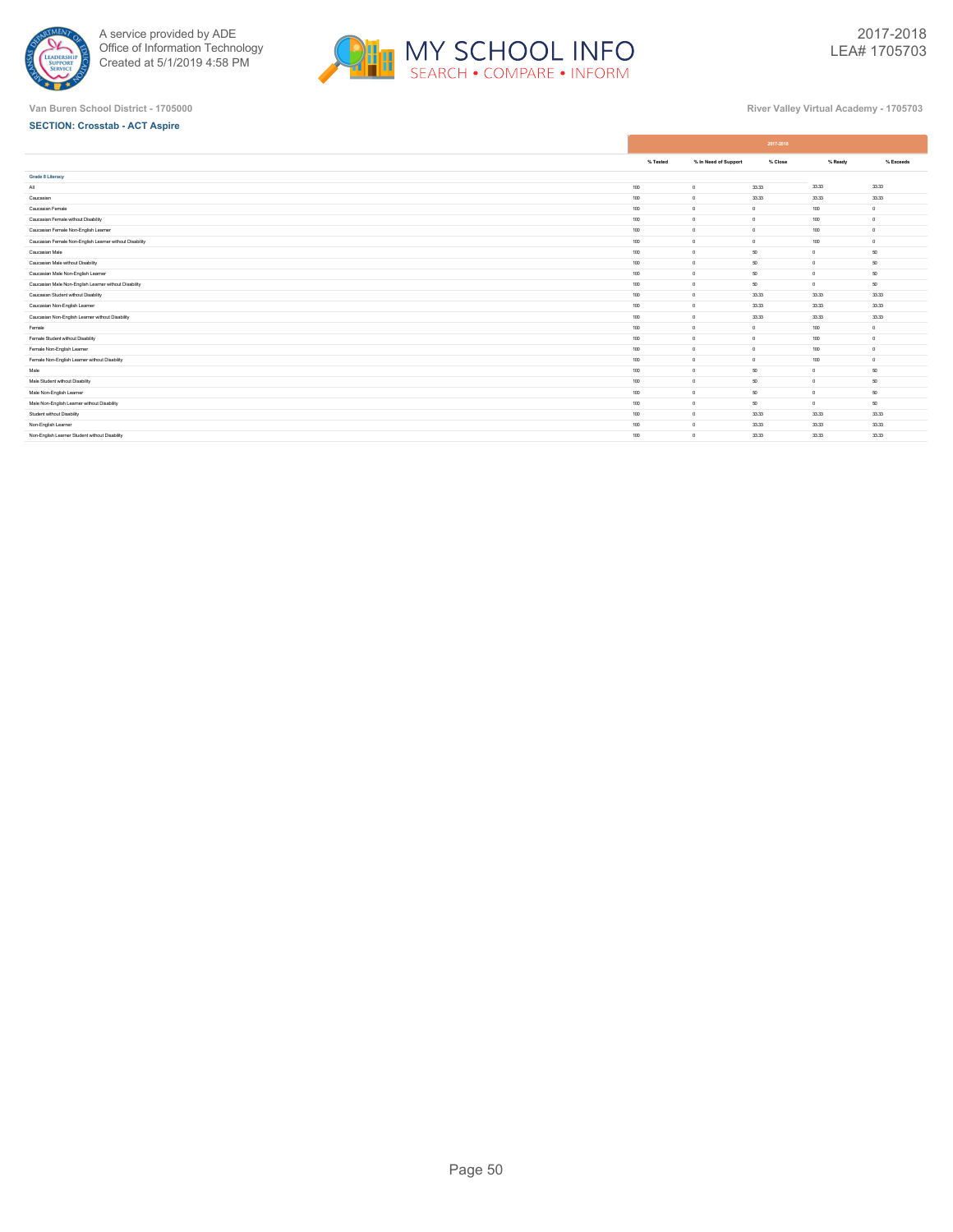



|                                                         | % Tested | % In Need of Support | % Close | % Ready    | % Exceeds  |
|---------------------------------------------------------|----------|----------------------|---------|------------|------------|
| <b>Grade 9 Literacy</b>                                 |          |                      |         |            |            |
| All                                                     | 100      | 12.5                 | 12.5    | 25         | 50         |
| Caucasian                                               | 100      | 16.67                | 16.67   | 33.33      | 33.33      |
| Caucasian Female                                        | 100      | $\circ$              | 33.33   | $^{\circ}$ | 66.67      |
| Caucasian Female without Disability                     | 100      | $\Omega$             | 33.33   | $^{\circ}$ | 66.67      |
| Caucasian Female Non-English Learner                    | 100      | $\Omega$             | 33.33   | $^{\circ}$ | 66.67      |
| Caucasian Female Non-English Learner without Disability | 100      | $\circ$              | 33.33   | $^{\circ}$ | 66.67      |
| Caucasian Male                                          | 100      | 33.33                | $\circ$ | 66.67      | $\circ$    |
| Caucasian Male without Disability                       | 100      | 33.33                | $\circ$ | 66.67      | $\circ$    |
| Caucasian Male Non-English Learner                      | 100      | 33.33                | $\circ$ | 66.67      | $^{\circ}$ |
| Caucasian Male Non-English Learner without Disability   | 100      | 33.33                | $\circ$ | 66.67      | $\circ$    |
| Caucasian Student without Disability                    | 100      | 16.67                | 16.67   | 33.33      | 33.33      |
| Caucasian Non-English Learner                           | 100      | 16.67                | 16.67   | 33.33      | 33.33      |
| Caucasian Non-English Learner without Disability        | 100      | 16.67                | 16.67   | 33.33      | 33.33      |
| Female                                                  | 100      | $\sim$               | 20      | $^{\circ}$ | 80         |
| Female Student without Disability                       | 100      | $\Omega$             | 20      | $^{\circ}$ | 80         |
| Female Non-English Learner                              | 100      | $\Omega$             | 20      | $^{\circ}$ | 80         |
| Female Non-English Learner without Disability           | 100      | $\circ$              | 20      | $^{\circ}$ | 80         |
| Male                                                    | 100      | 33.33                | $\circ$ | 66.67      | $\circ$    |
| Male Student without Disability                         | 100      | 33.33                | $\circ$ | 66.67      | $\circ$    |
| Male Non-English Learner                                | 100      | 33.33                | $\circ$ | 66.67      | $\circ$    |
| Male Non-English Learner without Disability             | 100      | 33.33                | $\circ$ | 66.67      | $\circ$    |
| Student without Disability                              | 100      | 12.5                 | 12.5    | 25         | 50         |
| Non-English Learner                                     | 100      | 12.5                 | 12.5    | 25         | 50         |
| Non-English Learner Student without Disability          | 100      | 12.5                 | 12.5    | 25         | 50         |
|                                                         |          |                      |         |            |            |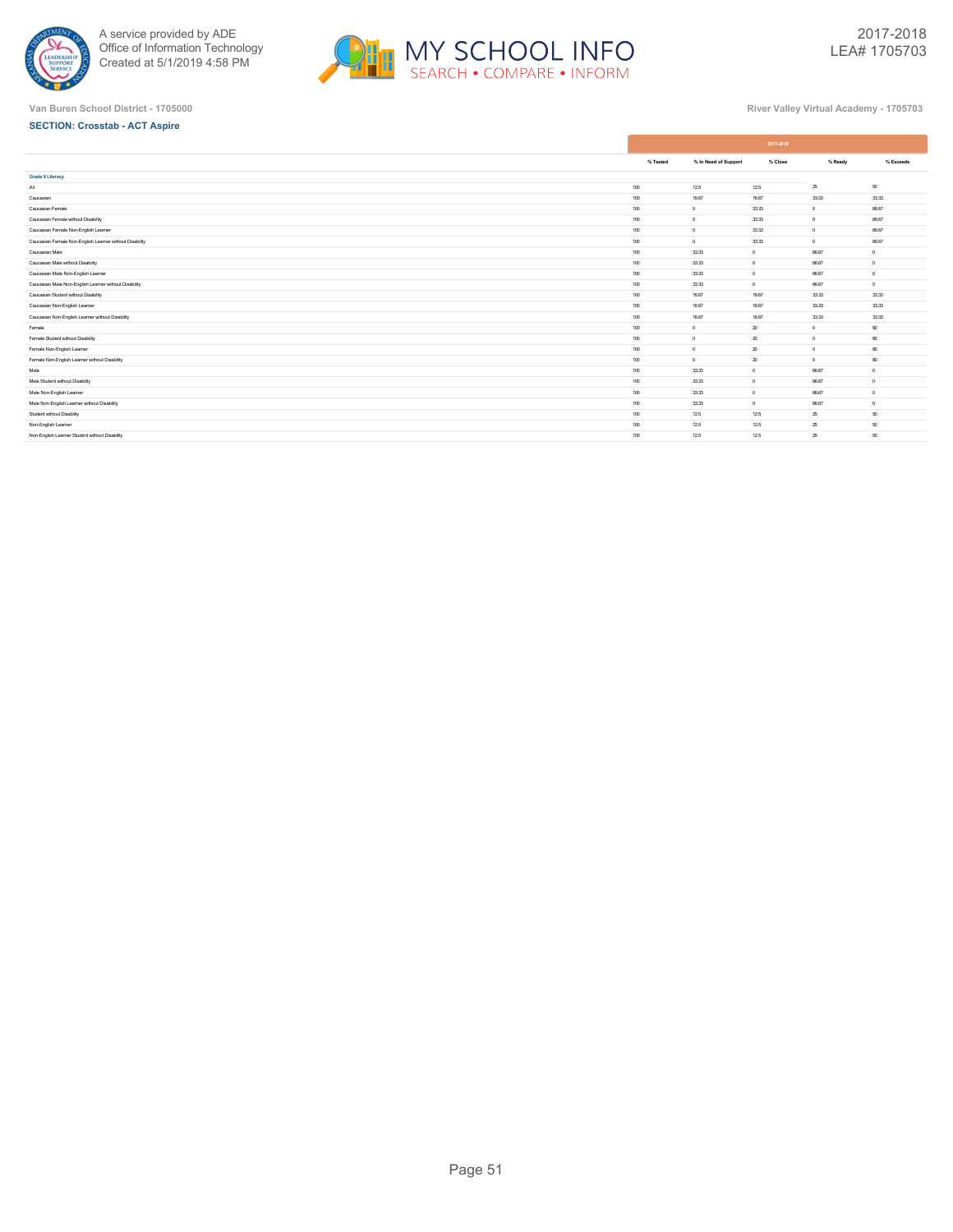



|                                                         | 2017-2018 |                      |                |            |                |
|---------------------------------------------------------|-----------|----------------------|----------------|------------|----------------|
|                                                         | % Tested  | % In Need of Support | % Close        | % Ready    | % Exceeds      |
| Grade 10 Literacy                                       |           |                      |                |            |                |
| All                                                     | 100       | 25                   | 25             | 50         | $\overline{0}$ |
| Caucasian                                               | 100       | $^{\circ}$           | 33.33          | 66.67      | $\overline{0}$ |
| Caucasian Female                                        | 100       | $\overline{0}$       | $\overline{0}$ | 100        | $\overline{0}$ |
| Caucasian Female without Disability                     | 100       | $\Omega$             | $\Omega$       | 100        | $^{\circ}$     |
| Caucasian Female Non-English Learner                    | 100       | $\Omega$             | $\overline{0}$ | 100        | $^{\circ}$     |
| Caucasian Female Non-English Learner without Disability | 100       | $\Omega$             | $\Omega$       | 100        | $\circ$        |
| Caucasian Male                                          | 100       | $\Omega$             | 100            | $\Omega$   | $^{\circ}$     |
| Caucasian Male without Disability                       | 100       | $^{\circ}$           | 100            | $\Omega$   | $^{\circ}$     |
| Caucasian Male Non-English Learner                      | 100       | $\circ$              | 100            | $^{\circ}$ | $\circ$        |
| Caucasian Male Non-English Learner without Disability   | 100       | $\overline{0}$       | 100            | $^{\circ}$ | $\overline{0}$ |
| Caucasian Student without Disability                    | 100       | $\overline{0}$       | 33.33          | 66.67      | $^{\circ}$     |
| Caucasian Non-English Learner                           | 100       | $\overline{0}$       | 33.33          | 66.67      | $\circ$        |
| Caucasian Non-English Learner without Disability        | 100       | $^{\circ}$           | 33.33          | 66.67      | $^{\circ}$     |
| Female                                                  | 100       | 33.33                | $\Omega$       | 66.67      | $\circ$        |
| Female Student without Disability                       | 100       | 33.33                | $\overline{0}$ | 66.67      | $^{\circ}$     |
| Female Non-English Learner                              | 100       | 33.33                | $\Omega$       | 66.67      | $^{\circ}$     |
| Female Non-English Learner without Disability           | 100       | 33.33                | $\Omega$       | 66.67      | $\circ$        |
| Male                                                    | 100       | $^{\circ}$           | 100            | $^{\circ}$ | $^{\circ}$     |
| Male Student without Disability                         | 100       | $^{\circ}$           | 100            | $^{\circ}$ | $^{\circ}$     |
| Male Non-English Learner                                | 100       | $\circ$              | 100            | $^{\circ}$ | $\circ$        |
| Male Non-English Learner without Disability             | 100       | $\overline{0}$       | 100            | $^{\circ}$ | $^{\circ}$     |
| Student without Disability                              | 100       | $\overline{25}$      | 25             | 50         | $^{\circ}$     |
| Non-English Learner                                     | 100       | 25                   | 25             | 50         | $\circ$        |
| Non-English Learner Student without Disability          | 100       | $\overline{25}$      | $_{25}$        | 50         | $^{\circ}$     |
|                                                         |           |                      |                |            |                |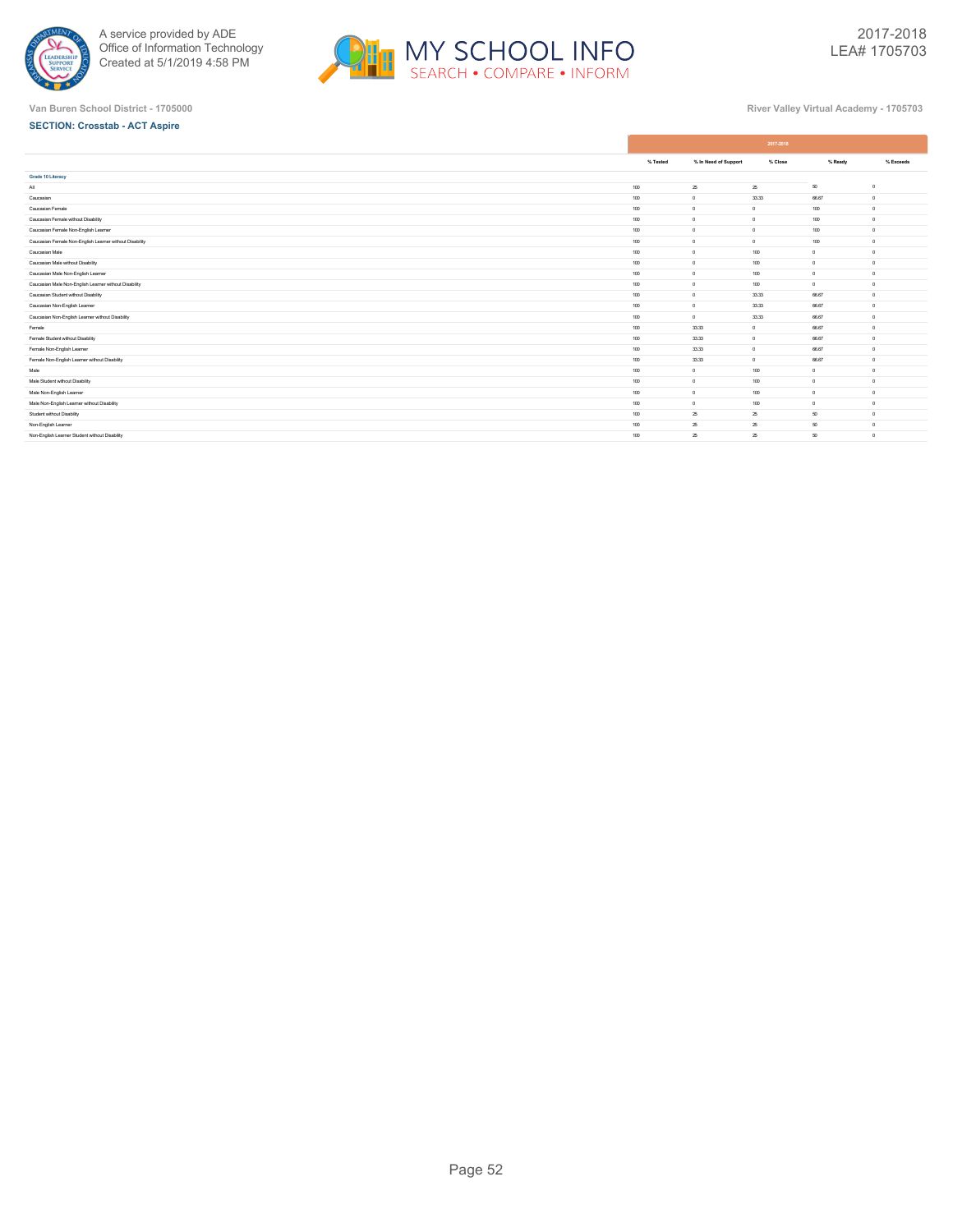



|                                                         | 2017-2018 |                      |               |         |           |
|---------------------------------------------------------|-----------|----------------------|---------------|---------|-----------|
|                                                         | % Tested  | % In Need of Support | % Close       | % Ready | % Exceeds |
| <b>All Grades Literacy</b>                              |           |                      |               |         |           |
| All                                                     | 100       | 15.79                | 15.79         | 36.84   | 31.58     |
| Caucasian                                               | 100       | 13.33                | 20            | 40      | 26.67     |
| Caucasian Female                                        | 100       | $\circ$              | 14.29         | 42.86   | 42.86     |
| Caucasian Female without Disability                     | 100       | $\Omega$             | 14.29         | 42.86   | 42.86     |
| Caucasian Female Non-English Learner                    | 100       | $\Omega$             | 14.29         | 42.86   | 42.86     |
| Caucasian Female Non-English Learner without Disability | 100       | $\circ$              | 14.29         | 42.86   | 42.86     |
| Caucasian Male                                          | 100       | $25\,$               | $\rm{2S}$     | 37.5    | 12.5      |
| Caucasian Male without Disability                       | 100       | 25                   | 25            | 37.5    | 12.5      |
| Caucasian Male Non-English Learner                      | 100       | 25                   | 25            | 37.5    | 12.5      |
| Caucasian Male Non-English Learner without Disability   | 100       | 25                   | 25            | 37.5    | 12.5      |
| Caucasian Student without Disability                    | 100       | 13.33                | 20            | 40      | 26.67     |
| Caucasian Non-English Learner                           | 100       | 13.33                | 20            | 40      | 26.67     |
| Caucasian Non-English Learner without Disability        | 100       | 13.33                | 20            | 40      | 26.67     |
| Female                                                  | 100       | 9.09                 | 9.09          | 36.36   | 45.45     |
| Female Student without Disability                       | 100       | 9.09                 | 9.09          | 36.36   | 45.45     |
| Female Non-English Learner                              | 100       | 9.09                 | 9.09          | 36.36   | 45.45     |
| Female Non-English Learner without Disability           | 100       | 9.09                 | 9.09          | 36.36   | 45.45     |
| Male                                                    | 100       | $\overline{25}$      | $\mathbf{25}$ | 37.5    | 12.5      |
| Male Student without Disability                         | 100       | 25                   | 25            | 37.5    | 12.5      |
| Male Non-English Learner                                | 100       | 25                   | 25            | 37.5    | 12.5      |
| Male Non-English Learner without Disability             | 100       | 25                   | 25            | 37.5    | 12.5      |
| Student without Disability                              | 100       | 15.79                | 15.79         | 36.84   | 31.58     |
| Non-English Learner                                     | 100       | 15.79                | 15.79         | 36.84   | 31.58     |
| Non-English Learner Student without Disability          | 100       | 15.79                | 15.79         | 36.84   | 31.58     |
|                                                         |           |                      |               |         |           |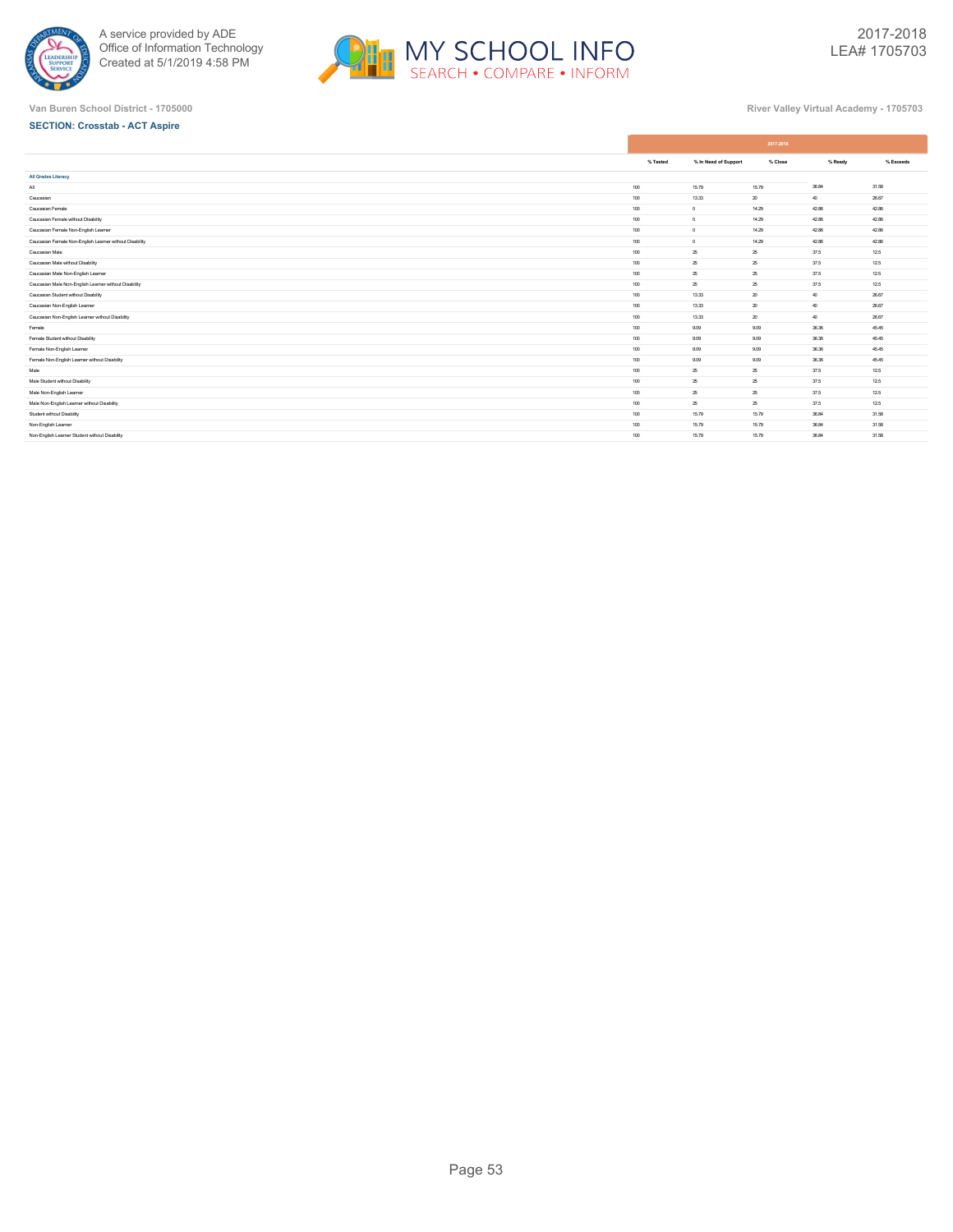



|                                                         | 2017-2018 |                      |             |            |           |
|---------------------------------------------------------|-----------|----------------------|-------------|------------|-----------|
|                                                         | % Tested  | % In Need of Support | % Close     | % Ready    | % Exceeds |
| Grade 3 Science                                         |           |                      |             |            |           |
| All                                                     | 100       | $\circ$              | $\circ$     | $^{\circ}$ | 100       |
| Caucasian                                               | 100       | $^{\circ}$           | $\circ$     | $^{\circ}$ | 100       |
| Caucasian Female                                        | 100       | $^{\circ}$           | $\mathbf 0$ | $\circ$    | 100       |
| Caucasian Female without Disability                     | 100       | $\circ$              | $\mathbf 0$ | $^{\circ}$ | 100       |
| Caucasian Female Non-English Learner                    | 100       | $^{\circ}$           | $\circ$     | $^{\circ}$ | 100       |
| Caucasian Female Non-English Learner without Disability | 100       | $\circ$              | $\mathbf 0$ | $\circ$    | 100       |
| Caucasian Male                                          | $\cdots$  | $\cdots$             | $\cdots$    | $\cdots$   | $\cdots$  |
| Caucasian Male without Disability                       | $\cdots$  | $\cdots$             | $\sim$      | $\cdots$   | $\cdots$  |
| Caucasian Male Non-English Learner                      | $\cdots$  | $\cdots$             | $\cdots$    | $\cdots$   | $\cdots$  |
| Caucasian Male Non-English Learner without Disability   | $\cdots$  | $\cdots$             | $\cdots$    | $\cdots$   | $\cdots$  |
| Caucasian Student without Disability                    | 100       | $^{\circ}$           | $\circ$     | $\circ$    | 100       |
| Caucasian Non-English Learner                           | 100       | $\circ$              | $\mathbf 0$ | $^{\circ}$ | 100       |
| Caucasian Non-English Learner without Disability        | 100       | $\circ$              | $\circ$     | $^{\circ}$ | 100       |
| Female                                                  | 100       | $^{\circ}$           | $\circ$     | $^{\circ}$ | 100       |
| Female Student without Disability                       | 100       | $^{\circ}$           | $\circ$     | $^{\circ}$ | 100       |
| Female Non-English Learner                              | 100       | $\overline{0}$       | $\circ$     | $^{\circ}$ | 100       |
| Female Non-English Learner without Disability           | 100       | $^{\circ}$           | $\mathbf 0$ | $\circ$    | 100       |
| Male                                                    | $\cdots$  | $\sim$               | $\cdots$    | $\cdots$   | $\cdots$  |
| Male Student without Disability                         | $\cdots$  | $\cdots$             | $\cdots$    | $\cdots$   | $\cdots$  |
| Male Non-English Learner                                | $\cdots$  | $\cdots$             | $\sim$      | $\cdots$   | $\cdots$  |
| Male Non-English Learner without Disability             | $\cdots$  | $\sim$               | $\sim$      | $\cdots$   | $\cdots$  |
| Student without Disability                              | 100       | $\Omega$             | $\circ$     | $^{\circ}$ | 100       |
| Non-English Learner                                     | 100       | $^{\circ}$           | $\circ$     | $^{\circ}$ | 100       |
| Non-English Learner Student without Disability          | 100       | $\circ$              | $\circ$     | $^{\circ}$ | 100       |
|                                                         |           |                      |             |            |           |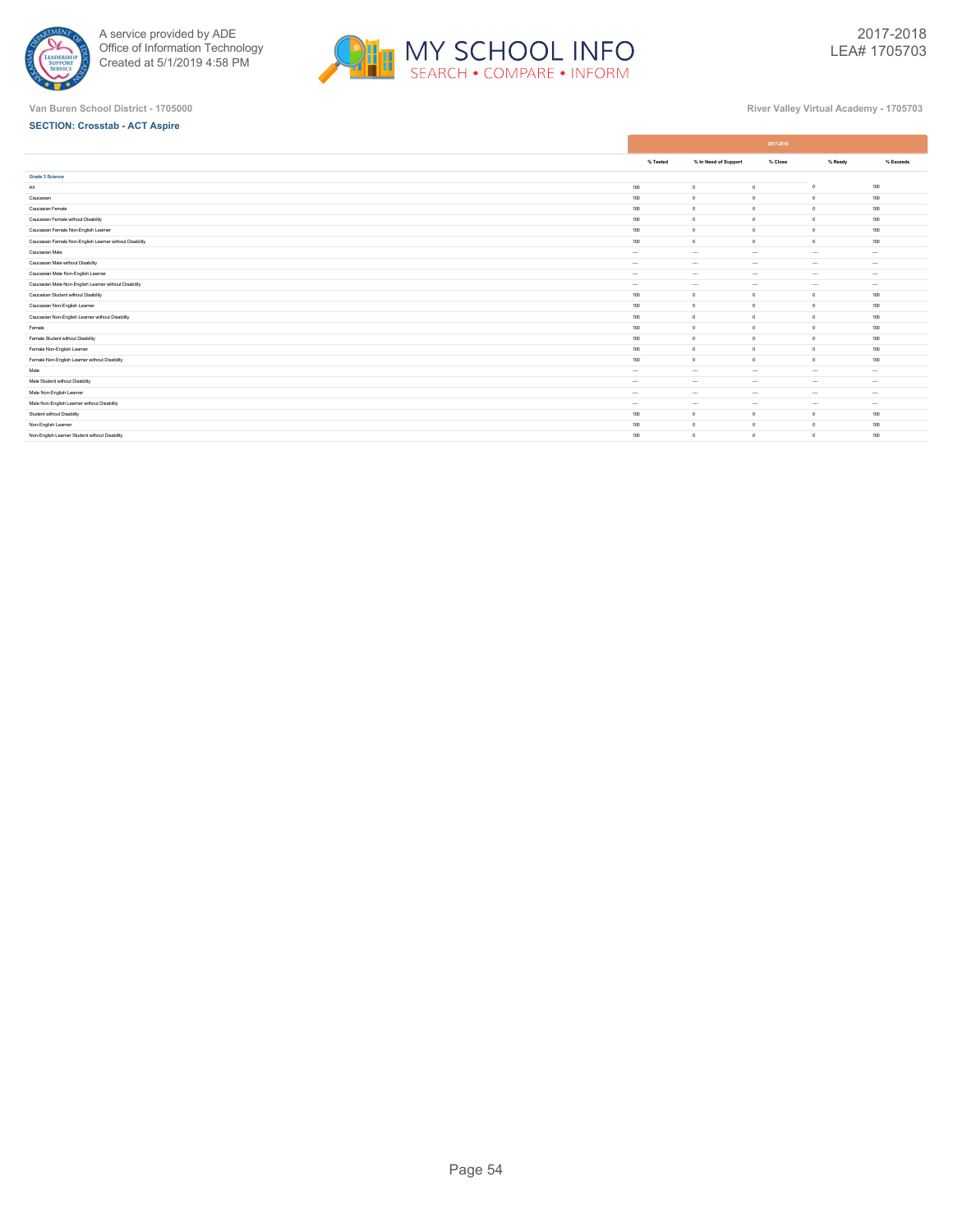



|                                                         | 2017-2018 |                      |             |            |            |
|---------------------------------------------------------|-----------|----------------------|-------------|------------|------------|
|                                                         | % Tested  | % In Need of Support | % Close     | % Ready    | % Exceeds  |
| <b>Grade 5 Science</b>                                  |           |                      |             |            |            |
| All                                                     | 100       | 50                   | $\circ$     | 50         | $\circ$    |
| Caucasian                                               | 100       | 100                  | $\circ$     | $^{\circ}$ | $^{\circ}$ |
| Caucasian Female                                        | $\cdots$  | $\sim$               | $\sim$      | $\cdots$   | $\cdots$   |
| Caucasian Female without Disability                     | $\cdots$  | $\sim$               | $\sim$      | $\cdots$   | $\cdots$   |
| Caucasian Female Non-English Learner                    | $\cdots$  | $\cdots$             | $\sim$      | $\cdots$   | $\cdots$   |
| Caucasian Female Non-English Learner without Disability | $\cdots$  | $\sim$               | $\sim$      | $\cdots$   | $\cdots$   |
| Caucasian Male                                          | 100       | 100                  | $\circ$     | $^{\circ}$ | $^{\circ}$ |
| Caucasian Male without Disability                       | 100       | 100                  | $\mathbf 0$ | $^{\circ}$ | $\circ$    |
| Caucasian Male Non-English Learner                      | 100       | 100                  | $\circ$     | $^{\circ}$ | $^{\circ}$ |
| Caucasian Male Non-English Learner without Disability   | 100       | 100                  | $\circ$     | $^{\circ}$ | $^{\circ}$ |
| Caucasian Student without Disability                    | 100       | 100                  | $\circ$     | $^{\circ}$ | $^{\circ}$ |
| Caucasian Non-English Learner                           | 100       | 100                  | $\circ$     | $^{\circ}$ | $\circ$    |
| Caucasian Non-English Learner without Disability        | 100       | 100                  | $\circ$     | $^{\circ}$ | $\circ$    |
| Female                                                  | 100       | $^{\circ}$           | $\circ$     | 100        | $\circ$    |
| Female Student without Disability                       | 100       | $\circ$              | $\circ$     | 100        | $\circ$    |
| Female Non-English Learner                              | 100       | $\overline{0}$       | $\mathbf 0$ | 100        | $\circ$    |
| Female Non-English Learner without Disability           | 100       | $^{\circ}$           | $\circ$     | 100        | $\circ$    |
| Male                                                    | 100       | 100                  | $\circ$     | $^{\circ}$ | $\circ$    |
| Male Student without Disability                         | 100       | 100                  | $\circ$     | $^{\circ}$ | $^{\circ}$ |
| Male Non-English Learner                                | 100       | 100                  | $\circ$     | $^{\circ}$ | $^{\circ}$ |
| Male Non-English Learner without Disability             | 100       | 100                  | $\circ$     | $^{\circ}$ | $\circ$    |
| Student without Disability                              | 100       | 50                   | $\circ$     | 50         | $\circ$    |
| Non-English Learner                                     | 100       | 50                   | $\circ$     | 50         | $\circ$    |
| Non-English Learner Student without Disability          | 100       | 50                   | $\circ$     | 50         | $\circ$    |
|                                                         |           |                      |             |            |            |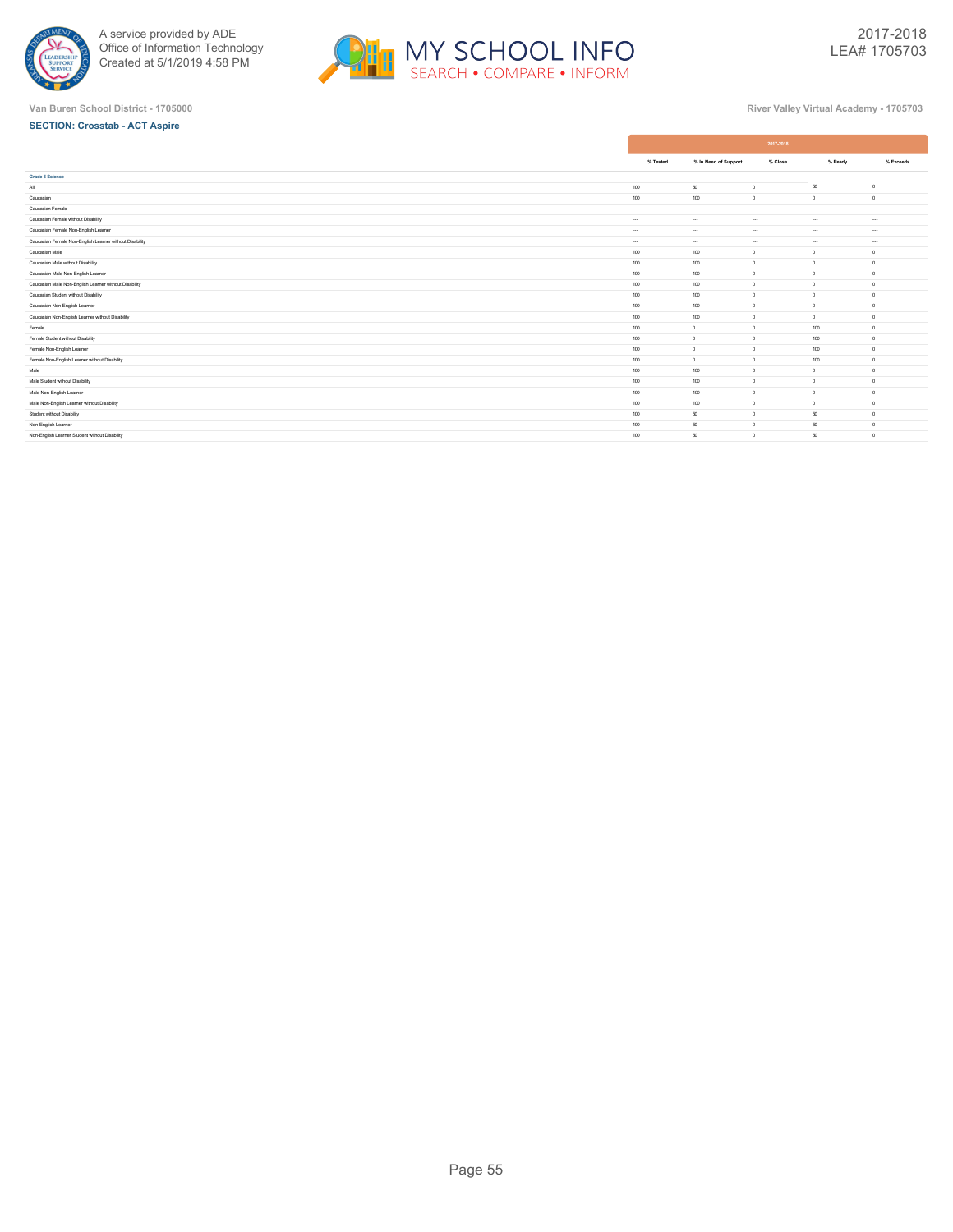



|                                                         | 2017-2018 |                      |                |          |            |
|---------------------------------------------------------|-----------|----------------------|----------------|----------|------------|
|                                                         | % Tested  | % In Need of Support | % Close        | % Ready  | % Exceeds  |
| Grade 7 Science                                         |           |                      |                |          |            |
| All                                                     | 100       | $\circ$              | $\circ$        | 100      | $^{\circ}$ |
| Caucasian                                               | 100       | $\circ$              | $\overline{0}$ | 100      | $^{\circ}$ |
| Caucasian Female                                        | $\cdots$  | 1.11                 | $\sim$         | $\cdots$ | $\cdots$   |
| Caucasian Female without Disability                     | $\cdots$  | $-$                  | $\cdots$       | $\cdots$ | $\cdots$   |
| Caucasian Female Non-English Learner                    | $\cdots$  | $\cdots$             | $\cdots$       | $\cdots$ | $\cdots$   |
| Caucasian Female Non-English Learner without Disability | $\cdots$  | $\cdots$             | $\cdots$       |          |            |
| Caucasian Male                                          | 100       | $\sqrt{2}$           | $\sim$         | 100      | $^{\circ}$ |
| Caucasian Male without Disability                       | 100       | $\Omega$             | $\overline{0}$ | 100      | $^{\circ}$ |
| Caucasian Male Non-English Learner                      | 100       | $^{\circ}$           | $\circ$        | 100      | $^{\circ}$ |
| Caucasian Male Non-English Learner without Disability   | 100       | $\circ$              | $\overline{0}$ | 100      | $^{\circ}$ |
| Caucasian Student without Disability                    | 100       | $\circ$              | $\overline{0}$ | 100      | $^{\circ}$ |
| Caucasian Non-English Learner                           | 100       | $\circ$              | $\overline{0}$ | 100      | $^{\circ}$ |
| Caucasian Non-English Learner without Disability        | 100       | $\Omega$             | $^{\circ}$     | 100      | $^{\circ}$ |
| Female                                                  | $\cdots$  | $-$                  | $-$            | $\cdots$ | $\cdots$   |
| Female Student without Disability                       | $\cdots$  | $\cdots$             | $\cdots$       | $\cdots$ | $\cdots$   |
| Female Non-English Learner                              | $\cdots$  | $\cdots$             | $\cdots$       | $\cdots$ | $\cdots$   |
| Female Non-English Learner without Disability           | $\cdots$  | $\cdots$             | $\cdots$       | $\cdots$ | $\cdots$   |
| Male                                                    | 100       | $\circ$              | $\overline{0}$ | 100      | $^{\circ}$ |
| Male Student without Disability                         | 100       | $\circ$              | $\overline{0}$ | 100      | $^{\circ}$ |
| Male Non-English Learner                                | 100       | $\Omega$             | $\circ$        | 100      | $^{\circ}$ |
| Male Non-English Learner without Disability             | 100       | $\circ$              | $\circ$        | 100      | $^{\circ}$ |
| Student without Disability                              | 100       | $\Omega$             | $\overline{0}$ | 100      | $^{\circ}$ |
| Non-English Learner                                     | 100       | $^{\circ}$           | $\circ$        | 100      | $^{\circ}$ |
| Non-English Learner Student without Disability          | 100       | $\circ$              | $\sim$         | 100      | $^{\circ}$ |
|                                                         |           |                      |                |          |            |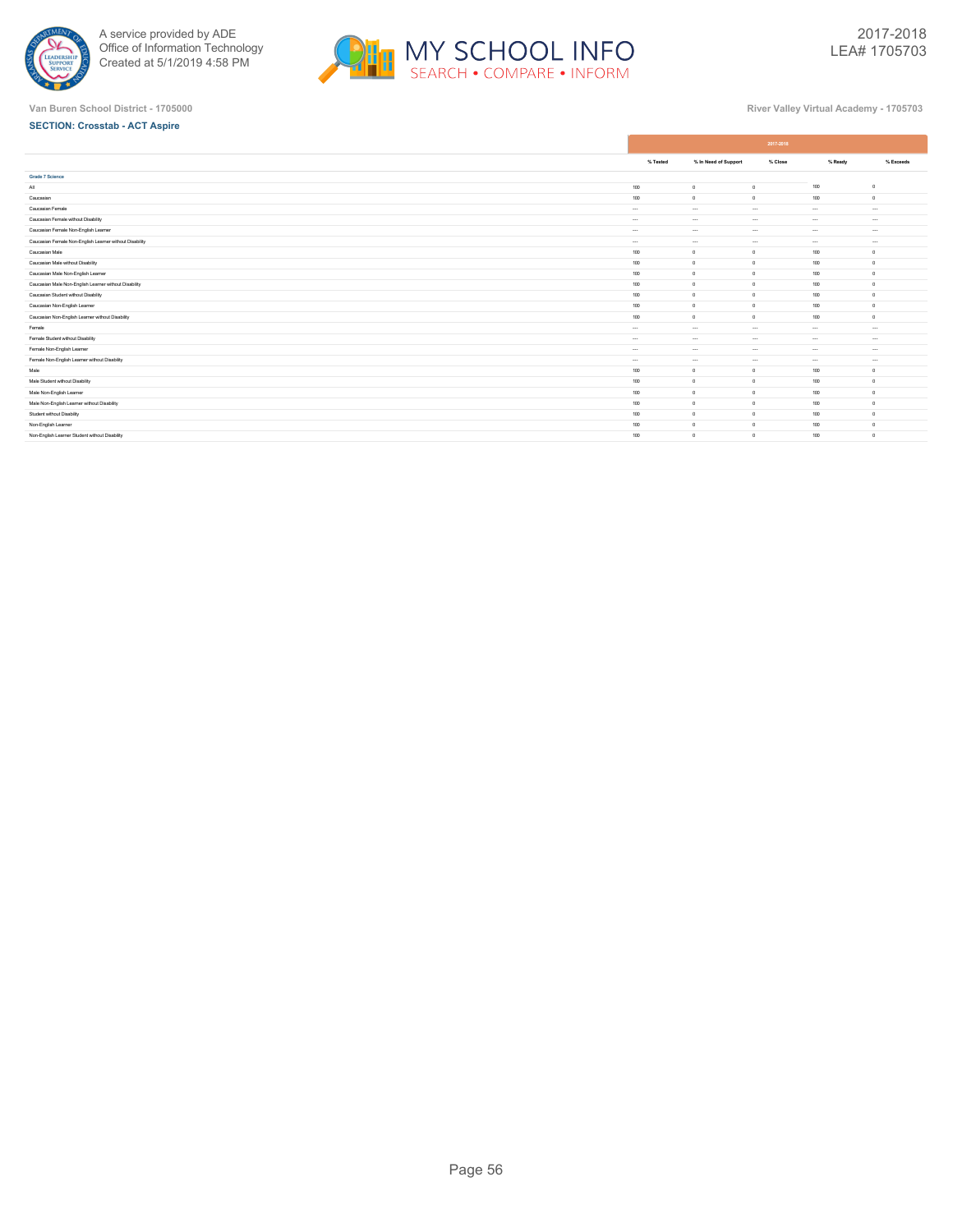



|                                                         | 2017-2018 |                      |             |            |           |
|---------------------------------------------------------|-----------|----------------------|-------------|------------|-----------|
|                                                         | % Tested  | % In Need of Support | % Close     | % Ready    | % Exceeds |
| <b>Grade 8 Science</b>                                  |           |                      |             |            |           |
| All                                                     | 100       | $\Omega$             | 33.33       | $^{\circ}$ | 66.67     |
| Caucasian                                               | 100       | $^{\circ}$           | 33.33       | $^{\circ}$ | 66.67     |
| Caucasian Female                                        | 100       | $\Omega$             | $\circ$     | $\circ$    | 100       |
| Caucasian Female without Disability                     | 100       | $\circ$              | $\circ$     | $^{\circ}$ | 100       |
| Caucasian Female Non-English Learner                    | 100       | $\circ$              | $\circ$     | $\circ$    | 100       |
| Caucasian Female Non-English Learner without Disability | 100       | $\circ$              | $\circ$     | $^{\circ}$ | 100       |
| Caucasian Male                                          | 100       | $\Omega$             | 50          | $^{\circ}$ | 50        |
| Caucasian Male without Disability                       | 100       | $^{\circ}$           | 50          | $^{\circ}$ | 50        |
| Caucasian Male Non-English Learner                      | 100       | $\Omega$             | 50          | $^{\circ}$ | 50        |
| Caucasian Male Non-English Learner without Disability   | 100       | $\Omega$             | 50          | $^{\circ}$ | 50        |
| Caucasian Student without Disability                    | 100       | $\circ$              | 33.33       | $\circ$    | 66.67     |
| Caucasian Non-English Learner                           | 100       | $\Omega$             | 33.33       | $^{\circ}$ | 66.67     |
| Caucasian Non-English Learner without Disability        | 100       | $\circ$              | 33.33       | $^{\circ}$ | 66.67     |
| Female                                                  | 100       | $\circ$              | $\mathbf 0$ | $\circ$    | 100       |
| Female Student without Disability                       | 100       | $^{\circ}$           | $\circ$     | $^{\circ}$ | 100       |
| Female Non-English Learner                              | 100       | $\Omega$             | $\circ$     | $^{\circ}$ | 100       |
| Female Non-English Learner without Disability           | 100       | $\circ$              | $\circ$     | $^{\circ}$ | 100       |
| Male                                                    | 100       | $\Omega$             | 50          | $\circ$    | 50        |
| Male Student without Disability                         | 100       | $\Omega$             | 50          | $^{\circ}$ | 50        |
| Male Non-English Learner                                | 100       | $\overline{0}$       | 50          | $\circ$    | 50        |
| Male Non-English Learner without Disability             | 100       | $\overline{0}$       | 50          | $\circ$    | 50        |
| Student without Disability                              | 100       | $\Omega$             | 33.33       | $^{\circ}$ | 66.67     |
| Non-English Learner                                     | 100       | $\circ$              | 33.33       | $^{\circ}$ | 66.67     |
| Non-English Learner Student without Disability          | 100       | $^{\circ}$           | 33.33       | $^{\circ}$ | 66.67     |
|                                                         |           |                      |             |            |           |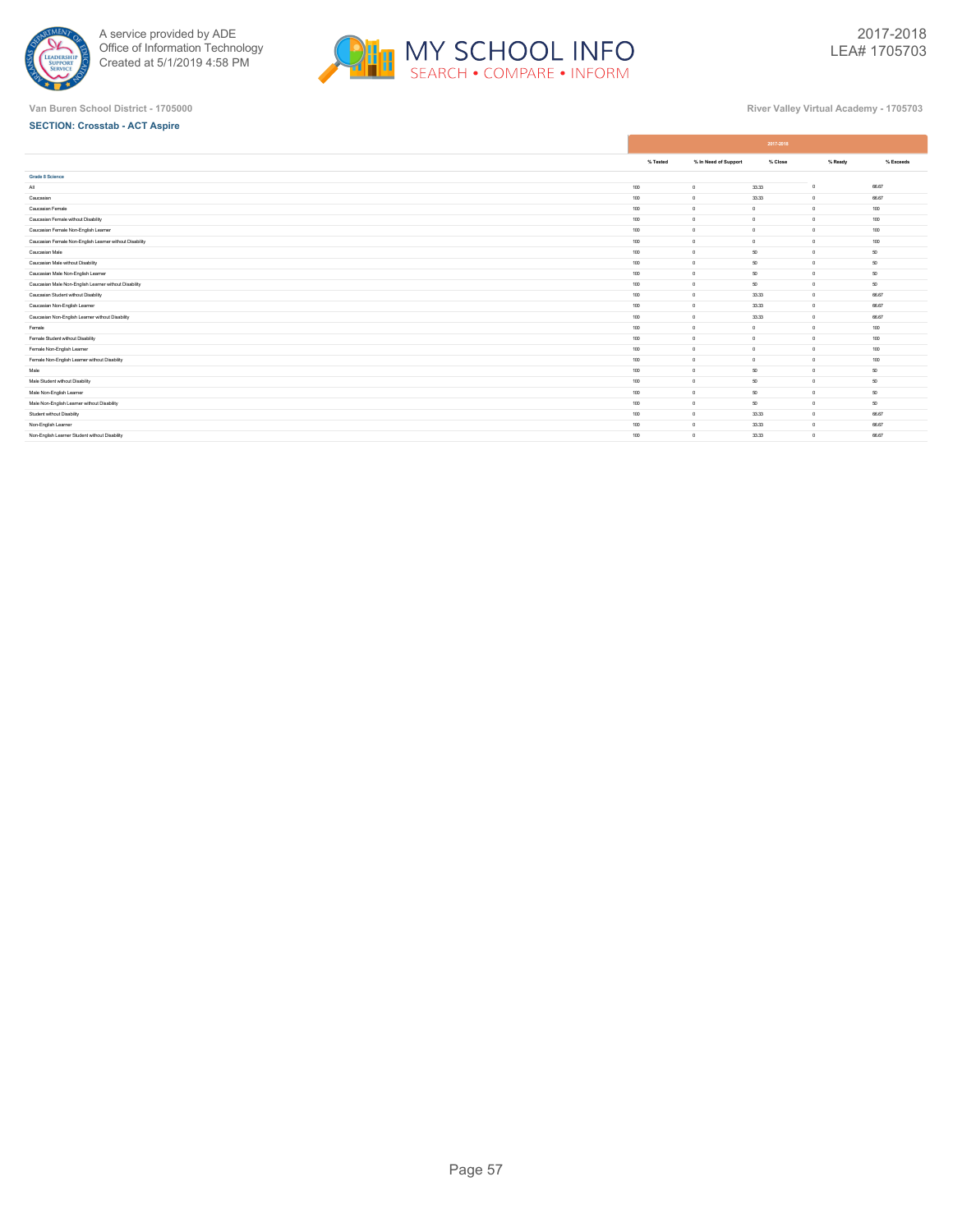



|                                                         | 2017-2018 |                      |                |         |                |
|---------------------------------------------------------|-----------|----------------------|----------------|---------|----------------|
|                                                         | % Tested  | % In Need of Support | % Close        | % Ready | % Exceeds      |
| <b>Grade 9 Science</b>                                  |           |                      |                |         |                |
| All                                                     | 100       | $\rm{25}$            | $\Omega$       | 50      | 25             |
| Caucasian                                               | 100       | 33.33                | $\circ$        | 50      | 16.67          |
| Caucasian Female                                        | 100       | 33.33                | $\Omega$       | 33.33   | 33.33          |
| Caucasian Female without Disability                     | 100       | 33.33                | $\circ$        | 33.33   | 33.33          |
| Caucasian Female Non-English Learner                    | 100       | 33.33                | $\circ$        | 33.33   | 33.33          |
| Caucasian Female Non-English Learner without Disability | 100       | 33.33                | $\overline{0}$ | 33.33   | 33.33          |
| Caucasian Male                                          | 100       | 33.33                | $\overline{0}$ | 66.67   | $^{\circ}$     |
| Caucasian Male without Disability                       | 100       | 33.33                | $\overline{0}$ | 66.67   | $\overline{0}$ |
| Caucasian Male Non-English Learner                      | 100       | 33.33                | $\overline{0}$ | 66.67   | $^{\circ}$     |
| Caucasian Male Non-English Learner without Disability   | 100       | 33.33                | $\Omega$       | 66.67   | $\Omega$       |
| Caucasian Student without Disability                    | 100       | 33.33                | $\Omega$       | 50      | 16.67          |
| Caucasian Non-English Learner                           | 100       | 33.33                | $\Omega$       | 50      | 16.67          |
| Caucasian Non-English Learner without Disability        | 100       | 33.33                | $\Omega$       | 50      | 16.67          |
| Female                                                  | 100       | 20                   | $\circ$        | 40      | 40             |
| Female Student without Disability                       | 100       | 20                   | $\circ$        | 40      | 40             |
| Female Non-English Learner                              | 100       | $20\,$               | $\overline{0}$ | 40      | 40             |
| Female Non-English Learner without Disability           | 100       | 20                   | $\overline{0}$ | 40      | 40             |
| Male                                                    | 100       | 33.33                | $\Omega$       | 66.67   | $\circ$        |
| Male Student without Disability                         | 100       | 33.33                | $\Omega$       | 66.67   | $^{\circ}$     |
| Male Non-English Learner                                | 100       | 33.33                | $\circ$        | 66.67   | $\circ$        |
| Male Non-English Learner without Disability             | 100       | 33.33                | $\Omega$       | 66.67   | $\circ$        |
| Student without Disability                              | 100       | $\rm{25}$            | $\Omega$       | 50      | 25             |
| Non-English Learner                                     | 100       | 25                   | $\overline{0}$ | 50      | 25             |
| Non-English Learner Student without Disability          | 100       | 25                   | $\overline{0}$ | 50      | 25             |
|                                                         |           |                      |                |         |                |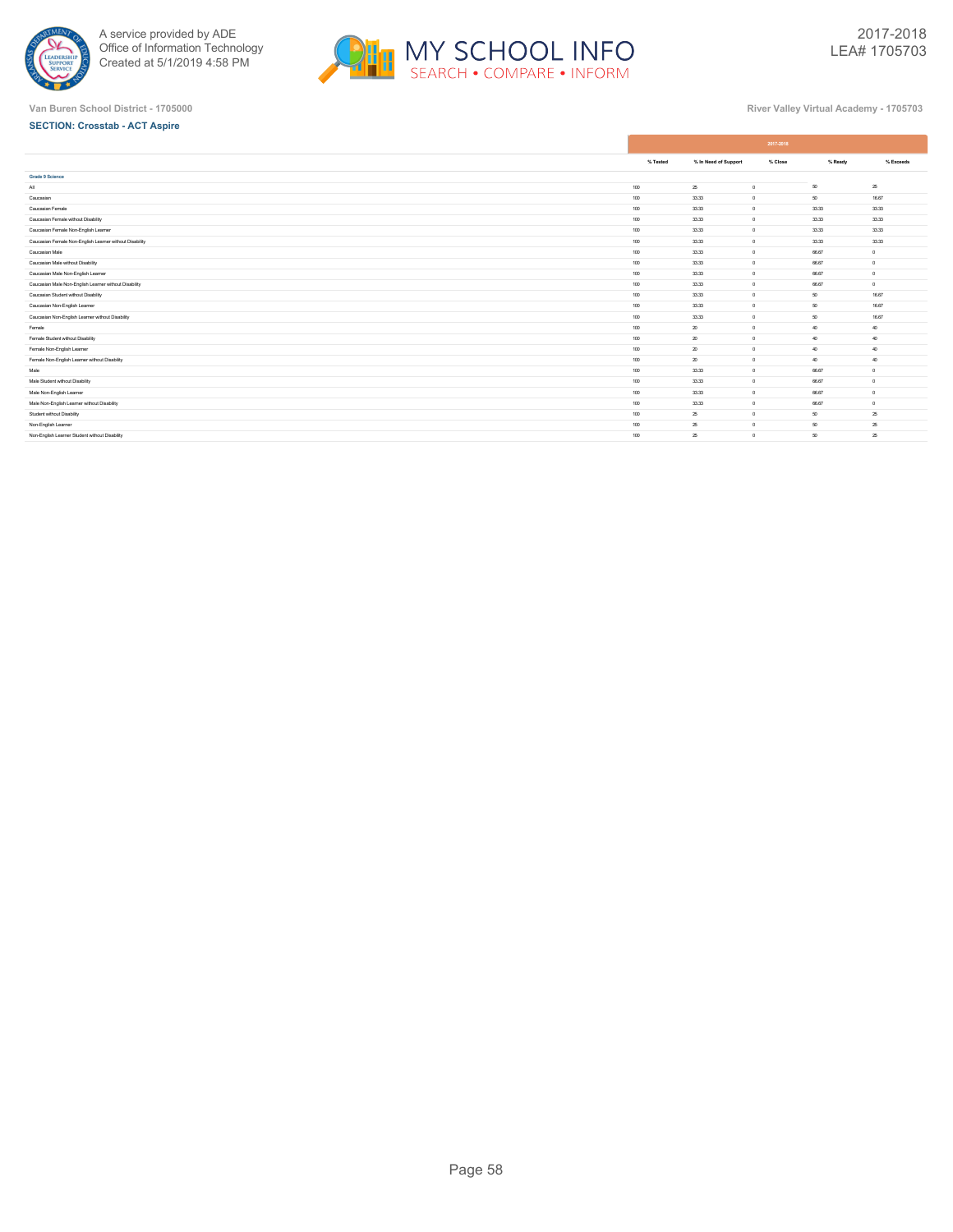



|                                                         | 2017-2018 |                      |         |            |            |
|---------------------------------------------------------|-----------|----------------------|---------|------------|------------|
|                                                         | % Tested  | % In Need of Support | % Close | % Ready    | % Exceeds  |
| Grade 10 Science                                        |           |                      |         |            |            |
| All                                                     | 100       | 25                   | 50      | 25         | $^{\circ}$ |
| Caucasian                                               | 100       | $\circ$              | 66.67   | 33.33      | $\circ$    |
| Caucasian Female                                        | 100       | $\circ$              | 50      | 50         | $\circ$    |
| Caucasian Female without Disability                     | 100       | $\Omega$             | 50      | 50         | $\circ$    |
| Caucasian Female Non-English Learner                    | 100       | $\circ$              | 50      | 50         | $^{\circ}$ |
| Caucasian Female Non-English Learner without Disability | 100       | $^{\circ}$           | 50      | 50         | $\circ$    |
| Caucasian Male                                          | 100       | $^{\circ}$           | 100     | $^{\circ}$ | $^{\circ}$ |
| Caucasian Male without Disability                       | 100       | $\circ$              | 100     | $^{\circ}$ | $^{\circ}$ |
| Caucasian Male Non-English Learner                      | 100       | $\circ$              | 100     | $^{\circ}$ | $\circ$    |
| Caucasian Male Non-English Learner without Disability   | 100       | $\circ$              | 100     | $^{\circ}$ | $\circ$    |
| Caucasian Student without Disability                    | 100       | $\Omega$             | 66.67   | 33.33      | $\circ$    |
| Caucasian Non-English Learner                           | 100       | $\circ$              | 66.67   | 33.33      | $\circ$    |
| Caucasian Non-English Learner without Disability        | 100       | $\circ$              | 66.67   | 33.33      | $\circ$    |
| Female                                                  | 100       | 33.33                | 33.33   | 33.33      | $\circ$    |
| Female Student without Disability                       | 100       | 33.33                | 33.33   | 33.33      | $^{\circ}$ |
| Female Non-English Learner                              | 100       | 33.33                | 33.33   | 33.33      | $\circ$    |
| Female Non-English Learner without Disability           | 100       | 33.33                | 33.33   | 33.33      | $\circ$    |
| Male                                                    | 100       | $\circ$              | 100     | $^{\circ}$ | $^{\circ}$ |
| Male Student without Disability                         | 100       | $\circ$              | 100     | $^{\circ}$ | $^{\circ}$ |
| Male Non-English Learner                                | 100       | $\circ$              | 100     | $\circ$    | $\circ$    |
| Male Non-English Learner without Disability             | 100       | $\Omega$             | 100     | $^{\circ}$ | $\circ$    |
| Student without Disability                              | 100       | 25                   | 50      | 25         | $^{\circ}$ |
| Non-English Learner                                     | 100       | 25                   | 50      | 25         | $\circ$    |
| Non-English Learner Student without Disability          | 100       | 25                   | 50      | 25         | $^{\circ}$ |
|                                                         |           |                      |         |            |            |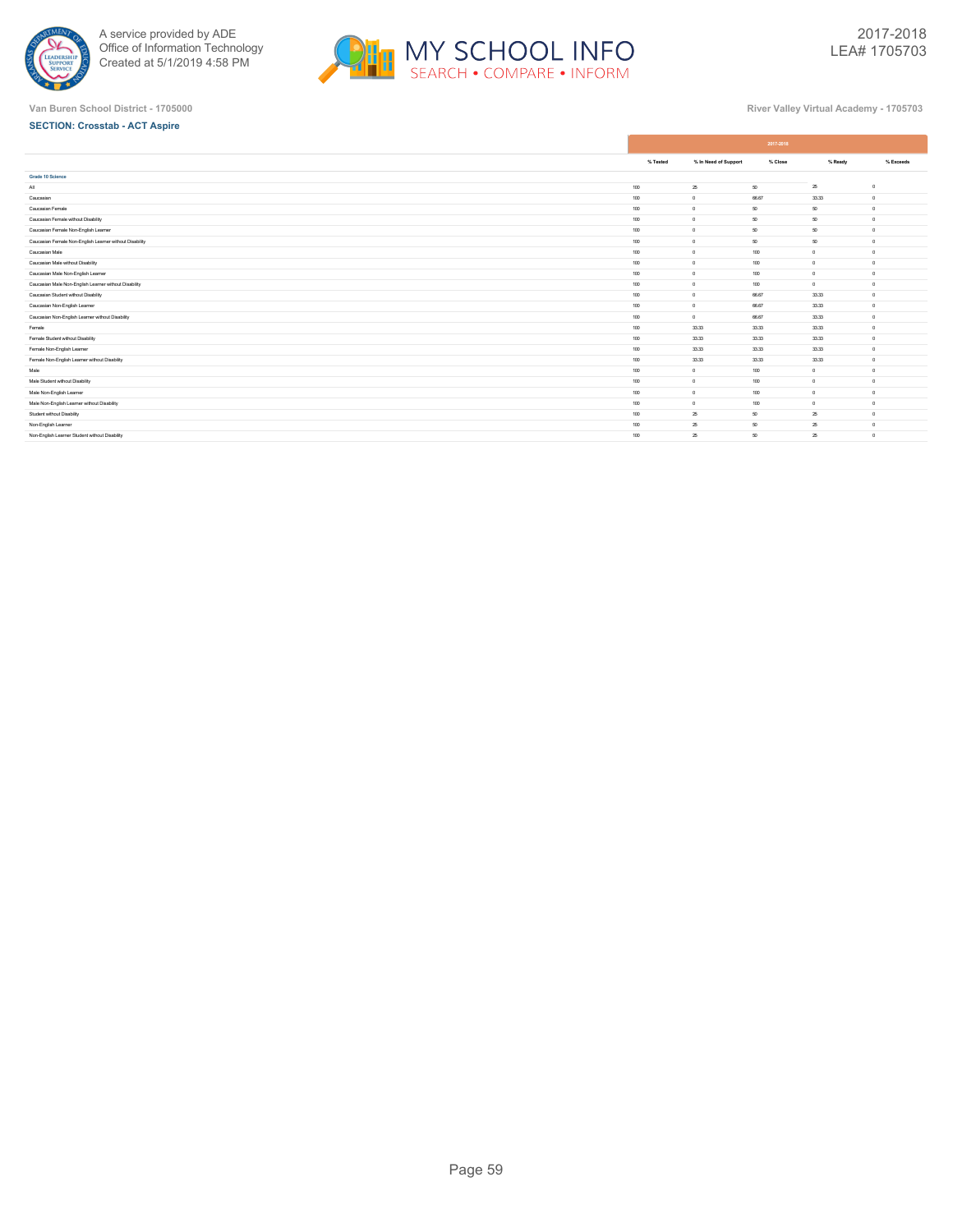



|                                                         | 2017-2018 |                      |                |         |           |
|---------------------------------------------------------|-----------|----------------------|----------------|---------|-----------|
|                                                         | % Tested  | % In Need of Support | % Close        | % Ready | % Exceeds |
| All Grades Science                                      |           |                      |                |         |           |
| All                                                     | 100       | 21.05                | 15.79          | 36.84   | 26.32     |
| Caucasian                                               | 100       | $20\,$               | 20             | 33.33   | 26.67     |
| Caucasian Female                                        | 100       | 14.29                | 14.29          | 28.57   | 42.86     |
| Caucasian Female without Disability                     | 100       | 14.29                | 14.29          | 28.57   | 42.86     |
| Caucasian Female Non-English Learner                    | 100       | 14.29                | 14.29          | 28.57   | 42.86     |
| Caucasian Female Non-English Learner without Disability | 100       | 14.29                | 14.29          | 28.57   | 42.86     |
| Caucasian Male                                          | 100       | $\overline{25}$      | $\mathfrak{B}$ | 37.5    | 12.5      |
| Caucasian Male without Disability                       | 100       | 25                   | 25             | 37.5    | 12.5      |
| Caucasian Male Non-English Learner                      | 100       | 25                   | 25             | 37.5    | 12.5      |
| Caucasian Male Non-English Learner without Disability   | 100       | 25                   | 25             | 37.5    | 12.5      |
| Caucasian Student without Disability                    | 100       | 20                   | 20             | 33.33   | 26.67     |
| Caucasian Non-English Learner                           | 100       | 20                   | 20             | 33.33   | 26.67     |
| Caucasian Non-English Learner without Disability        | 100       | 20                   | 20             | 33.33   | 26.67     |
| Female                                                  | 100       | 18.18                | 9.09           | 36.36   | 36.36     |
| Female Student without Disability                       | 100       | 18.18                | 9.09           | 36.36   | 36.36     |
| Female Non-English Learner                              | 100       | 18.18                | 9.09           | 36.36   | 36.36     |
| Female Non-English Learner without Disability           | 100       | 18.18                | 9.09           | 36.36   | 36.36     |
| Male                                                    | 100       | $\overline{25}$      | 25             | 37.5    | 12.5      |
| Male Student without Disability                         | 100       | 25                   | 25             | 37.5    | 12.5      |
| Male Non-English Learner                                | 100       | 25                   | 25             | 37.5    | 12.5      |
| Male Non-English Learner without Disability             | 100       | 25                   | 25             | 37.5    | 12.5      |
| Student without Disability                              | 100       | 21.05                | 15.79          | 36.84   | 26.32     |
| Non-English Learner                                     | 100       | 21.05                | 15.79          | 36.84   | 26.32     |
| Non-English Learner Student without Disability          | 100       | 21.05                | 15.79          | 36.84   | 26.32     |
|                                                         |           |                      |                |         |           |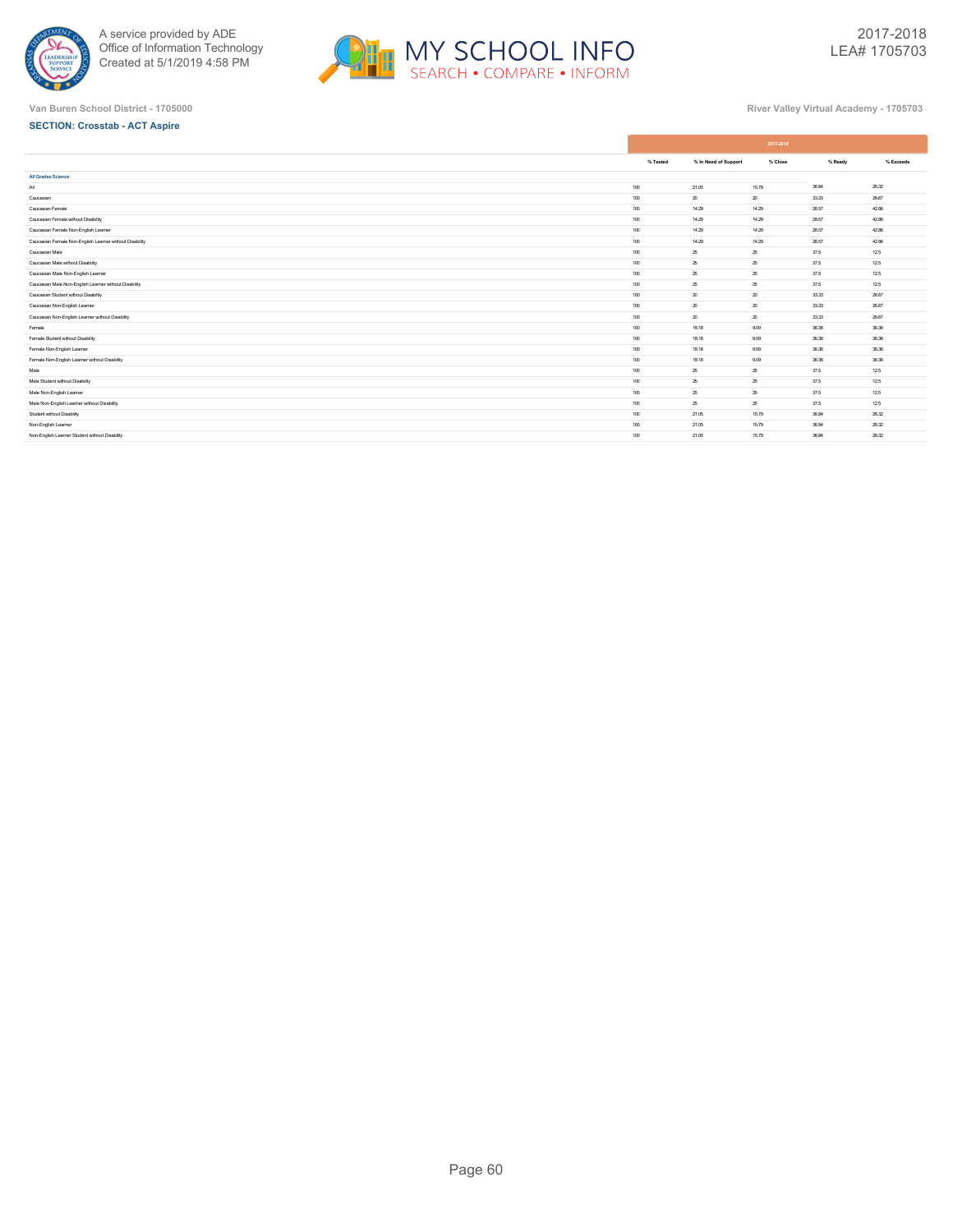



## **SECTION: Crosstab - Graduation Rates**

|                                                         | <b>Four Year Graduation Rates</b> |
|---------------------------------------------------------|-----------------------------------|
|                                                         | <b>Graduation Rate</b>            |
| All                                                     | 60.00%                            |
| Caucasian                                               | 60.00%                            |
| Caucasian Female                                        | 60.00%                            |
| Caucasian Female without Disability                     | 60.00%                            |
| Caucasian Female Non-English Learner                    | 60.00%                            |
| Caucasian Female Non-English Learner without Disability | 60.00%                            |
| Caucasian Student without Disability                    | 60.00%                            |
| Caucasian Non-English Learner                           | 60.00%                            |
| Caucasian Non-English Learner without Disability        | 60.00%                            |
| Female                                                  | 60.00%                            |
| Female Student without Disability                       | 60.00%                            |
| Female Non-English Learner                              | 60.00%                            |
| Female Non-English Learner without Disability           | 60.00%                            |
| Student without Disability                              | 60.00%                            |
| Non-English Learner                                     | 60.00%                            |
| Non-English Learner Student without Disability          | 60.00%                            |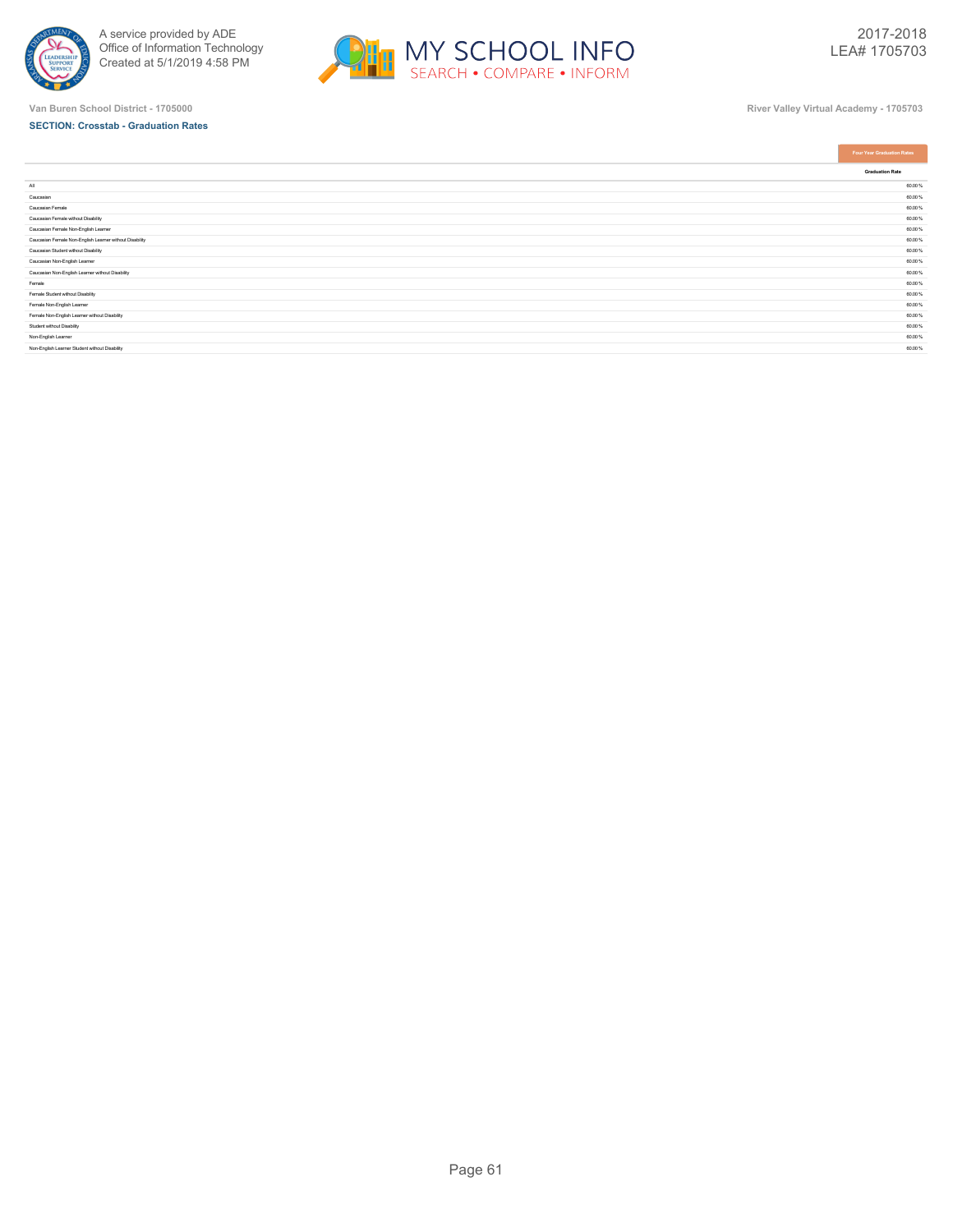



## **SECTION: Crosstab - Graduation Rates**

|                                                       | <b>Five Year Graduation Rates</b> |
|-------------------------------------------------------|-----------------------------------|
|                                                       | <b>Graduation Rate</b>            |
| All                                                   | 100.00%                           |
| Caucasian                                             | 100.00%                           |
| Caucasian Male                                        | 100.00%                           |
| Caucasian Male without Disability                     | 100.00%                           |
| Caucasian Male Non-English Learner                    | 100.00%                           |
| Caucasian Male Non-English Learner without Disability | 100.00%                           |
| Caucasian Student without Disability                  | 100.00%                           |
| Caucasian Non-English Learner                         | 100.00%                           |
| Caucasian Non-English Learner without Disability      | 100.00%                           |
| Male                                                  | 100.00%                           |
| Male Student without Disability                       | 100.00%                           |
| Male Non-English Learner                              | 100.00%                           |
| Male Non-English Learner without Disability           | 100.00%                           |
| Student without Disability                            | 100.00%                           |
| Non-English Learner                                   | 100.00%                           |
| Non-English Learner Student without Disability        | 100.00%                           |